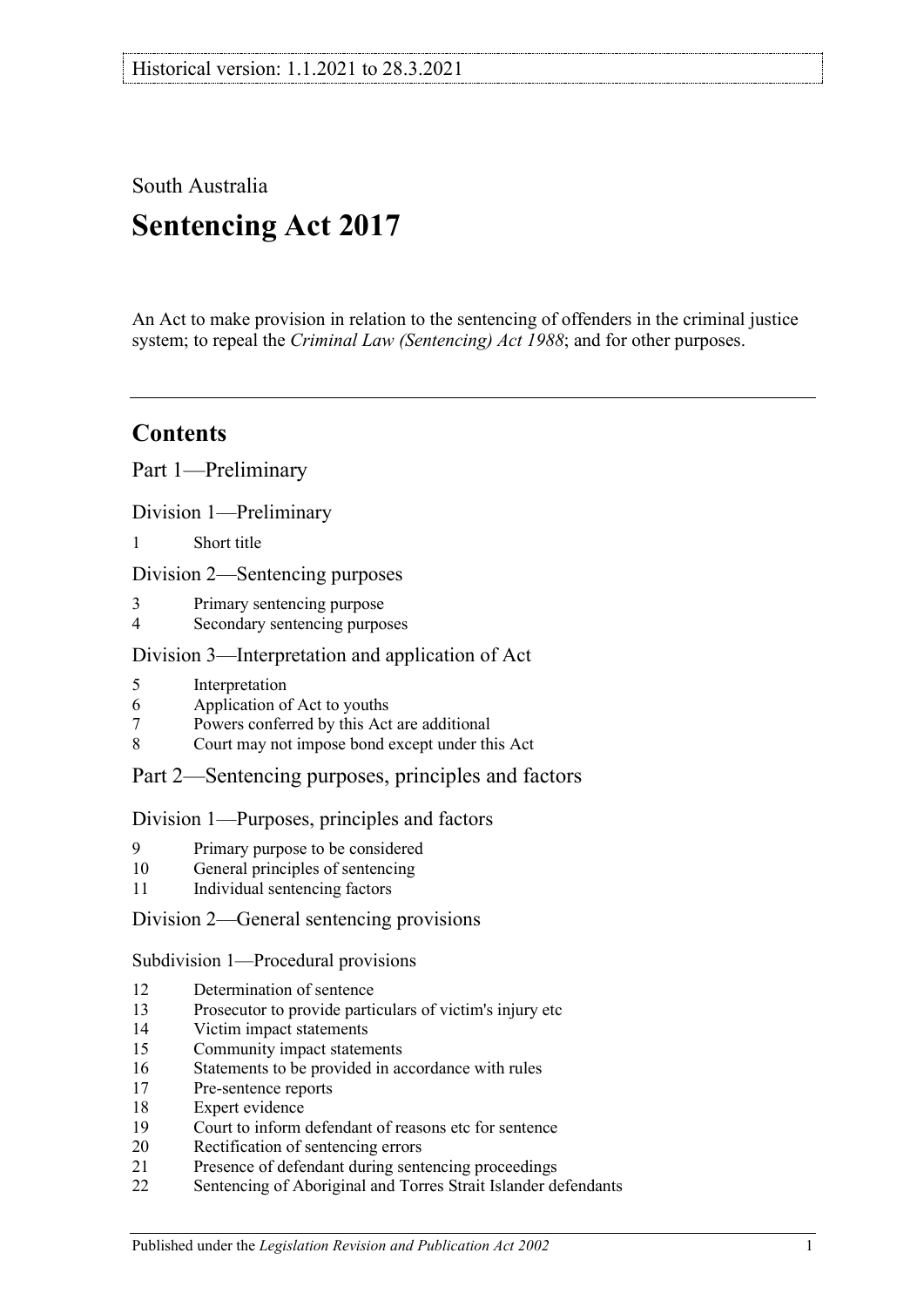#### Subdivision [2—General sentencing powers](#page-18-0)

- [Discharge without penalty](#page-18-1)<br>24 Imposition of penalty with
- [Imposition of penalty without conviction](#page-18-2)<br>25 Court may reduce, add or substitute certain
- [Court may reduce, add or substitute certain penalties](#page-19-0)
- [Sentencing for multiple offences](#page-20-0)<br>27 Non-association or place restricti
- [Non-association or place restriction orders may be issued on sentence](#page-20-1)
- [Intervention orders may be issued on finding of guilt or sentencing](#page-21-0)<br>29 Deferral of sentence for rehabilitation and other purposes
- [Deferral of sentence for rehabilitation and other purposes](#page-22-0)<br>30 Mental impairment
- [Mental impairment](#page-23-0)

Subdivision [4—Sentencing reductions](#page-24-0)

- [Application of Subdivision](#page-24-1)
- [Reduction of sentences for cooperation etc with law enforcement agency](#page-25-0)
- [Reduction of sentences for guilty plea in Magistrates Court etc](#page-26-0)<br>40 Reduction of sentences for guilty pleas in other cases
- [Reduction of sentences for guilty pleas in other cases](#page-28-0)<br>41 Application of sentencing reductions
- [Application of sentencing reductions](#page-32-0)<br>42 Re-sentencing for failure to cooperate
- [Re-sentencing for failure to cooperate in accordance with undertaking under section](#page-32-1) 37
- [Re-sentencing for subsequent cooperation with law enforcement agency](#page-33-0)

Part [3—Custodial sentences](#page-34-0)

Division [1—Imprisonment](#page-34-1)

- [Commencement of sentences and non-parole periods](#page-34-2)<br>45 Cumulative sentences
- [Cumulative sentences](#page-35-0)

#### Division [2—Non-parole periods](#page-36-0)

- [Application of Division to youths](#page-36-1)
- [Duty of court to fix or extend non-parole periods](#page-36-2)
- [Mandatory minimum non-parole periods and proportionality](#page-39-0)

#### Division [3—Serious firearm offenders](#page-40-0)

- [Interpretation](#page-40-1)
- [Serious firearm offenders](#page-41-0)
- [Sentence of imprisonment not to be suspended](#page-42-0)

#### Division [4—Serious repeat adult offenders and recidivist young offenders](#page-42-1)

- [Interpretation](#page-42-2)
- [Serious repeat offenders](#page-43-0)
- [Sentencing of serious repeat offenders](#page-44-0)
- [Declaration that youth is recidivist young offender](#page-44-1)

### Division [5—Offenders incapable of controlling, or unwilling to control, sexual](#page-45-0)  [instincts](#page-45-0)

- [Application of this Division](#page-45-1)
- Offenders incapable of controlling, [or unwilling to control, sexual instincts](#page-45-2)
- [Discharge of detention order under section](#page-48-0) 57
- [Release on licence](#page-49-0)
- [Appropriate board may direct person to surrender firearm etc](#page-52-0)
- [Court may obtain reports](#page-52-1)
- [Inquiries by medical practitioners](#page-52-2)
- [Parties](#page-53-0)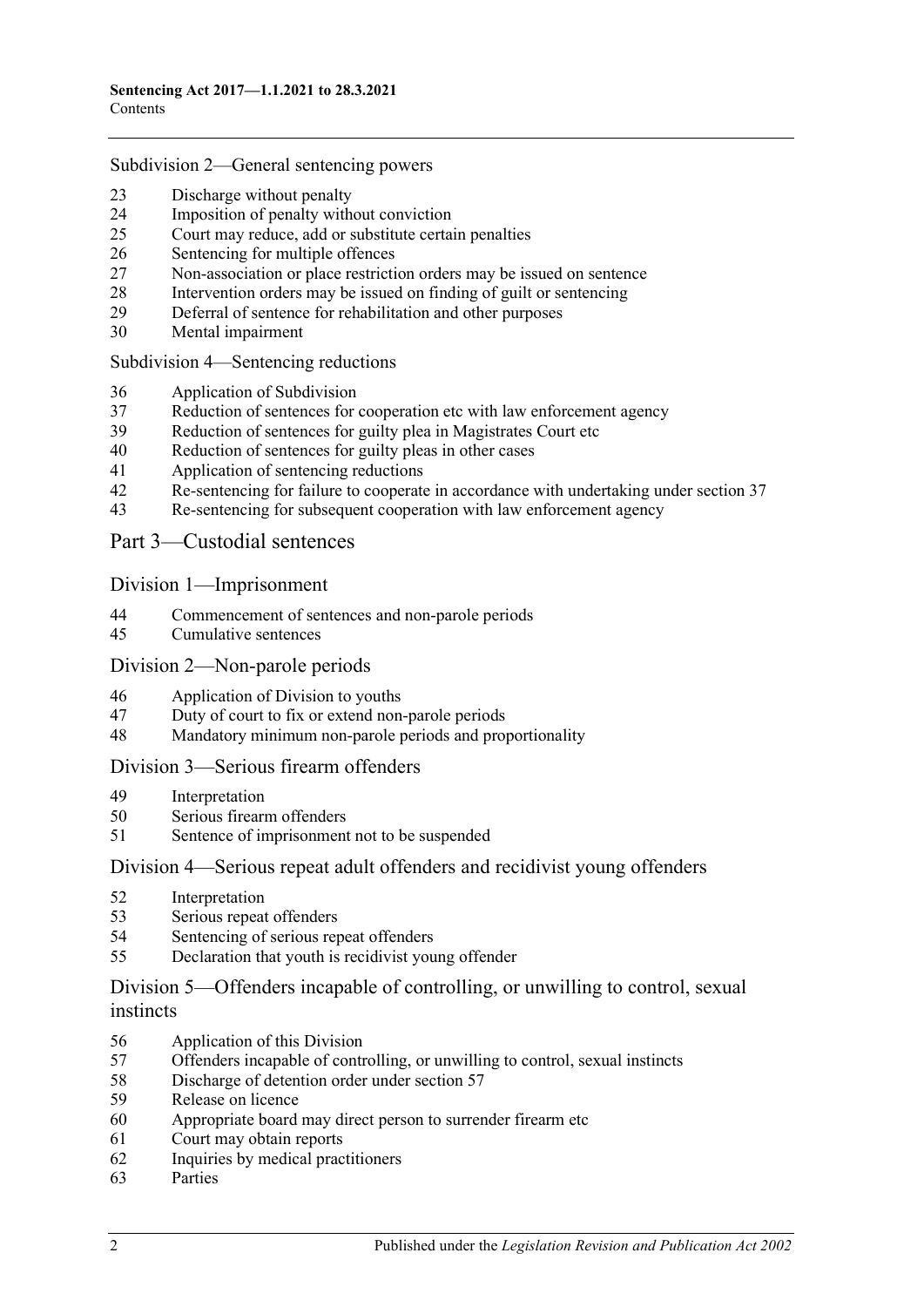- [Service on guardian](#page-53-1)<br>65 Appeals
- **[Appeals](#page-53-2)**
- [Proclamations](#page-53-3)
- [Regulations](#page-54-0)

Division [6—Sentencing standards for offences involving paedophilia](#page-54-1)

[Sentencing standards for offences involving paedophilia](#page-54-2)

Division [7—Community based custodial sentences](#page-54-3)

Subdivision [1—Home detention](#page-54-4)

- [Purpose of home detention](#page-54-5)
- [Home detention not available for certain offences](#page-55-0)<br>71 Home detention orders
- [Home detention orders](#page-55-1)
- [Conditions of home detention order](#page-60-0)
- [Orders that court may make on breach of condition of home detention order etc](#page-61-0)<br>74 Court to provide CE with copy of home detention order
- [Court to provide CE with copy of home detention order](#page-63-0)<br>75 CE must assign home detention officer
- [CE must assign home detention officer](#page-63-1)
- Powers of [home detention officers](#page-64-0)
- [Apprehension and detention of person subject to home detention order without warrant](#page-64-1)
- [Offence to contravene or fail to comply with condition of home detention order](#page-64-2)

Subdivision [2—Intensive correction](#page-65-0)

- [Purpose of intensive correction order](#page-65-1)
- [Intensive correction not available for certain offences](#page-65-2)
- [Intensive correction orders](#page-65-3)
- [Conditions of intensive correction order](#page-69-0)
- [Orders that court may make on breach of condition of intensive correction order etc](#page-71-0)<br>84 Court to provide CE with copy of intensive correction order
- [Court to provide CE with copy of intensive correction order](#page-74-0)
- [CE must assign community corrections officer](#page-74-1)
- [Provisions relating to community service](#page-74-2)
- [Court to be notified if suitable community service placement not available](#page-75-0)
- [Community corrections officer to give reasonable directions](#page-75-1)<br>89 Power of Minister in relation to default in performance of co
- [Power of Minister in relation to default in performance of community service](#page-76-0)
- Apprehension and detention of [person subject to intensive correction order without](#page-76-1)  [warrant](#page-76-1)
- [Offence to contravene or fail to comply with condition of intensive correction order](#page-76-2)

[Subdivision](#page-77-0) 3—General

[Court may direct person to surrender firearm etc](#page-77-1)

Division [8—Effect of imprisonment for contempt](#page-77-2)

- [Effect of imprisonment for contempt](#page-77-3)
- Part [4—Other community based sentences](#page-77-4)

#### Division [1—Purpose, interpretation and application](#page-77-5)

- [Purpose of Part](#page-77-6)
- [Interpretation and application of Part](#page-77-7)

#### Division [2—Bonds, community service and supervision in community](#page-78-0)

[Suspension of imprisonment on defendant entering into bond](#page-78-1)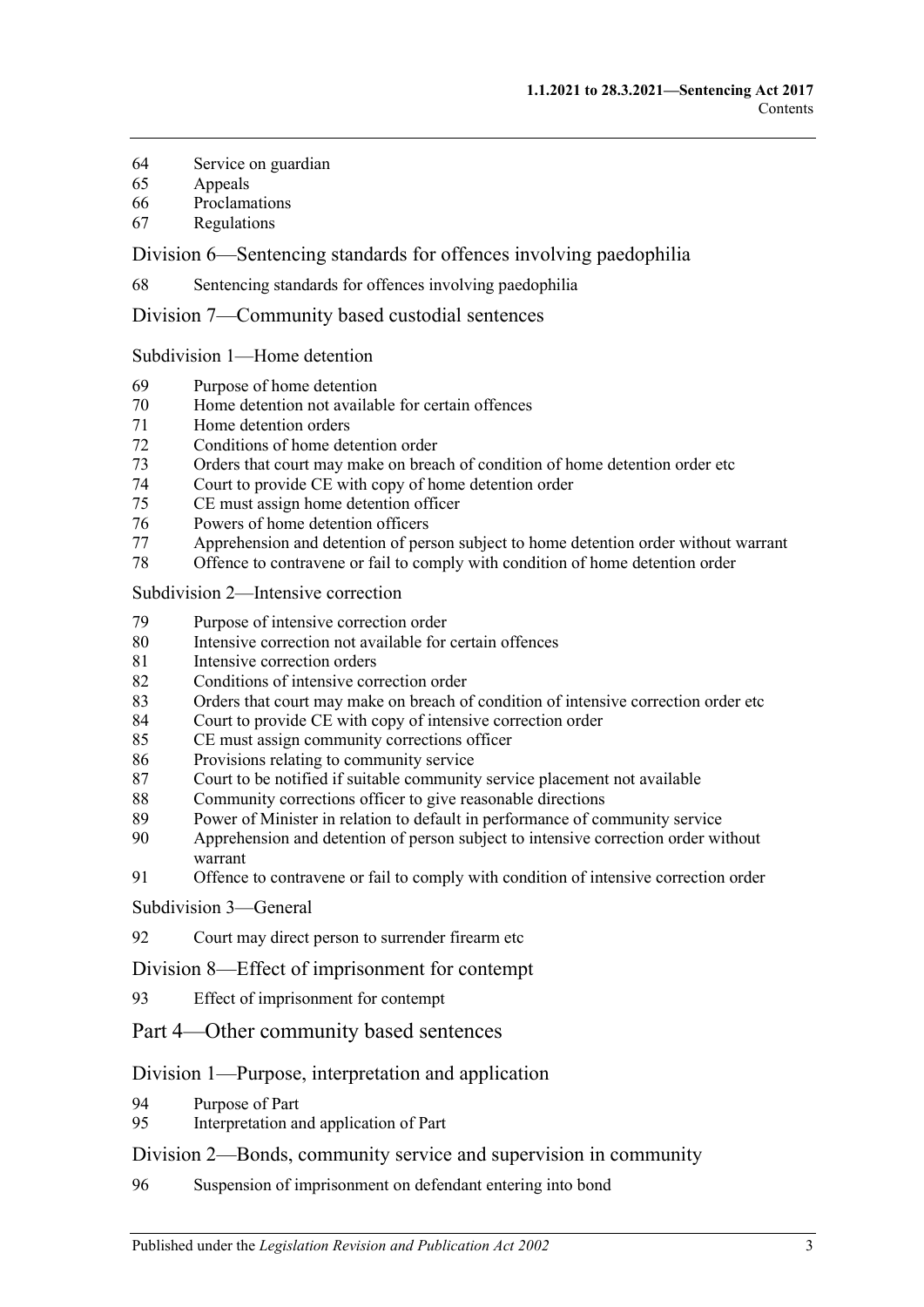- [Discharge of other defendants on entering into good behaviour bond](#page-83-0)<br>98 Conditions of bonds under this Act
- [Conditions of bonds under this Act](#page-83-1)<br>99 Term of bond
- [Term of bond](#page-85-0)
- [Guarantors etc](#page-85-1)
- [Court may direct person to surrender firearm etc](#page-86-0)<br>102 Court to provide CE with copy of court order
- [Court to provide CE with copy of court order](#page-86-1)
- [Variation or discharge of bond](#page-86-2)<br>104 Court to be notified if suitable
- [Court to be notified if suitable community service placement not available](#page-87-0)
- [Provisions relating to community service](#page-87-1)
- [Provisions relating to supervision in the community](#page-88-0)
- [CE must assign community corrections officer](#page-88-1)
- [Community corrections officer to give reasonable directions](#page-89-0)
- [Variation of community service order](#page-89-1)
- [Power of Minister to cancel unperformed hours of community service](#page-90-0)
- [Power of Minister in relation to default in performance of community service](#page-90-1)

Division [3—Enforcement of bonds, community service orders and other orders of a](#page-91-0)  [non-pecuniary nature](#page-91-0)

[Subdivision](#page-91-1) 1—Bonds

- [Non-compliance with bond](#page-91-2)
- [Orders that court may make on breach of bond](#page-92-0)

#### Subdivision [2—Community service orders and other orders of a non-pecuniary nature](#page-93-0)

- [Community service orders may be enforced by imprisonment](#page-93-1)
- [Other non-pecuniary orders may be enforced by imprisonment](#page-95-0)
- [Registrar may exercise jurisdiction under this Division](#page-95-1)
- [Detention in prison](#page-96-0)

#### Part [5—Financial penalties](#page-96-1)

- [Maximum fine if no other maximum provided](#page-96-2)
- [Order for payment of pecuniary sum not to be made in certain circumstances](#page-96-3)
- [Preference must be given to compensation for victims](#page-96-4)
- [Court not to fix time for payment of pecuniary sums](#page-97-0)
- Part [6—Restitution and compensation](#page-97-1)

#### Division [1—Restitution and compensation generally](#page-97-2)

- [Restitution of property](#page-97-3)
- [Compensation](#page-97-4)
- [Certificate for victims of identity theft](#page-98-0)

#### Division [2—Enforcement of restitution orders](#page-99-0)

[Non-compliance with order for restitution of property](#page-99-1)

#### Part [7—Miscellaneous](#page-100-0)

- [Power of delegation—intervention program manager](#page-100-1)
- [Regulations](#page-100-2)

## Schedule [1—Repeal and transitional provisions](#page-101-0)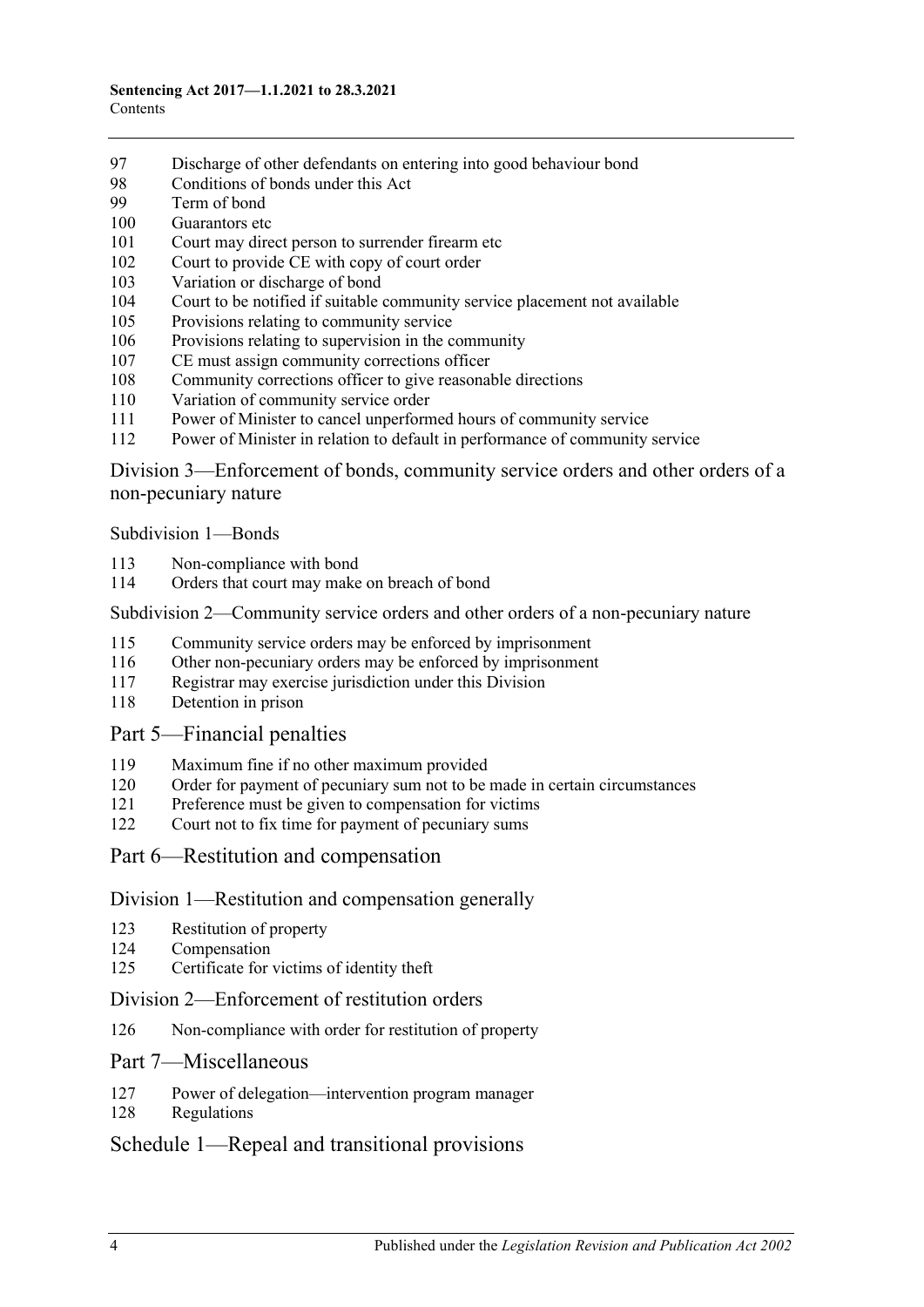Part 1—Repeal of *Criminal Law (Sentencing) Act 1988*

1 [Repeal of Act](#page-101-1)

Part 2—Transitional provisions

2 [Transitional provisions](#page-101-2)

Part 3—Transitional provisions relating to *Sentencing (Release on Licence) Amendment Act 2018*

3 [Transitional provisions](#page-101-3)

[Schedule 2—Re-consideration of authorisations to release on licence under](#page-102-0)  [section 24 of repealed Act or section](#page-102-0) 59 of this Act

1 [Re-consideration of authorisations to release on licence under section 24 of repealed Act](#page-102-1)  or [section](#page-49-0) 59 [of this Act](#page-102-1)

[Legislative history](#page-105-0)

# **The Parliament of South Australia enacts as follows:**

# <span id="page-4-0"></span>**Part 1—Preliminary**

# <span id="page-4-1"></span>**Division 1—Preliminary**

# <span id="page-4-2"></span>**1—Short title**

This Act may be cited as the *Sentencing Act 2017*.

# <span id="page-4-3"></span>**Division 2—Sentencing purposes**

## <span id="page-4-4"></span>**3—Primary sentencing purpose**

The primary purpose for sentencing a defendant for an offence is to protect the safety of the community (whether as individuals or in general).

## <span id="page-4-5"></span>**4—Secondary sentencing purposes**

- <span id="page-4-6"></span>(1) The secondary purposes for sentencing a defendant for an offence are as follows:
	- (a) to ensure that the defendant—
		- (i) is punished for the offending behaviour; and
		- (ii) is held accountable to the community for the offending behaviour;
	- (b) to publicly denounce the offending behaviour;
	- (c) to publicly recognise the harm done to the community and to any victim of the offending behaviour;
	- (d) to deter the defendant and others in the community from committing offences;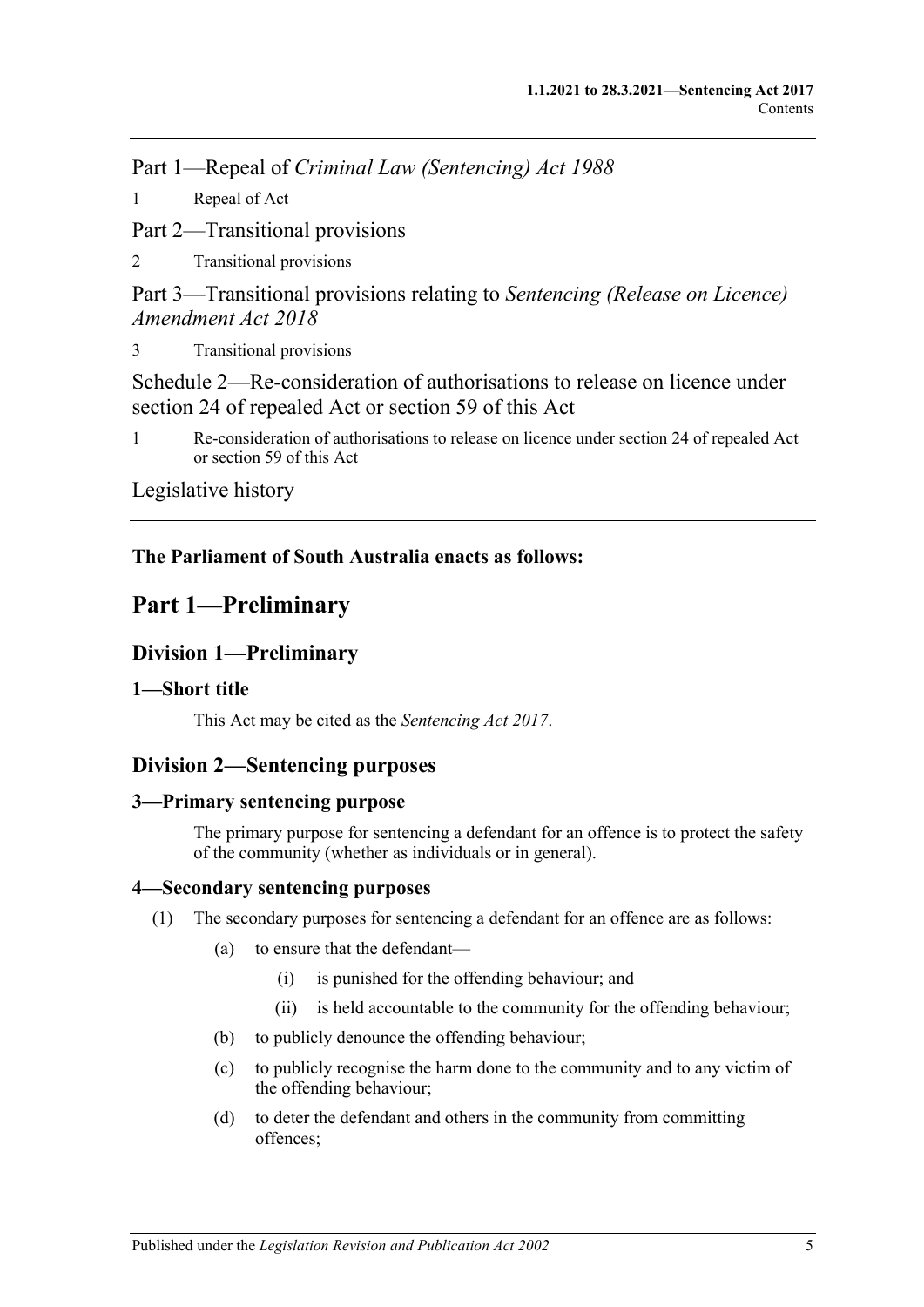- (da) to deter the defendant and others in the community from harming or assaulting prescribed emergency workers (within the meaning of section 20AA of the *[Criminal Law Consolidation Act](http://www.legislation.sa.gov.au/index.aspx?action=legref&type=act&legtitle=Criminal%20Law%20Consolidation%20Act%201935) 1935*) acting in the course of official duties;
- (e) to promote the rehabilitation of the defendant.
- (2) Nothing about the order in which the secondary purposes are listed in [subsection](#page-4-6) (1) implies that any 1 of those secondary purposes is to be given greater weight than any other secondary purpose.

# <span id="page-5-0"></span>**Division 3—Interpretation and application of Act**

## <span id="page-5-1"></span>**5—Interpretation**

(1) In this Act, unless the contrary intention appears—

*bond* means an agreement (not being a bail agreement) entered into pursuant to the sentence of a court under which the defendant undertakes to the Crown to comply with the conditions of the agreement (see Part [4 Division](#page-78-0) 2);

*CE* means the chief executive of the administrative unit of the Public Service that is responsible for assisting a Minister in the administration of the *[Correctional Services](http://www.legislation.sa.gov.au/index.aspx?action=legref&type=act&legtitle=Correctional%20Services%20Act%201982)  Act [1982](http://www.legislation.sa.gov.au/index.aspx?action=legref&type=act&legtitle=Correctional%20Services%20Act%201982)*;

*close personal relationship* means the relationship between 2 adult persons (whether or not related by family and irrespective of their sex or gender identity) who live together as a couple on a genuine domestic basis, but does not include—

- (a) the relationship between a legally married couple; or
- (b) a relationship where 1 of the persons provides the other with domestic support or personal care (or both) for fee or reward, or on behalf of some other person or an organisation of whatever kind;

**Note—**

Two persons may live together as a couple on a genuine domestic basis whether or not a sexual relationship exists, or has ever existed, between them.

#### *cognitive impairment* includes—

- (a) a developmental disability (including, for example, an intellectual disability, Down syndrome, cerebral palsy or an autistic spectrum disorder); and
- (b) an acquired disability as a result of illness or injury (including, for example, dementia, a traumatic brain injury or a neurological disorder); and
- (c) a mental illness;

*community based custodial sentence*—see Part [3 Division](#page-54-3) 7;

*community corrections officer* means an officer or employee of the administrative unit of the Public Service that is responsible for assisting a Minister in the administration of the *[Correctional Services Act](http://www.legislation.sa.gov.au/index.aspx?action=legref&type=act&legtitle=Correctional%20Services%20Act%201982) 1982* whose duties include the supervision of offenders in the community;

*conditional release* means conditional release from a training centre;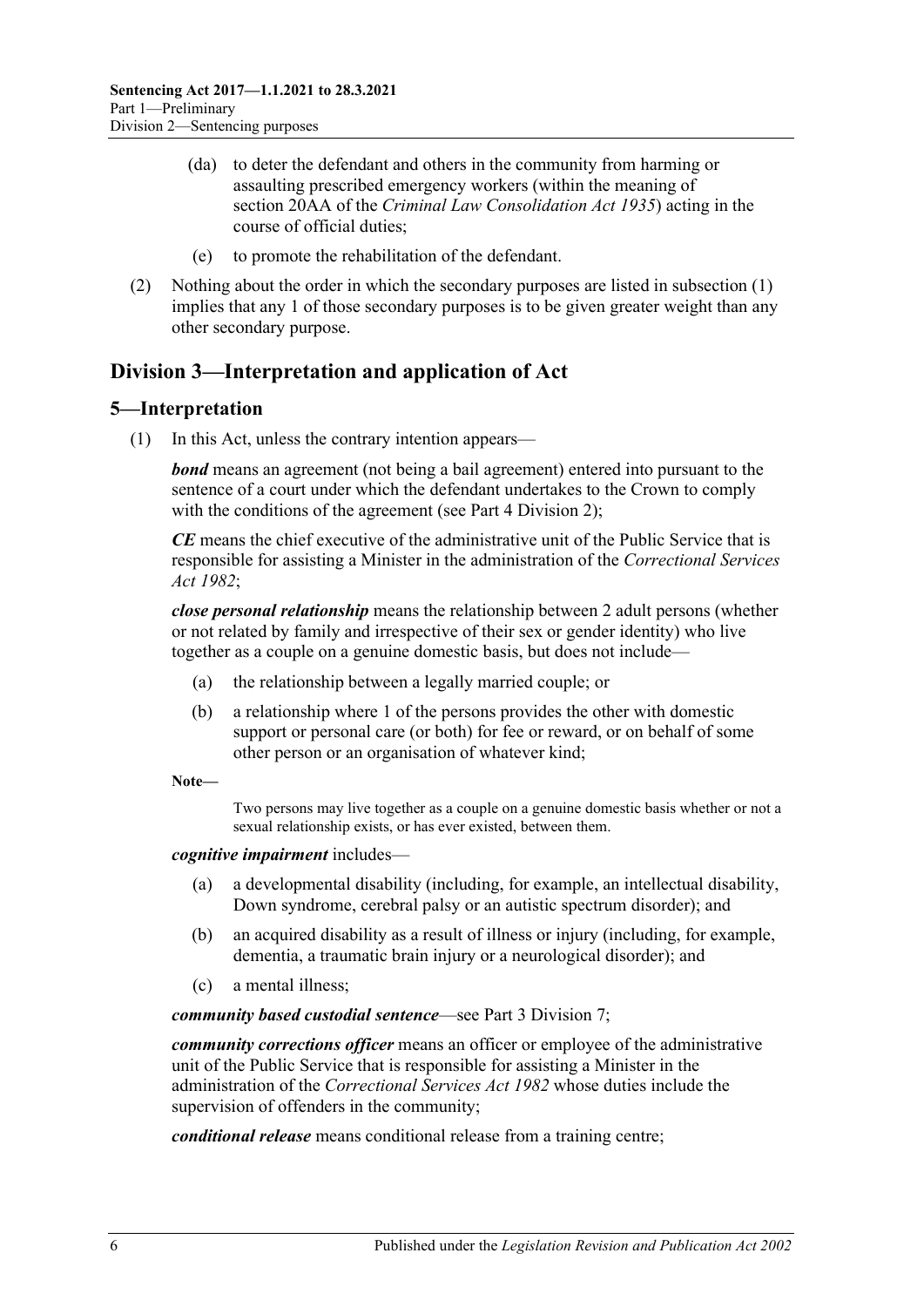*consumption* of a drug includes—

- (a) injection of the drug (either by the person to whom the drug is administered or someone else); and
- (b) inhalation of the drug; and
- (c) any other means of introducing the drug into the body;

#### *court*—

- (a) means a court of criminal jurisdiction; and
- (b) in relation to the exercise of powers under this Act with respect to the variation, revocation or enforcement of an order of a court or other related matters, means the court that made the order or a court of coordinate jurisdiction;

*domestic partner*—a person is the domestic partner of another if the person lives with the other in a close personal relationship;

*DPP* means the Director of Public Prosecutions;

*drug* means alcohol or any other substance that is capable (either alone or in combination with other substances) of influencing mental functioning;

*home detention officer* means a home detention officer appointed by the Minister for Correctional Services under Part 4 Division 6A of the *[Correctional Services Act](http://www.legislation.sa.gov.au/index.aspx?action=legref&type=act&legtitle=Correctional%20Services%20Act%201982) 1982*;

*home detention condition*—see [section](#page-60-0) 72;

*home detention order*—see [section](#page-55-1) 71;

*injury*, in relation to an offence, includes pregnancy, mental injury, shock, fear, grief, distress or embarrassment resulting from the offence;

*intensive correction condition*—see [section](#page-69-0) 82;

*intensive correction order*—see [section](#page-65-3) 81;

*intervention program* means a program that provides—

- (a) supervised treatment; or
- (b) supervised rehabilitation; or
- (c) supervised behaviour management; or
- (d) supervised access to support services; or
- (e) a combination of any 1 or more of the above,

designed to address behavioural problems (including problem gambling), substance abuse or cognitive impairment;

#### *intervention program manager* means—

(a) for the purposes of [sections](#page-22-0) 29 an[d 30—](#page-23-0)a person employed by the South Australian Courts Administration Authority (including a delegate of such a person) to have general oversight of intervention programs referred to in those sections and to coordinate the implementation of relevant court orders under those sections; or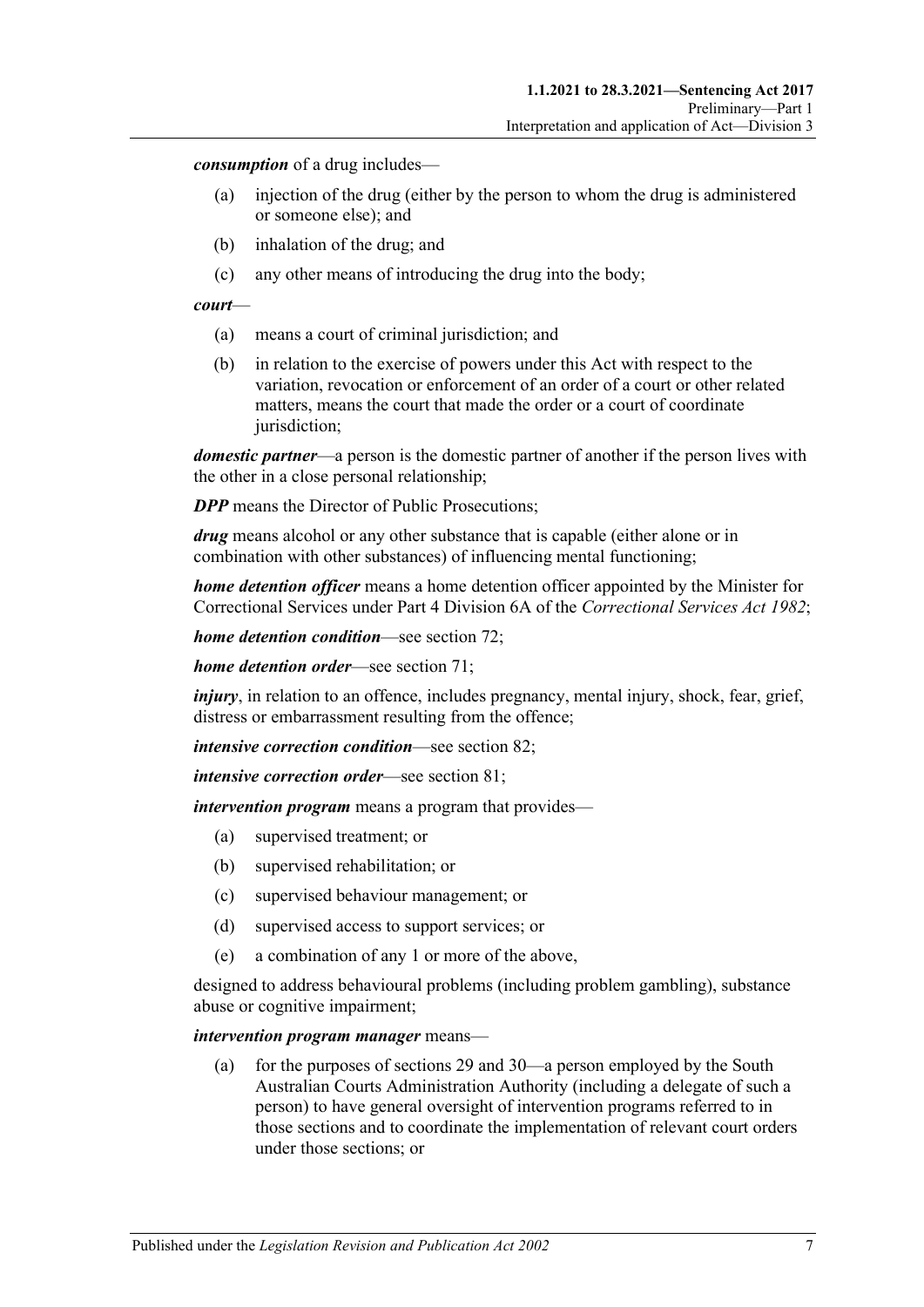(b) for the purposes of this Act (other than [sections](#page-22-0) 29 and [30\)](#page-23-0)—a person employed in the administrative unit of the Public Service that is responsible for assisting a Minister in the administration of the *[Correctional Services](http://www.legislation.sa.gov.au/index.aspx?action=legref&type=act&legtitle=Correctional%20Services%20Act%201982)  Act [1982](http://www.legislation.sa.gov.au/index.aspx?action=legref&type=act&legtitle=Correctional%20Services%20Act%201982)* (including a delegate of such a person) to have general oversight of intervention programs and coordinate the implementation of relevant court orders;

*Minister for Correctional Services* means the Minister responsible for the administration of the *[Correctional Services Act](http://www.legislation.sa.gov.au/index.aspx?action=legref&type=act&legtitle=Correctional%20Services%20Act%201982) 1982*;

*Minister for Youth Justice* means the Minister responsible for the administration of the *[Youth Justice Administration Act](http://www.legislation.sa.gov.au/index.aspx?action=legref&type=act&legtitle=Youth%20Justice%20Administration%20Act%202016) 2016*;

*Parole Board* means the Parole Board of South Australia established under the *[Correctional Services Act](http://www.legislation.sa.gov.au/index.aspx?action=legref&type=act&legtitle=Correctional%20Services%20Act%201982) 1982*;

*pecuniary sum* means—

- (a) a fine; or
- (b) compensation; or
- (c) costs; or
- (d) a sum payable under a bond or to a guarantee ancillary to a bond; or
- (e) any other amount payable under an order or direction of a court,

and includes a VIC levy;

*primary purpose*—the primary purpose for sentencing a defendant for an offence is as set out in [section](#page-4-4) 3;

*prisoner*—a reference to a *prisoner* includes, where the context so requires, a reference to a person serving a sentence—

- (a) on home detention subject to a home detention order; or
- (b) in the community subject to an intensive correction order;

*probationer* means a defendant who has entered into a bond under [Part](#page-77-4) 4;

*probative court* means—

- (a) in the case of a bond entered into pursuant to an order of an appellate court on an appeal against sentence—the court that imposed that sentence; or
- (b) in any other case—the court that made the order pursuant to which the defendant entered into the bond;

*recreational use* of a drug—consumption of a drug is to be regarded as recreational use of the drug unless—

- (a) the drug is administered against the will, or without the knowledge, of the person who consumes it; or
- (b) the consumption occurs accidentally; or
- (c) the person who consumes the drug does so under duress, or as a result of fraud or reasonable mistake; or
- (d) the consumption is therapeutic;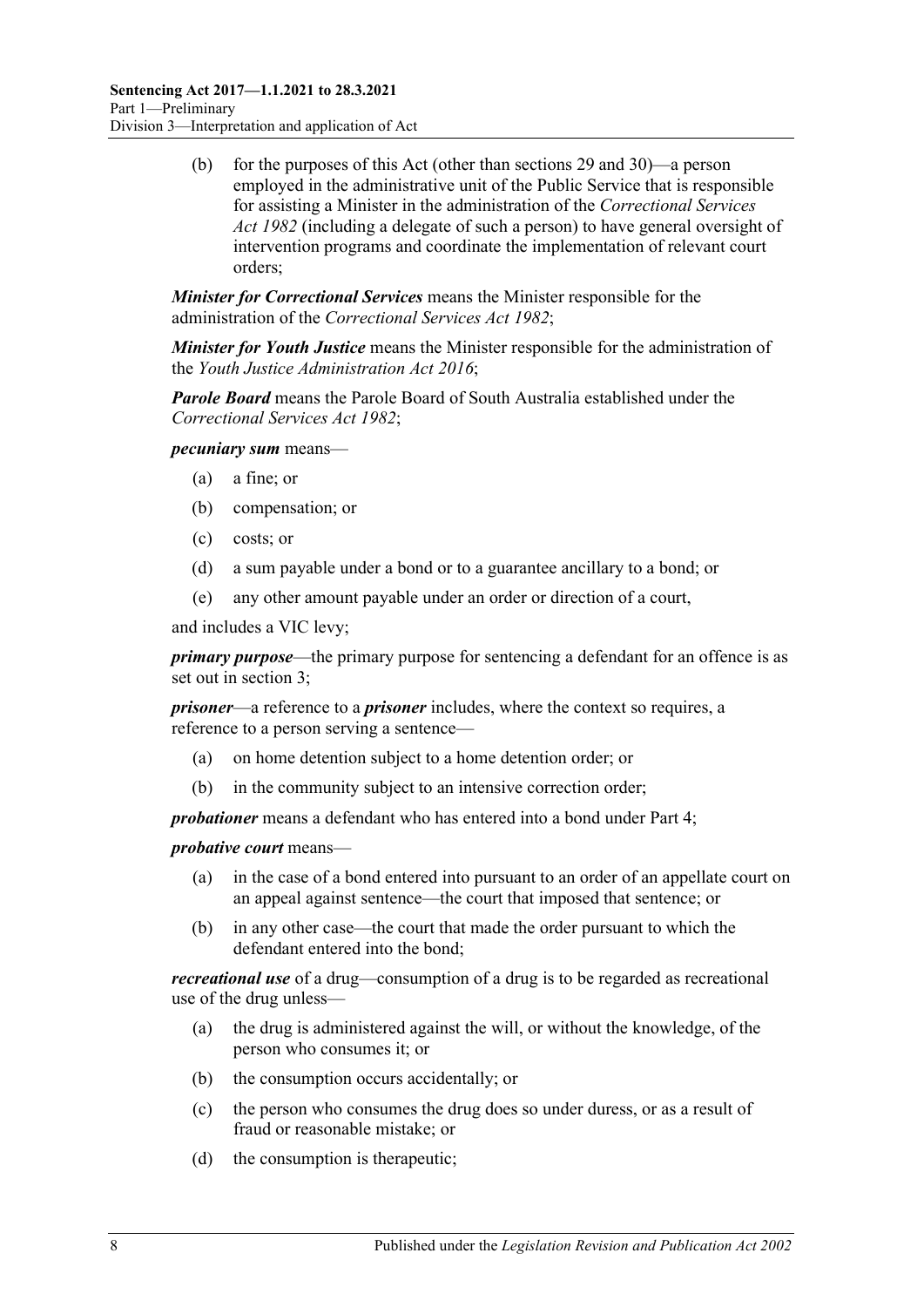*residence* includes, if the defendant is an Aboriginal or Torres Strait Islander person, any place specified by the court as the person's residence;

*secondary purposes*—the secondary purposes for sentencing a defendant for an offence are as set out in [section](#page-4-5) 4;

*self-induced*—see [subsections \(2\)](#page-8-0) and [\(3\);](#page-8-1)

*sentence* means—

- (a) the imposition of a penalty; or
- (b) the decision of a court to offer a defendant an opportunity to enter into a bond; or
- (c) the fixing, extending or negating of a non-parole period; or
- (d) the making of any other order or direction affecting penalty, including the decision of a court to discharge a defendant—
	- (i) without imposing a penalty; or
	- (ii) without recording a conviction;

*sentence of indeterminate duration* means detention in custody until further order (and see Part [3 Division](#page-45-0) 5);

*spouse*—a person is the spouse of another if they are legally married;

*therapeutic*—the consumption of a drug is to be regarded as therapeutic if—

- (a) the drug is prescribed by, and consumed in accordance with the directions of, a medical practitioner; or
- (b) the drug—
	- (i) is a drug of a kind available, without prescription, from registered pharmacists; and
	- (ii) is consumed for a purpose recommended by the manufacturer and in accordance with the manufacturer's instructions;

*VIC levy* means a levy imposed under the *[Victims of Crime Act](http://www.legislation.sa.gov.au/index.aspx?action=legref&type=act&legtitle=Victims%20of%20Crime%20Act%202001) 2001* or a corresponding previous law;

*working day* means any day other than a Saturday, Sunday or public holiday;

*youth* has the same meaning as in the *[Young Offenders Act](http://www.legislation.sa.gov.au/index.aspx?action=legref&type=act&legtitle=Young%20Offenders%20Act%201993) 1993*;

*Youth Court* means the *Youth Court of South Australia*.

- <span id="page-8-0"></span>(2) Intoxication resulting from the recreational use of a drug is to be regarded as self-induced.
- <span id="page-8-1"></span>(3) If a person becomes intoxicated as a result of the combined effect of the therapeutic consumption of a drug and the recreational use of the same or another drug, the intoxication is to be regarded as self-induced even though in part attributable to therapeutic consumption.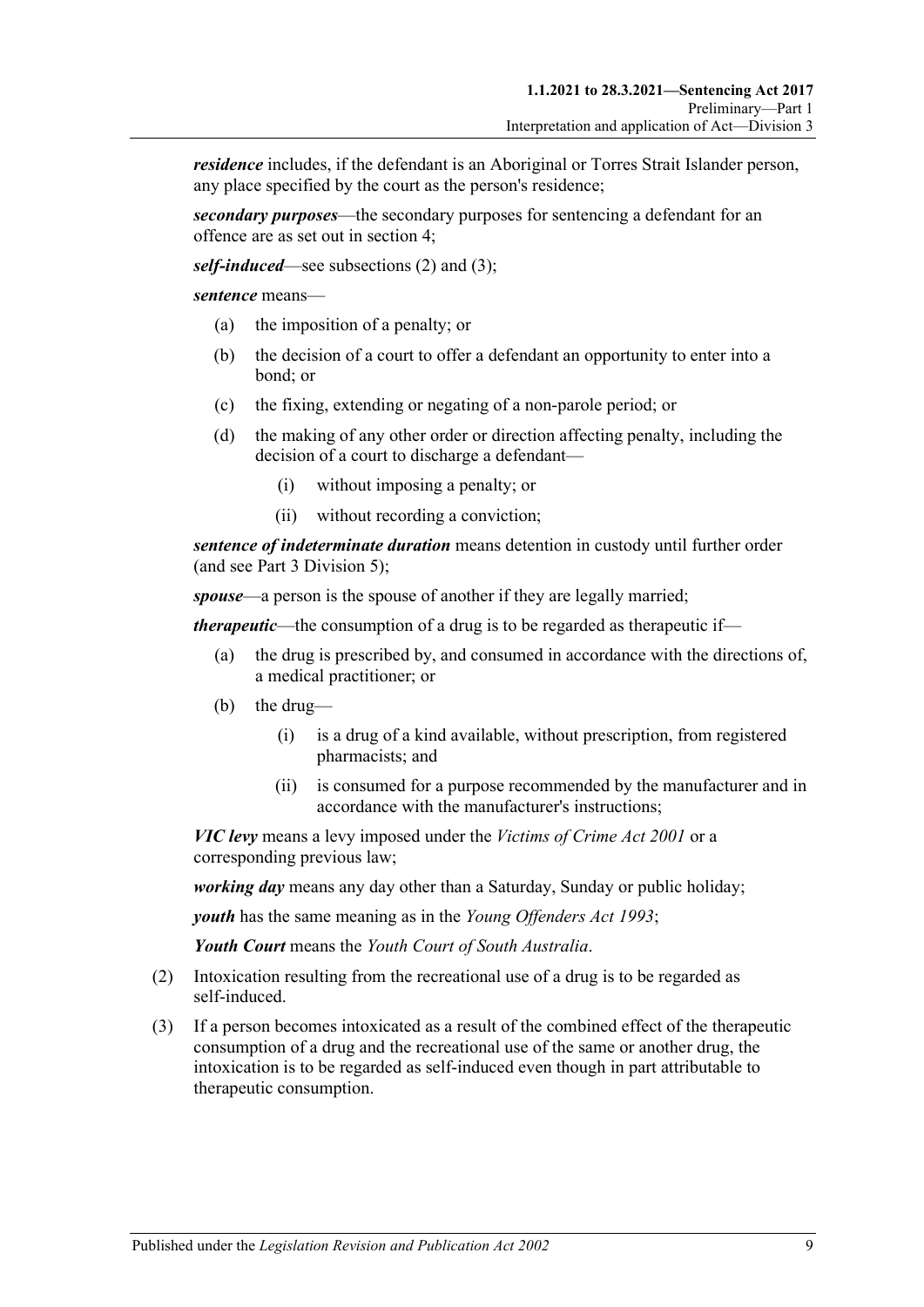- (4) For the purposes of this Act
	- a VIC levy imposed on a person will be taken to have been imposed by order of the court that found the person guilty of the offence that gave rise to the levy; and
	- (b) a person who pleads guilty to a charge of an offence will be taken to have been found guilty of the offence unless—
		- (i) the plea is subsequently withdrawn; or
		- (ii) the person is adjudged incompetent to have made the plea.

### <span id="page-9-0"></span>**6—Application of Act to youths**

- (1) Subject to a provision of this Act to the contrary, this Act applies in relation to the sentencing of a youth and the enforcement of a sentence against a youth.
- (2) However, in the event of conflict between a provision of this Act and a provision of the *[Young Offenders Act](http://www.legislation.sa.gov.au/index.aspx?action=legref&type=act&legtitle=Young%20Offenders%20Act%201993) 1993* or the *[Youth Court Act](http://www.legislation.sa.gov.au/index.aspx?action=legref&type=act&legtitle=Youth%20Court%20Act%201993) 1993*, the latter provision prevails to the extent of that conflict.
- (3) In applying a provision of this Act to a youth who is being or has been dealt with as a youth (and not as an adult)—
	- (a) a reference to imprisonment is to be read as a reference to detention; and
	- (b) a reference to a warrant of commitment is to be read as an order for detention; and
	- (c) a reference to a prison is to be read as a reference to a training centre; and
	- (d) a reference to the CE is to be read as a reference to the chief executive of the administrative unit of the Public Service that is responsible for assisting a Minister in the administration of the *[Youth Justice Administration Act](http://www.legislation.sa.gov.au/index.aspx?action=legref&type=act&legtitle=Youth%20Justice%20Administration%20Act%202016) 2016*; and
	- (e) a reference to a community corrections officer is to be read as a reference to a community youth justice officer under the *[Youth Justice Administration](http://www.legislation.sa.gov.au/index.aspx?action=legref&type=act&legtitle=Youth%20Justice%20Administration%20Act%202016)  Act [2016](http://www.legislation.sa.gov.au/index.aspx?action=legref&type=act&legtitle=Youth%20Justice%20Administration%20Act%202016)*; and
	- (f) a reference to a bond, or to entering into a bond, is to be read as a reference to an order under section 26 of the *[Young Offenders Act](http://www.legislation.sa.gov.au/index.aspx?action=legref&type=act&legtitle=Young%20Offenders%20Act%201993) 1993*, or to becoming subject to such an order; and
	- (g) a reference to a probationer is to be read as a reference to a youth the subject of such an order; and
	- (h) a reference to the Minister for Correctional Services is to be read as a reference to the Minister for Youth Justice.

#### <span id="page-9-1"></span>**7—Powers conferred by this Act are additional**

- (1) Subject to this Act, the powers conferred on a court by this Act are in addition to, and do not derogate from, the powers conferred by another Act or law to impose a penalty on, or make an order or give a direction in relation to, a person found guilty of an offence.
- (2) Nothing in this Act affects the powers of a court to punish a person for contempt of that court.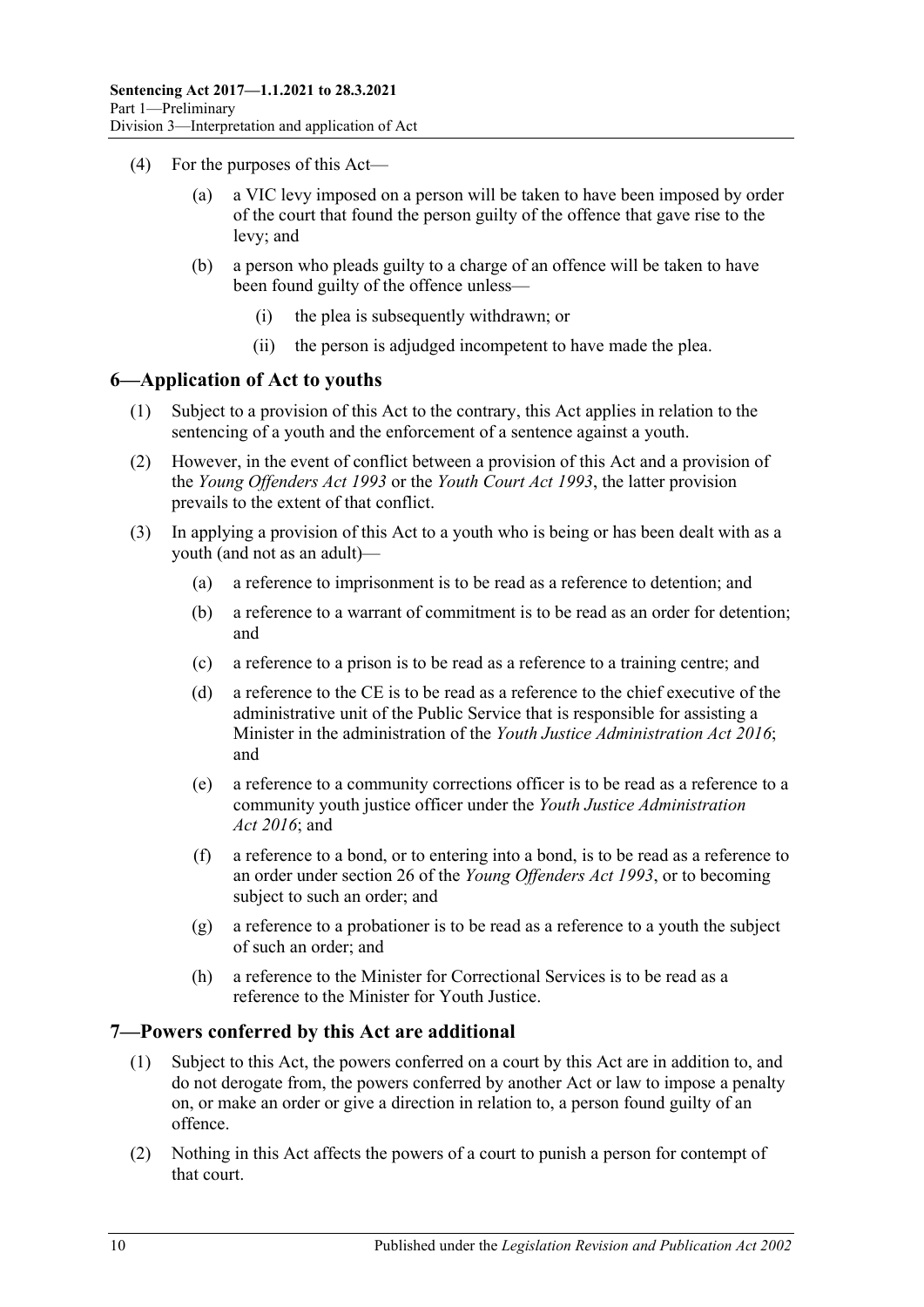## <span id="page-10-0"></span>**8—Court may not impose bond except under this Act**

Despite any other Act or law to the contrary, a defendant may not enter into a bond except under this Act.

# <span id="page-10-1"></span>**Part 2—Sentencing purposes, principles and factors**

## <span id="page-10-2"></span>**Division 1—Purposes, principles and factors**

### <span id="page-10-3"></span>**9—Primary purpose to be considered**

For the avoidance of doubt, the primary purpose for sentencing a defendant for an offence must be the paramount consideration when a court is determining and imposing the sentence.

## <span id="page-10-4"></span>**10—General principles of sentencing**

- (1) Subject to this Act or any other Act, in determining a sentence for an offence, a court must apply (although not to the exclusion of any other relevant principle) the common law concepts reflected in the following principles:
	- (a) proportionality;
	- (b) parity;
	- (c) totality;
	- (d) the rule that a defendant may not be sentenced on the basis of having committed an offence in respect of which the defendant was not convicted.
- (2) Subject to this Act or any other Act, a court must not impose a sentence of imprisonment on a defendant unless the court decides that—
	- (a) the seriousness of the offence is such that the only penalty that can be justified is imprisonment; or
	- (b) it is required for the purpose of protecting the safety of the community (whether as individuals or in general).

## <span id="page-10-6"></span><span id="page-10-5"></span>**11—Individual sentencing factors**

- <span id="page-10-7"></span>(1) In determining a sentence for an offence, a court must take into account such of the factors as are known to the court that relate to the following matters as may be relevant:
	- (a) the nature, circumstances and seriousness of the offence;
	- (b) the personal circumstances and vulnerability of any victim of the offence whether because of the victim's age, occupation, relationship to the defendant, disability or otherwise;
	- (c) the extent of any injury, emotional harm, loss or damage resulting from the offence or any significant risk or danger created by the offence, including any risk to national security;
	- (d) the defendant's character, general background and offending history;
	- (e) the likelihood of the defendant re-offending;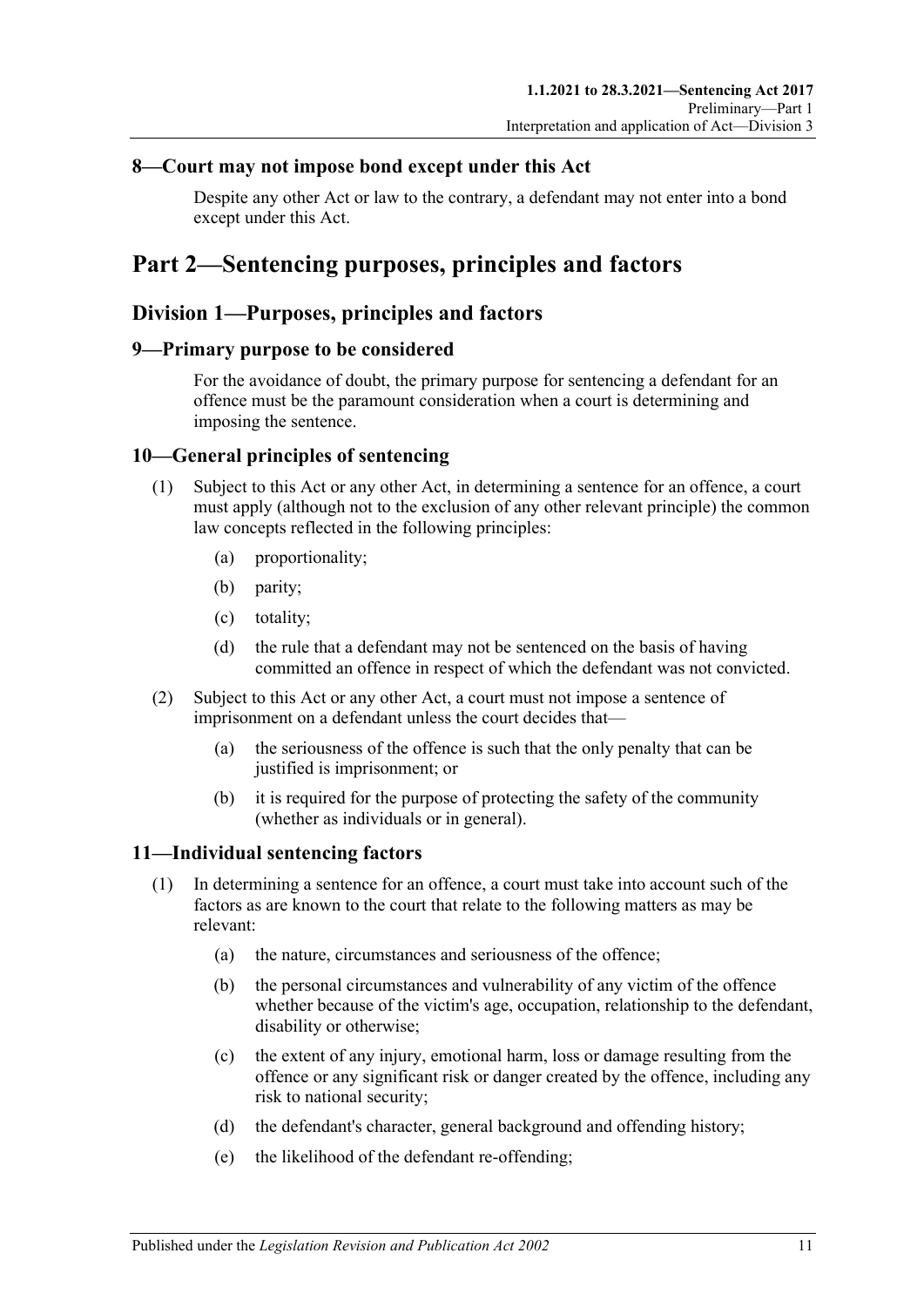- (f) the defendant's age, and physical and mental condition (including any cognitive impairment);
- (g) the extent of the defendant's remorse for the offence, having regard in particular as to whether—
	- (i) the defendant has provided evidence that the defendant has accepted responsibility for the defendant's actions; and
	- (ii) the defendant has acknowledged any injury, loss or damage caused by the defendant's actions, or voluntarily made reparation for any such injury, loss or damage, or both;
- (h) the defendant's prospects of rehabilitation.
- (2) The matters referred to in [subsection](#page-10-6) (1) are in addition to any other matter the court is required or permitted to take into account under this Act or any other Act or law.
- (3) The court must not have regard to any of the factors in sentencing if it would be contrary to an Act or law to do so (and the fact that any such factor is relevant and known to the court does not require the court to increase or reduce the sentence for the offence).
- (4) A court must determine the sentence for an offence without regard to—
	- (a) the fact that this Act or another Act prescribes a mandatory minimum non-parole period in respect of the offence; or
	- (b) any consequences that may arise under the *[Child Sex Offenders Registration](http://www.legislation.sa.gov.au/index.aspx?action=legref&type=act&legtitle=Child%20Sex%20Offenders%20Registration%20Act%202006)  Act [2006](http://www.legislation.sa.gov.au/index.aspx?action=legref&type=act&legtitle=Child%20Sex%20Offenders%20Registration%20Act%202006)*; or
	- (c) the good character or lack of previous convictions of the defendant if—
		- (i) the offence is a class 1 or class 2 offence within the meaning of the *[Child Sex Offenders Registration Act](http://www.legislation.sa.gov.au/index.aspx?action=legref&type=act&legtitle=Child%20Sex%20Offenders%20Registration%20Act%202006) 2006*; and
		- (ii) the court is satisfied that the defendant's alleged good character or lack of previous convictions was of assistance to the defendant in the commission of the offence.
- (5) For the purposes of [subsection](#page-10-7)  $(1)(a)$ , the court must only have regard to the matters personal to the defendant that the court is satisfied are causally connected with, or have materially contributed to, the commission of the offence, including (for example) the defendant's motivation in committing the offence and the degree to which the defendant participated in its commission.
- (6) If a defendant has participated in an intervention program, a court may treat the defendant's participation in the program, and the defendant's achievements in the program, as relevant to sentence.
- (7) However, the fact that a defendant—
	- (a) has not participated in, or has not had the opportunity to participate in, an intervention program; or
	- (b) has performed badly in, or has failed to make satisfactory progress in, such a program,

is not relevant to sentence.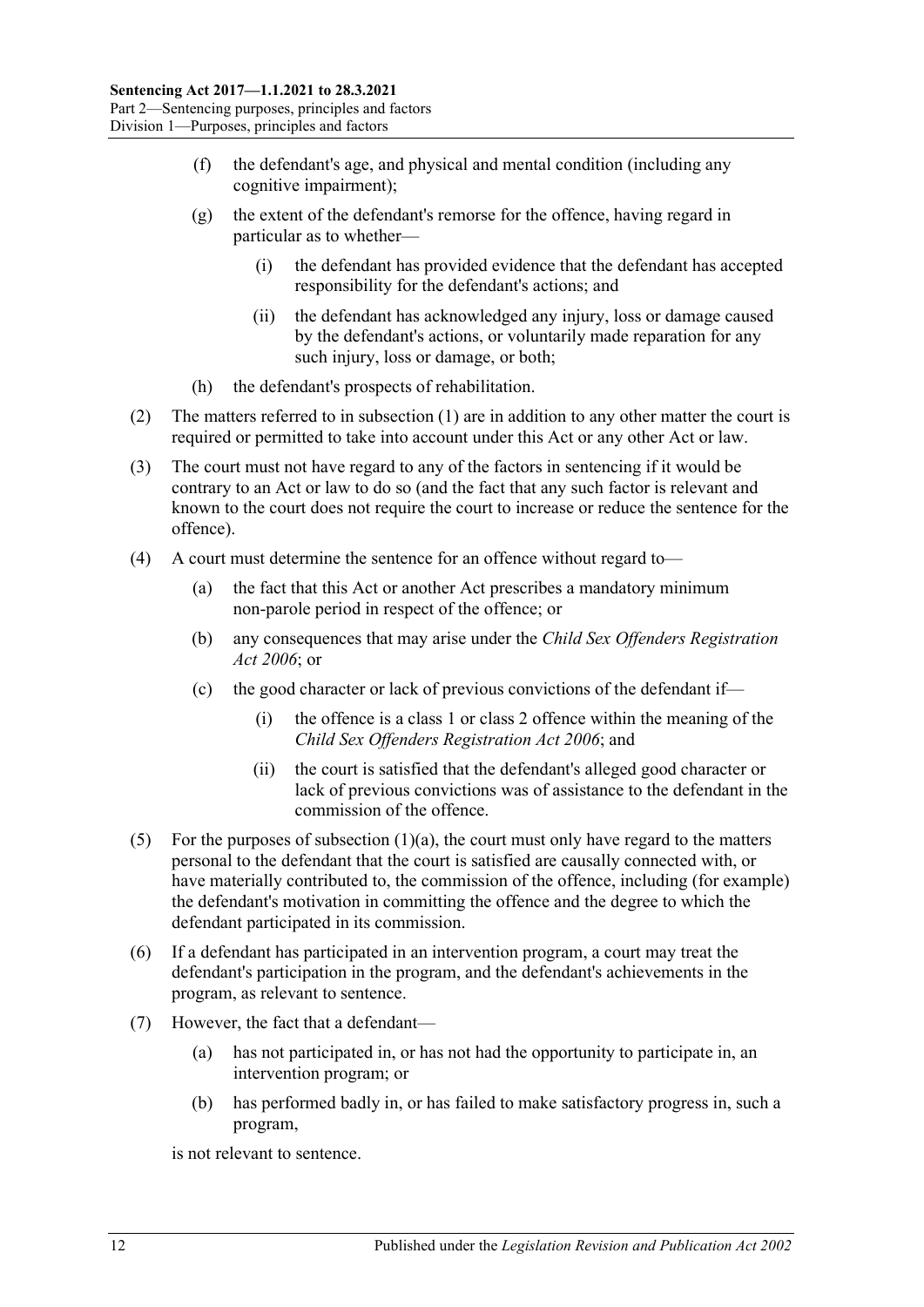# <span id="page-12-0"></span>**Division 2—General sentencing provisions**

## <span id="page-12-1"></span>**Subdivision 1—Procedural provisions**

## <span id="page-12-2"></span>**12—Determination of sentence**

For the purpose of determining sentence, a court—

- (a) is not bound by the rules of evidence; and
- (b) may inform itself on matters relevant to the determination as it thinks fit; and
- (c) must act according to equity, good conscience and the substantial merits of the case without regard to technicalities and legal forms.

### <span id="page-12-3"></span>**13—Prosecutor to provide particulars of victim's injury etc**

- (1) Subject to [subsection](#page-12-5) (2), the prosecutor must, for the purpose of assisting a court to determine sentence for an offence, provide the court with particulars (that are reasonably ascertainable and not already before the court in evidence or a pre-sentence report) of—
	- (a) injury, loss or damage resulting from the offence; and
	- (b) injury, loss or damage resulting from—
		- (i) any other offence that is to be taken into account specifically in the determination of sentence; or
		- (ii) a course of conduct consisting of a series of criminal acts of the same or a similar character of which the offence for which sentence is to be imposed forms part.
- <span id="page-12-5"></span>(2) The prosecutor may refrain from providing the court with particulars of injury, loss or damage suffered by a person if the person has expressed a wish to that effect to the prosecutor.
- (3) If the offence is not an offence in relation to which a victim impact statement may be provided in accordance with [section](#page-12-4) 14, the court must still allow particulars provided under this section to include a victim impact statement unless the court determines that it would not be appropriate in the circumstances of the case (and the other provisions of this Division relating to victim impact statements apply to such a statement as if it were provided under [section](#page-12-4) 14).
- (4) The validity of a sentence is not affected by non-compliance or insufficient compliance with this section.

## <span id="page-12-4"></span>**14—Victim impact statements**

- (1) A person who has suffered injury, loss or damage resulting from an indictable offence or a prescribed summary offence committed by another may provide the sentencing court with a written personal statement (a *victim impact statement*) about the impact of that injury, loss or damage on the person and the person's family.
- (2) Before determining sentence for the offence, the court may, if the person so requested when providing the statement—
	- (a) allow the person an opportunity to read the statement aloud to the court; or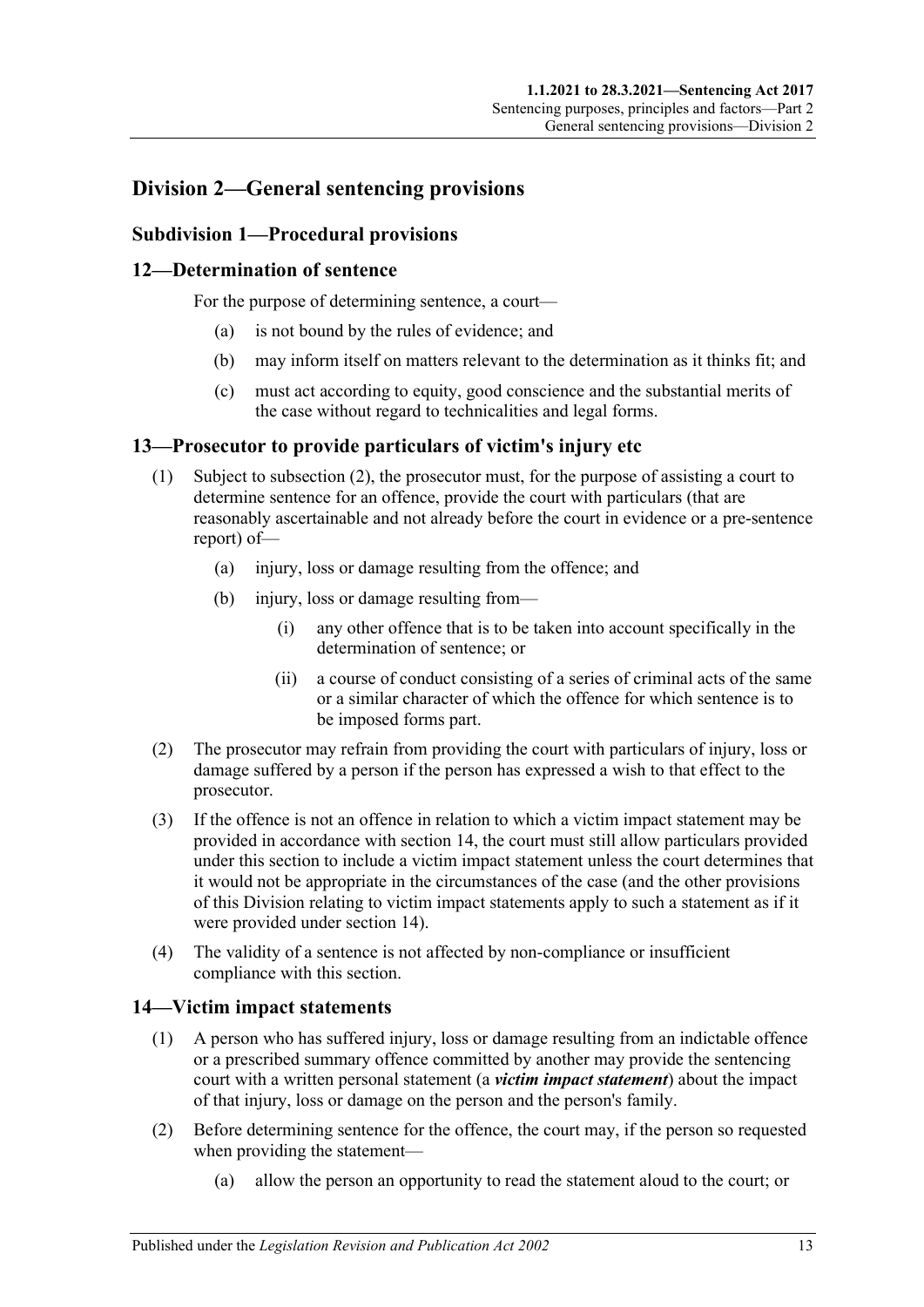- (b) cause the statement to be read aloud to the court; or
- (c) give consideration to the statement without the statement being read aloud to the court.
- (3) If the court considers there is good reason to do so, it may, in order to assist a person who wishes to read aloud a victim impact statement to the court—
	- (a) allow an audio visual record or audio record of the person reading the statement to be played to the court; or
	- (b) exercise any other powers that it has with regard to a vulnerable witness.
- <span id="page-13-1"></span>(4) Subject to [subsection](#page-13-0) (5) (but despite any other provision of this Act), the court must, if the person so requested when providing the statement, ensure that—
	- (a) the defendant; or
	- (b) if the defendant is a body corporate, a director or some other representative of the body corporate satisfactory to the court,

is present when the statement is read aloud to the court.

- <span id="page-13-0"></span>(5) [Subsection](#page-13-1) (4) does not apply if the court is satisfied that special reasons exist which make it inappropriate for the defendant or other person to be present, or that the presence of the defendant or other person may cause a disturbance or a threat to public order and safety (however, in such a case, the court must ensure that the defendant or other person is present by means of an audio visual link or audio link, if such facilities are reasonably available to the court, or that arrangements are otherwise made for an audio visual record of the statement to be made and played to the defendant or other person).
- (6) The validity of a sentence is not affected by non-compliance or insufficient compliance with this section.
- (7) In this section—

#### *prescribed summary offence* means—

- (a) a summary offence that results in the death of a victim or a victim suffering total incapacity; or
- (b) a summary offence (other than a summary offence of assault) that results in a victim suffering serious harm;

#### *serious harm* means—

- (a) harm that endangers a person's life; or
- (b) harm that consists of loss of, or serious and protracted impairment of, a part of the body or a physical or mental function; or
- (c) harm that consists of serious disfigurement;

*total incapacity*—a victim suffers total incapacity if the victim is permanently physically or mentally incapable of independent function.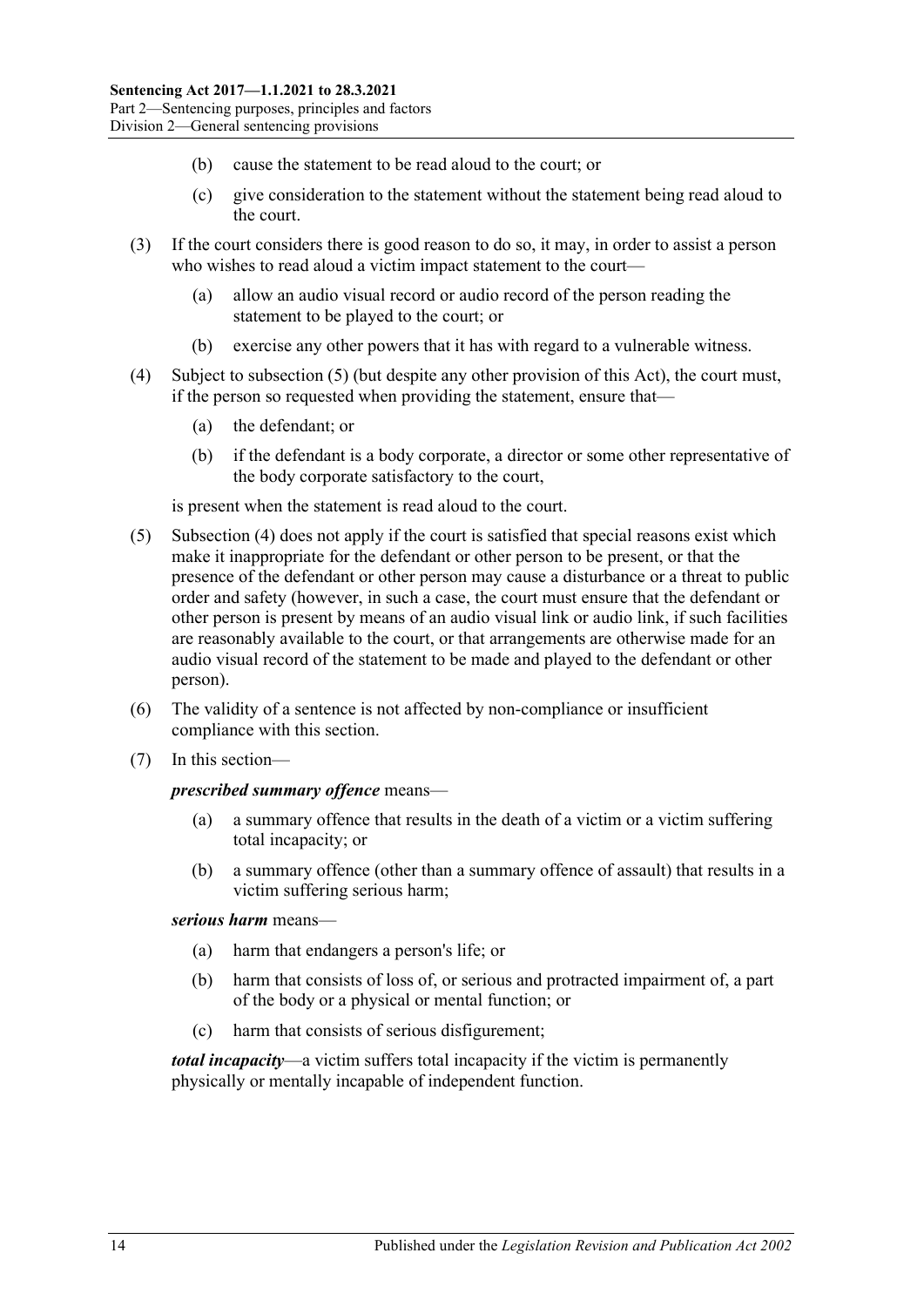## <span id="page-14-0"></span>**15—Community impact statements**

- (1) Any person may make a submission to the Commissioner for Victims' Rights for the purpose of assisting the Commissioner to compile information which may be included in a statement under this section.
- (2) In proceedings to determine sentence for an offence, the prosecutor or the Commissioner for Victims' Rights may, if they think fit, provide the sentencing court with—
	- (a) a written statement about the effect of the offence, or of offences of the same kind, on people living or working in the location in which the offence was committed (a *neighbourhood impact statement*); or
	- (b) a written statement about the effect of the offence, or of offences of the same kind, on the community generally or on any particular sections of the community (a *social impact statement*).
- (3) Before determining sentence for the offence, the court will cause the statement to be read aloud to the court by the prosecutor, or such other person as the court thinks fit, unless the court determines that it is inappropriate or would be unduly time consuming for the statement to be so read.
- (4) The validity of a sentence is not affected by non-compliance or insufficient compliance with this section.

#### <span id="page-14-1"></span>**16—Statements to be provided in accordance with rules**

- (1) A statement to be provided to a court under [section](#page-12-4) 14 or [15](#page-14-0) must comply with and be provided in accordance with rules of court.
- (2) Nothing prevents a statement to be provided to a court under [section](#page-12-4) 14 or [15](#page-14-0) from containing recommendations relating to the sentence to be determined by the court.
- (3) A copy of a statement to be provided to a court under [section](#page-12-4) 14 or [15](#page-14-0) must be made available for inspection by the defendant or the defendant's counsel in accordance with rules of court and the defendant is entitled to make submissions to the court in relation to the statement.

#### <span id="page-14-2"></span>**17—Pre-sentence reports**

- (1) A court may, if of the opinion that it would assist in determining sentence, order the preparation of a pre-sentence report on any or all of the following matters:
	- (a) the physical or mental condition of the defendant;
	- (b) the personal circumstances and history of the defendant;
	- (c) any other matter that would assist the court in determining sentence.
- (2) However, the court should not order the preparation of a pre-sentence report—
	- (a) if the information sought by the court cannot be provided within a reasonable time; or
	- (b) if the penalty to be imposed is a mandatory penalty for which no other penalty can be substituted and a non-parole period is not in question.
- (3) A pre-sentence report may be given orally or in writing.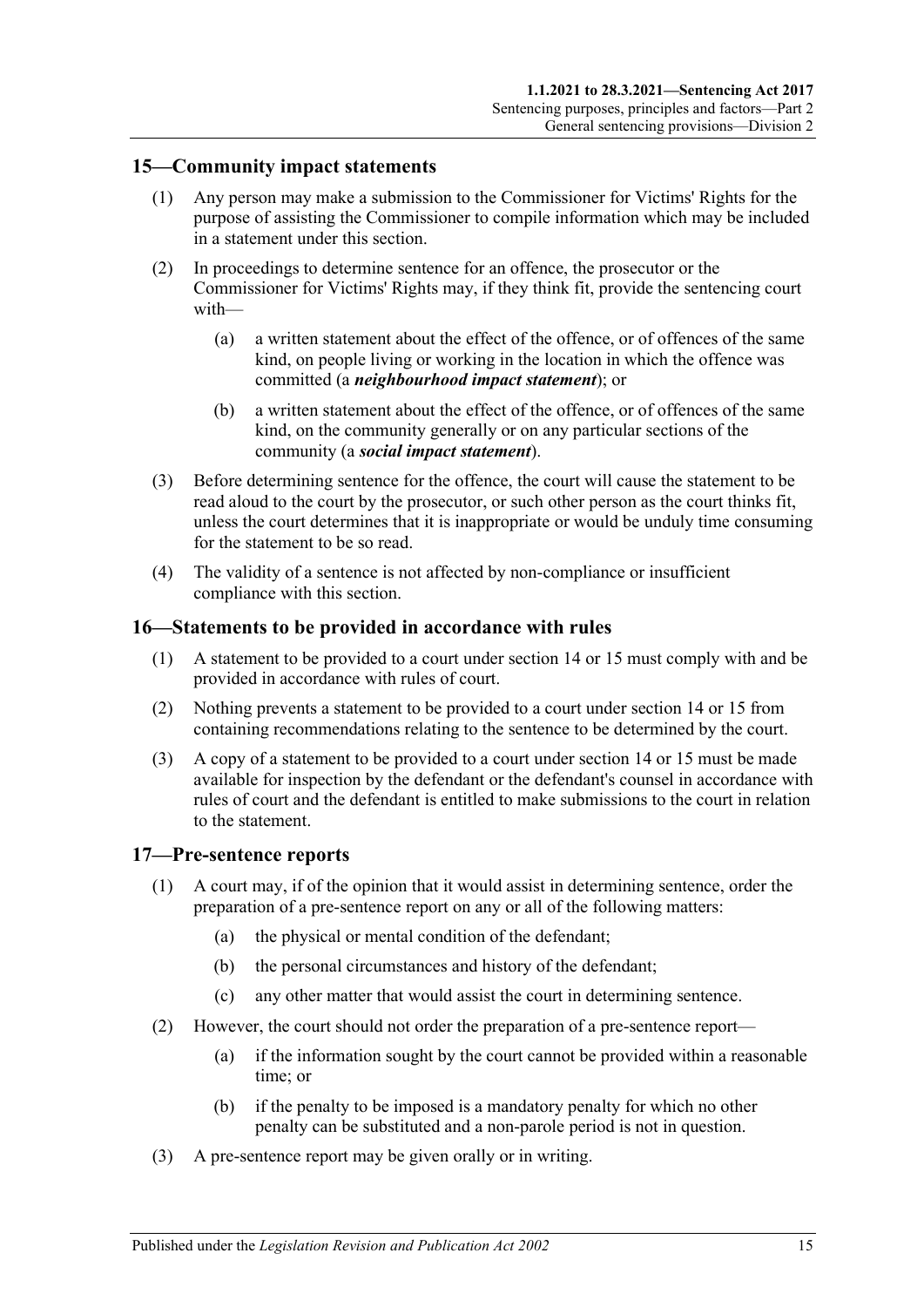- (4) A copy of every written pre-sentence report received by a court must be provided to the prosecutor and to the defendant or the defendant's counsel.
- (5) The person by whom a pre-sentence report is given is liable to be examined or cross-examined on any of the matters contained in the report and, in the case of a written report, must appear before the court for that purpose if requested to do so.
- (6) If a statement of fact or opinion in a pre-sentence report is challenged by the prosecutor or the defendant, the court must disregard the fact or opinion unless it is substantiated on oath.

### <span id="page-15-0"></span>**18—Expert evidence**

- (1) If a defendant is to be sentenced for an indictable offence and expert evidence is to be presented to the court by the defendant or the defendant's counsel, written notice of intention to introduce the evidence must be given to the DPP—
	- (a) at least 28 days before the date appointed for submissions on sentence; or
	- (b) if the evidence does not become available to the defence until later—as soon as practicable after it becomes available to the defence.
- (2) The notice must—
	- (a) set out the name and qualifications of the expert; and
	- (b) describe the general nature of the evidence and what it tends to establish.
- (3) The court may, on application by a defendant, exempt the defendant from the obligation imposed by this section.
- <span id="page-15-1"></span>(4) If the defence proposes to introduce expert psychiatric evidence or other expert medical evidence relevant to the defendant's mental state or medical condition at the time of an alleged offence, the court may, on application by the prosecutor, require the defendant to submit, at the prosecutor's expense, to an examination by an independent expert approved by the court.
- (5) If a defendant fails to comply with a requirement of or under this section, the evidence will not be admitted without the court's permission (but the court cannot allow the admission of evidence if the defendant fails to submit to an examination by an independent expert under [subsection](#page-15-1) (4)).
- <span id="page-15-2"></span>(6) If the DPP receives notice under this section of an intention to introduce expert evidence less than 28 days before the day appointed for submissions on sentence, the court may, on application by the prosecutor, adjourn the sentencing to allow the prosecution a reasonable opportunity to obtain expert advice on the proposed evidence.
- (7) The court should grant an application for an adjournment unde[r subsection](#page-15-2) (6) unless there are good reasons to the contrary.
- (8) The court may, on application by the prosecution, require the defendant to provide to the prosecution a copy of any report obtained by the defendant from a person proposed to be called to give expert evidence at the sentencing.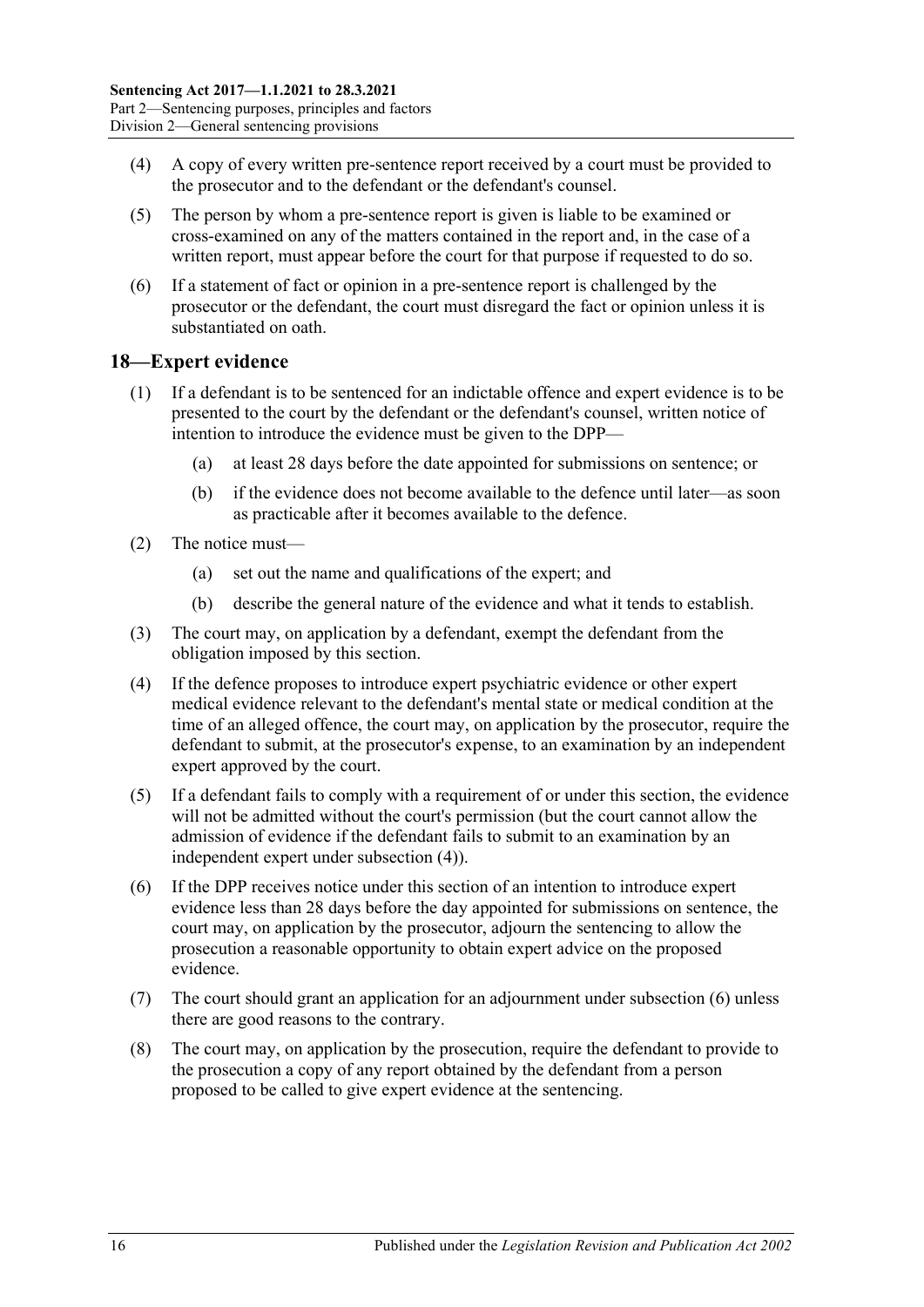## <span id="page-16-3"></span><span id="page-16-0"></span>**19—Court to inform defendant of reasons etc for sentence**

- (1) A court must, on sentencing a defendant who is present in court (whether in person or by audio visual link or audio link) for an offence or offences, state the sentence that it is imposing for the offence or offences and its reasons for imposing that sentence, including (for example) any reason why a sentence that would otherwise have been imposed for the offence or offences has been reduced.
- (2) Nothing in [subsection](#page-16-3) (1) requires a court to state any information that relates to a person's cooperation, or undertaking to cooperate, with a law enforcement agency.
- (3) The validity of a sentence is not affected by non-compliance or insufficient compliance with this section.

## <span id="page-16-1"></span>**20—Rectification of sentencing errors**

- (1) A court that imposes, or purports to impose, a sentence on a defendant, or a court of coordinate jurisdiction, may, on its own initiative or on application by the DPP or the defendant, make such orders as the court is satisfied are required to rectify an error of a technical nature made by the sentencing court in imposing, or purporting to impose, the sentence, or to supply a deficiency or remove an ambiguity in the sentencing order.
- (2) The DPP and the defendant are both parties to proceedings under this section.

## <span id="page-16-2"></span>**21—Presence of defendant during sentencing proceedings**

- (1) Subject to the exceptions set out in [subsection](#page-16-4) (2), a defendant who is to be sentenced for an indictable offence must be present when the sentence is imposed and throughout all proceedings relevant to the determination of sentence.
- <span id="page-16-4"></span>(2) The following exceptions apply:
	- (a) the defendant may, with the court's consent, be absent during the whole or part of the proceedings;
	- (b) if a defendant is in custody prior to sentence and facilities exist for dealing with proceedings by means of an audio visual link or audio link, the court may, if of the opinion that it is appropriate in the circumstances to do so, deal with the proceedings by audio visual link or audio link without requiring the personal attendance of the defendant;
	- (c) the court may exclude the defendant from the courtroom if satisfied that the exclusion is necessary in the interests of safety or for the orderly conduct of the proceedings (however, if such an exclusion is made, the court should (if practicable) make arrangements to enable the defendant to see and hear the proceedings by audio visual link).
- (3) If the defendant is a body corporate, the requirement is satisfied by the presence of a director or some other representative of the body corporate satisfactory to the court (but, in that case, either the prosecutor or the court may waive the requirement).
- (4) A court may make any order necessary to secure compliance with this section and, if necessary, issue a warrant to have the defendant (or, if the defendant is a body corporate, a director or other representative of the defendant) arrested and brought before the court.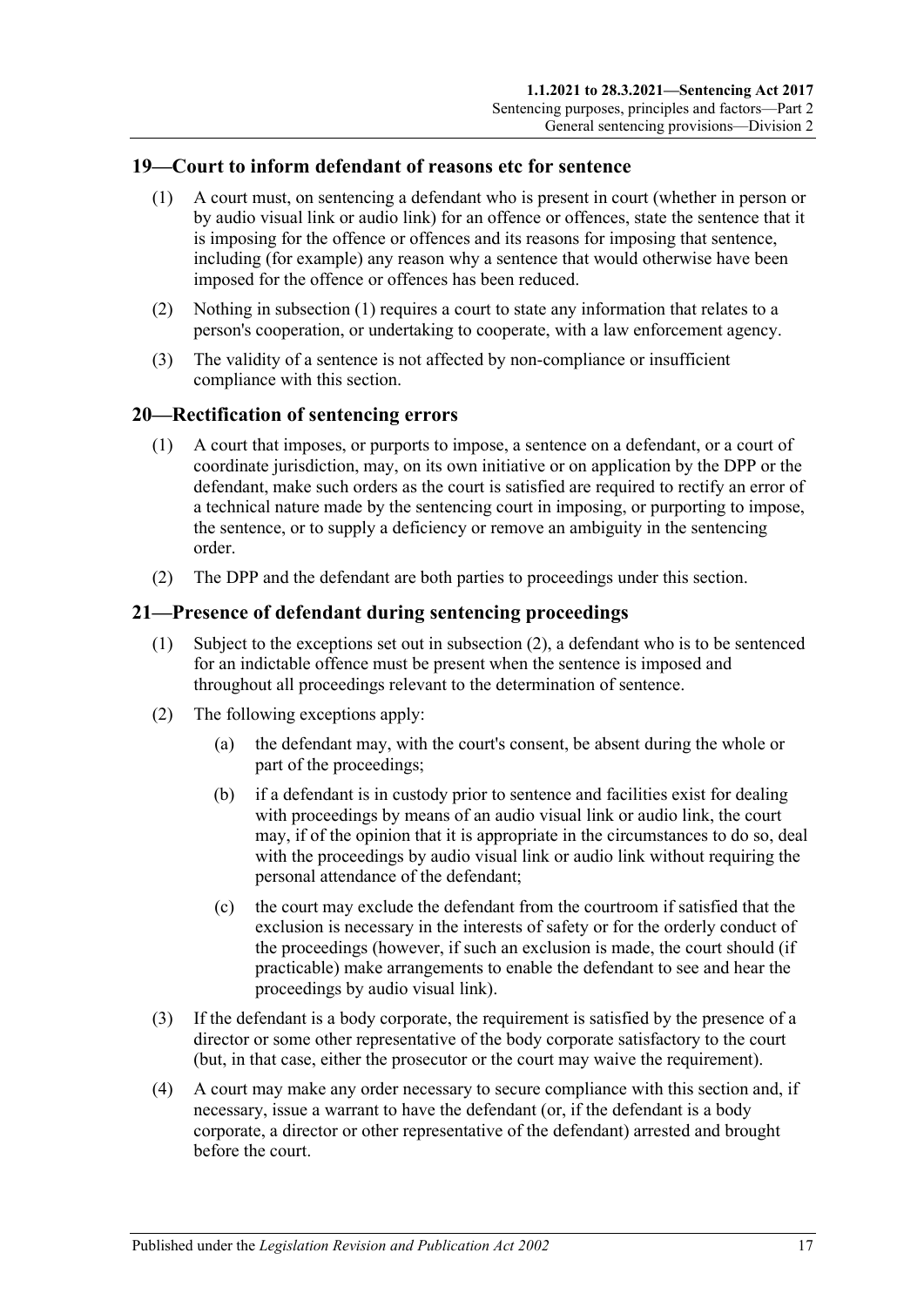- (5) This section—
	- (a) does not prevent the passing of sentence in the absence of the defendant in a case where the defendant cannot be found; and
	- (b) does not invalidate a sentence passed in the absence of the defendant.

## <span id="page-17-1"></span><span id="page-17-0"></span>**22—Sentencing of Aboriginal and Torres Strait Islander defendants**

- (1) Before sentencing an Aboriginal or Torres Strait Islander defendant, the court may, with the defendant's consent, and with the assistance of an Aboriginal and Torres Strait Islander Justice Officer—
	- (a) convene a sentencing conference; and
	- (b) take into consideration views expressed at the conference.
- (2) Nothing in [subsection](#page-17-1) (1) is to be taken to require the court to convene a sentencing conference if the court, after taking into account all relevant sentencing purposes, principles and factors, determines not to convene a sentencing conference.
- (3) A sentencing conference must comprise—
	- (a) the defendant and, if the defendant is a child, the defendant's parent or guardian; and
	- (b) the defendant's legal representative (if any); and
	- (c) the prosecutor; and
	- (d) if the victim chooses to be present at the conference—the victim and, if the victim so desires, a person of the victim's choice to provide assistance and support; and
	- (e) if the victim is a child—the victim's parent or guardian.
- (4) A sentencing conference may also include (if the court thinks the person may contribute usefully to the sentencing process) 1 or more of the following:
	- (a) a person regarded by the defendant, and accepted within the defendant's Aboriginal or Torres Strait Islander community, as an Aboriginal or Torres Strait Islander elder;
	- (b) a person accepted by the defendant's Aboriginal or Torres Strait Islander community as a person qualified to provide cultural advice relevant to sentencing of the defendant;
	- (c) a member of the defendant's family;
	- (d) a person who has provided support or counselling to the defendant;
	- (e) any other person.
- (5) A person will be taken to be an Aboriginal or Torres Strait Islander person for the purposes of this section if—
	- (a) the person is descended from an Aboriginal or Torres Strait Islander; and
	- (b) the person regards themself as an Aboriginal or Torres Strait Islander or, if the person is a young child, at least 1 of the parents regards the child as an Aboriginal or Torres Strait Islander; and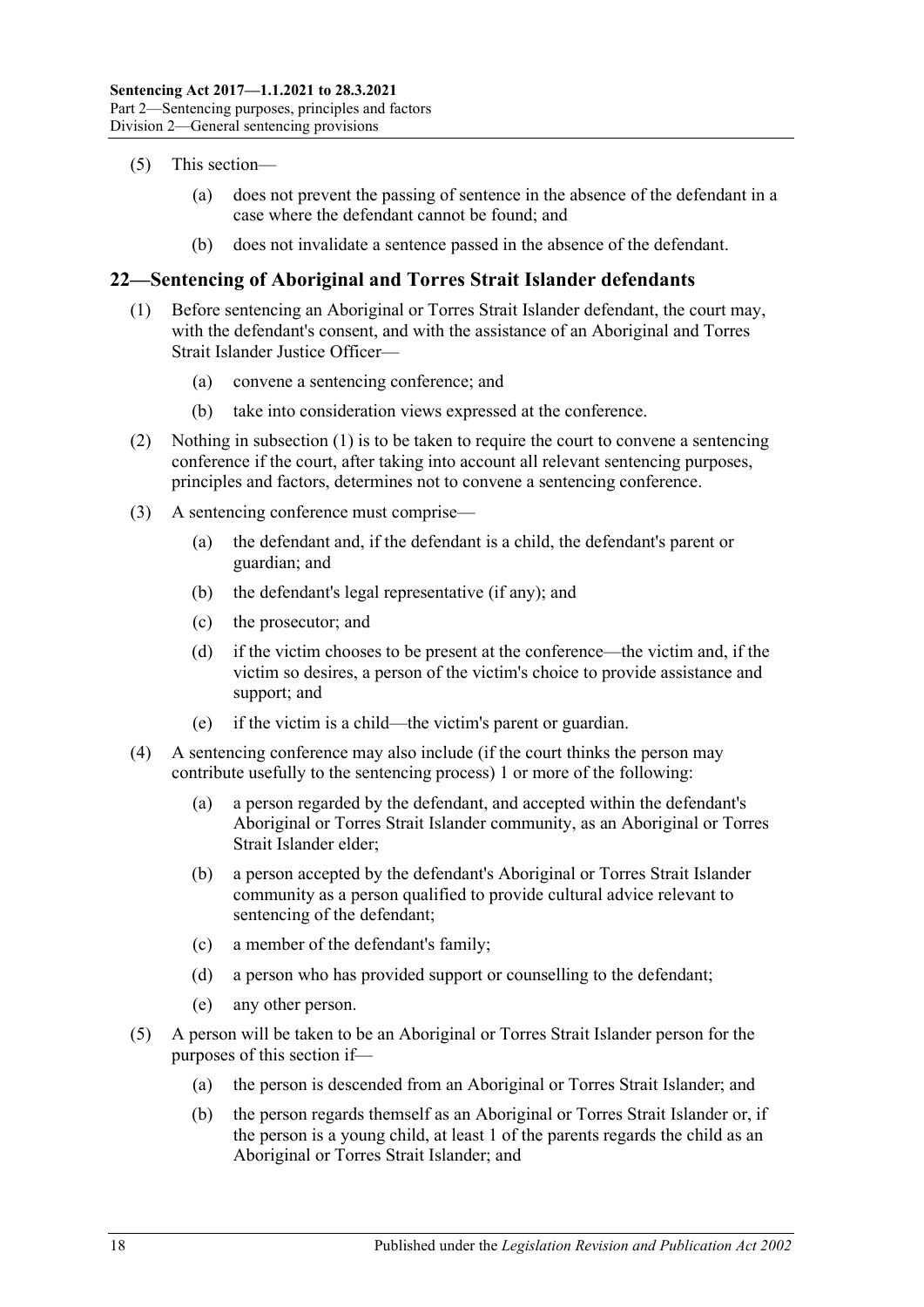- (c) the person is accepted as an Aboriginal or Torres Strait Islander by an Aboriginal or Torres Strait Islander community.
- (6) In this section—

*Aboriginal and Torres Strait Islander Justice Officer* means a person employed by the South Australian Courts Administration Authority whose duties include—

- (a) assisting the court in sentencing Aboriginal or Torres Strait Islander persons by providing advice on Aboriginal or Torres Strait Islander society and culture; and
- (b) assisting the court to convene sentencing conferences under this section; and
- (c) assisting Aboriginal or Torres Strait Islander persons to understand court procedures and sentencing options and to comply with court orders;

#### *family* includes—

- (a) the defendant's spouse or domestic partner; and
- (b) any person to whom the defendant is related by blood; and
- (c) any person who is, or has been, a member of the defendant's household; and
- (d) any person held to be related to the defendant according to Aboriginal or Torres Strait Islander kinship rules and observances.

#### <span id="page-18-0"></span>**Subdivision 2—General sentencing powers**

#### <span id="page-18-1"></span>**23—Discharge without penalty**

- (1) If a court finds a person guilty of an offence but finds the offence so trifling that it is inappropriate to impose a penalty, the court may—
	- (a) without recording a conviction—dismiss the charge; or
	- (b) on recording a conviction—discharge the defendant without penalty.
- (2) If a court finds a person guilty of an offence and—
	- (a) the defendant has spent time in custody in respect of the offence; and
	- (b) the court is satisfied there is good reason not to impose any further penalty on the defendant,

the court may—

- (c) without recording a conviction—dismiss the charge; or
- (d) on recording a conviction—discharge the defendant without further penalty.
- (3) A court may exercise the powers conferred by this section despite any minimum penalty fixed by an Act or statutory instrument.

#### <span id="page-18-2"></span>**24—Imposition of penalty without conviction**

If a court finds a person guilty of an offence for which it proposes to impose a fine, a sentence of community service, or both, and the court is of the opinion—

- (a) that the defendant is unlikely to commit such an offence again; and
- (b) that, having regard to—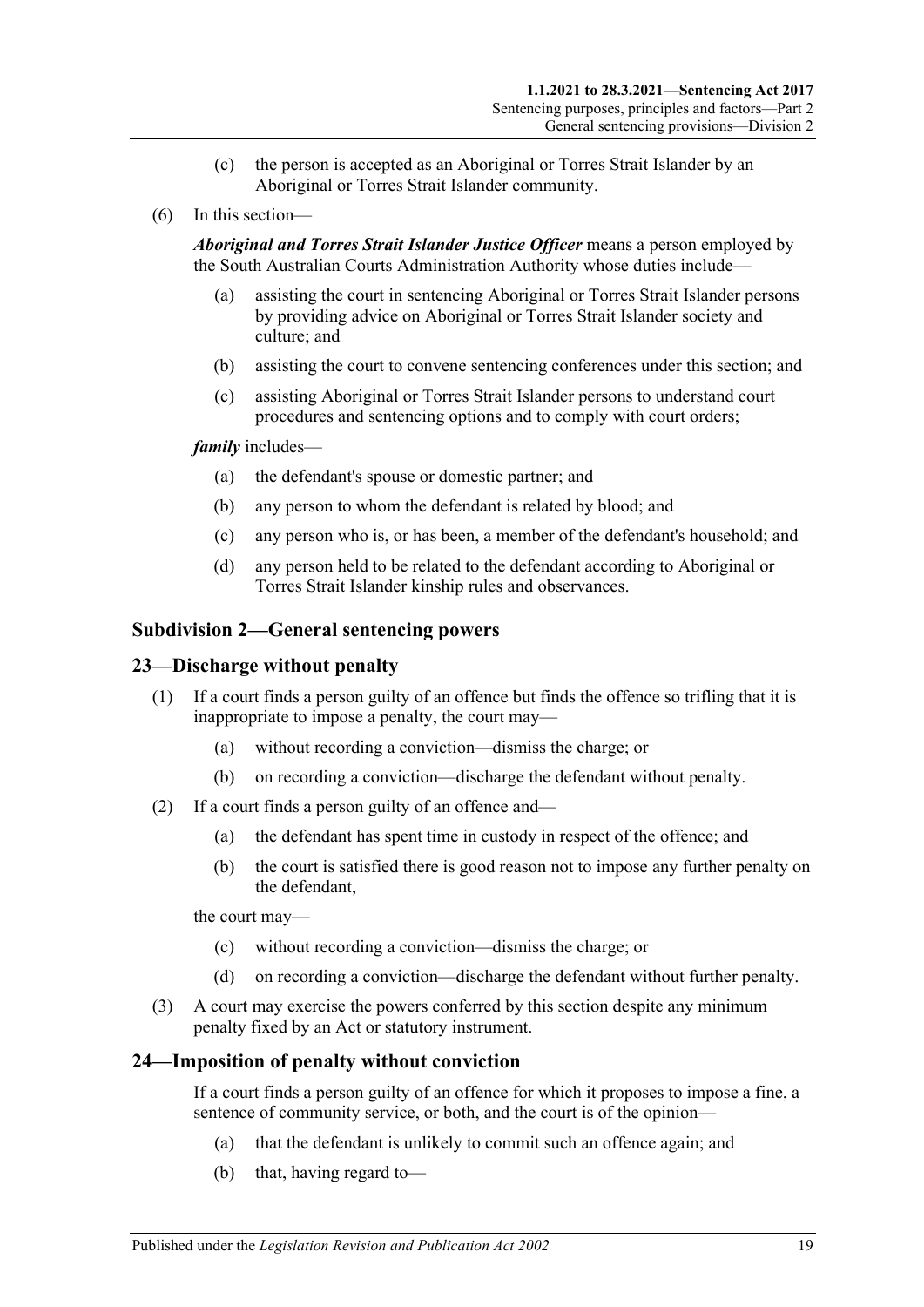- (i) the character, antecedents, age, or physical or mental condition, of the defendant; or
- (ii) the fact that the offence was trifling; or
- (iii) any other extenuating circumstances,

good reason exists for not recording a conviction,

the court may impose the penalty without recording a conviction.

#### <span id="page-19-0"></span>**25—Court may reduce, add or substitute certain penalties**

- (1) Subject to this Act or any other Act that prohibits the substitution or mitigation of a penalty prescribed under the Act, if, on convicting a defendant or finding a defendant guilty of an offence and after having regard to—
	- (a) the character, antecedents, age, or physical or mental condition, of the defendant; or
	- (b) the fact that the offence was trifling; or
	- (c) any other extenuating circumstances,

the court thinks that good reason exists for reducing the penalty below the minimum, the court may so reduce the penalty.

- <span id="page-19-1"></span>(2) Subject to this Act or any other Act that prohibits the substitution or mitigation of a penalty prescribed under the Act, if, on convicting a defendant or finding a defendant guilty of an offence, the court thinks that good reason exists for departing from the penalty provided for the offence under the Act, the court may—
	- (a) impose another type of sentence for the sentence prescribed under the Act for the offence; or
	- (b) impose more than 1 type of sentence as the court thinks appropriate in the circumstances.
- (3) For the purposes of [subsection](#page-19-1) (2)—
	- (a) if the Act prescribes a sentence of imprisonment only for the offence, the court may instead impose—
		- (i) a sentence of imprisonment (including a community based custodial sentence or a suspended sentence); or
		- (ii) a fine; or
		- (iii) a sentence of community service; or
		- (iv) both a fine and a sentence of community service; or
	- (b) if the Act prescribes a sentence of both imprisonment and a fine for the offence, the court may instead impose—
		- (i) a sentence of imprisonment (including a community based custodial sentence or a suspended sentence) only; or
		- (ii) a fine only; or
		- (iii) a sentence of community service; or
		- (iv) both a fine and a sentence of community service; or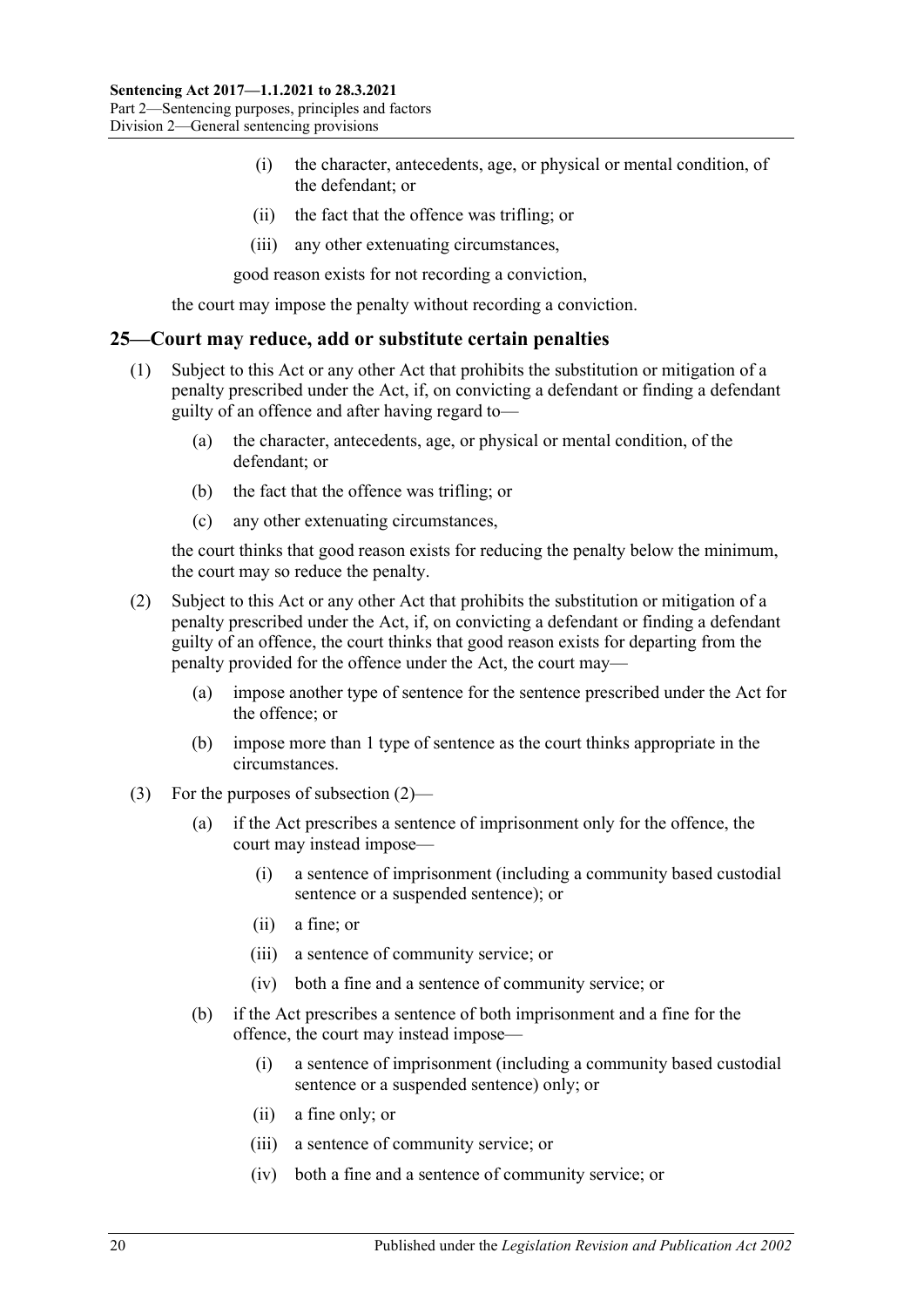- (c) if the Act prescribes a sentence of imprisonment or a fine in the alternative for the offence, the court may instead impose—
	- (i) a sentence of community service; or
	- (ii) both a fine and a sentence of community service; or
- (d) if the Act prescribes a fine only for the offence, the court may instead impose a sentence of community service.
- (4) In this section—

*Act* includes a statutory instrument;

*community based custodial sentence* means—

- (a) a sentence on home detention under a home detention order; or
- (b) a sentence to be served in the community while subject to intensive correction under an intensive correction order;

*suspended sentence* means a sentence of imprisonment that is suspended on condition that the defendant enter into a bond under Part [4 Division](#page-78-0) 2.

### <span id="page-20-2"></span><span id="page-20-0"></span>**26—Sentencing for multiple offences**

- (1) If a person is to be sentenced by a court for a number of offences, the court may sentence the person to the 1 penalty for all or some of those offences, but the sentence cannot exceed the total of the maximum penalties that could be imposed in respect of each of the offences to which the sentence relates.
- (2) However, if any of the offences for which the person is being sentenced is a prescribed designated offence, [subsection](#page-20-2) (1) does not apply to the sentencing of the person for that offence (but nothing in this subsection affects the operation of [subsection](#page-20-2) (1) in respect of the other offences).
- (3) In this section—

*prescribed designated offence* has the same meaning as in [section](#page-78-1) 96.

#### <span id="page-20-1"></span>**27—Non-association or place restriction orders may be issued on sentence**

- (1) A court may, on sentencing a person for a prescribed offence, exercise the powers of the Magistrates Court to issue against the defendant a non-association order or a place restriction order under the *[Criminal Procedure Act](http://www.legislation.sa.gov.au/index.aspx?action=legref&type=act&legtitle=Criminal%20Procedure%20Act%201921) 1921* as if a complaint had been made under that Act against the defendant in relation to that conviction (and if the person is already subject to such an order, the court may vary or revoke that order as if an application for variation or revocation of the order had been made under that Act, regardless of whether the order was made by it or by some other court).
- (2) A non-association order or a place restriction order issued or varied under this section on sentencing a person for a prescribed offence—
	- (a) has effect as such an order under the *[Criminal Procedure Act](http://www.legislation.sa.gov.au/index.aspx?action=legref&type=act&legtitle=Criminal%20Procedure%20Act%201921) 1921*; and
	- (b) is not a sentence for the purposes of this Act but may be taken into account in determining the sentence for the prescribed offence.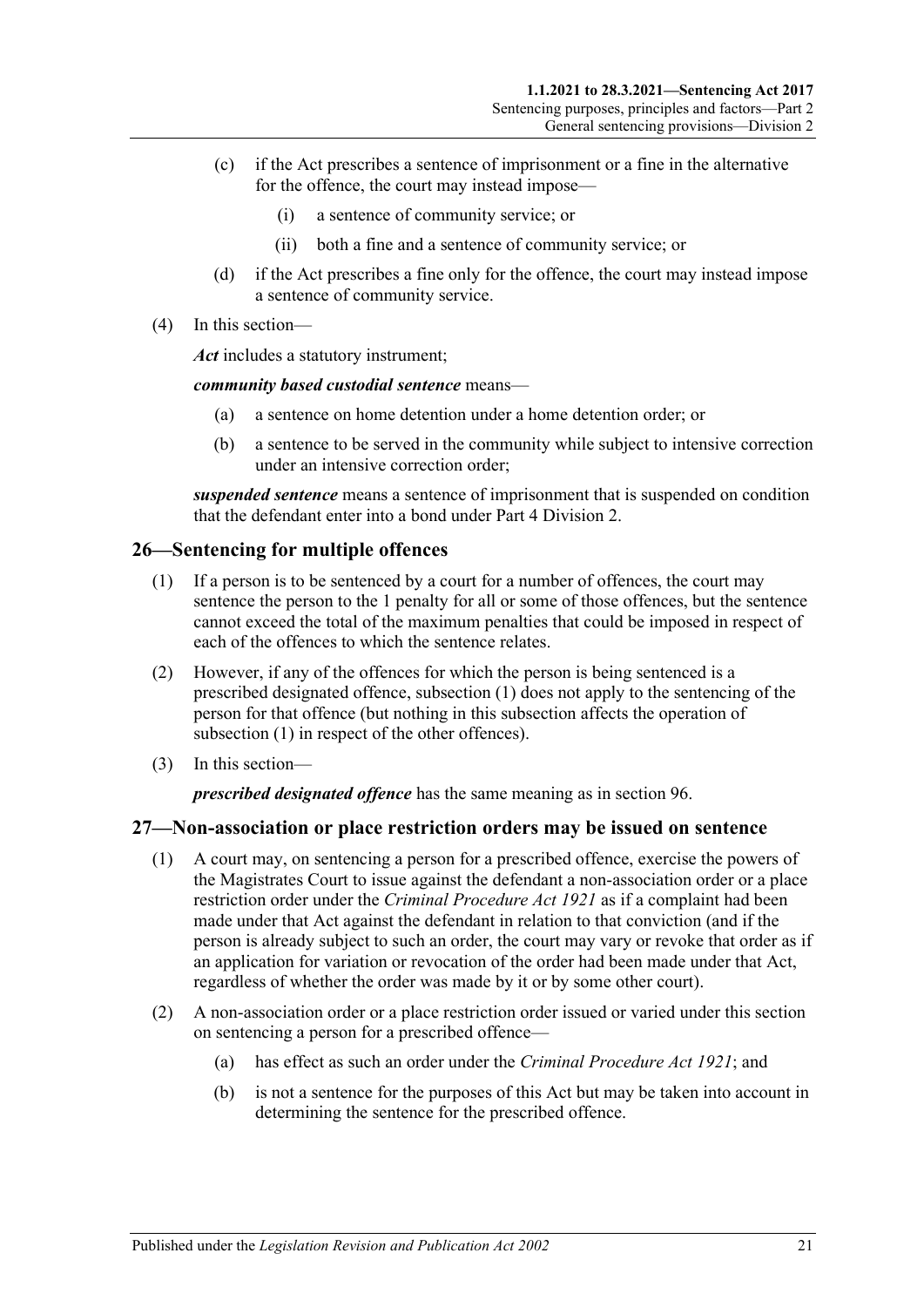(3) In this section—

*prescribed offence* has the same meaning as in Part 4 Division 5 of the *[Criminal](http://www.legislation.sa.gov.au/index.aspx?action=legref&type=act&legtitle=Criminal%20Procedure%20Act%201921)  [Procedure Act](http://www.legislation.sa.gov.au/index.aspx?action=legref&type=act&legtitle=Criminal%20Procedure%20Act%201921) 1921*.

### <span id="page-21-0"></span>**28—Intervention orders may be issued on finding of guilt or sentencing**

- (1) A court may, on finding a person guilty of an offence or on sentencing a person for an offence, exercise the powers of the Magistrates Court to issue against the defendant a restraining order under the *[Criminal Procedure Act](http://www.legislation.sa.gov.au/index.aspx?action=legref&type=act&legtitle=Criminal%20Procedure%20Act%201921) 1921* or an intervention order under the *[Intervention Orders \(Prevention of Abuse\) Act](http://www.legislation.sa.gov.au/index.aspx?action=legref&type=act&legtitle=Intervention%20Orders%20(Prevention%20of%20Abuse)%20Act%202009) 2009* as if an application had been made under the relevant Act against the defendant in relation to the matters alleged in the proceedings for the offence.
- (2) Before issuing an order under this section, the court must consider whether, if the whereabouts of the person for whose benefit the order would be issued are not known to the defendant, the issuing of the order would be counterproductive.
- (3) If a court, in accordance with this section, determines to exercise the powers of the Magistrates Court to issue a restraining order under section 99AAC of the *[Criminal](http://www.legislation.sa.gov.au/index.aspx?action=legref&type=act&legtitle=Criminal%20Procedure%20Act%201921)  [Procedure Act](http://www.legislation.sa.gov.au/index.aspx?action=legref&type=act&legtitle=Criminal%20Procedure%20Act%201921) 1921*, section 99KA of that Act applies to proceedings relating to the restraining order as if—
	- (a) the court were the Magistrates Court; and
	- (b) the proceedings were child protection restraining order proceedings within the meaning of that section.
- (4) An order issued under this section—
	- (a) has effect—
		- (i) as a restraining order under the *[Criminal Procedure Act](http://www.legislation.sa.gov.au/index.aspx?action=legref&type=act&legtitle=Criminal%20Procedure%20Act%201921) 1921*; or
		- (ii) as a final intervention order issued by the court under the *[Intervention Orders \(Prevention of Abuse\) Act](http://www.legislation.sa.gov.au/index.aspx?action=legref&type=act&legtitle=Intervention%20Orders%20(Prevention%20of%20Abuse)%20Act%202009) 2009*,

as the case may require; and

- (b) is not a sentence for the purposes of this Act.
- (5) A court must, on finding a person guilty of a sexual offence or on sentencing a person for a sexual offence—
	- (a) consider whether or not an order should be issued under this section; and
	- (b) if the court determines that an order should not be issued under this section—give reasons for that determination (and the determination is subject to appeal as if it were an order of the court made on sentence).
- (6) In this section—

*sexual offence* means—

- (a) rape; or
- (b) compelled sexual manipulation; or
- (c) indecent assault; or
- (d) any offence involving unlawful sexual intercourse or an act of gross indecency; or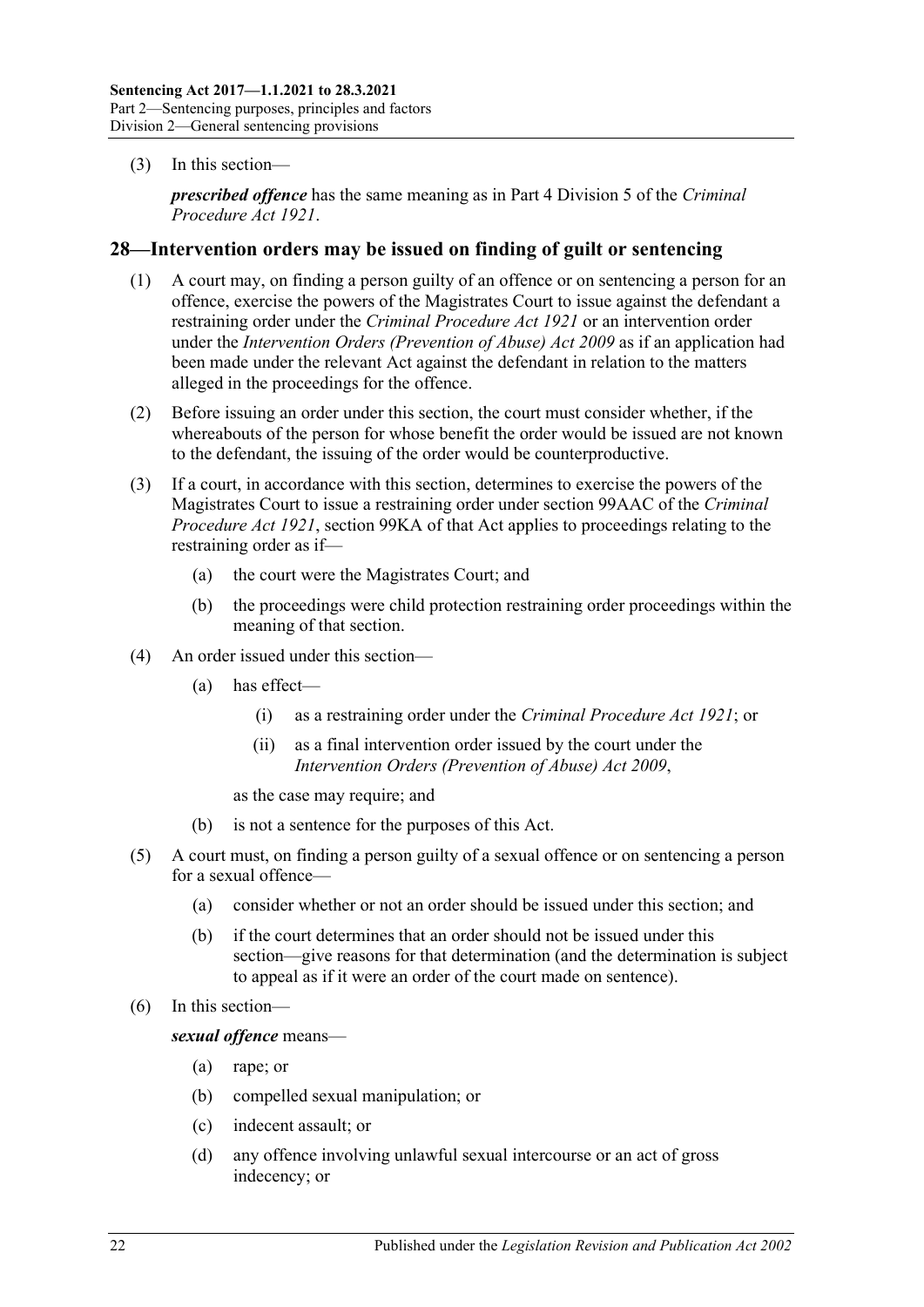- (e) incest; or
- (f) any offence involving sexual exploitation or abuse of a child, or exploitation of a child as an object of prurient interest; or
- (g) an offence of sexual exploitation of a person with a cognitive impairment under section 51 of the *[Criminal Law Consolidation Act](http://www.legislation.sa.gov.au/index.aspx?action=legref&type=act&legtitle=Criminal%20Law%20Consolidation%20Act%201935) 1935*; or
- (h) an attempt to commit, or assault with intent to commit, any of the offences referred to in a preceding paragraph.

### <span id="page-22-0"></span>**29—Deferral of sentence for rehabilitation and other purposes**

- (1) A court may, on finding a person guilty of an offence (whether or not it proceeds to conviction), make an order adjourning proceedings to a specified date, and granting bail to the defendant in accordance with the *[Bail Act](http://www.legislation.sa.gov.au/index.aspx?action=legref&type=act&legtitle=Bail%20Act%201985) 1985*—
	- (a) for the purpose of assessing the defendant's capacity and prospects for rehabilitation; or
	- (b) for the purpose of allowing the defendant to demonstrate that rehabilitation has taken place; or
	- (c) for the purpose of assessing the defendant's eligibility for participation in an intervention program; or
	- (d) for the purpose of allowing the defendant to participate in an intervention program; or
	- (e) for any other purpose the court considers appropriate in the circumstances.
- (2) As a general rule, proceedings may not be adjourned under this section (whether by a single adjournment or a series of adjournments) for more than 12 months from the date of the finding of guilt (the *usual maximum*).
- (3) A court may adjourn proceedings for a period exceeding the usual maximum if the defendant is, or will be, participating in an intervention program and the court is satisfied that—
	- (a) the defendant has, by participating in, or agreeing to participate in, the intervention program, demonstrated a commitment to addressing the problems out of which the defendant's offending arose; and
	- (b) if the proceedings were not adjourned for such a period—
		- (i) the defendant would be prevented from completing, or participating in, the intervention program; and
		- (ii) the defendant's rehabilitation would be prejudiced.
- (4) In considering whether to adjourn proceedings for a period exceeding the usual maximum, a court is not bound by the rules of evidence and may (in particular) inform itself on the basis of a written or oral report from a person who may be in a position to provide relevant information.
- (5) A person who provides information to the court by way of a written or oral report is liable to be cross-examined on any of the matters contained in the report.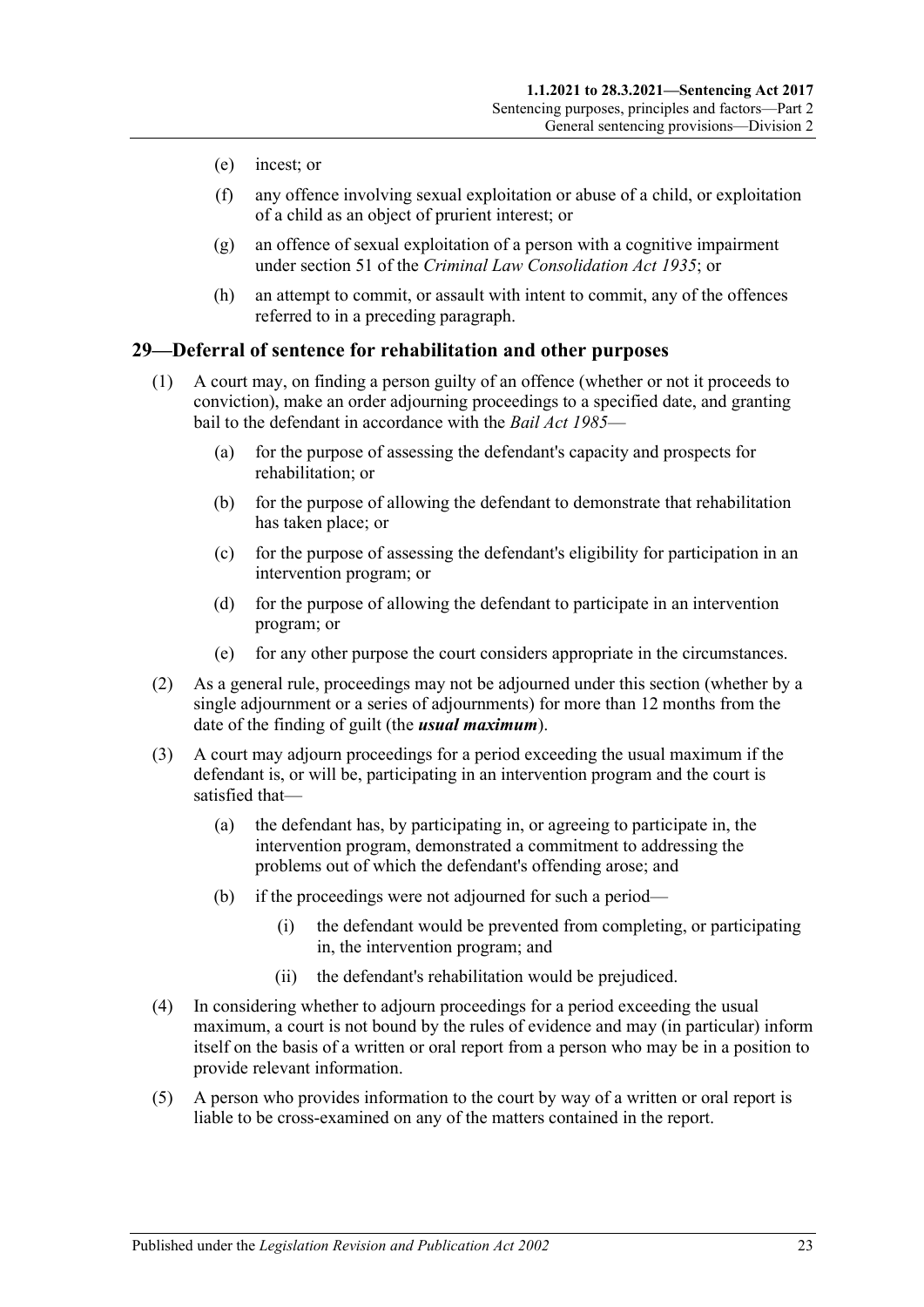- (6) If a statement of fact or opinion in a report is challenged by the prosecutor or the defendant, the court must disregard the fact or opinion unless it is substantiated on oath.
- (7) This section does not limit any power that a court has, apart from this section, to adjourn proceedings or to grant bail in relation to any period of adjournment.

## <span id="page-23-0"></span>**30—Mental impairment**

- (1) A court that finds a defendant guilty of a summary or minor indictable offence may release the defendant without conviction or penalty if satisfied—
	- (a) that the defendant—
		- (i) suffers from a mental impairment that explains and extenuates, at least to some extent, the conduct that forms the subject matter of the offence; and
		- (ii) has completed, or is participating to a satisfactory extent in, a suitable intervention program; and
		- (iii) recognises that the defendant suffers from the mental impairment and is making a conscientious attempt to overcome behavioural problems associated with it; and
	- (b) that the release of the defendant under this subsection would not involve an unacceptable risk to the safety of a particular person or the community.
- <span id="page-23-1"></span>(2) A court may, at any time before a charge of a summary or minor indictable offence has been finally determined, dismiss the charge if satisfied—
	- (a) that the defendant—
		- (i) suffers from a mental impairment that explains and extenuates, at least to some extent, the conduct that forms the subject matter of the offence; and
		- (ii) has completed, or participated to a satisfactory extent in, a suitable intervention program; and
		- (iii) recognises that the defendant suffers from the mental impairment and is making a conscientious attempt to overcome behavioural problems associated with it; and
	- (b) that dismissal of the charge under this subsection would not involve an unacceptable risk to the safety of a particular person or the community; and
	- (c) that the court would not, if a finding of guilt were made, make an order requiring the defendant to pay compensation for injury, loss or damage resulting from the offence.
- <span id="page-23-2"></span>(3) If the defendant is participating in, but has not completed, an intervention program, the court may, instead of dismissing the charge under [subsection](#page-23-1) (2), release the defendant on an undertaking—
	- (a) to complete the intervention program; and
	- (b) to appear before the court for determination of the charge—
		- (i) after the defendant has completed the intervention program; or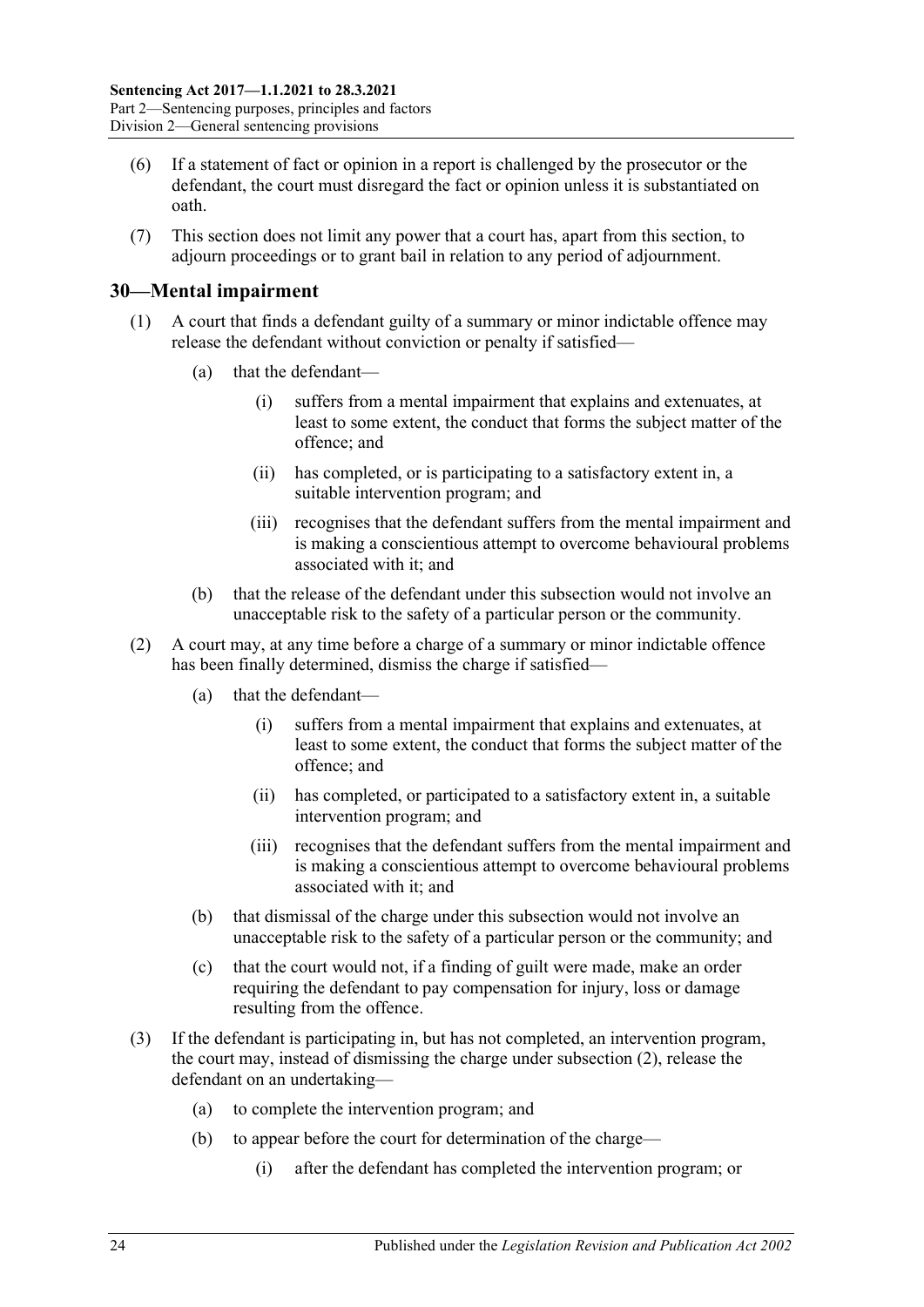- (ii) if the defendant fails to complete the intervention program.
- (4) In deciding whether to exercise its powers under this section, the court—
	- (a) may act on the basis of information that it considers reliable without regard to the rules of evidence; and
	- (b) should, if proposing to dismiss a charge under [subsection](#page-23-1) (2) or release a defendant on an undertaking under [subsection](#page-23-2) (3), consider any information about the interests of possible victims that is before it (but is not obliged to inform itself on the matter).
- (5) In this section—

*court* means—

- (a) the Magistrates Court; or
- (b) the Youth Court; or
- (c) any other court authorised by regulation to exercise the powers conferred by this section;

*mental impairment* means an impaired intellectual or mental function resulting from a mental illness, an intellectual disability, a personality disorder, or a brain injury or neurological disorder (including dementia);

*suitable intervention program*, in respect of a defendant, means an intervention program that, in the opinion of the court, provides—

- (a) supervised treatment; or
- (b) supervised rehabilitation; or
- (c) supervised behaviour management; or
- (d) supervised access to support services; or
- (e) a combination of any 1 or more of the above,

that is suited to address the particular behavioural problems of the defendant relating to the defendant's mental impairment.

#### <span id="page-24-0"></span>**Subdivision 4—Sentencing reductions**

#### <span id="page-24-1"></span>**36—Application of Subdivision**

Except where the contrary intention expressly appears, this Subdivision is in addition to, and does not derogate from, a provision of this Act or any other Act—

- (a) that expressly prohibits the reduction, mitigation or substitution of penalties or sentences; or
- (b) that limits or otherwise makes special provision in relation to the way a penalty or sentence for a particular offence under that Act may be imposed.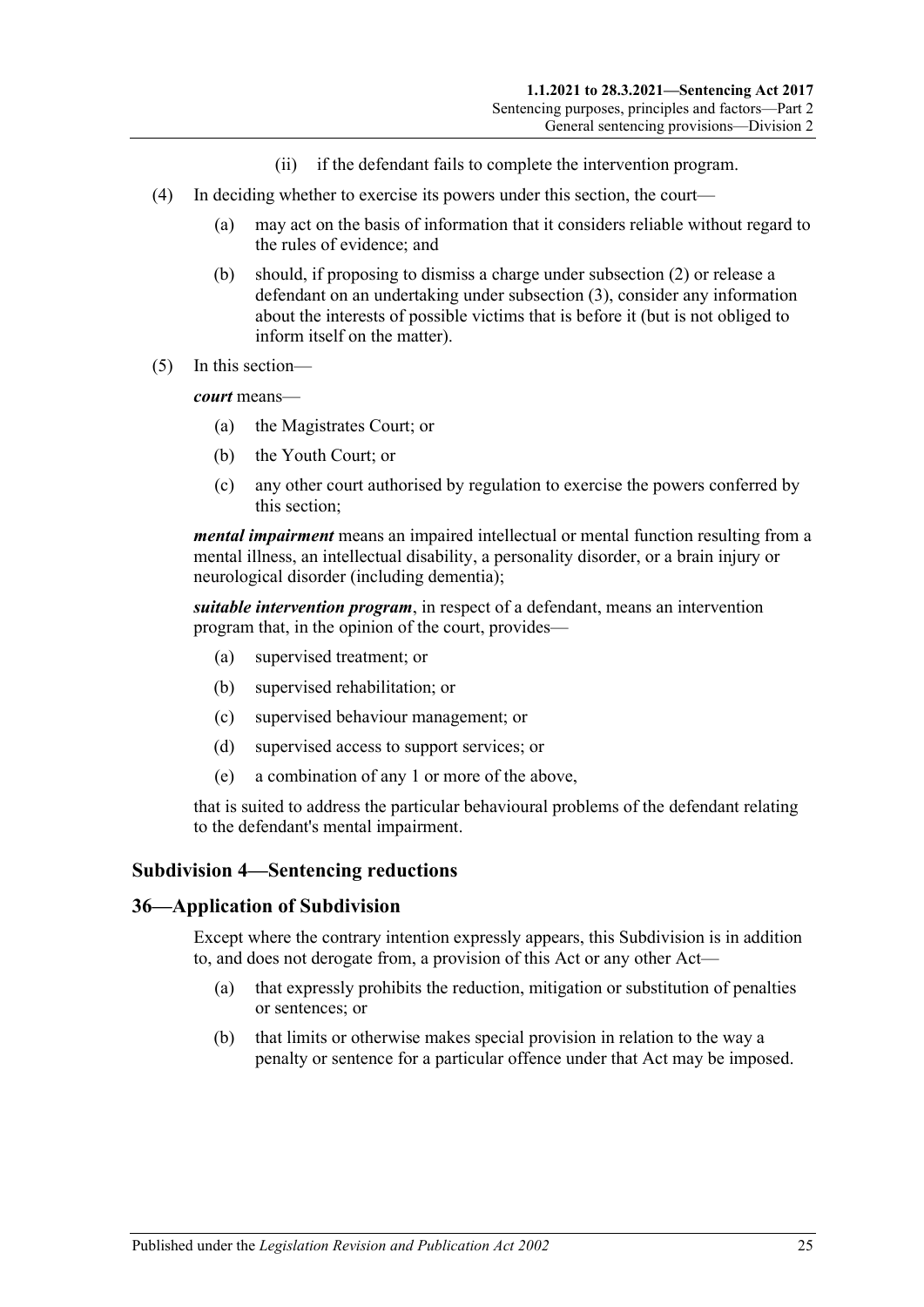## <span id="page-25-1"></span><span id="page-25-0"></span>**37—Reduction of sentences for cooperation etc with law enforcement agency**

- (1) A court may declare a defendant to be a defendant to whom this section applies if the court is satisfied that the defendant has cooperated or undertaken to cooperate with a law enforcement agency and the cooperation—
	- (a) relates directly to combating serious and organised criminal activity; and
	- (b) is provided in exceptional circumstances; and
	- (c) contributes significantly to the public interest.
- (2) In determining sentence for an offence or offences to which a defendant has pleaded guilty or in respect of which a defendant has been found guilty, the court may, if the defendant is the subject of a declaration under [subsection](#page-25-1) (1), reduce the sentence that it would otherwise have imposed by such percentage as the court thinks appropriate in the circumstances.
- (3) In determining the percentage by which a sentence is to be reduced under this section, the court must have regard to such of the following as may be relevant:
	- (a) if the defendant has pleaded guilty to the offence or offences—that fact and the circumstances of the plea;
	- (b) the nature and extent of the defendant's cooperation or undertaking;
	- (c) the timeliness of the cooperation or undertaking;
	- (d) the truthfulness, completeness and reliability of any information or evidence provided by the defendant;
	- (e) the evaluation (if any) by the authorities of the significance and usefulness of the defendant's cooperation or undertaking;
	- (f) any benefit that the defendant has gained or is likely to gain by reason of the cooperation or undertaking;
	- (g) the degree to which the safety of the defendant (or some other person) has been put at risk of violent retribution as a result of the defendant's cooperation or undertaking;
	- (h) whether the cooperation or undertaking concerns an offence for which the defendant is being sentenced or some other offence, whether related or unrelated (and, if related, whether the offence forms part of a criminal enterprise);
	- (i) whether, as a consequence of the defendant's cooperation or undertaking, the defendant would be likely to suffer violent retribution while serving any term of imprisonment, or be compelled to serve any such term in particularly severe conditions;
	- (j) the nature of any steps that would be likely to be necessary to protect the defendant on release from prison;
	- (k) the likelihood that the defendant will commit further offences,

and may have regard to any other factor or principle the court thinks relevant.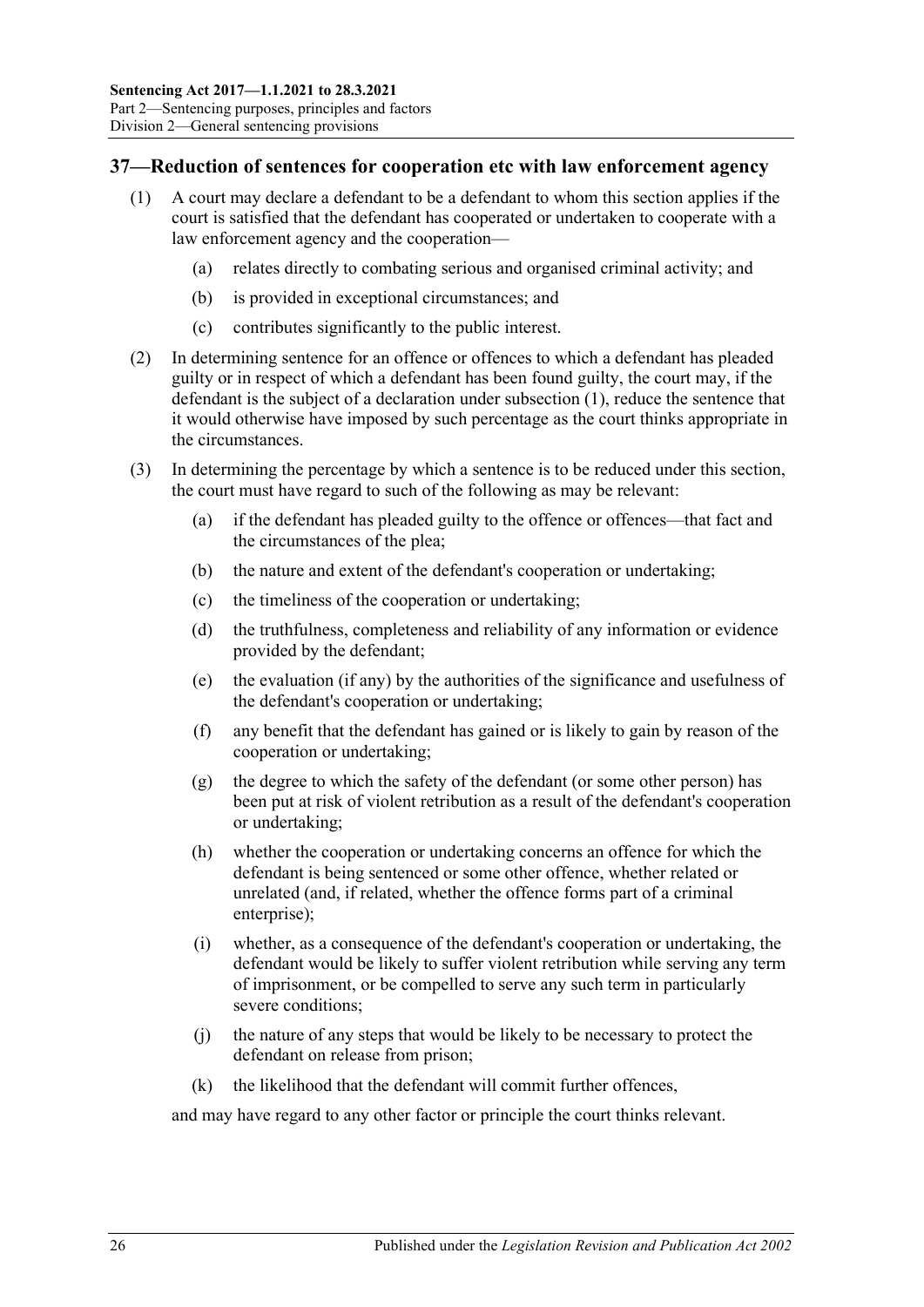(4) In this section—

*serious and organised criminal activity* includes any activity that may constitute a serious and organised crime offence within the meaning of the *[Criminal Law](http://www.legislation.sa.gov.au/index.aspx?action=legref&type=act&legtitle=Criminal%20Law%20Consolidation%20Act%201935)  [Consolidation Act](http://www.legislation.sa.gov.au/index.aspx?action=legref&type=act&legtitle=Criminal%20Law%20Consolidation%20Act%201935) 1935*.

## <span id="page-26-4"></span><span id="page-26-0"></span>**39—Reduction of sentences for guilty plea in Magistrates Court etc**

- (1) This section applies—
	- (a) if the offence is a summary offence; or
	- (b) if the sentencing court is sentencing in relation to a minor indictable offence that has been tried in the same way as a summary offence; or
	- (c) in any other circumstances prescribed by the regulations.
- <span id="page-26-3"></span><span id="page-26-1"></span>(2) Subject to this section, if a defendant has pleaded guilty to an offence or offences—
	- (a) not more than 4 weeks after the defendant's first court appearance in relation to the relevant offence or offences—the sentencing court may reduce the sentence that it would otherwise have imposed by up to 40%;
	- (b) more than 4 weeks after the defendant's first court appearance in relation to the relevant offence or offences but—
		- (i) if a date has been set for a trial for the offence or offences—not less than 4 weeks before that day; or
		- (ii) in any other case—before the commencement of the trial for the offence or offences,

the sentencing court may reduce the sentence that it would otherwise have imposed by up to 30%;

- (c) less than 4 weeks before the day set for trial for the offence or offences, and if the defendant satisfies the sentencing court that the defendant could not reasonably have pleaded guilty at an earlier stage in the proceedings because of circumstances outside of the defendant's control—the sentencing court may reduce the sentence that it would otherwise have imposed by up to 30%;
- (d) in circumstances other than those referred to in a preceding paragraph—the sentencing court may, if satisfied that there is good reason to do so, reduce the sentence that it would otherwise have imposed by up to 10%.
- <span id="page-26-2"></span> $(3)$  If—
	- (a) a maximum reduction available unde[r subsection](#page-26-1) (2) does not apply in relation to a defendant's plea of guilty because the defendant did not plead guilty within the relevant period; and
	- (b) the court is satisfied that the only reason that the defendant did not plead guilty within the relevant period was because—
		- (i) the court did not sit during that period; or
		- (ii) the court did not sit during that period at a place where the defendant could reasonably have been expected to attend; or
		- (iii) the court did not list the defendant's matter for hearing during that period; or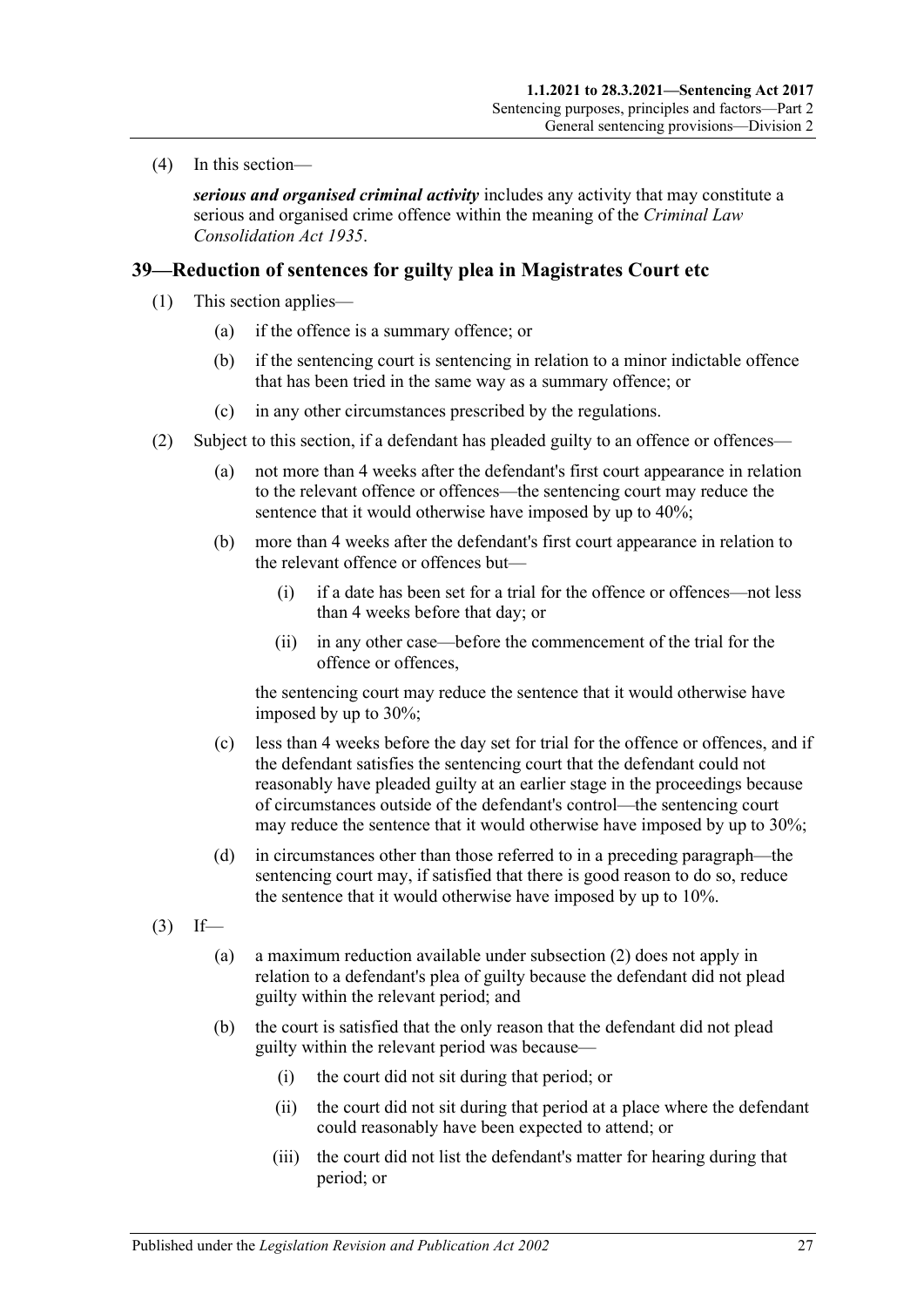- (iv) the court was, for any other reason outside of the control of the defendant, unable to hear the defendant's matter during that period; or
- (v) the prosecution was, for any reason outside of the control of the defendant, unable to finalise negotiations with the defendant in relation to the plea during that period,

the court may nevertheless reduce the sentence that it would otherwise have imposed as if the defendant had pleaded guilty during the relevant period.

- (3a) Without limiting [subsection](#page-26-2) (3), if
	- (a) the maximum reduction available under [subsection](#page-26-3)  $(2)(a)$  does not apply in relation to a defendant's plea of guilty because the defendant did not plead guilty within the period specified in that subsection (the *designated period*); and
	- (b) the defendant pleads guilty no more than 14 days after the expiration of the designated period; and
	- (c) the court is satisfied that the defendant was unable to obtain legal advice within the designated period as a result of—
		- (i) the defendant residing in a remote location; or
		- (ii) the defendant leading an itinerant lifestyle; or
		- (iii) communication difficulties arising from the defendant being unable to speak reasonably fluent English,

the court may nevertheless reduce the sentence that it would otherwise have imposed as if the defendant had pleaded guilty during the designated period.

- (4) In determining the percentage by which a sentence for an offence is to be reduced in respect of a guilty plea made within a particular period, a court must have regard to such of the following as may be relevant:
	- (a) whether the reduction of the defendant's sentence by the percentage contemplated would be so disproportionate to the seriousness of the offence, or so inappropriate in the case of that particular defendant, that it would, or may, affect public confidence in the administration of justice;
	- (b) the stage in the proceedings for the offence at which the defendant first indicated the defendant's intention to plead guilty (including whether it would, in the opinion of the court, have been reasonable to expect the defendant to have done so at an earlier stage in the proceedings);
	- (c) whether the defendant was initially charged with a different offence in respect of the same conduct and whether (and at what stage in the proceedings) negotiations occurred with the prosecution in relation to the offence charged;
	- (d) in the case where the defendant has been charged with more than 1 offence—whether the defendant pleaded guilty to all of the offences;
	- (e) whether or not the defendant was made aware of any relevant matter that would have enabled the defendant to plead guilty at an earlier stage in the proceedings;
	- (f) whether at any stage in the proceedings for the offence—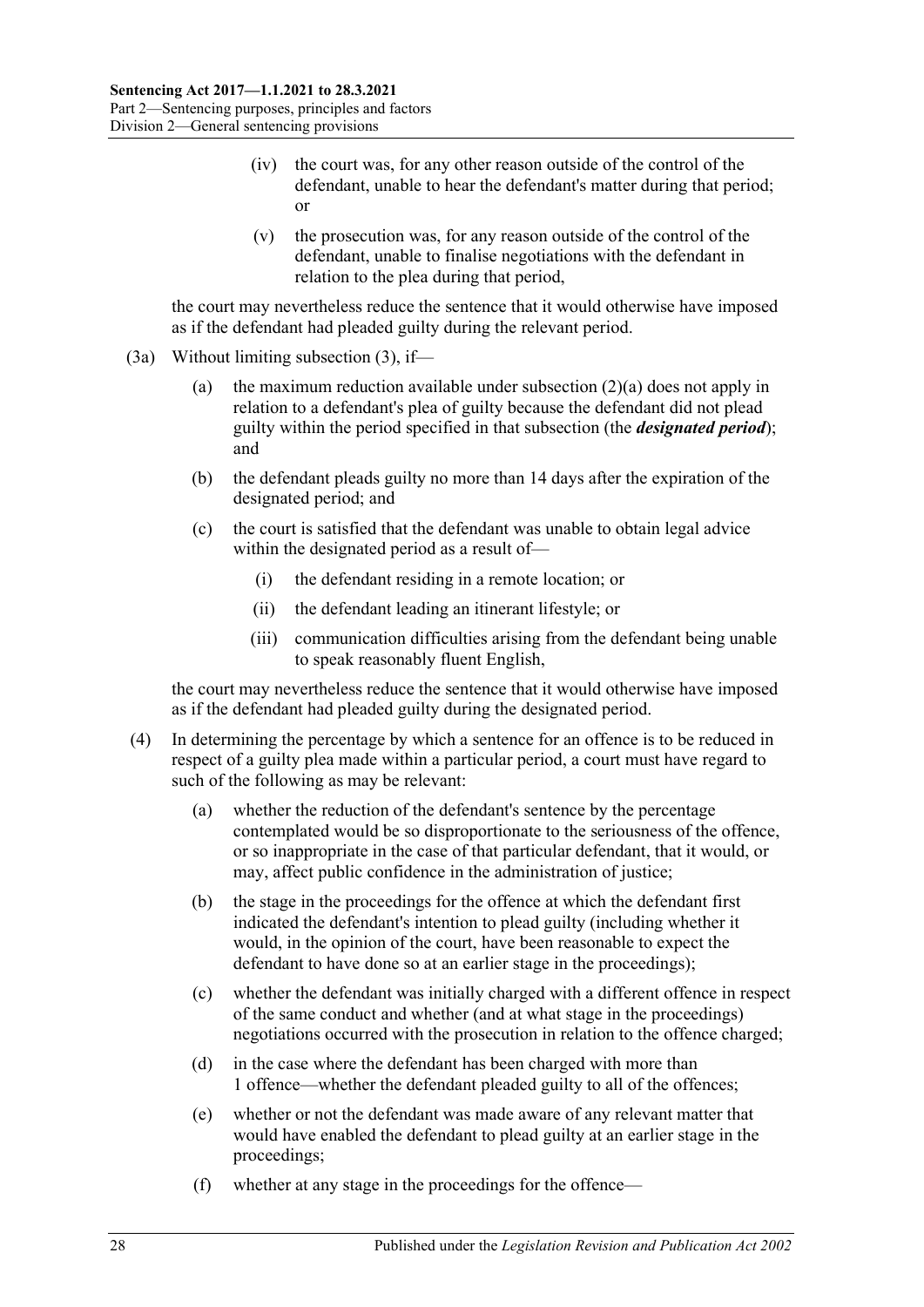- (i) the defendant disputed the factual basis of the plea; and
- (ii) a hearing occurred in relation to the dispute; and
- (iii) the dispute was not resolved in favour of the defendant;
- (g) if the prosecution satisfies the court that the defendant intentionally concealed the commission of the offence to which the defendant's sentence relates—that fact, and the period of time for which the concealment persisted;
- (h) whether the prosecution's case against the defendant (the assessment of which should ordinarily be made by reference to evidence in the form of an affidavit, or any other documentary evidence) is so overwhelming that a reduction of the defendant's sentence by the percentage contemplated would be so inappropriate that it would, or may, affect public confidence in the administration of justice;
- (i) whether any genuine remorse on behalf of the defendant for the commission of the offence is so lacking that a reduction of the defendant's sentence by the percentage contemplated would be so inappropriate that it would, or may, affect public confidence in the administration of justice,

and may have regard to any other factor or principle the court thinks relevant.

(5) For the purposes of this section, a reference to a defendant appearing in a court will be taken to include a reference to a person appearing in a court on behalf of the defendant.

#### <span id="page-28-0"></span>**40—Reduction of sentences for guilty pleas in other cases**

- (1) This section applies to a court sentencing a defendant for an offence other than an offence described in [section](#page-26-4) 39(1).
- $(2)$  If—
	- (a) a defendant in any proceedings is pleading guilty to more than 1 offence; and
	- (b) this section applies to at least 1 of the offences,

this section will be taken to apply to all of the offences (despite [section](#page-26-4) 39(1)).

- <span id="page-28-1"></span>(3) Subject to this section, if a defendant has pleaded guilty to an offence or offences—
	- (a) not more than 4 weeks after the defendant's first court appearance in relation to the relevant offence or offences—the sentencing court may reduce the sentence that it would otherwise have imposed by—
		- (i) in the case of a serious indictable offence—up to 25%; or
		- (ii) in any other case—up to 35%; or
	- (b) more than 4 weeks after the defendant's first court appearance in relation to the relevant offence or offences but on the day of, or before, the defendant's committal appearance in relation to the relevant offence or offences—the sentencing court may reduce the sentence that it would otherwise have imposed by—
		- (i) in the case of a serious indictable offence—up to 15%; or
		- (ii) in any other case—up to 25%; or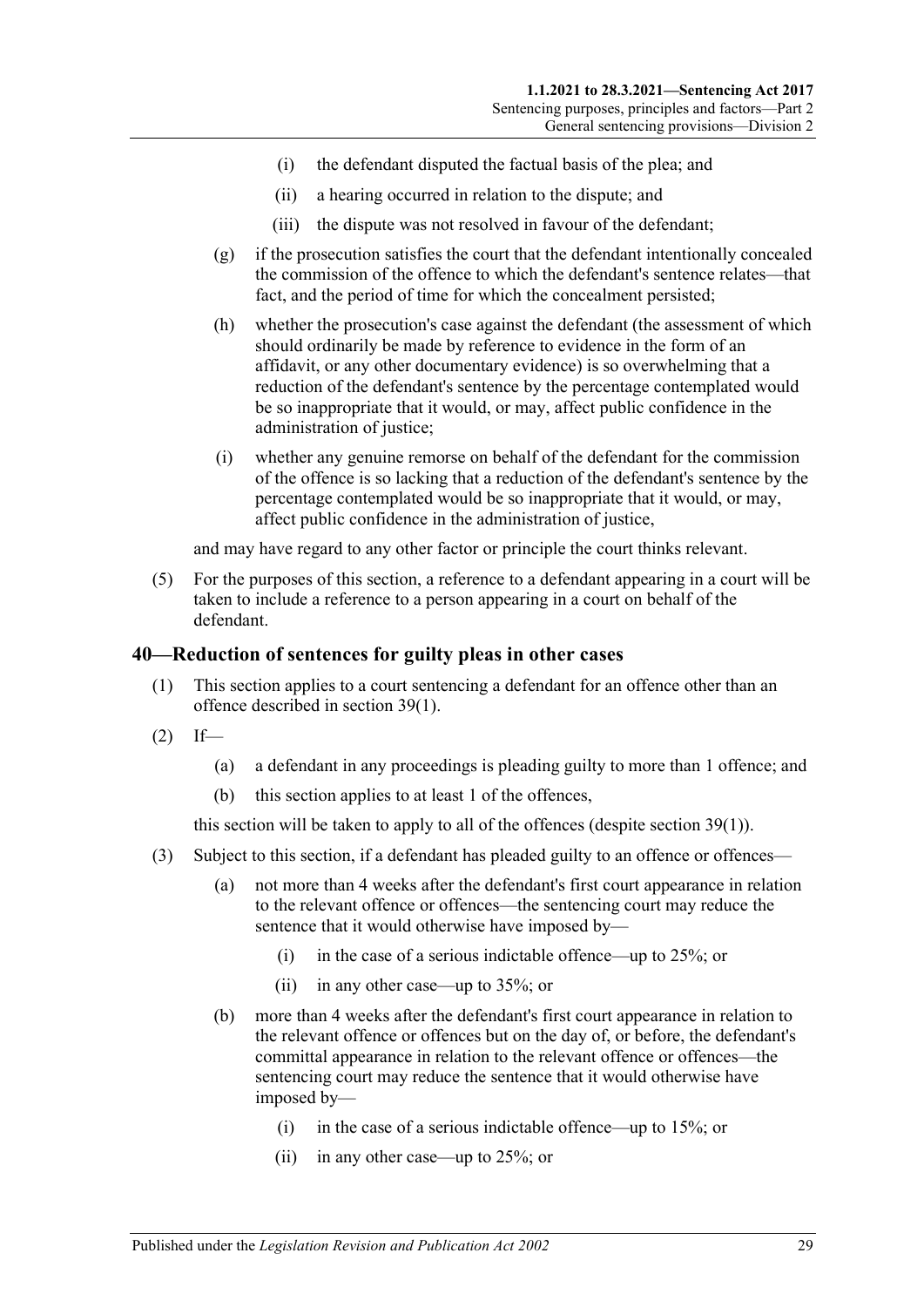- (c) during the period commencing on the day after the defendant's committal appearance in relation to the relevant offence or offences and ending immediately before the defendant is committed for trial for the offence or offences—the sentencing court may reduce the sentence that it would otherwise have imposed by—
	- (i) in the case of a serious indictable offence—up to 10%; or
	- (ii) in any other case—up to 15%; or

**Note—**

See also section 110(3) of the *[Criminal Procedure Act](http://www.legislation.sa.gov.au/index.aspx?action=legref&type=act&legtitle=Criminal%20Procedure%20Act%201921) 1921*.

- (d) during the period commencing immediately after the defendant is committed for trial for the relevant offence or offences and ending immediately after the first date fixed for the arraignment of the defendant in a superior court—the sentencing court may reduce the sentence that it would otherwise have imposed by—
	- (i) in the case of a serious indictable offence—up to 5%; or
	- (ii) in any other case—up to 10%; or
- (e) during the period commencing immediately after the first date fixed for the arraignment of the defendant in a superior court in relation to the relevant offence or offences and ending at the commencement of the defendant's trial for the relevant offence or offences—the sentencing court may, if satisfied that there is good reason to do so, reduce the sentence that it would otherwise have imposed by up to 5%.
- <span id="page-29-0"></span> $(4)$  If—
	- (a) a maximum reduction available under subsection (3) does not apply in relation to a defendant's plea of guilty because the defendant did not plead guilty within the relevant period; and
	- (b) the court is satisfied that the only reason that the defendant did not plead guilty within the relevant period was because—
		- (i) the court did not sit during that period; or
		- (ii) the court did not sit during that period at a place where the defendant could reasonably have been expected to attend; or
		- (iii) the court did not list the defendant's matter for hearing during that period; or
		- (iv) the court was, for any other reason outside of the control of the defendant, unable to hear the defendant's matter during that period; or
		- (v) after the making of the charge determination (within the meaning of section 106 of the *[Criminal Procedure Act](http://www.legislation.sa.gov.au/index.aspx?action=legref&type=act&legtitle=Criminal%20Procedure%20Act%201921) 1921*)—the prosecution was, for any reason outside of the control of the defendant, unable to finalise negotiations with the defendant in relation to the plea during that period,

the court may nevertheless reduce the sentence that it would otherwise have imposed as if the defendant had pleaded guilty during the relevant period.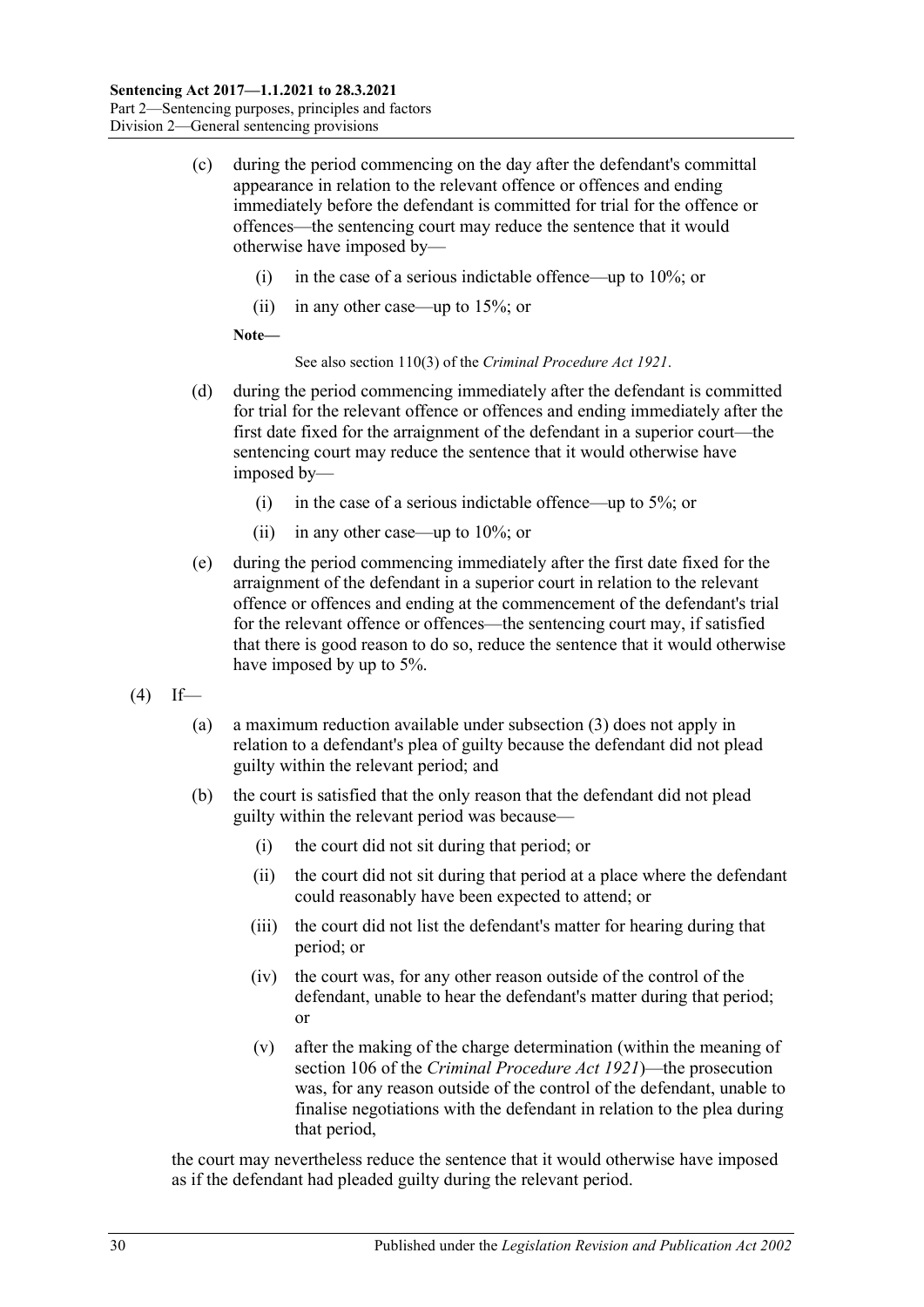- (4a) Without limiting [subsection](#page-29-0) (4), if
	- (a) the maximum reduction available under [subsection](#page-28-1)  $(3)(a)$  does not apply in relation to a defendant's plea of guilty because the defendant did not plead guilty within the period specified in that subsection (the *designated period*); and
	- (b) the defendant pleads guilty no more than 14 days after the expiration of the designated period; and
	- (c) the court is satisfied that the defendant was unable to obtain legal advice within the designated period as a result of—
		- (i) the defendant residing in a remote location; or
		- (ii) the defendant leading an itinerant lifestyle; or
		- (iii) communication difficulties arising from the defendant being unable to speak reasonably fluent English,

the court may nevertheless reduce the sentence that it would otherwise have imposed as if the defendant had pleaded guilty during the designated period.

- (5) In determining the percentage by which a sentence for an offence is to be reduced in respect of a guilty plea made within a particular period, a court must have regard to such of the following as may be relevant:
	- (a) whether the reduction of the defendant's sentence by the percentage contemplated would be so disproportionate to the seriousness of the offence, or so inappropriate in the case of that particular defendant, that it would, or may, affect public confidence in the administration of justice;
	- (b) the stage in the proceedings for the offence at which the defendant indicated an intention to plead guilty (including whether it would, in the opinion of the court, have been reasonable to expect the defendant to have done so at an earlier stage in the proceedings);
	- (c) whether the defendant was initially charged with a different offence in respect of the same conduct and whether (and at what stage in the proceedings) negotiations occurred with the prosecution in relation to the offence charged;
	- (d) in the case where the defendant has been charged with more than 1 offence—whether the defendant pleaded guilty to all of the offences;
	- (e) if the defendant satisfies the court that the defendant could not reasonably have been expected to plead guilty at an earlier stage in the proceedings because of circumstances outside of the defendant's control—that fact;
	- (f) whether or not the defendant was made aware of any relevant matter that would have enabled the defendant to plead guilty at an earlier stage in the proceedings;
	- (g) whether at any stage in the proceedings for the offence—
		- (i) the defendant disputed the factual basis of the plea; and
		- (ii) a hearing occurred in relation to the dispute; and
		- (iii) the dispute was not resolved in favour of the defendant;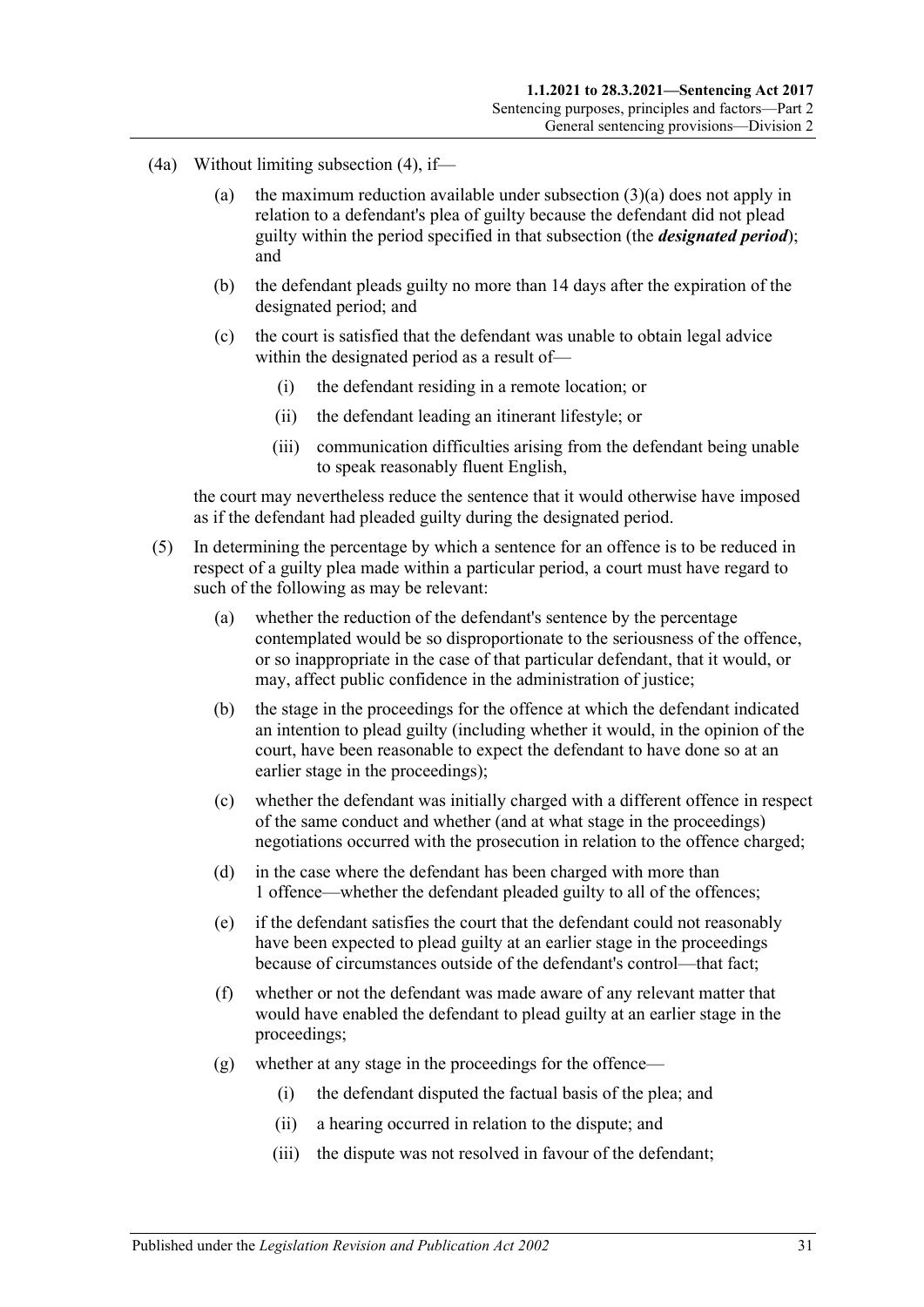- (h) if the prosecution satisfies the court that the defendant intentionally concealed the commission of the offence to which the defendant's sentence relates—that fact, and the period of time for which the concealment persisted;
- (i) whether the prosecution's case against the defendant (the assessment of which should ordinarily be made by reference to evidence in the form of an affidavit, or any other documentary evidence) is so overwhelming that a reduction of the defendant's sentence by the percentage contemplated would be so inappropriate that it would, or may, affect public confidence in the administration of justice;
- (j) whether any genuine remorse on behalf of the defendant for the commission of the offence is so lacking that a reduction of the defendant's sentence by the percentage contemplated would be so inappropriate that it would, or may, affect public confidence in the administration of justice,

and may have regard to any other factor or principle the court thinks relevant.

- (6) For the purposes of this section, a reference to a defendant appearing in a court will be taken to include a reference to a person appearing in a court on behalf of the defendant.
- (7) Where proceedings have been instituted in a superior court by the DPP laying an information ex officio in accordance with section 103 of the *[Criminal Procedure](http://www.legislation.sa.gov.au/index.aspx?action=legref&type=act&legtitle=Criminal%20Procedure%20Act%201921)  Act [1921](http://www.legislation.sa.gov.au/index.aspx?action=legref&type=act&legtitle=Criminal%20Procedure%20Act%201921)*, this section applies in relation to those proceedings with the modifications prescribed by the regulations.
- (8) In this section—

*committal appearance* has the same meaning as in section 109 of the *[Criminal](http://www.legislation.sa.gov.au/index.aspx?action=legref&type=act&legtitle=Criminal%20Procedure%20Act%201921)  [Procedure Act](http://www.legislation.sa.gov.au/index.aspx?action=legref&type=act&legtitle=Criminal%20Procedure%20Act%201921) 1921*;

*serious harm* has the same meaning as in section 21 of the *[Criminal Law](http://www.legislation.sa.gov.au/index.aspx?action=legref&type=act&legtitle=Criminal%20Law%20Consolidation%20Act%201935)  [Consolidation Act](http://www.legislation.sa.gov.au/index.aspx?action=legref&type=act&legtitle=Criminal%20Law%20Consolidation%20Act%201935) 1935*;

*serious indictable offence* means an offence that is—

- (a) a serious offence of violence for which the maximum penalty prescribed is, or includes, imprisonment for at least 5 years; or
- (b) a serious sexual offence for which the maximum penalty prescribed is, or includes, imprisonment for at least 5 years; or
- (c) any other offence prescribed by the regulations for the purposes of this definition;

*serious offence of violence* means—

- (a) an offence under section 11, 13, 13A, 19A(1), 19AB(1), 23, 29(1), 29(2), 29A(1) or 31(1) of the *[Criminal Law Consolidation Act](http://www.legislation.sa.gov.au/index.aspx?action=legref&type=act&legtitle=Criminal%20Law%20Consolidation%20Act%201935) 1935*; or
- (b) an offence under section 14 of the *[Criminal Law Consolidation Act](http://www.legislation.sa.gov.au/index.aspx?action=legref&type=act&legtitle=Criminal%20Law%20Consolidation%20Act%201935) 1935* where the victim died or suffered serious harm; or
- (c) an offence under section 19A(3) or 19AB(2) of the *[Criminal Law](http://www.legislation.sa.gov.au/index.aspx?action=legref&type=act&legtitle=Criminal%20Law%20Consolidation%20Act%201935)  [Consolidation Act](http://www.legislation.sa.gov.au/index.aspx?action=legref&type=act&legtitle=Criminal%20Law%20Consolidation%20Act%201935) 1935* where serious harm was caused to a person; or
- (d) an offence under a corresponding previous enactment substantially similar to an offence referred to in any of the preceding paragraphs; or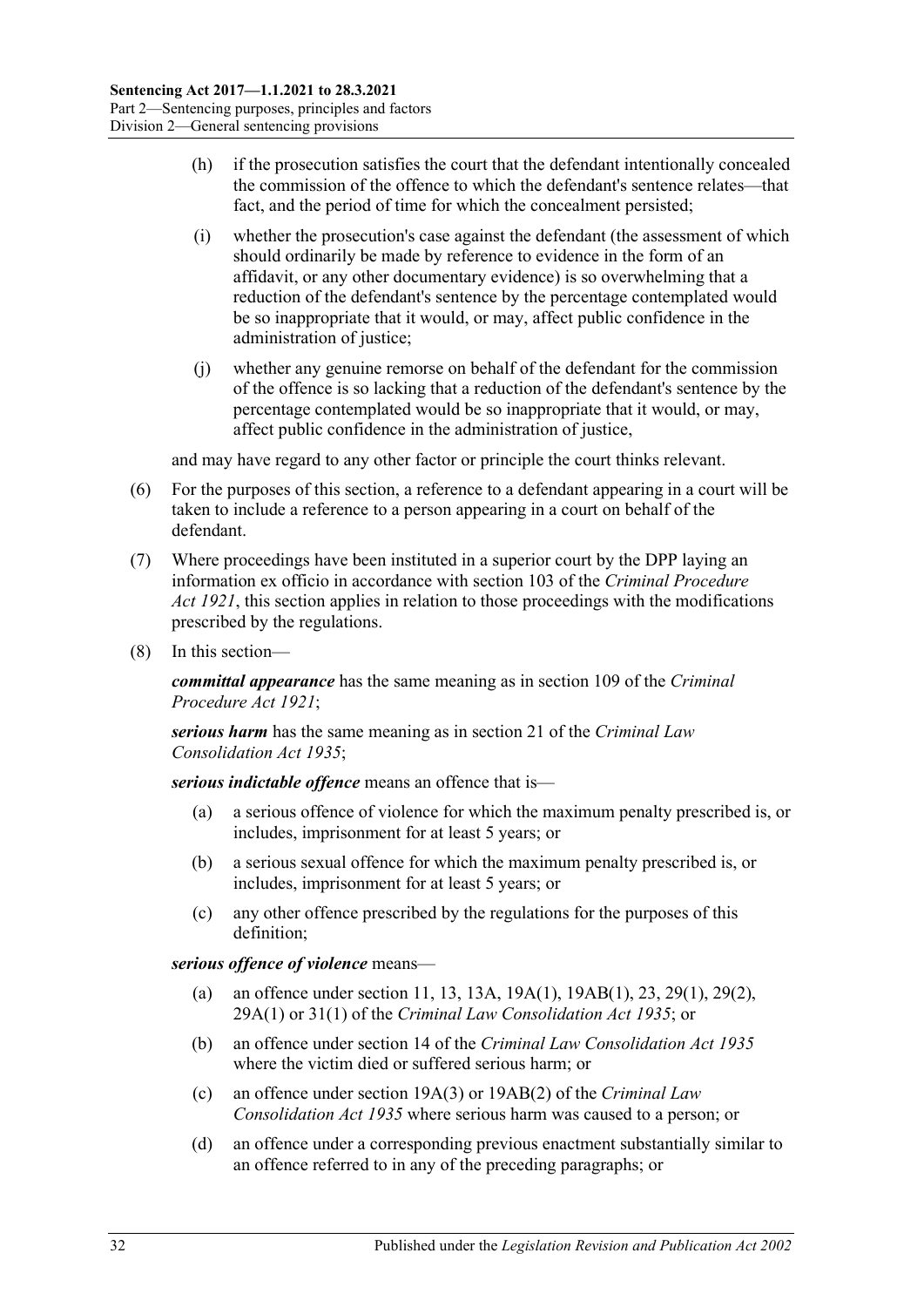(e) an attempt to commit or an assault with intent to commit any of the offences referred to in any of the preceding paragraphs;

#### *serious sexual offence* means—

- (a) an offence under section 48, 48A, 49, 50, 51, 56, 58, 59, 60, 63, 63B, 66, 67, 68 or 72 of the *[Criminal Law Consolidation Act](http://www.legislation.sa.gov.au/index.aspx?action=legref&type=act&legtitle=Criminal%20Law%20Consolidation%20Act%201935) 1935*; or
- (b) an offence under a corresponding previous enactment substantially similar to an offence referred to in the preceding paragraph; or
- (c) an attempt to commit or an assault with intent to commit any of the offences referred to in either of the preceding paragraphs.

## <span id="page-32-5"></span><span id="page-32-0"></span>**41—Application of sentencing reductions**

- <span id="page-32-4"></span><span id="page-32-2"></span>(1) For the purpose of applying [section](#page-25-0) 37, 38, [39](#page-26-0) or [40](#page-28-0) in sentencing a defendant for a particular offence, the sentencing court must—
	- (a) first determine the sentence that the court would apply but for the existence of those provisions; and
	- (b) then determine the maximum percentage reduction that is applicable to the sentencing in accordance with those provisions; and
	- (c) then determine the percentage reduction that is, in the opinion of the court, appropriate in the particular case (being not more than the maximum percentage determined in accordance with [paragraph](#page-32-2) (b)); and
	- (d) finally, apply the percentage reduction determined in accordance with [paragraph](#page-32-3) (c) to the sentence determined in accordance with [paragraph](#page-32-4) (a).
- <span id="page-32-3"></span>(2) A sentencing court that wants to apply [section](#page-20-0) 26 to sentence a defendant to a single penalty for more than 1 offence must, if the court would otherwise be required to apply [section](#page-25-0) 37, 38, [39](#page-26-0) or [40](#page-28-0) in sentencing the defendant for any 1 or more of those offences (the *discounted offences*), determine, in accordance with [subsection](#page-32-5) (1), the appropriate sentence for each discounted offence before applying [section](#page-20-0) 26 to determine the total sentence (and for the purposes of [section](#page-20-0) 26, a reference to the maximum penalty that could be imposed in respect of an offence will, in the case of each discounted offence, be a reference to the sentence determined, in accordance with [subsection](#page-32-5) (1), for that discounted offence).
- (3) Nothing in this Subdivision affects the operation of [section 23,](#page-18-1) [24](#page-18-2) or [25.](#page-19-0)

## <span id="page-32-1"></span>**42—Re-sentencing for failure to cooperate in accordance with undertaking under [section](#page-25-0) 37**

- (1) This section applies if—
	- (a) a person is currently serving a sentence of imprisonment for an offence or offences that was reduced by the sentencing court under [section](#page-25-0) 37 (the *relevant sentence*); and
	- (b) the person has failed to cooperate with a law enforcement agency in accordance with the terms of an undertaking given by the person under that section.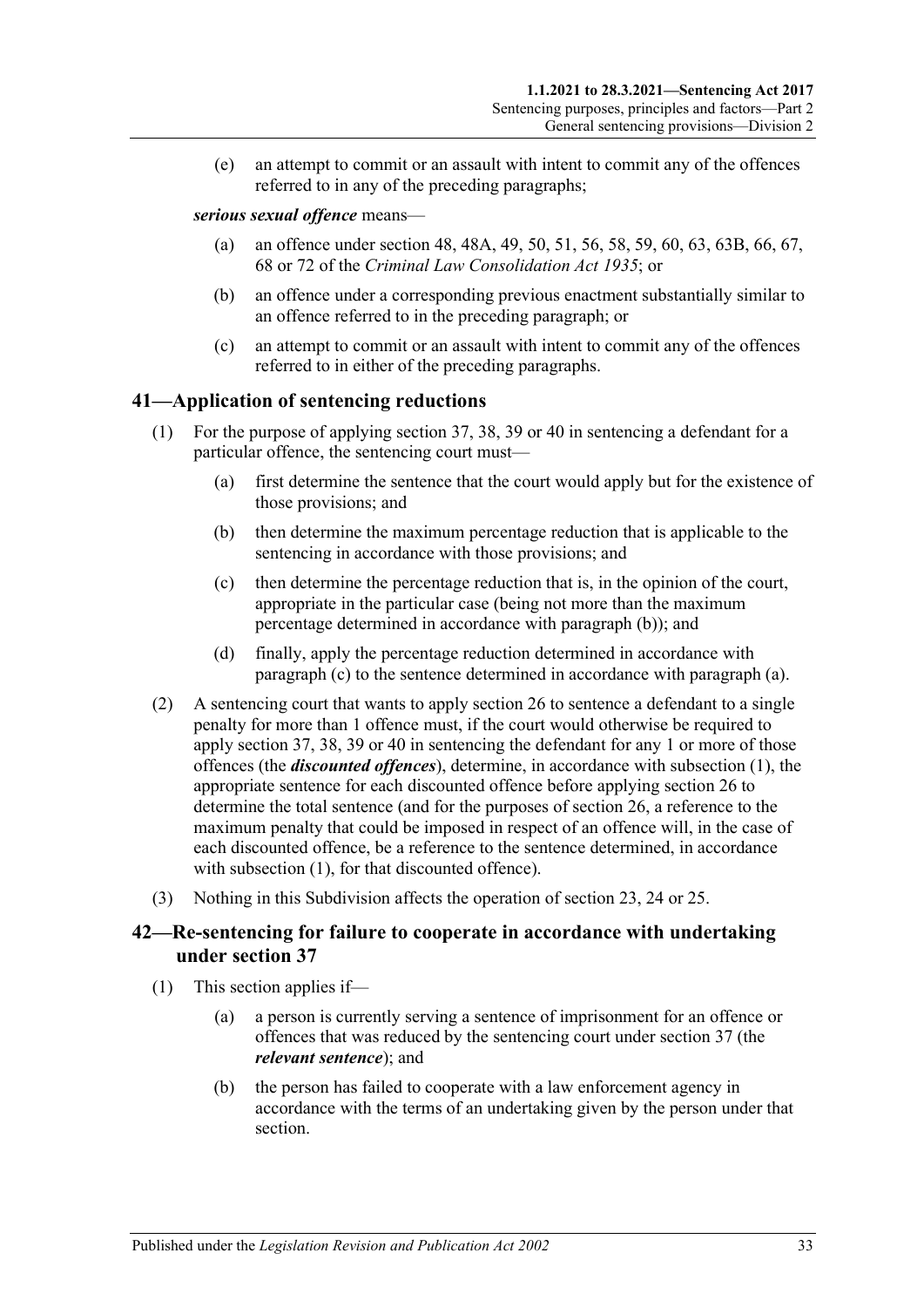- (2) The DPP may, with the permission of the court that imposed the relevant sentence on the person, apply to the court to have the sentence quashed and a new sentence imposed, taking into account the person's failure to cooperate with the law enforcement agency in accordance with the terms of an undertaking given by the person under [section](#page-25-0) 37.
- (3) The DPP, the chief officer of the law enforcement agency and the person are parties to the proceedings on the application.
- (4) Nothing in this section authorises a court to impose a new sentence that would exceed the sentence that would, but for the reduction given under [section](#page-25-0) 37, have been imposed by the sentencing court under that section.

### <span id="page-33-0"></span>**43—Re-sentencing for subsequent cooperation with law enforcement agency**

- (1) This section applies to a person if—
	- (a) the person is currently serving a period of imprisonment for an offence or offences (the *relevant sentence*); and
	- (b) the person has cooperated with a law enforcement agency.
- (2) A person to whom this section applies may, with the permission of the court that imposed the relevant sentence, apply to the court to have the sentence quashed and a new sentence imposed, taking into account the person's cooperation with the law enforcement agency in accordance with this section.
- (3) The court may only grant permission to make an application under this section if the court is satisfied that the cooperation relates directly to an offence that is, in the opinion of the court, a serious offence that has been committed or may be committed in the future (whether in this or any other jurisdiction).
- (4) The chief officer of the law enforcement agency, the DPP and the applicant are parties to the proceedings on the application.
- (5) In determining a new sentence on an application under this section, the court must have regard to such of the following as may be relevant:
	- (a) the nature and extent of the person's cooperation;
	- (b) the timeliness of the cooperation;
	- (c) the truthfulness, completeness and reliability of any information or evidence provided by the person;
	- (d) the evaluation (if any) by the authorities of the significance and usefulness of the person's cooperation;
	- (e) any benefit that the person has gained or is likely to gain by reason of the cooperation;
	- (f) the degree to which the safety of the person (or some other person) has been put at risk of violent retribution as a result of the person's cooperation;
	- (g) whether the cooperation concerns the offence for which the person is being sentenced or some other offence, whether related or unrelated;
	- (h) whether, as a consequence of the person's cooperation, the person would be likely to suffer violent retribution while serving any term of imprisonment, or be compelled to serve any such term in particularly severe conditions;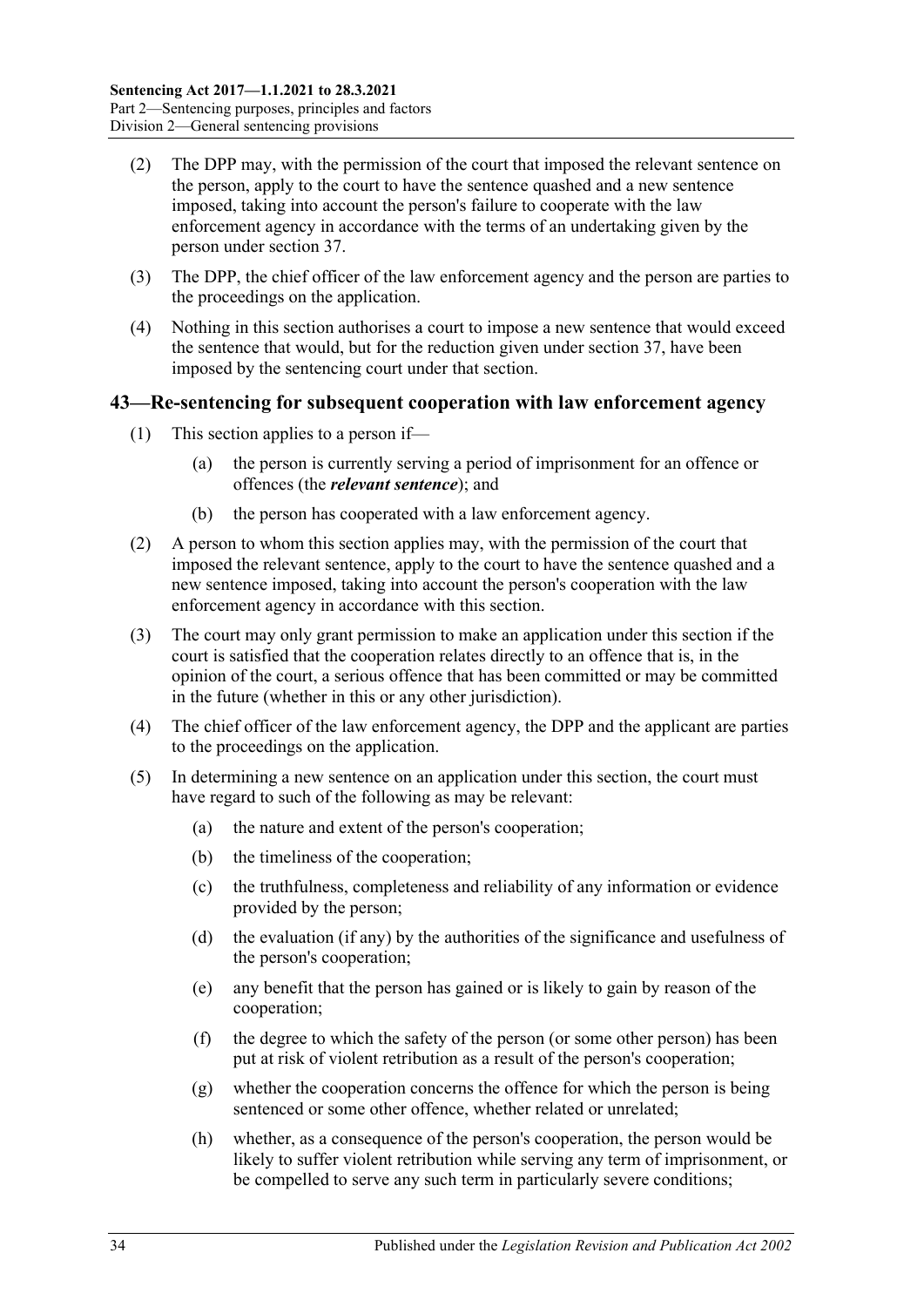- (i) the nature of any steps that would be likely to be necessary to protect the person on release from prison;
- (j) the likelihood that the person will commit further offences,

and may have regard to any other factor or principle the court thinks relevant.

- (6) Except as provided in this section, in determining a new sentence on an application under this section, the court must apply the law that was applicable in relation to the relevant sentence at the time that sentence was imposed (and this subsection applies to an application under this section, whether made or determined before or after the commencement of this subsection).
- (7) On an application by a person under this section, the court must not impose a sentence that is more severe than the relevant sentence, but the court may extend the non-parole period where the court passes a shorter sentence.
- (8) In this section—

*chief officer* of a law enforcement agency means—

- (a) in the case of SA Police—the Commissioner of Police;
- (b) in the case of the Independent Commissioner Against Corruption—the Independent Commissioner Against Corruption;
- (c) in any other case—the person for the time being occupying a position within the agency prescribed by the regulations.

# <span id="page-34-1"></span><span id="page-34-0"></span>**Part 3—Custodial sentences**

## **Division 1—Imprisonment**

#### <span id="page-34-2"></span>**44—Commencement of sentences and non-parole periods**

- (1) If a court imposes a sentence of imprisonment and does not suspend the sentence under Part [4 Division](#page-78-0) 2, the court must specify the date on which, or the time at which, the sentence is to commence or is to be taken to have commenced.
- (2) If a defendant has spent time in custody in respect of an offence for which the defendant is subsequently sentenced to imprisonment, the court may, when sentencing the defendant, take into account the time already spent in custody and—
	- (a) make an appropriate reduction in the term of the sentence; or
	- (b) direct that the sentence will be taken to have commenced—
		- (i) on the day on which the defendant was taken into custody; or
		- (ii) on a date specified by the court that occurs after the day on which the defendant was taken into custody but before the day on which the defendant is sentenced.
- (3) If a court imposes a sentence of imprisonment on a defendant who is not present in court, the court must direct that the sentence is to commence—
	- (a) on the day on which the defendant is taken into custody under the warrant of commitment issued in respect of the sentence; or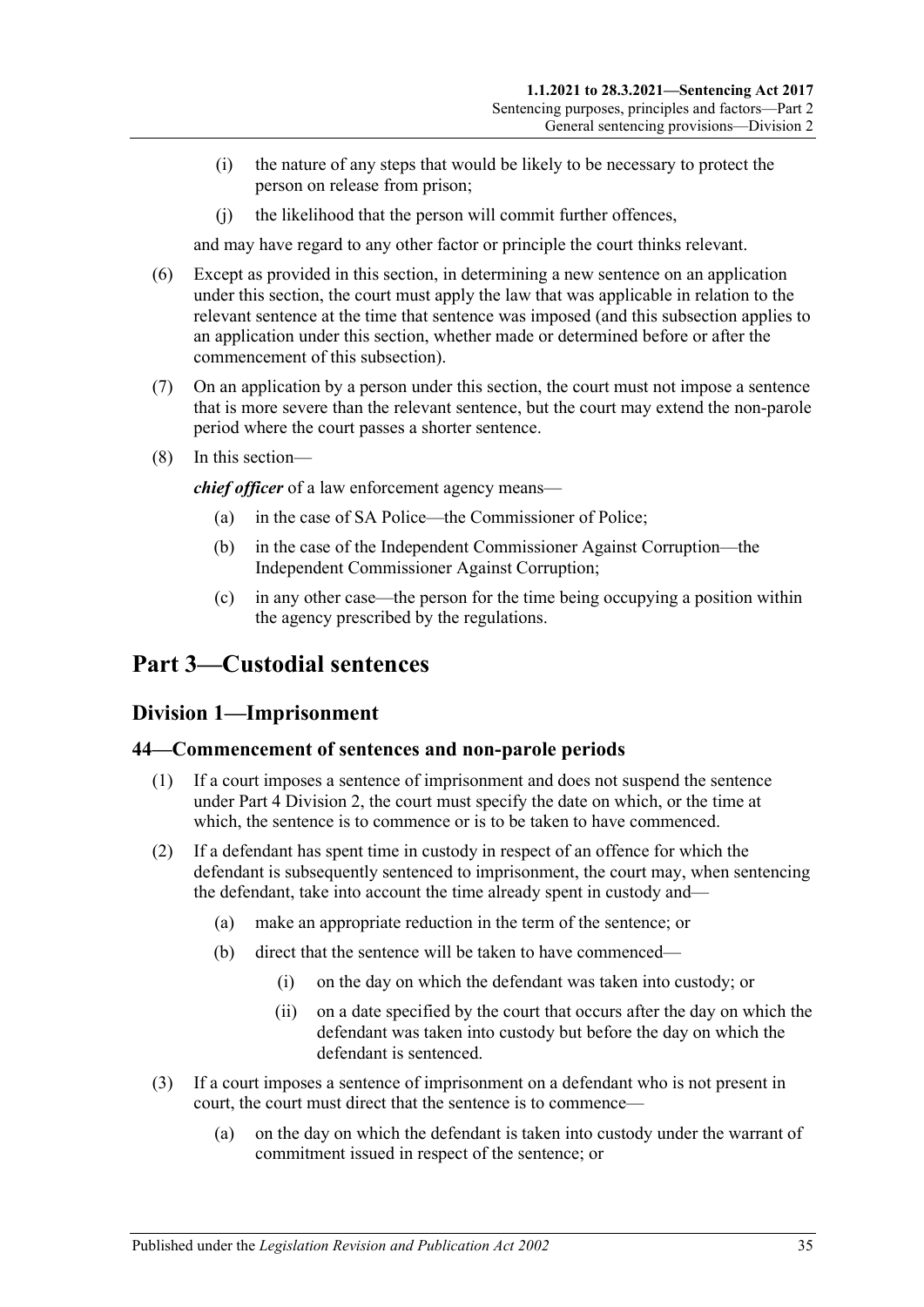- (b) if the defendant is subject to some other sentence of imprisonment—on the completion of that other sentence of imprisonment or at some earlier time fixed by the court.
- (4) If a court fixes a non-parole period, the court must specify the date on which the non-parole period is to commence or is to be taken to have commenced.
- (5) If a court directs that a sentence of imprisonment is to be taken to have commenced on the day on which the defendant was taken into custody, any non-parole period fixed by the court in respect of that sentence will be taken to have commenced on that day.
- (6) If, on imposing a sentence of imprisonment, the court fails to specify the date on which or the time at which the sentence is to commence or is to be taken to have commenced, the sentence will—
	- (a) in the case of a defendant not then in custody—commence on the day on which the defendant is subsequently taken into custody for the offence; or
	- (b) in the case of a defendant already in custody for the offence—be taken to have commenced on the day on which the defendant was last so taken into custody; or
	- (c) in the case of a defendant in custody for some other offence—commence on the day on which the sentence is imposed, unless the sentence is to be served cumulatively under this Act or any other Act.

## <span id="page-35-2"></span><span id="page-35-0"></span>**45—Cumulative sentences**

- (1) Subject to [subsection](#page-35-1) (2), the court by which a sentence of imprisonment is imposed may direct that the sentence be cumulative on any other sentence, or sentences, of imprisonment or detention in a training centre then being served, or to be served, by the defendant.
- <span id="page-35-1"></span>(2) If a sentence of imprisonment is imposed for an offence committed by the defendant—
	- (a) during a period of release on parole or conditional release; or
	- (b) while serving a period of imprisonment under an order of the Parole Board for breach of parole conditions,

the sentence will (except where 1 of the sentences to which the defendant is subject is life imprisonment) be cumulative on the sentence, or sentences, in respect of which the defendant was on parole.

- (3) A direction may be given under [subsection](#page-35-2) (1) irrespective of the number of cumulative sentences that the defendant is already serving or will, in consequence of the direction, be liable to serve.
- (4) This section does not apply in relation to a youth unless the youth is sentenced as an adult.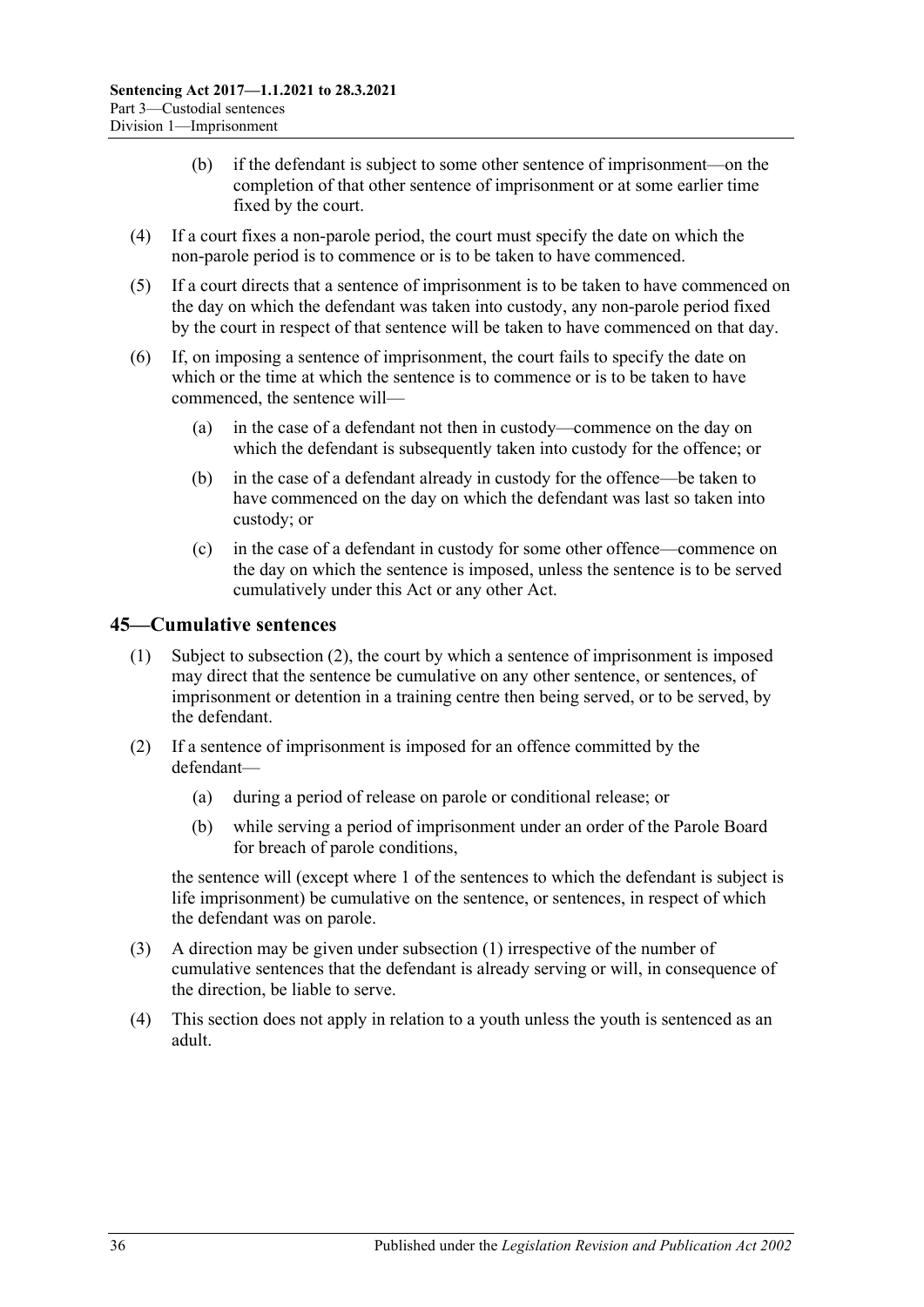# **Division 2—Non-parole periods**

## **46—Application of Division to youths**

- (1) The following provisions of this Division do not apply in relation to a youth unless the youth is sentenced as an adult:
	- (a) section  $47(5)(b)$ ;
	- (b) section  $47(5)(d)$ ;
	- (c) [section](#page-37-2) 47(6);
	- (d) [section](#page-39-0) 48.
- (2) The remaining provisions of this Division do not apply in relation to a youth unless the youth is sentenced as an adult, or is sentenced to detention to be served in a prison, or is otherwise transferred to or ordered to serve a period of detention in a prison.
- (3) [Section](#page-36-0) 47 applies in relation to a person who is serving concurrent sentences of imprisonment and detention in a prison as if the person were serving concurrent sentences of imprisonment.

## <span id="page-36-0"></span>**47—Duty of court to fix or extend non-parole periods**

- <span id="page-36-1"></span>(1) Subject to this section, when a court, on convicting a person of an offence, sentences the person to imprisonment, the court must—
	- (a) if the person is not subject to an existing non-parole period—fix a non-parole period; or
	- (b) if the person is subject to an existing non-parole period—review the non-parole period and extend it by such period as the court thinks fit (but not so that the period of extension exceeds the period of imprisonment that the person becomes liable to serve by virtue of the sentence, or sentences, imposed by the court); or
	- (c) if the person is serving a minimum term imposed in respect of an offence under a law of the Commonwealth or is liable to serve such a term on the expiry of an existing non-parole period—fix a non-parole period in respect of the sentence, or sentences, to be served on the expiry of that minimum term.
- (2) If the sentence of imprisonment is imposed for an offence committed during a period of release on parole or conditional release from a previous sentence of imprisonment or detention, the court, in fixing a non-parole period under [subsection](#page-36-1)  $(1)(a)$ , must have regard to the total period of imprisonment (or detention and imprisonment) that the person is, by virtue of the new sentence and the balance of the previous sentence, liable to serve.
- <span id="page-36-2"></span>(3) If a prisoner is serving a sentence of imprisonment but is not subject to an existing non-parole period, the sentencing court may, subject to [subsection](#page-37-3) (5), fix a non-parole period, on application by the prisoner or the presiding member of the Parole Board.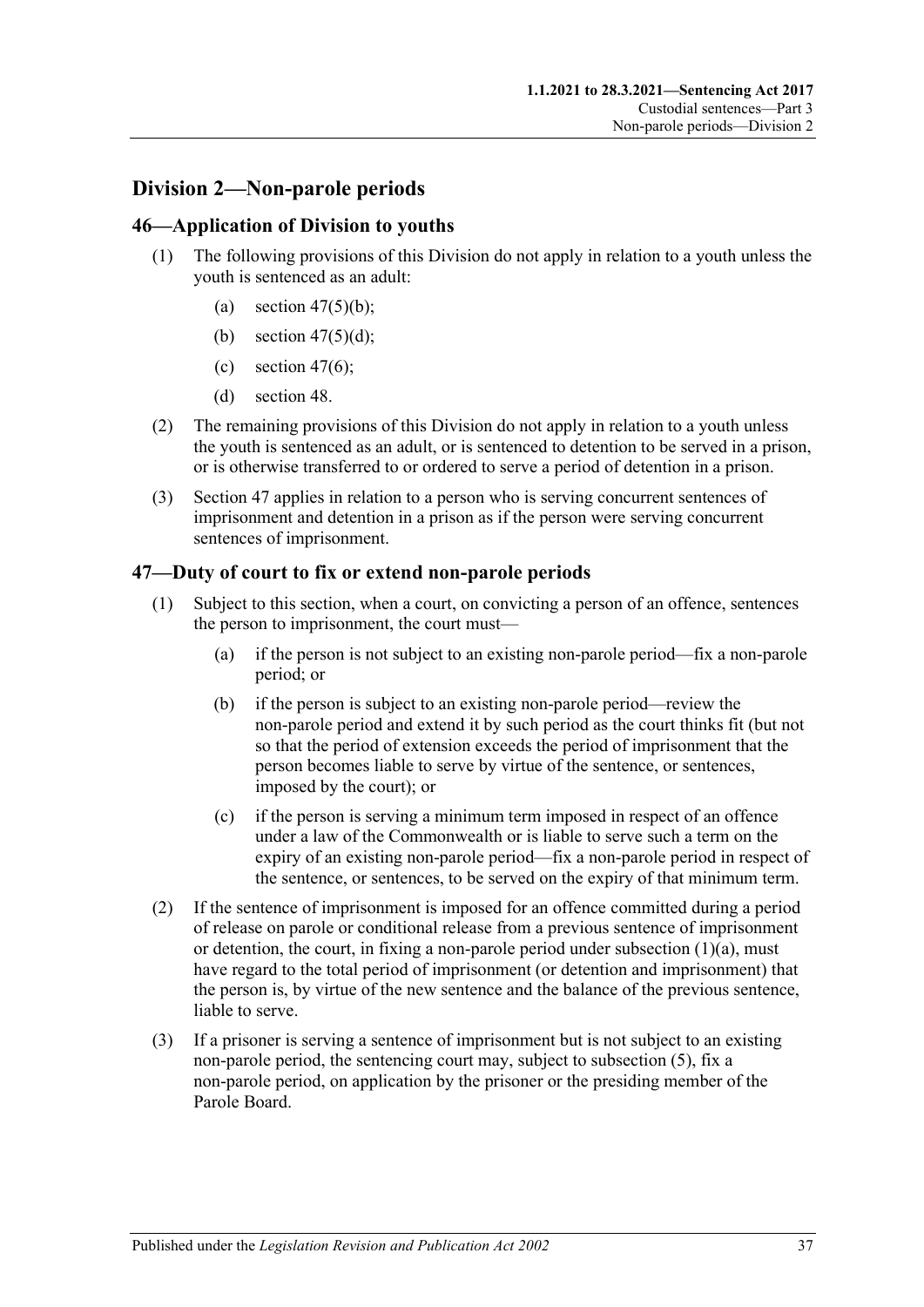- (4) The fact that the prisoner has completed a non-parole period previously fixed in respect of the same sentence of imprisonment, or that a court has previously declined to fix a non-parole period in respect of that sentence, does not preclude an application under [subsection](#page-36-2) (3).
- <span id="page-37-3"></span><span id="page-37-1"></span><span id="page-37-0"></span>(5) The above provisions are subject to the following qualifications:
	- (a) a non-parole period may not be fixed—
		- (i) in respect of a person who is liable to serve a total period of imprisonment (or detention and imprisonment) of less than 12 months; or
		- (ii) in respect of a person who is liable to serve a sentence in the community while subject to an intensive correction order;
	- (b) if fixing a non-parole period in respect of a person sentenced to life imprisonment for an offence of murder, the mandatory minimum non-parole period prescribed in respect of the offence is 20 years;
	- (c) if a person who is subject to a sentence of life imprisonment is further sentenced to imprisonment by the Magistrates Court or the Youth Court, the question of whether a non-parole period should be fixed or extended must be referred to the court by which the sentence of life imprisonment was imposed;
	- (d) if fixing a non-parole period in respect of a person sentenced to imprisonment for a serious offence against the person, the mandatory minimum non-parole period prescribed in respect of the offence is four-fifths the length of the sentence;
	- (e) a court may, by order, decline to fix a non-parole period in respect of a person sentenced to imprisonment if the court is of the opinion that it would be inappropriate to fix such a period because of—
		- (i) the gravity of the offence or the circumstances surrounding the offence; or
		- (ii) the criminal record of the person; or
		- (iii) the behaviour of the person during any previous period of release on parole or conditional release; or
		- (iv) any other circumstance.
- <span id="page-37-2"></span> $(6)$  If—
	- (a) a court sentences a person under [section](#page-20-0) 26 to the 1 penalty for a number of offences; and
	- (b) a mandatory minimum non-parole period is prescribed (*mandatory period*) in respect of any of those offences,

any non-parole period to be fixed by the court under that section—

- (c) must be a period not less than the mandatory period prescribed in respect of the relevant offence; and
- (d) if there is more than 1 such offence in respect of which a mandatory period is prescribed—must be a period not less than the greater of any such mandatory period; and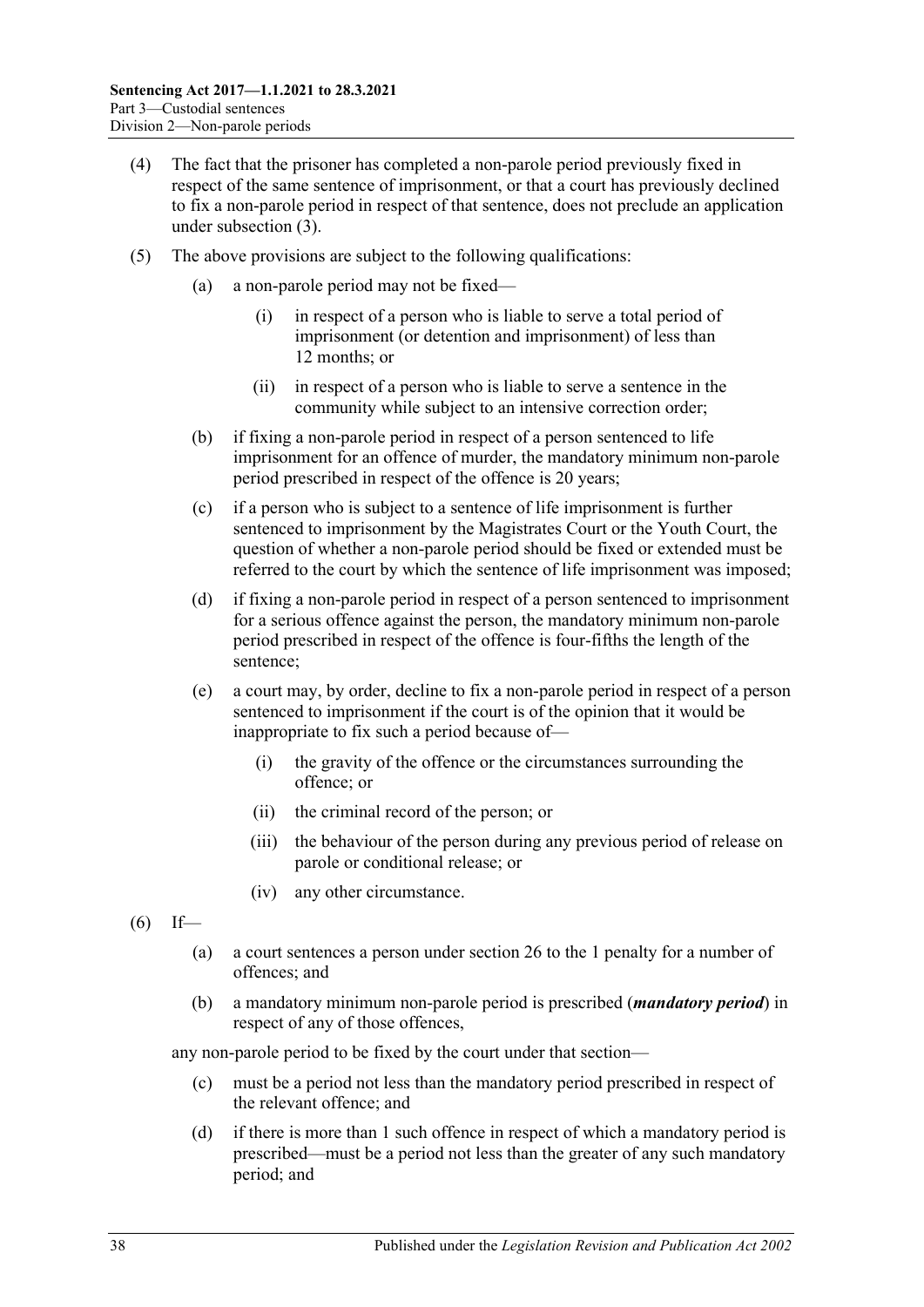(e) must be commenced or be taken to have commenced on the date specified by the court (which may be the day on which the person was first taken into custody or a later date specified by the court that occurs after the day on which the defendant was taken into custody but before the day on which the person is sentenced).

**Note—**

See PNJ v The Queen [2009] HCA 6.

- <span id="page-38-0"></span>(7) The DPP or the presiding member of the Parole Board or the Training Centre Review Board (as the case may require) may apply to the sentencing court for an order extending a non-parole period fixed in respect of the sentence, or sentences, of a prisoner, whether the non-parole period was fixed before or after the commencement of this Act.
- (8) The DPP must be notified of an application made by the presiding member of the Parole Board or Training Centre Review Board under this section.
- (9) In fixing or extending a non-parole period, the court—
	- (a) must, if the person in respect of whom the non-parole period is to be fixed or extended is in prison or a training centre serving a sentence of imprisonment or detention, take into account the period already served; and
	- (b) in the case of an application by the DPP or the presiding member of the Parole Board or Training Centre Review Board under [subsection](#page-38-0) (7), must have regard to—
		- (i) the likely behaviour of the person the subject of the application should the person be released from custody; and
		- (ii) the necessity (if any) to protect some other person or persons generally should the person be released from custody; and
		- (iii) the behaviour of the person while in custody (but only insofar as it may assist the court to determine how the person is likely to behave should the person be released); and
		- (iv) such other matters as the court thinks relevant.
- (10) This section does not apply in relation to a person who is serving, or is liable to serve, a sentence of indeterminate duration.
- (11) The Parole Board or the Training Centre Review Board (as the case may require) must, at the request of a sentencing court, make a report to the court on any person in respect of whom the court proposes to fix or extend a non-parole period.
- (12) For the purposes of this section—
	- (a) a court that orders a suspended sentence of imprisonment to be carried into effect will be taken to have sentenced the person to whom the order relates to imprisonment; and
	- (b) the person the subject of an application by the DPP or the presiding member of the Parole Board or Training Centre Review Board under this section is a party to the application and the DPP is a party to an application under [subsection](#page-36-2) (3); and
	- (c) a reference to an *offence of murder* includes—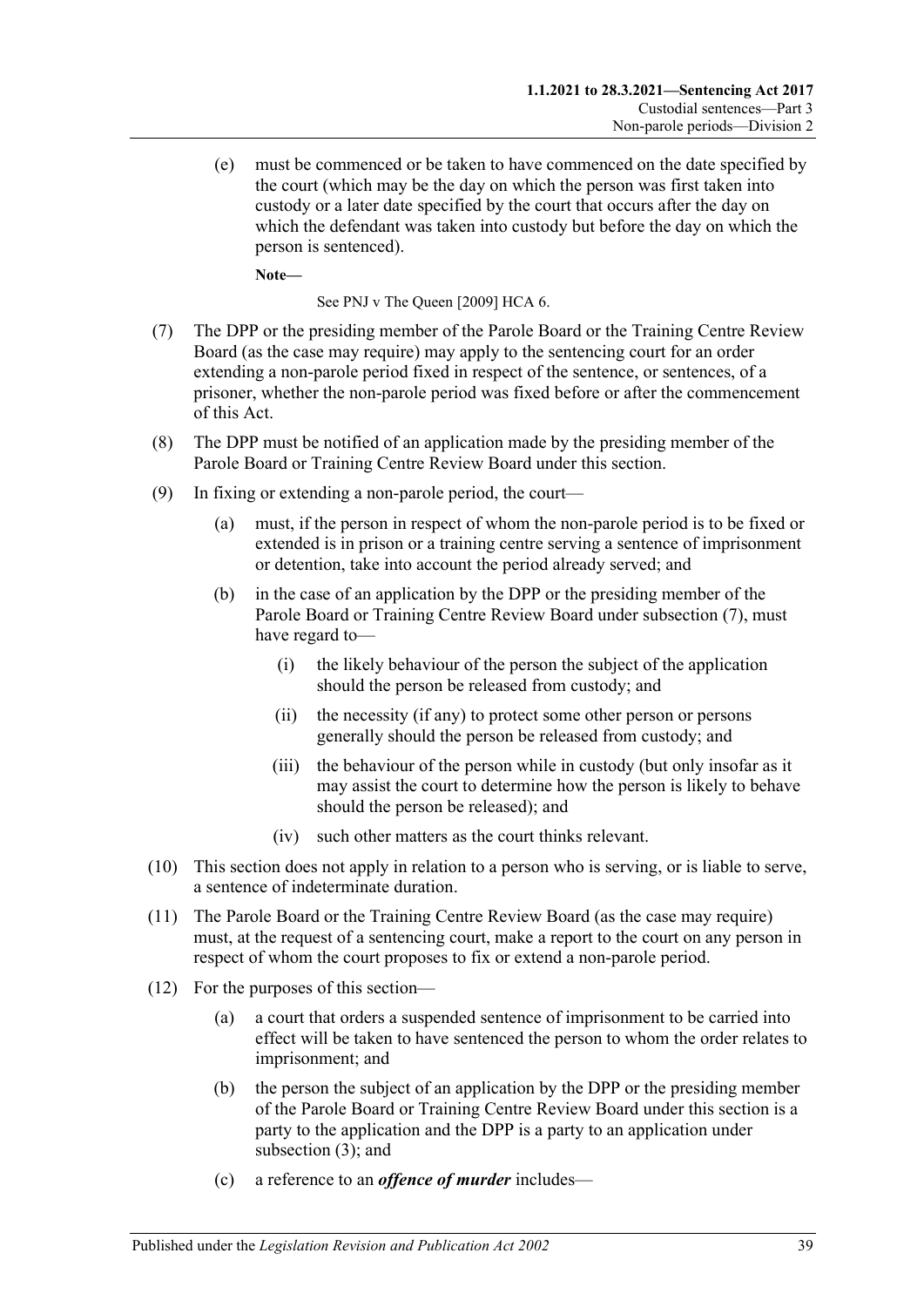- (i) an offence of conspiracy to murder; and
- (ii) an offence of aiding, abetting, counselling or procuring the commission of murder; and
- (d) the *sentencing court* means—
	- (i) if the prisoner is subject to a single sentence of imprisonment, or a number of sentences imposed by the 1 court or by a number of courts of coordinate jurisdiction—that court, or a court of coordinate jurisdiction; or
	- (ii) if the prisoner is subject to a number of sentences of imprisonment imposed by courts of different jurisdiction—the court of the highest jurisdiction or a court whose jurisdiction is coordinate with the jurisdiction of that court; and
- <span id="page-39-1"></span>(e) a *serious offence against the person* means—
	- (i) a major indictable offence (other than an offence of murder) that results in the death of the victim or the victim suffering total incapacity; or
	- (ii) a conspiracy to commit an offence referred to in [subparagraph](#page-39-1) (i); or
	- (iii) aiding, abetting, counselling or procuring the commission of an offence referred to in [subparagraph](#page-39-1) (i); and
- (f) a victim suffers *total incapacity* if the victim is permanently physically or mentally incapable of independent function.

## <span id="page-39-0"></span>**48—Mandatory minimum non-parole periods and proportionality**

- (1) If a mandatory minimum non-parole period is prescribed in respect of an offence, the period prescribed represents the non-parole period for an offence at the lower end of the range of objective seriousness for offences to which the mandatory minimum non-parole period applies.
- (2) In fixing a non-parole period in respect of an offence for which a mandatory minimum non-parole period is prescribed, the court may—
	- (a) if satisfied that a non-parole period that is longer than the prescribed period is warranted because of any objective or subjective factors affecting the relative seriousness of the offence, fix such longer non-parole period as it thinks fit; or
	- (b) if satisfied that special reasons exist for fixing a non-parole period that is shorter than the prescribed period, fix such shorter non-parole period as it thinks fit.
- <span id="page-39-2"></span>(3) In deciding whether special reasons exist for the purposes of [subsection](#page-39-2) (2)(b), the court must have regard to the following matters and only those matters:
	- (a) the offence was committed in circumstances in which the victim's conduct or condition substantially mitigated the offender's conduct;
	- (b) if the offender pleaded guilty to the charge of the offence—that fact and the circumstances surrounding the plea;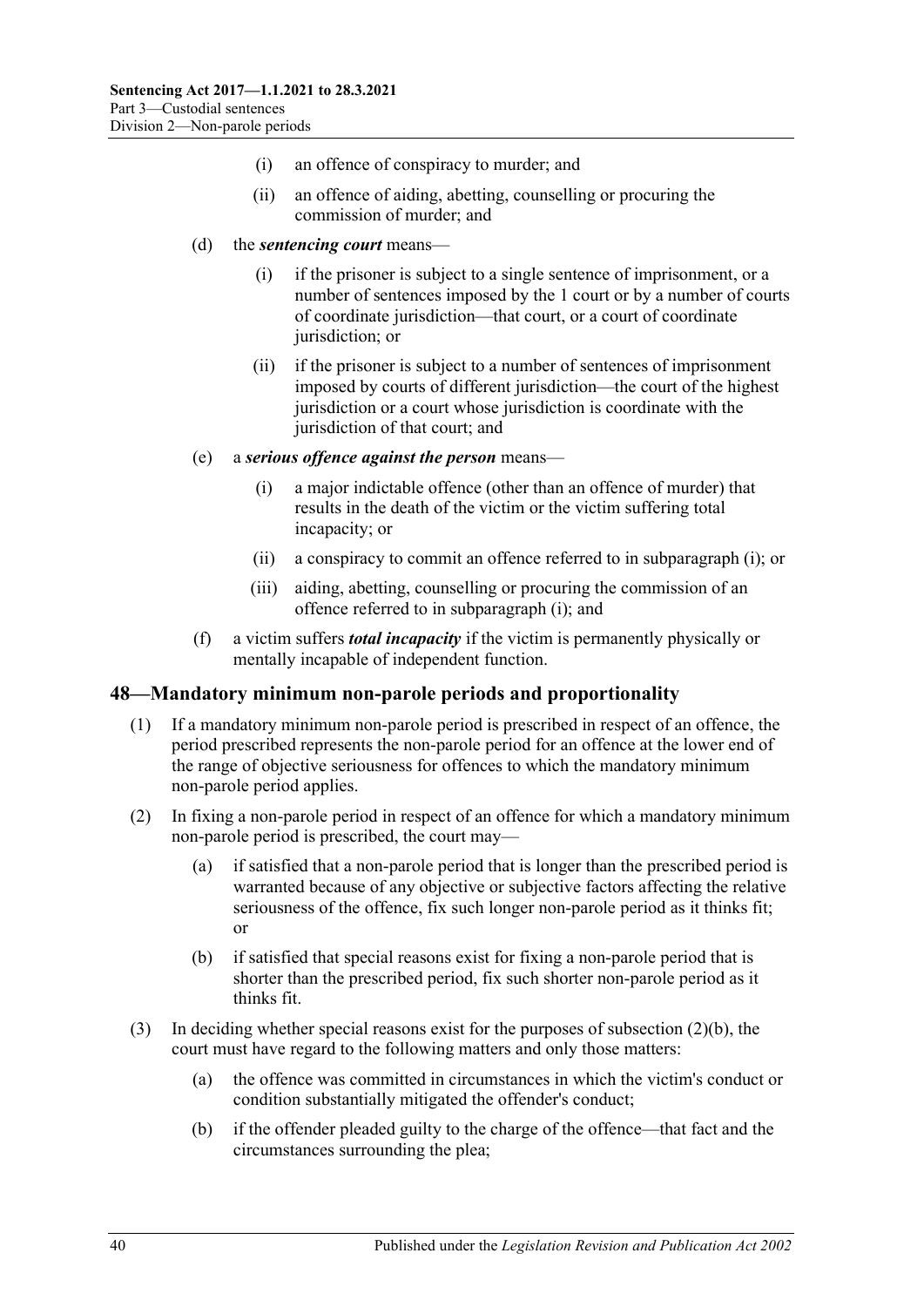- (c) the degree to which the offender has cooperated in the investigation or prosecution of that or any other offence and the circumstances surrounding, and likely consequences of, any such cooperation.
- (4) This section applies whether a mandatory minimum non-parole period is prescribed under this Act or some other Act.

# **Division 3—Serious firearm offenders**

### **49—Interpretation**

(1) In this Division—

*serious drug offence* means an offence under section 32, 33, 33A, 33B, 33C, 33F, 33G, 33H, 33I, 33J, 33K, 33LA or 33LB of the *[Controlled Substances Act](http://www.legislation.sa.gov.au/index.aspx?action=legref&type=act&legtitle=Controlled%20Substances%20Act%201984) 1984*;

*serious firearm offence* means—

- (a) an offence under the *[Criminal Law Consolidation Act](http://www.legislation.sa.gov.au/index.aspx?action=legref&type=act&legtitle=Criminal%20Law%20Consolidation%20Act%201935) 1935* or the *[Firearms](http://www.legislation.sa.gov.au/index.aspx?action=legref&type=act&legtitle=Firearms%20Act%202015)  Act [2015](http://www.legislation.sa.gov.au/index.aspx?action=legref&type=act&legtitle=Firearms%20Act%202015)* involving the use or carriage of—
	- (i) a category H firearm—
		- (A) that is unregistered at the time of the offence or is registered in the name of a person other than the defendant; and
		- (B) for which the defendant does not, at the time of the offence, hold a firearms licence authorising possession of the firearm; or
	- (ii) a category C firearm or category D firearm that is an automatic firearm; or
	- (iii) a prescribed firearm (other than a firearm declared by the regulations to be excluded from the ambit of this subparagraph); or
	- (iv) any other firearm declared by the regulations to be included in the ambit of this paragraph; or
- (b) an offence under the *[Criminal Law Consolidation Act](http://www.legislation.sa.gov.au/index.aspx?action=legref&type=act&legtitle=Criminal%20Law%20Consolidation%20Act%201935) 1935* or the *[Firearms](http://www.legislation.sa.gov.au/index.aspx?action=legref&type=act&legtitle=Firearms%20Act%202015)  Act [2015](http://www.legislation.sa.gov.au/index.aspx?action=legref&type=act&legtitle=Firearms%20Act%202015)* involving the use or possession of a firearm and committed—
	- (i) while the defendant is the subject of a control order under the *[Serious](http://www.legislation.sa.gov.au/index.aspx?action=legref&type=act&legtitle=Serious%20and%20Organised%20Crime%20(Control)%20Act%202008)  [and Organised Crime \(Control\) Act](http://www.legislation.sa.gov.au/index.aspx?action=legref&type=act&legtitle=Serious%20and%20Organised%20Crime%20(Control)%20Act%202008) 2008*; or
	- (ii) in the circumstances contemplated by section  $5AA(1)(ga)$  of the *[Criminal Law Consolidation Act](http://www.legislation.sa.gov.au/index.aspx?action=legref&type=act&legtitle=Criminal%20Law%20Consolidation%20Act%201935) 1935*; or
	- (iii) while the defendant is the subject of a firearms prohibition order; or
- (c) an offence under section 29A of the *[Criminal Law Consolidation Act](http://www.legislation.sa.gov.au/index.aspx?action=legref&type=act&legtitle=Criminal%20Law%20Consolidation%20Act%201935) 1935*; or
- (d) an offence under the *[Firearms Act](http://www.legislation.sa.gov.au/index.aspx?action=legref&type=act&legtitle=Firearms%20Act%202015) 2015* involving the use or possession of a firearm if the use or possession of the firearm occurred in the course of, or was for a purpose related to, the commission of a serious drug offence; or
- (e) an offence under the *[Firearms Act](http://www.legislation.sa.gov.au/index.aspx?action=legref&type=act&legtitle=Firearms%20Act%202015) 2015* committed while the defendant—
	- (i) is on bail (being bail that was, at the relevant time, subject to the condition imposed by section 11(1)(a) of the *[Bail Act](http://www.legislation.sa.gov.au/index.aspx?action=legref&type=act&legtitle=Bail%20Act%201985) 1985*); or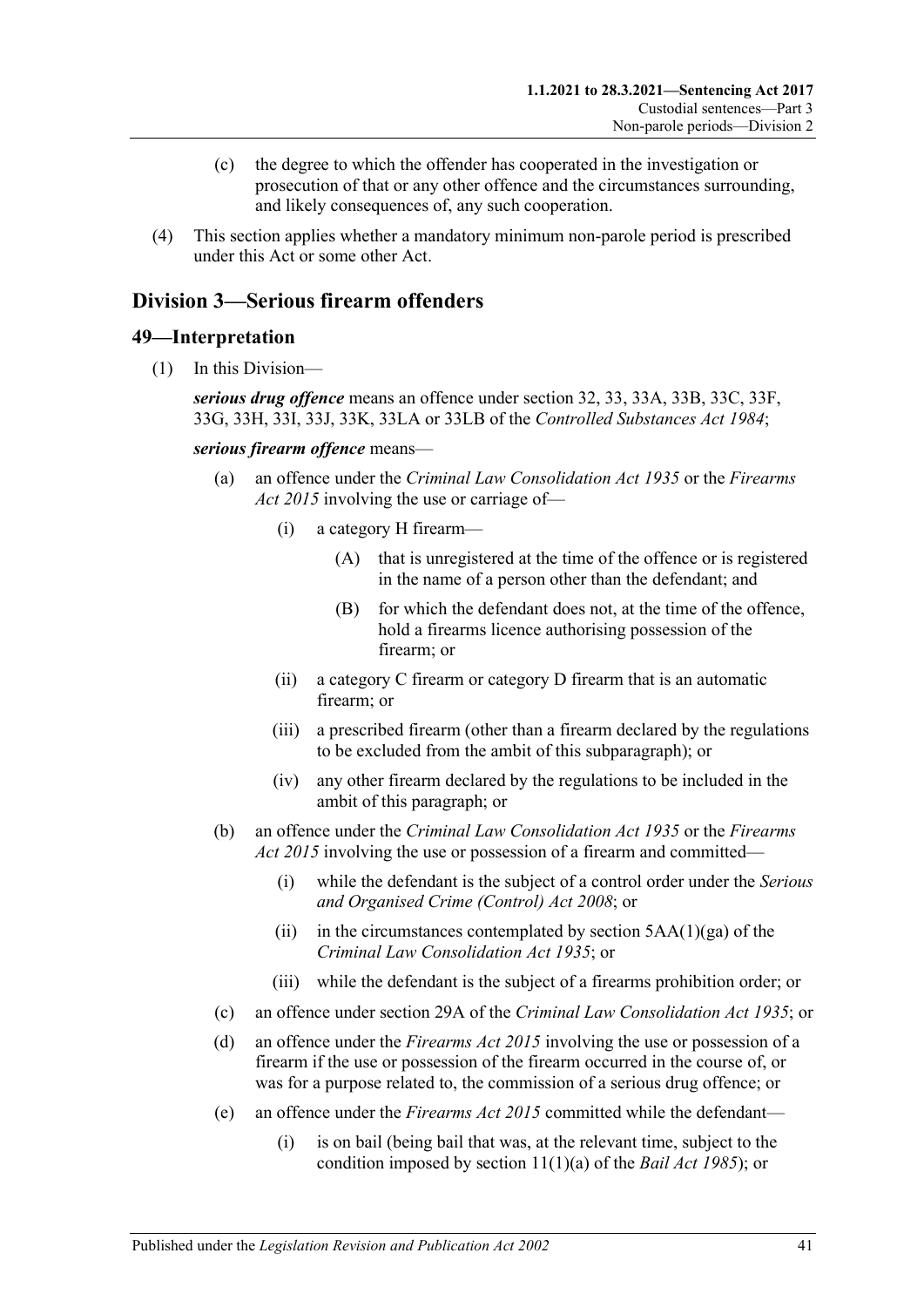- (ii) is the subject of a bond under this or any other Act (being a bond that was, at the relevant time, subject to the condition imposed by section [96\(2\)\(a\),](#page-78-0) or a condition of a similar kind); or
- (iii) is serving a sentence on home detention under a home detention order subject to the condition imposed by section  $72(1)(e)$ ; or
- (iv) is on release from prison on home detention (being a release subject to the condition imposed by section 37A(3)(ca) of the *[Correctional](http://www.legislation.sa.gov.au/index.aspx?action=legref&type=act&legtitle=Correctional%20Services%20Act%201982)  [Services Act](http://www.legislation.sa.gov.au/index.aspx?action=legref&type=act&legtitle=Correctional%20Services%20Act%201982) 1982*); or
- (v) is on parole (being parole that was, at the relevant time, subject to the condition imposed by section 68(1)(a)(ia) of the *[Correctional](http://www.legislation.sa.gov.au/index.aspx?action=legref&type=act&legtitle=Correctional%20Services%20Act%201982)  [Services Act](http://www.legislation.sa.gov.au/index.aspx?action=legref&type=act&legtitle=Correctional%20Services%20Act%201982) 1982*); or
- (vi) is on release on licence from custody under this or any other Act (being a licence that was, at the relevant time, subject to a condition prohibiting the defendant from possessing a firearm, part of a firearm or ammunition); or
- (f) an offence under section 45(9) of the *[Firearms Act](http://www.legislation.sa.gov.au/index.aspx?action=legref&type=act&legtitle=Firearms%20Act%202015) 2015*; or
- (g) an offence under section 22(2)(a) of the *[Firearms Act](http://www.legislation.sa.gov.au/index.aspx?action=legref&type=act&legtitle=Firearms%20Act%202015) 2015*; or
- (h) an offence that was a *serious firearms offence* within the meaning of section 20AA of the *[Criminal Law \(Sentencing\) Act](http://www.legislation.sa.gov.au/index.aspx?action=legref&type=act&legtitle=Criminal%20Law%20(Sentencing)%20Act%201988) 1988* at the time of the commission of the offence;

*serious firearm offender* means a person who is, by virtue of the operation of [section](#page-41-0) 50, a serious firearm offender.

- (2) In this Division, the following terms have the same meaning as in the *[Firearms](http://www.legislation.sa.gov.au/index.aspx?action=legref&type=act&legtitle=Firearms%20Act%202015)  Act [2015](http://www.legislation.sa.gov.au/index.aspx?action=legref&type=act&legtitle=Firearms%20Act%202015)*:
	- (a) automatic firearm;
	- (b) category C firearm;
	- (c) category D firearm;
	- (d) category H firearm;
	- (e) firearm;
	- (f) firearms prohibition order;
	- (g) prescribed firearm.
- (3) For the purposes of this Division, a reference to imprisonment includes, in the case of a youth, a reference to detention in a training centre or home detention (within the meaning of the *[Young Offenders Act](http://www.legislation.sa.gov.au/index.aspx?action=legref&type=act&legtitle=Young%20Offenders%20Act%201993) 1993*).

### <span id="page-41-1"></span><span id="page-41-0"></span>**50—Serious firearm offenders**

(1) A person will, by force of this section, be taken to be a *serious firearm offender* if the person is convicted of a serious firearm offence (whether the offence was committed as an adult or as a youth).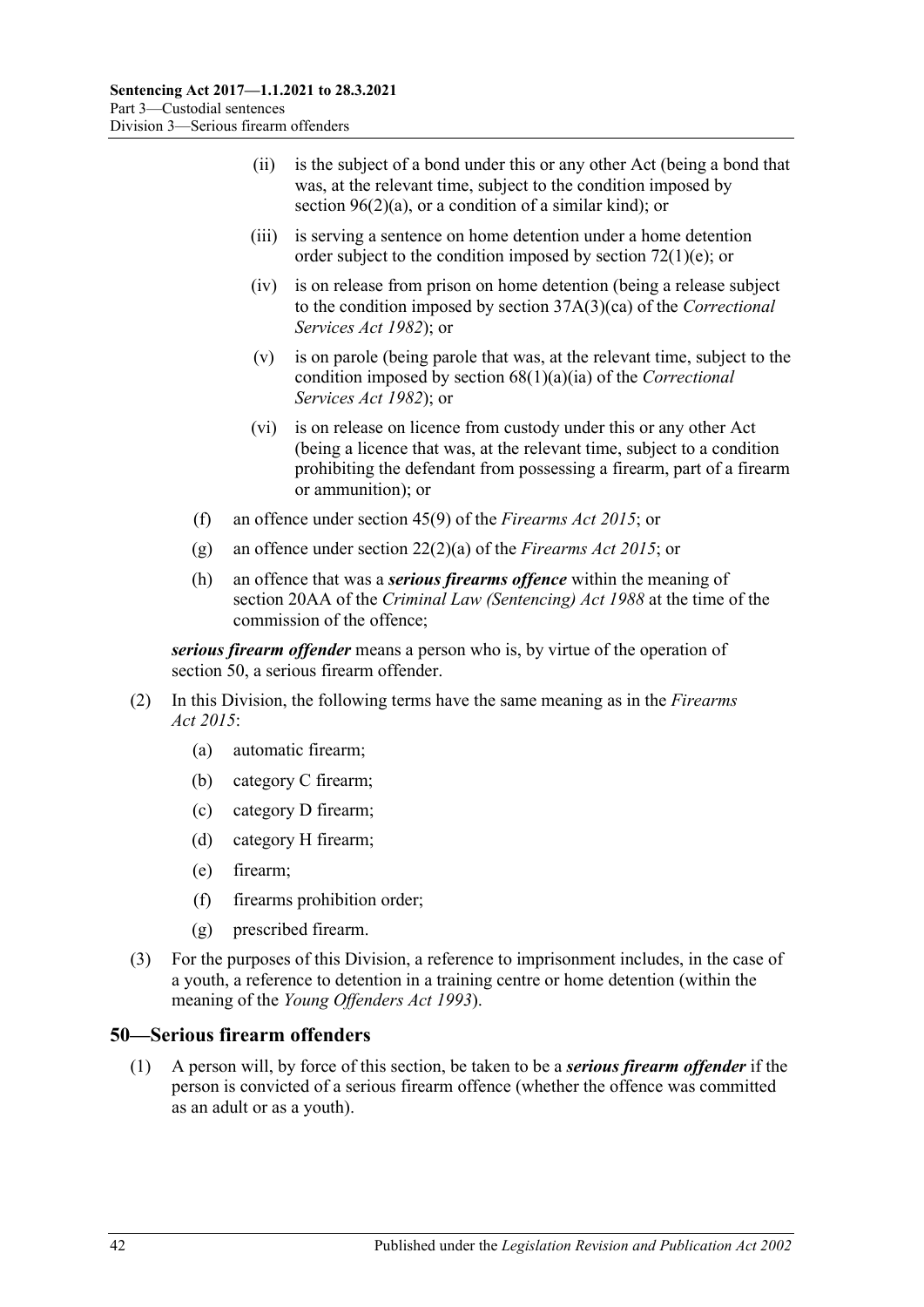- (2) [Subsection](#page-41-1) (1) does not apply in relation to a conviction of a serious firearm offence if—
	- (a) the defendant was prosecuted and punished as a principal offender in respect of the offence under section 267 of the *[Criminal Law Consolidation](http://www.legislation.sa.gov.au/index.aspx?action=legref&type=act&legtitle=Criminal%20Law%20Consolidation%20Act%201935)  Act [1935](http://www.legislation.sa.gov.au/index.aspx?action=legref&type=act&legtitle=Criminal%20Law%20Consolidation%20Act%201935)*; or
	- (b) the defendant's liability in respect of the offence derives solely from the defendant's involvement in a joint criminal enterprise (however described).

## **51—Sentence of imprisonment not to be suspended**

- (1) Subject to [subsection](#page-42-0) (2), but despite any other provision of this Act or any other Act or law, the following provisions apply in relation to the sentencing of a person who is a serious firearm offender for a serious firearm offence (including where the offence is the serious firearm offence that resulted in the person being a serious firearm offender):
	- (a) if the maximum penalty for the serious firearm offence includes a period of imprisonment—a sentence of imprisonment must be imposed on the person;
	- (b) the sentence of imprisonment cannot be suspended;
	- (c) [section](#page-19-0) 25 does not apply in respect of the sentencing of the person.
- <span id="page-42-1"></span><span id="page-42-0"></span>(2) A court sentencing a person who is a serious firearm offender for a serious firearm offence may declare that [subsection](#page-42-1) (1)(b) does not apply to the person if the person satisfies the court, by evidence given on oath, that—
	- (a) the person's personal circumstances are so exceptional as to outweigh the paramount consideration of protecting the safety of the community (whether as individuals or in general) and personal and general deterrence; and
	- (b) it is, in all the circumstances, appropriate to suspend the sentence.

## **Division 4—Serious repeat adult offenders and recidivist young offenders**

## **52—Interpretation**

In this Division—

*community based custodial sentence* has the same meaning as in section 25;

<span id="page-42-3"></span><span id="page-42-2"></span>*serious offence* means—

- (a) a serious firearm offence within the meaning of Division 3; or
- (b) any of the following offences if the maximum penalty prescribed for the offence is, or includes, imprisonment for at least 5 years:
	- (i) an offence under Part 5 Division 2 or 3 of the *[Controlled Substances](http://www.legislation.sa.gov.au/index.aspx?action=legref&type=act&legtitle=Controlled%20Substances%20Act%201984)  Act [1984](http://www.legislation.sa.gov.au/index.aspx?action=legref&type=act&legtitle=Controlled%20Substances%20Act%201984)*;
	- (ii) an offence under a law of the Commonwealth dealing with the unlawful importation of drugs into Australia;
	- (iii) an offence involving a terrorist act (within the meaning of Part 5.3 of the *Criminal Code* of the Commonwealth);
	- (iv) an offence under Part 3 of the *[Criminal Law Consolidation Act](http://www.legislation.sa.gov.au/index.aspx?action=legref&type=act&legtitle=Criminal%20Law%20Consolidation%20Act%201935) 1935*;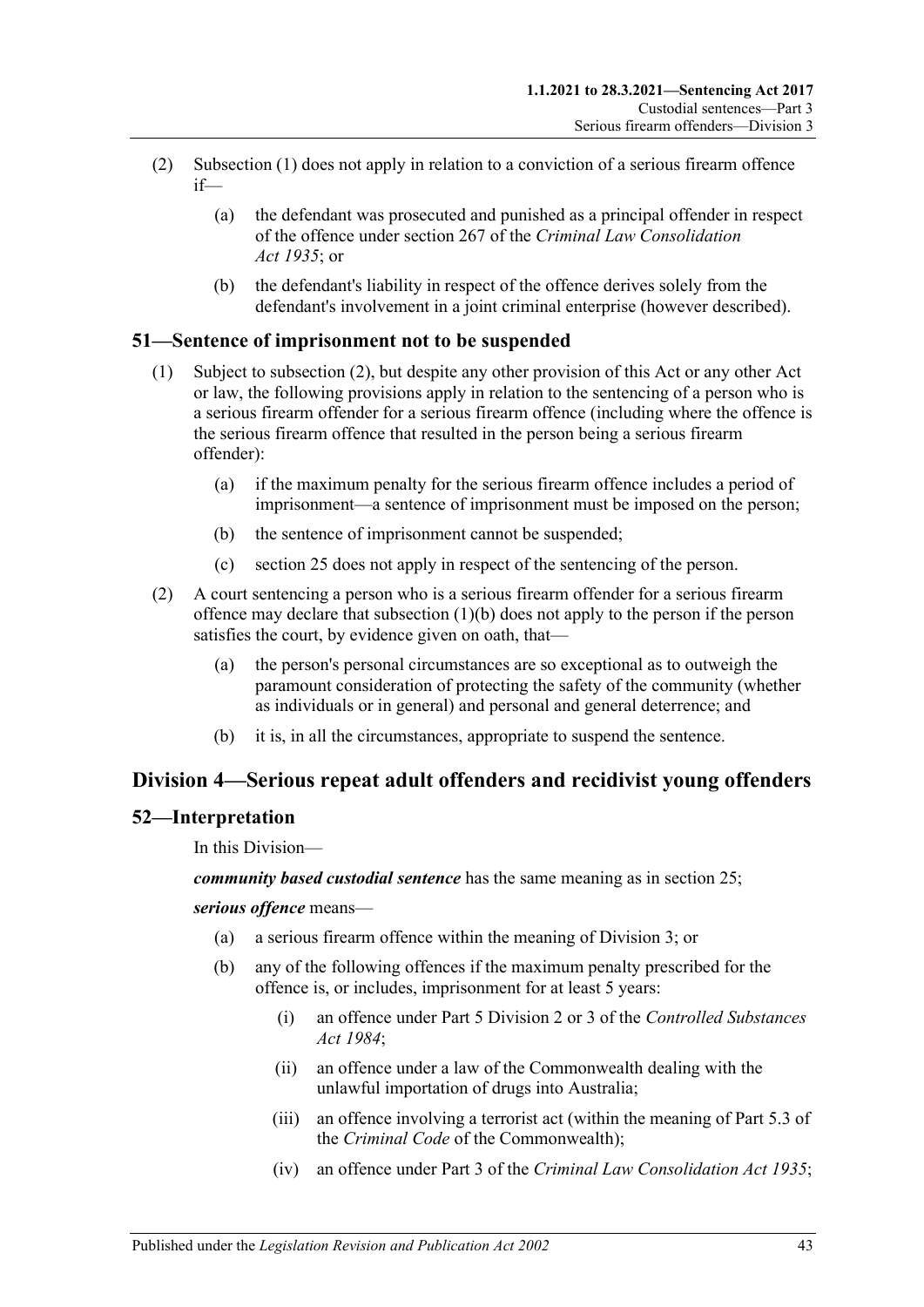- (v) an offence under section 137 of the *[Criminal Law Consolidation](http://www.legislation.sa.gov.au/index.aspx?action=legref&type=act&legtitle=Criminal%20Law%20Consolidation%20Act%201935)  Act [1935](http://www.legislation.sa.gov.au/index.aspx?action=legref&type=act&legtitle=Criminal%20Law%20Consolidation%20Act%201935)*;
- (vi) an offence under section 170 of the *[Criminal Law Consolidation](http://www.legislation.sa.gov.au/index.aspx?action=legref&type=act&legtitle=Criminal%20Law%20Consolidation%20Act%201935)  Act [1935](http://www.legislation.sa.gov.au/index.aspx?action=legref&type=act&legtitle=Criminal%20Law%20Consolidation%20Act%201935)*;
- (vii) an aggravated offence under section 170A of the *[Criminal Law](http://www.legislation.sa.gov.au/index.aspx?action=legref&type=act&legtitle=Criminal%20Law%20Consolidation%20Act%201935)  [Consolidation Act](http://www.legislation.sa.gov.au/index.aspx?action=legref&type=act&legtitle=Criminal%20Law%20Consolidation%20Act%201935) 1935*;
- (viii) an offence under section 85(1) of the *[Criminal Law Consolidation](http://www.legislation.sa.gov.au/index.aspx?action=legref&type=act&legtitle=Criminal%20Law%20Consolidation%20Act%201935)  Act [1935](http://www.legislation.sa.gov.au/index.aspx?action=legref&type=act&legtitle=Criminal%20Law%20Consolidation%20Act%201935)*;
- (ix) an offence under section 85B of the *[Criminal Law Consolidation](http://www.legislation.sa.gov.au/index.aspx?action=legref&type=act&legtitle=Criminal%20Law%20Consolidation%20Act%201935)  Act [1935](http://www.legislation.sa.gov.au/index.aspx?action=legref&type=act&legtitle=Criminal%20Law%20Consolidation%20Act%201935)*;
- (x) a serious and organised crime offence (within the meaning of the *[Criminal Law Consolidation Act](http://www.legislation.sa.gov.au/index.aspx?action=legref&type=act&legtitle=Criminal%20Law%20Consolidation%20Act%201935) 1935*);
- (xi) an offence under a corresponding previous enactment substantially similar to an offence referred to in a preceding subparagraph;
- (xii) a conspiracy to commit, or an attempt to commit, an offence referred to in a preceding subparagraph;
- (xiii) an offence under the law of another State or a Territory involving conduct that would, if committed in this State, be a serious offence,

provided that an offence listed in [paragraph](#page-42-2) (a) or [\(b\)](#page-42-3) is not a serious offence unless a sentence of imprisonment (other than a wholly suspended sentence or a sentence that consists only of a community based custodial sentence) has been, or is to be, imposed for the offence;

*serious repeat offender*—see [section](#page-43-0) 53;

*serious sexual offence* means a serious offence that is—

- (a) an offence under section 48, 48A, 49, 50, 56, 58, 59, 60, 63, 63B, 66, 67, 68 or 72 of the *[Criminal Law Consolidation Act](http://www.legislation.sa.gov.au/index.aspx?action=legref&type=act&legtitle=Criminal%20Law%20Consolidation%20Act%201935) 1935* where the victim was under the age of 14 years at the time of the offence; or
- (b) an offence under section 51 of the *[Criminal Law Consolidation Act](http://www.legislation.sa.gov.au/index.aspx?action=legref&type=act&legtitle=Criminal%20Law%20Consolidation%20Act%201935) 1935*; or
- (c) an offence under a corresponding previous enactment substantially similar to an offence referred to in a preceding paragraph; or
- (d) an attempt to commit or an assault with intent to commit an offence referred to in a preceding paragraph; or
- (e) an offence under the law of another State or a Territory involving conduct that would, if committed in this State, be a serious sexual offence.

## <span id="page-43-0"></span>**53—Serious repeat offenders**

- (1) A person is, by force of this subsection, taken to be a *serious repeat offender* if the person (whether as an adult or as a youth) has committed and been convicted of—
	- (a) at least 3 serious offences committed on separate occasions (whether or not the same offence on each occasion); or
	- (b) at least 2 serious sexual offences committed on separate occasions (whether or not the same offence on each occasion).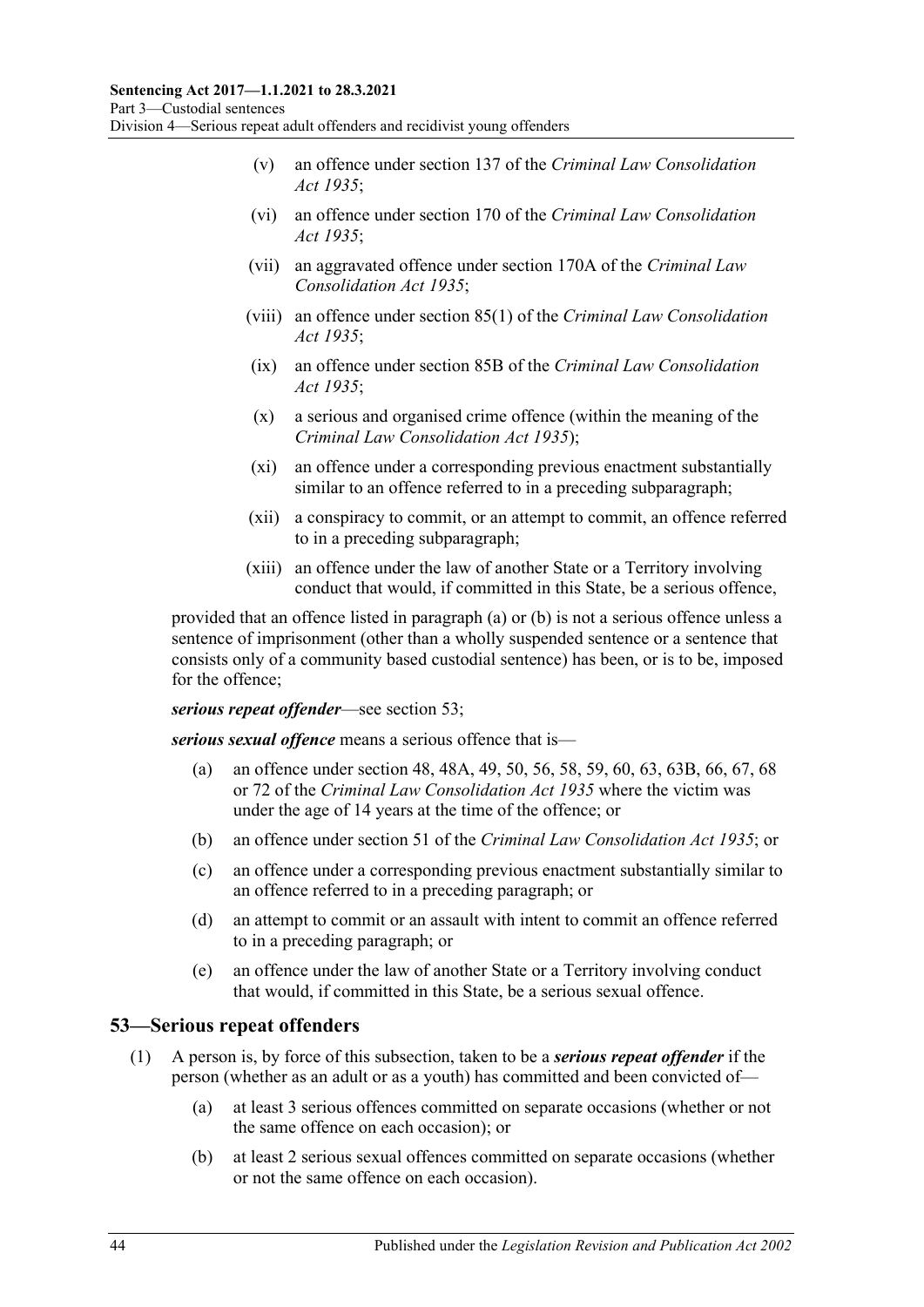(2) For the purposes of this section, when determining the number of occasions on which a person has committed a particular kind of offence, the offence for which the person is being sentenced is to be included if it is of the relevant kind.

## <span id="page-44-0"></span>**54—Sentencing of serious repeat offenders**

- (1) The following provisions apply in relation to the sentencing of a person who is a serious repeat offender for an offence (including an offence that resulted in the person being a serious repeat offender):
	- (a) the court sentencing the person is not bound to ensure that the sentence it imposes for the offence is proportional to the offence;
	- (b) any non-parole period fixed in relation to the sentence must be at least four-fifths the length of the sentence.
- (2) However, a court that is sentencing a person who is a serious repeat offender for an offence may declare that [subsection](#page-44-0) (1) does not apply if the person satisfies the court, by evidence given on oath, that—
	- (a) the person's personal circumstances are so exceptional as to outweigh the paramount consideration of protecting the safety of the community (whether as individuals or in general) and personal and general deterrence; and
	- (b) it is, in all the circumstances, not appropriate that the person be sentenced as a serious repeat offender.

## **55—Declaration that youth is recidivist young offender**

- (1) A youth is liable to be declared a recidivist young offender if the youth has been convicted of—
	- (a) at least 3 serious offences committed on separate occasions (whether or not the same offence on each occasion); or
	- (b) at least 2 serious sexual offences committed on separate occasions (whether or not the same offence on each occasion).
- (2) If a court convicts a youth of a serious offence, and the youth is liable, or becomes liable as a result of the conviction, to a declaration that the youth is a recidivist young offender, the court—
	- (a) must consider whether to make such a declaration; and
	- (b) if of the opinion that the youth's history of offending warrants a particularly severe sentence in order to protect the community—should make such a declaration.
- (3) If a court convicts a youth of a serious offence, and the youth is declared (or has previously been declared) to be a recidivist young offender—
	- (a) the court is not bound to ensure that the sentence it imposes for the offence is proportional to the offence (but, in the case of the Youth Court, the limitations relating to a sentence of detention under section 23 of the *[Young](http://www.legislation.sa.gov.au/index.aspx?action=legref&type=act&legtitle=Young%20Offenders%20Act%201993)  [Offenders Act](http://www.legislation.sa.gov.au/index.aspx?action=legref&type=act&legtitle=Young%20Offenders%20Act%201993) 1993* apply to the sentence that may be imposed by the Youth Court on the recidivist young offender); and
	- (b) any non-parole period fixed in relation to the sentence must be at least four-fifths the length of the sentence.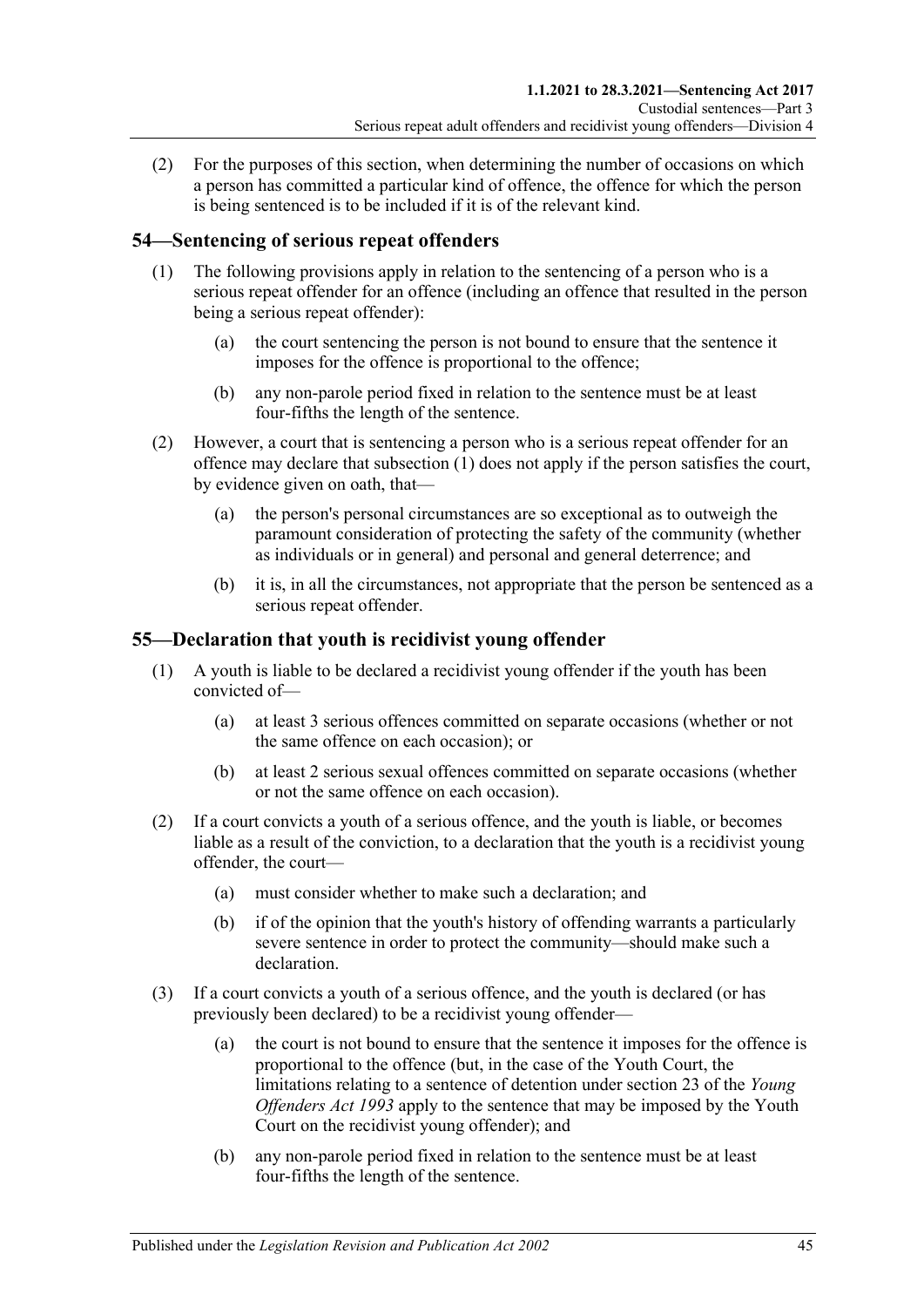# **Division 5—Offenders incapable of controlling, or unwilling to control, sexual instincts**

## **56—Application of this Division**

- (1) Subject to [subsection](#page-45-0) (2), this Division does not apply in relation to a youth.
- <span id="page-45-0"></span>(2) The Supreme Court may exercise its powers under [section](#page-45-1) 57 in relation to a youth who is sentenced as an adult under the *[Young Offenders Act](http://www.legislation.sa.gov.au/index.aspx?action=legref&type=act&legtitle=Young%20Offenders%20Act%201993) 1993*.

## <span id="page-45-1"></span>**57—Offenders incapable of controlling, or unwilling to control, sexual instincts**

(1) In this section—

### *institution* means—

- (a) a prison; and
- (b) a place declared by the Governor by proclamation to be a place in which persons may be detained under this section; and
- (c) in relation to a youth, includes a training centre;

### *person to whom this section applies* means—

- (a) a person convicted by the Supreme Court of a relevant offence; or
- (b) a person remanded by the District Court or the Magistrates Court under [subsection](#page-46-0) (2) to be dealt with by the Supreme Court under this section; or
- (c) a person who is the subject of an application by the Attorney-General under [subsection](#page-46-1) (3);

### *relevant offence* means—

- (a) an offence under section 48, 48A, 49, 50, 56, 58, 59, 63, 63A, 63B, 69 or 72 of the *[Criminal Law Consolidation Act](http://www.legislation.sa.gov.au/index.aspx?action=legref&type=act&legtitle=Criminal%20Law%20Consolidation%20Act%201935) 1935*; or
- (b) an offence under section 23 of the *[Summary Offences Act](http://www.legislation.sa.gov.au/index.aspx?action=legref&type=act&legtitle=Summary%20Offences%20Act%201953) 1953*; or
- (c) an offence under a corresponding previous enactment substantially similar to an offence referred to in either of the preceding paragraphs; or
- (d) any other offence where the evidence indicates that the defendant may be incapable of controlling, or unwilling to control, the defendant's sexual instincts; or
- (e) an offence of failing to comply with a reporting obligation relating to reportable contact with a child without a reasonable excuse where the defendant is a registrable offender within the meaning of the *[Child Sex](http://www.legislation.sa.gov.au/index.aspx?action=legref&type=act&legtitle=Child%20Sex%20Offenders%20Registration%20Act%202006)  [Offenders Registration Act](http://www.legislation.sa.gov.au/index.aspx?action=legref&type=act&legtitle=Child%20Sex%20Offenders%20Registration%20Act%202006) 2006*;

*unwilling*—a person to whom this section applies will be regarded as unwilling to control sexual instincts if there is a significant risk that the person would, given an opportunity to commit a relevant offence, fail to exercise appropriate control of the person's sexual instincts.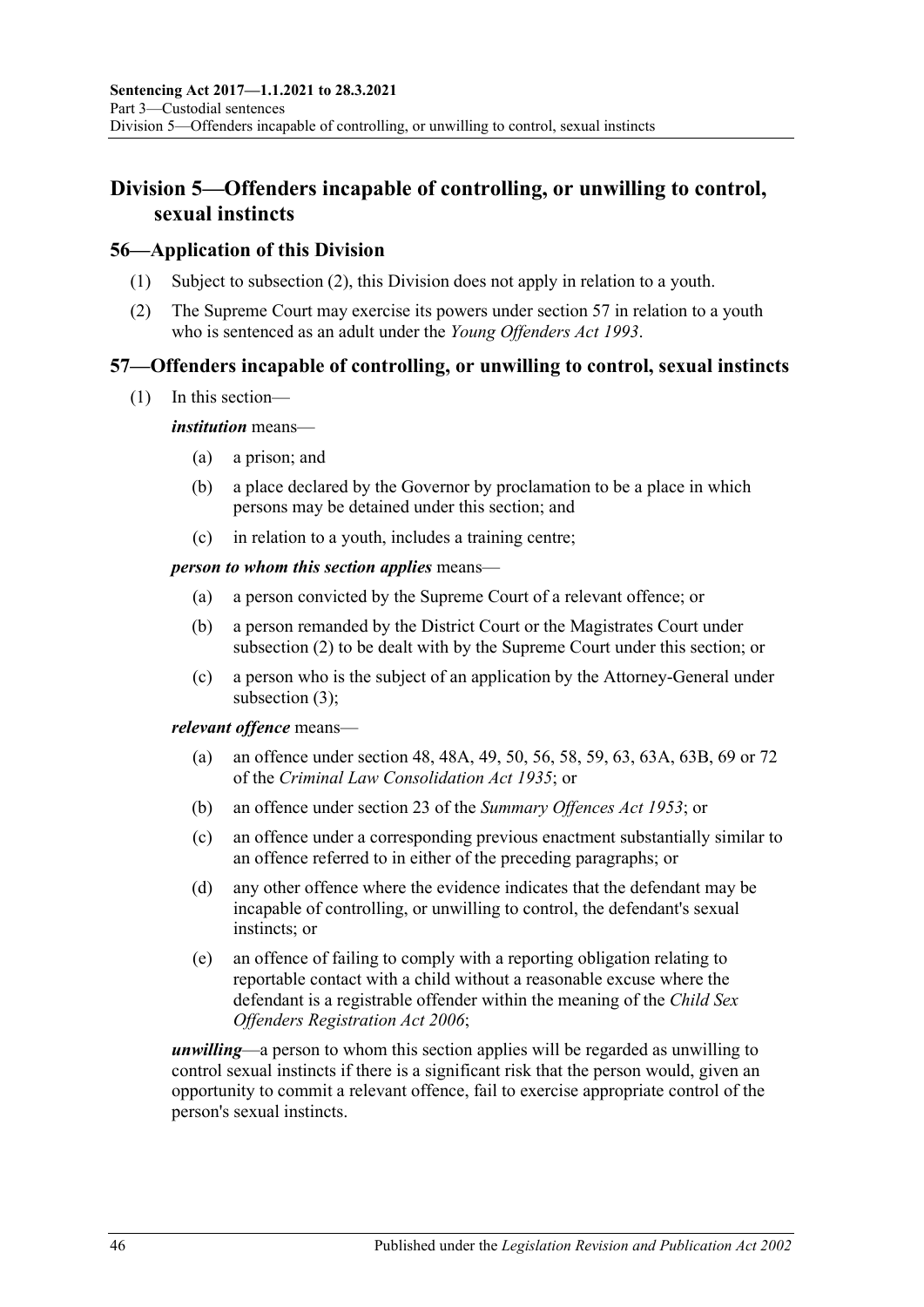- <span id="page-46-0"></span>(2) If, in proceedings before the District Court or Magistrates Court, a person is convicted of a relevant offence and—
	- (a) the court is of the opinion that the defendant should be dealt with under this section; or
	- (b) the prosecutor applies to have the defendant dealt with under this section,

the court will, instead of sentencing the defendant itself, remand the convicted person, in custody or on bail, to appear before the Supreme Court to be dealt with under this section.

- <span id="page-46-1"></span>(3) If a person has been convicted of a relevant offence, the Attorney-General may, while the person remains in prison serving a sentence of imprisonment, apply to the Supreme Court to have the person dealt with under this section.
- (4) The Attorney-General may make an application under [subsection](#page-46-1) (3) in respect of a person serving a sentence of imprisonment whether or not an application to the Supreme Court to have the person dealt with under this section has previously been made (but, if a previous application has been made, a further application cannot be made more than 12 months before the person is eligible to apply for release on parole).
- (5) The Supreme Court may, if the Attorney-General has made an application under [subsection](#page-46-1) (3) in respect of a person who is in prison serving a sentence of imprisonment, make an interim order that the person is to remain in custody pending determination by the Supreme Court as to whether to make an order under this section that the person be detained in custody until further order.
- <span id="page-46-2"></span>(6) The Supreme Court must, before determining whether to make an order that a person to whom this section applies be detained in custody until further order, direct that at least 2 legally qualified medical practitioners (to be nominated by a prescribed authority for the purpose) inquire into the mental condition of a person to whom this section applies and report to the Court on whether the person is incapable of controlling, or unwilling to control, the person's sexual instincts.
- (7) The Supreme Court may order that a person to whom this section applies be detained in custody until further order if satisfied that the order is appropriate.
- (8) The paramount consideration of the Supreme Court in determining whether to make an order that a person to whom this section applies be detained in custody until further order must be to protect the safety of the community (whether as individuals or in general).
- <span id="page-46-3"></span>(9) The Supreme Court must also take the following matters into consideration in determining whether to make an order that a person to whom this section applies be detained in custody until further order:
	- (a) the reports of the medical practitioners (as directed and nominated under [subsection](#page-46-2) (6)) provided to the Court;
	- (b) any relevant evidence or representations that the person may desire to put to the Court;
	- (c) any report required by the Court under [section](#page-52-0) 61;
	- (d) any other matter that the Court thinks relevant.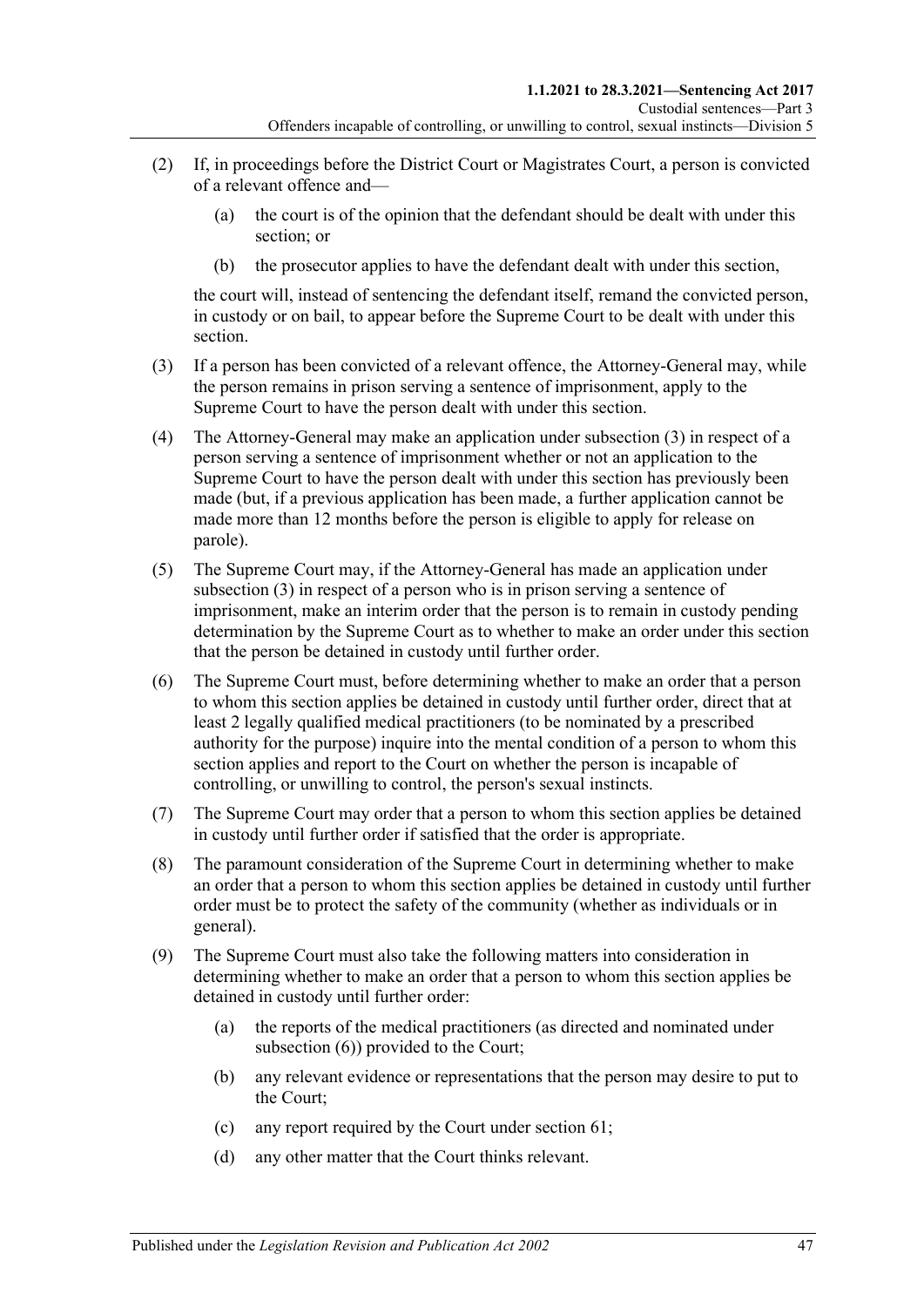- (10) A copy of a report provided to the Supreme Court under [subsection](#page-46-3) (9) must be given to each party to the proceedings or to counsel for those parties.
- (11) If a person to whom this section applies refuses to cooperate with an inquiry or examination for the purposes of this section, the Supreme Court may, if satisfied that the order is appropriate, order that the person be detained in custody until further order having given—
	- (a) paramount consideration to protecting the safety of the community (whether as individuals or in general); and
	- (b) consideration to any relevant evidence and representations that the person may desire to put to the Court.
- (12) If a person to whom this section applies has not been sentenced for a relevant offence, the Supreme Court will deal with the question of sentence at the same time as it deals with the question whether an order is to be made under this section and, if the Court decides to make such an order, the order may be made in addition to, or instead of, a sentence of imprisonment.
- (13) If the detention is in addition to a sentence of imprisonment, the detention will commence on the expiration of the term of imprisonment, or of all terms of imprisonment, that the person is liable to serve.
- (14) A person detained in custody under this section will be detained—
	- (a) if the defendant is under 18 years of age—in such institution (not being a prison) as the Minister for Youth Justice from time to time directs;
	- (b) in any other case—in such institution as the Minister for Correctional Services from time to time directs.
- <span id="page-47-0"></span>(15) The progress and circumstances of a person subject to an order under this section must be reviewed at least once in each period of 12 months—
	- (a) if the person is detained in, or released on licence from, a training centre—by the Training Centre Review Board; or
	- (b) in any other case—by the Parole Board,

for the purpose of making a recommendation about whether the person is—

- (c) if the person is in custody—suitable for release on licence under [section](#page-49-0) 59; or
- (d) if the person has been authorised to be released, or has been released, on licence under [section](#page-49-0) 59—suitable to be so released.
- (16) The results of a review under [subsection](#page-47-0) (15), including the recommendation of the relevant Board, must be embodied in a written report, a copy of which must be provided to the person the subject of the report, the Attorney-General and—
	- (a) in the case of a report of the Training Centre Review Board—the Minister for Youth Justice;
	- (b) in the case of a report of the Parole Board—the Minister for Correctional Services.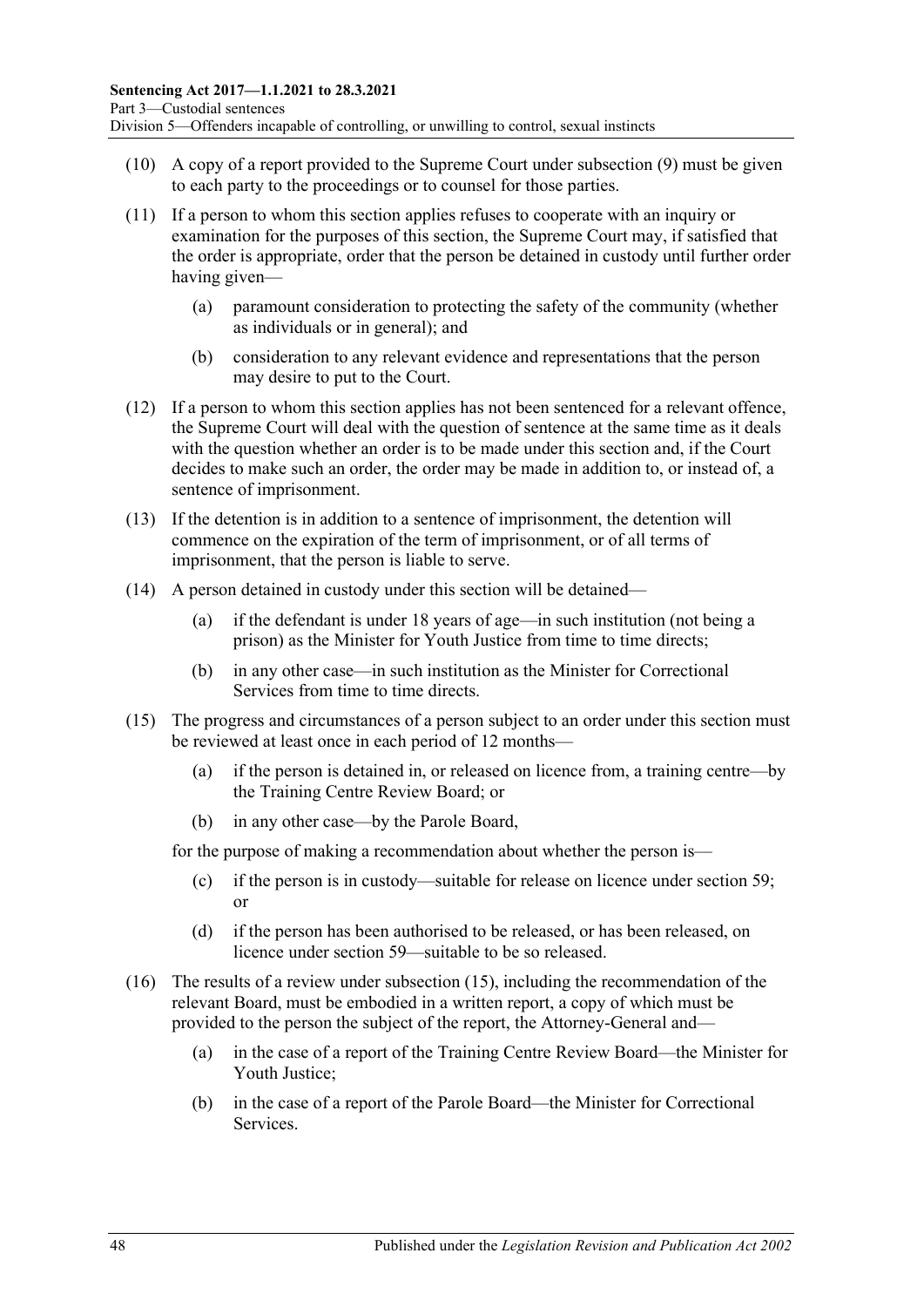## **58—Discharge of detention order under [section](#page-45-1) 57**

- (1) Subject to this Act, a person subject to an order for detention under [section](#page-45-1) 57 will not be released from detention under that section until the Supreme Court, on application by the DPP or the person, discharges the order for detention.
- (1a) An order for detention under [section](#page-45-1) 57 cannot be discharged unless the person subject to the order satisfies the Supreme Court that—
	- (a) the person is both capable of controlling and willing to control the person's sexual instincts; or
	- (b) the person no longer presents an appreciable risk to the safety of the community (whether as individuals or in general) due to the person's advanced age or permanent infirmity.
- <span id="page-48-0"></span>(2) The Supreme Court must, before determining an application under this section for the discharge of an order for detention under [section](#page-45-1) 57, direct that at least 2 legally qualified medical practitioners (to be nominated by a prescribed authority for the purpose) inquire into the mental condition of the person subject to the order and report to the Court on whether the person is incapable of controlling, or unwilling to control, the person's sexual instincts.
- (3) The paramount consideration of the Supreme Court when determining an application for the discharge of an order for detention under [section](#page-45-1) 57 must be to protect the safety of the community (whether as individuals or in general).
- <span id="page-48-1"></span>(4) The Supreme Court must also take the following matters into consideration when determining an application for the discharge of an order for detention under [section](#page-45-1) 57:
	- (a) the reports of the medical practitioners (as directed and nominated under [subsection](#page-48-0) (2)) provided to the Court;
	- (b) any relevant evidence or representations that the person may desire to put to the Court;
	- (c) a report provided to the Court by the Training Centre Review Board or Parole Board (as the case may be) in accordance with the direction of the Court for the purposes of assisting the Court to determine the application, including—
		- (i) any opinion that the relevant Board may have about the effect the discharge of the order may have on the safety of the community; and
		- (ii) a report as to the probable circumstances of the person if the order is discharged; and
		- (iii) the recommendation of the relevant Board about whether the order should be discharged;
	- (d) the reports resulting from the periodic reviews under [section](#page-47-0)  $57(15)$  on the progress and circumstances of the person tendered to the Court;
	- (e) any other report required by the Court under [section](#page-52-0) 61;
	- (f) any other matter that the Court thinks relevant.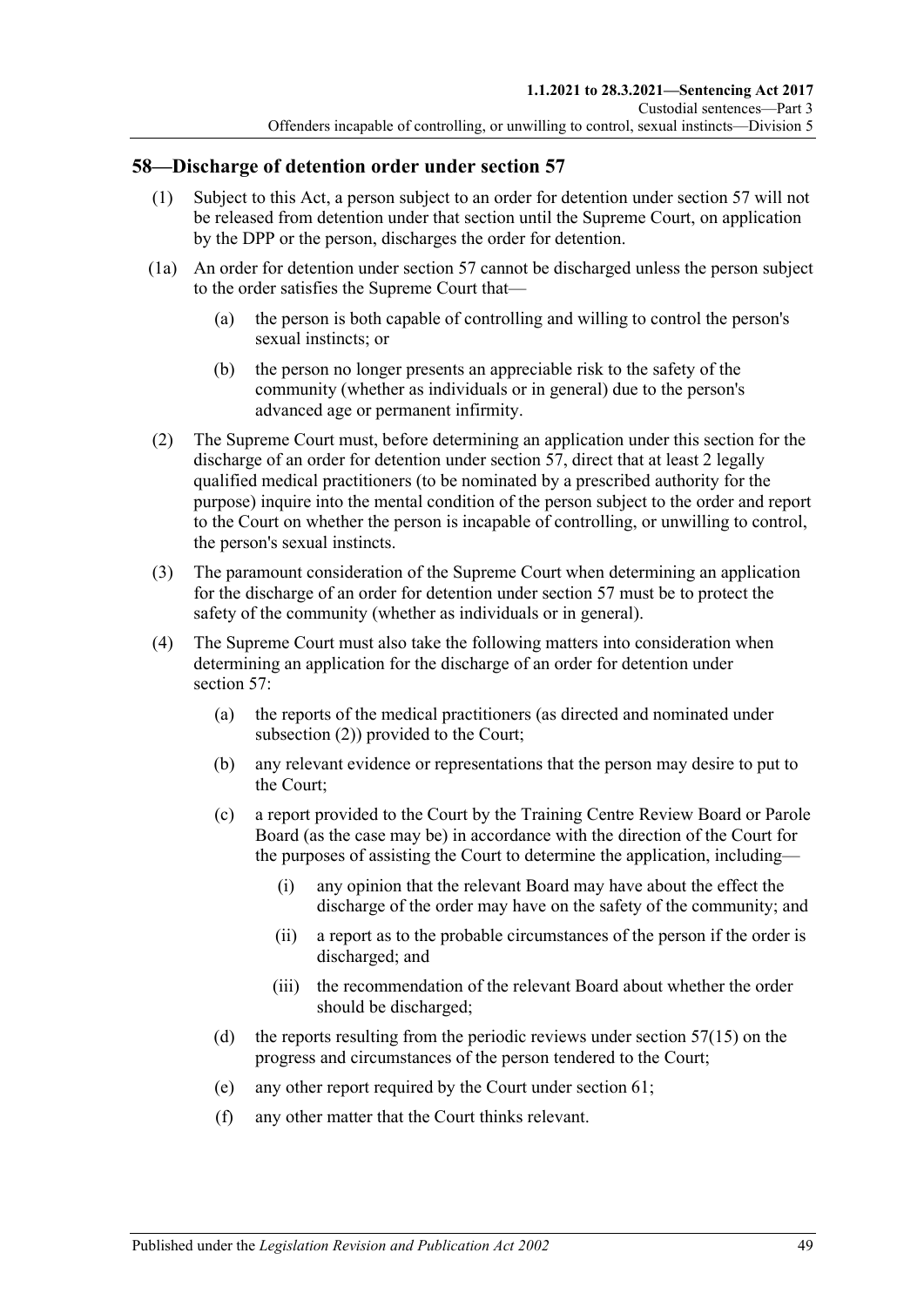- (4a) The Supreme Court, when determining an application under this section, must not have regard to the length of time that the person subject to the order may spend in custody if the order is not discharged.
- (5) A copy of a report provided to the Supreme Court under [subsection](#page-48-1) (4) must be given to each party to the proceedings or to counsel for those parties.
- (6) If the discharge of an order for detention would result in the immediate release of a person subject to the order from custody, the Supreme Court may order that the discharge is not to take effect for such time as it considers necessary for the purpose of enabling the person to undergo a suitable pre-release program.

### <span id="page-49-3"></span><span id="page-49-0"></span>**59—Release on licence**

- (1) The Supreme Court may, on application by the DPP or the person, authorise the release on licence of a person detained in custody under this Division.
- (1a) A person detained in custody under this Division cannot be released on licence unless the person satisfies the Supreme Court that—
	- (a) the person is both capable of controlling and willing to control the person's sexual instincts; or
	- (b) the person no longer presents an appreciable risk to the safety of the community (whether as individuals or in general) due to the person's advanced age or permanent infirmity.
- <span id="page-49-4"></span><span id="page-49-1"></span>(2) The Supreme Court must, before determining an application under this section for the release on licence of a person detained in custody under this Division, direct that at least 2 legally qualified medical practitioners (to be nominated by a prescribed authority for the purpose) inquire into the mental condition of the person and report to the Court on whether the person is incapable of controlling, or unwilling to control, the person's sexual instincts.
- (3) The paramount consideration of the Supreme Court when determining an application under this section for the release on licence of a person detained in custody under this Division must be to protect the safety of the community (whether as individuals or in general).
- <span id="page-49-2"></span>(4) The Supreme Court must also take the following matters into consideration when determining an application under this section for the release on licence of a person detained in custody under this Division:
	- (a) the reports of the medical practitioners (as directed and nominated under [subsection](#page-49-1) (2)) provided to the Court;
	- (b) any relevant evidence or representations that the person may desire to put to the Court;
	- (c) a report provided to the Court by the appropriate board in accordance with the direction of the Court for the purposes of assisting the Court to determine the application, including—
		- (i) any opinion of the appropriate board on the effect that the release on licence of the person would have on the safety of the community; and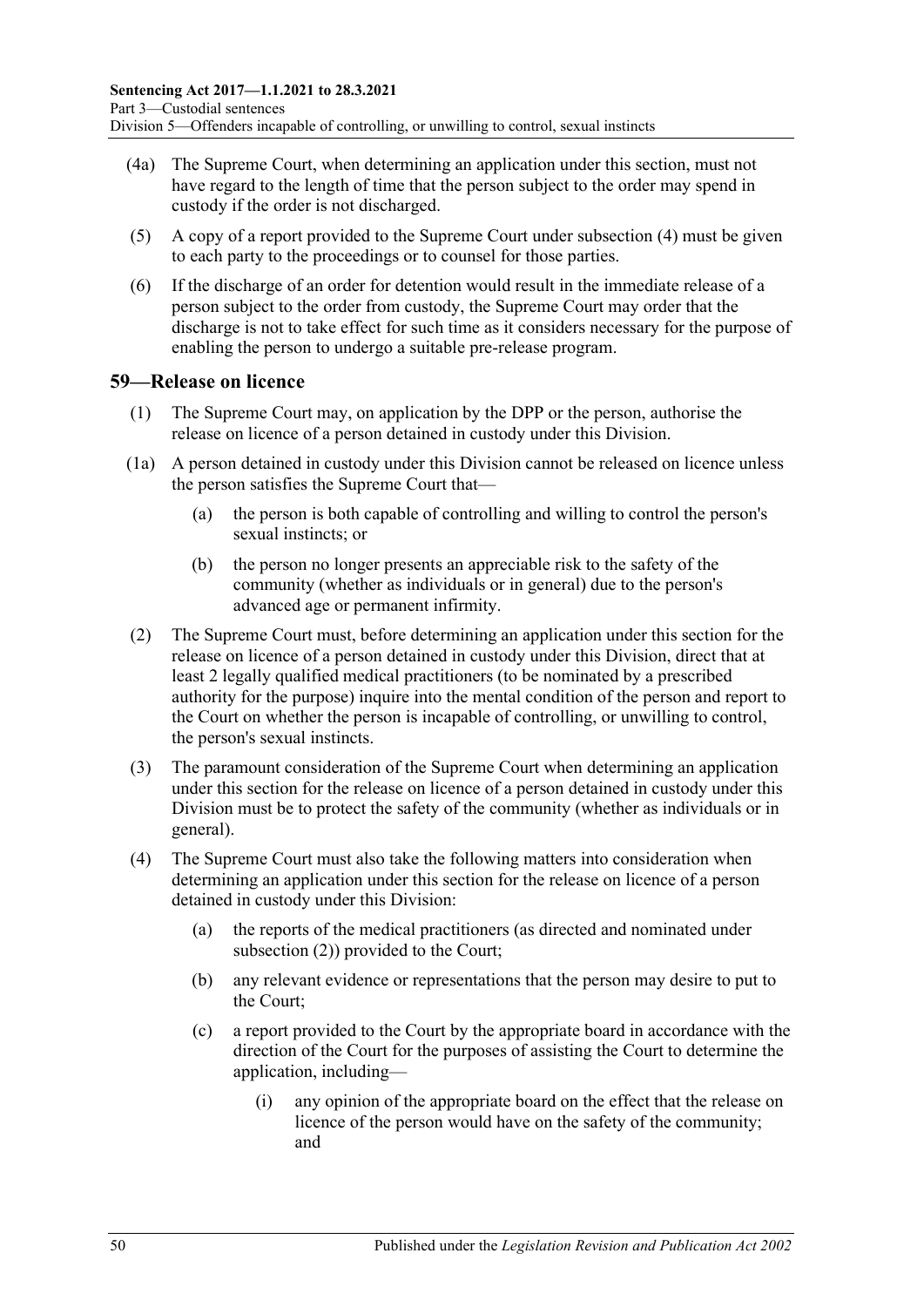- (ii) a report as to the probable circumstances of the person if the person is released on licence; and
- (iii) the recommendation of the appropriate board as to whether the person should be released on licence;
- (d) evidence tendered to the Court of the estimated costs directly related to the release of the person on licence;
- (e) the reports resulting from the periodic reviews under [section](#page-47-0) 57(15) on the progress and circumstances of the person tendered to the Court;
- (f) any other report required by the Court under [section](#page-52-0) 61;
- (g) any other matter that the Court thinks relevant.
- (4a) The Supreme Court, when determining an application under this section, must not have regard to the length of time that the person has spent in custody or may spend in custody if the person is not released on licence.
- (5) A copy of any report provided to the Supreme Court under [subsection](#page-49-2) (4) must be given to each party to the proceedings or to counsel for those parties.
- (6) On the Supreme Court authorising the release of a person under [subsection](#page-49-3) (1), the appropriate board must order the release of the person on licence on the day specified by the Court.
- <span id="page-50-2"></span><span id="page-50-0"></span>(7) Subject to this Act, every release of a person on licence under this section is subject to the following conditions:
	- (a) a condition prohibiting the person from possessing a firearm or ammunition or any part of a firearm;
	- (b) a condition requiring the person to submit to such tests (including testing without notice) for gunshot residue as may be reasonably required by a person or class of persons or body specified by the appropriate board.
- (8) Without limiting [subsection](#page-50-0) (7), the release of a person on licence under this section will be subject to such conditions as the appropriate board thinks fit and specifies in the licence (including a condition that the person be monitored by use of an electronic device approved under section 4 of the *[Correctional Services Act](http://www.legislation.sa.gov.au/index.aspx?action=legref&type=act&legtitle=Correctional%20Services%20Act%201982) 1982*).
- (9) If the Supreme Court has refused a person's application for release on licence, the person may not further apply for release for a period of 6 months, or such lesser or greater period as the Court may have directed on refusing the application.
- <span id="page-50-1"></span>(10) The appropriate board may—
	- (a) on application by the DPP or the person, or on its own initiative, vary or revoke a condition of a licence or impose further conditions; or
	- (b) on application by the DPP, or on its own initiative, cancel the release of a person on licence, if satisfied that—
		- (i) in the case of a person released on licence on the ground referred to in [subsection](#page-49-4) (1a)(b)—there is evidence suggesting that the person may now present an appreciable risk to the safety of the community (whether as individuals or in general); or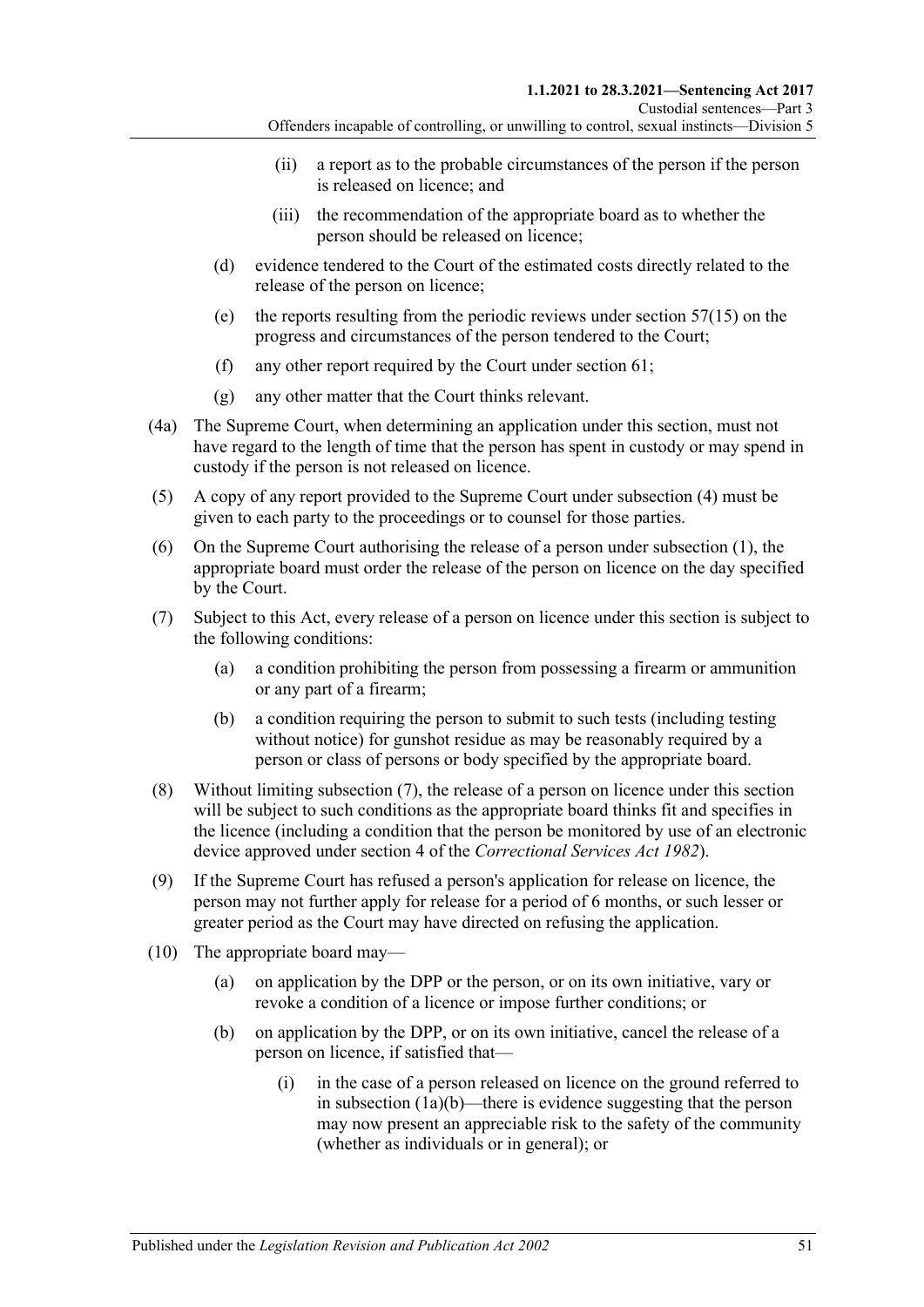- (ii) in any case—the person has contravened, or is likely to contravene, a condition of the licence.
- (11) A board cannot exercise its powers under [subsection](#page-50-1) (10) on its own initiative in relation to a person released on licence unless the person and the Crown have been afforded a reasonable opportunity to make submissions to the board on the matter, and the board has considered any submissions so made.
- (12) The appropriate board may only vary or revoke the conditions imposed by [subsection](#page-50-0) (7) on the release of a person on licence if the board is satisfied that—
	- (a) there are cogent reasons to do so; and
	- (b) the possession of a firearm, ammunition or part of a firearm by the person does not represent an undue risk to the safety of the public.
- (13) For the purposes of proceedings under [subsection](#page-50-1) (10), a member of the appropriate board may—
	- (a) summon the person the subject of the proceedings to appear before the board; or
	- (b) in the case of proceedings for cancellation of release—
		- (i) with the concurrence of a second member of the board—issue a warrant for the apprehension and detention of the person pending determination of the proceedings; or
		- (ii) apply to a magistrate for a warrant for the apprehension and detention of the person pending determination of the proceedings.
- (14) If a person who has been summoned to appear before the appropriate board fails to attend in compliance with the summons, the board may—
	- (a) determine the proceedings in the person's absence; or
	- (b) direct a member of the board to—
		- (i) issue a warrant; or
		- (ii) apply to a magistrate for a warrant,

for the apprehension and detention of the person for the purpose of bringing the person before the board.

- (15) A member of the appropriate board may apply to a magistrate for a warrant for the apprehension and return to custody of a person whose release on licence has been cancelled by the board.
- (16) A magistrate must, on application under this section, issue a warrant for the apprehension and detention of a person or for the apprehension and return to custody of a person, as the case may require, unless it is apparent, on the face of the application, that no reasonable grounds exist for the issue of the warrant.
- (17) The appropriate board may, if it thinks good reason exists for doing so, cancel a warrant issued under this section at any time before its execution.
- (18) If a person who has been released on licence commits an offence while subject to that licence and is sentenced to imprisonment for the offence, the release on licence is, by virtue of this subsection, cancelled.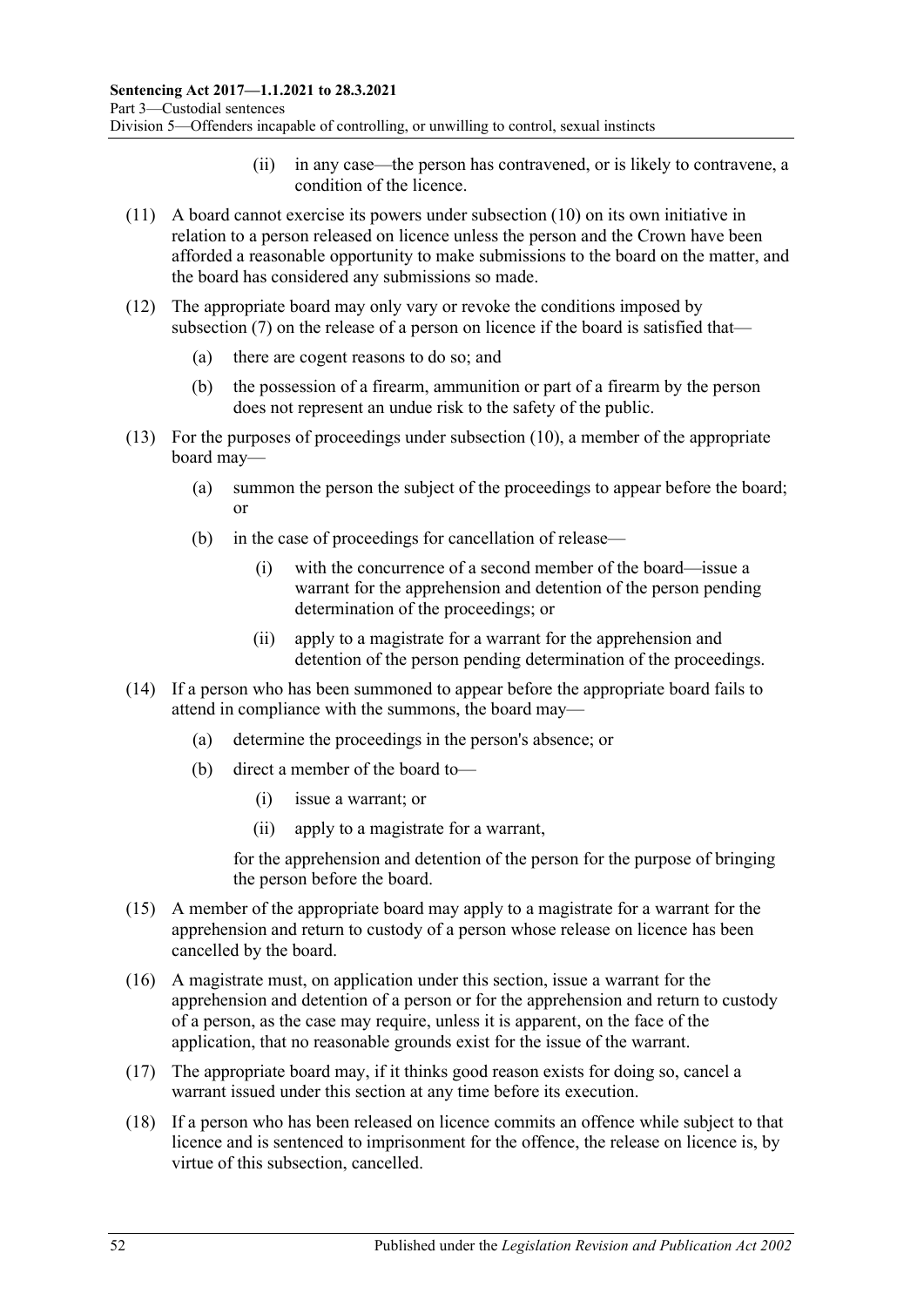- (20) For the purposes of this section, the *appropriate board*, in relation to proceedings under this section, means—
	- (a) if the person the subject of the proceedings is being detained in a training centre, or has been released on licence from a training centre—the Training Centre Review Board;
	- (b) in any other case—the Parole Board.

## <span id="page-52-1"></span>**60—Appropriate board may direct person to surrender firearm etc**

- (1) The appropriate board may, in relation to the release of a person on licence under [section](#page-49-0) 59 that is subject to the condition imposed by section  $59(7)(a)$ , direct the person to immediately surrender at a police station specified by the appropriate board any firearm, ammunition or part of a firearm owned or possessed by the person.
- (2) A person who refuses or fails to comply with a direction under [subsection](#page-52-1) (1) is guilty of an offence.

Maximum penalty: \$10 000 or imprisonment for 2 years.

- (3) No criminal liability attaches to a person to the extent that the person is complying with a direction under this section.
- (4) The Commissioner of Police must deal with any surrendered firearm, ammunition or part of a firearm in accordance with the scheme set out in the regulations.
- (5) No compensation is payable by the Crown or any other person in respect of the exercise of a function or power under this section.
- (6) The regulations may provide for the payment, recovery or waiver of fees in respect of this section.
- (7) In this section—

*appropriate board* has the same meaning as in [section](#page-49-0) 59.

### <span id="page-52-2"></span><span id="page-52-0"></span>**61—Court may obtain reports**

- (1) A court may, for the purpose of obtaining assistance in making a determination under this Division or [Schedule 2,](#page-102-0) require the Parole Board, the Training Centre Review Board or any other body or person to provide the court with a report on any matter.
- (2) A copy of a report provided to a court under [subsection](#page-52-2) (1) must be given to each party to the proceedings or to counsel for those parties.

## **62—Inquiries by medical practitioners**

If, for the purposes of this Division or [Schedule 2,](#page-102-0) the Supreme Court directs that at least 2 legally qualified medical practitioners (to be nominated by a prescribed authority) inquire into the mental condition of a person and report to the Court on whether the person is incapable of controlling, or unwilling to control, the person's sexual instincts, each medical practitioner so nominated—

- (a) must carry out an independent personal examination of the person; and
- (b) may have access to any evidence before the court by which the person was convicted; and
- (c) may obtain the assistance of a psychologist, social worker, community corrections officer or any other person.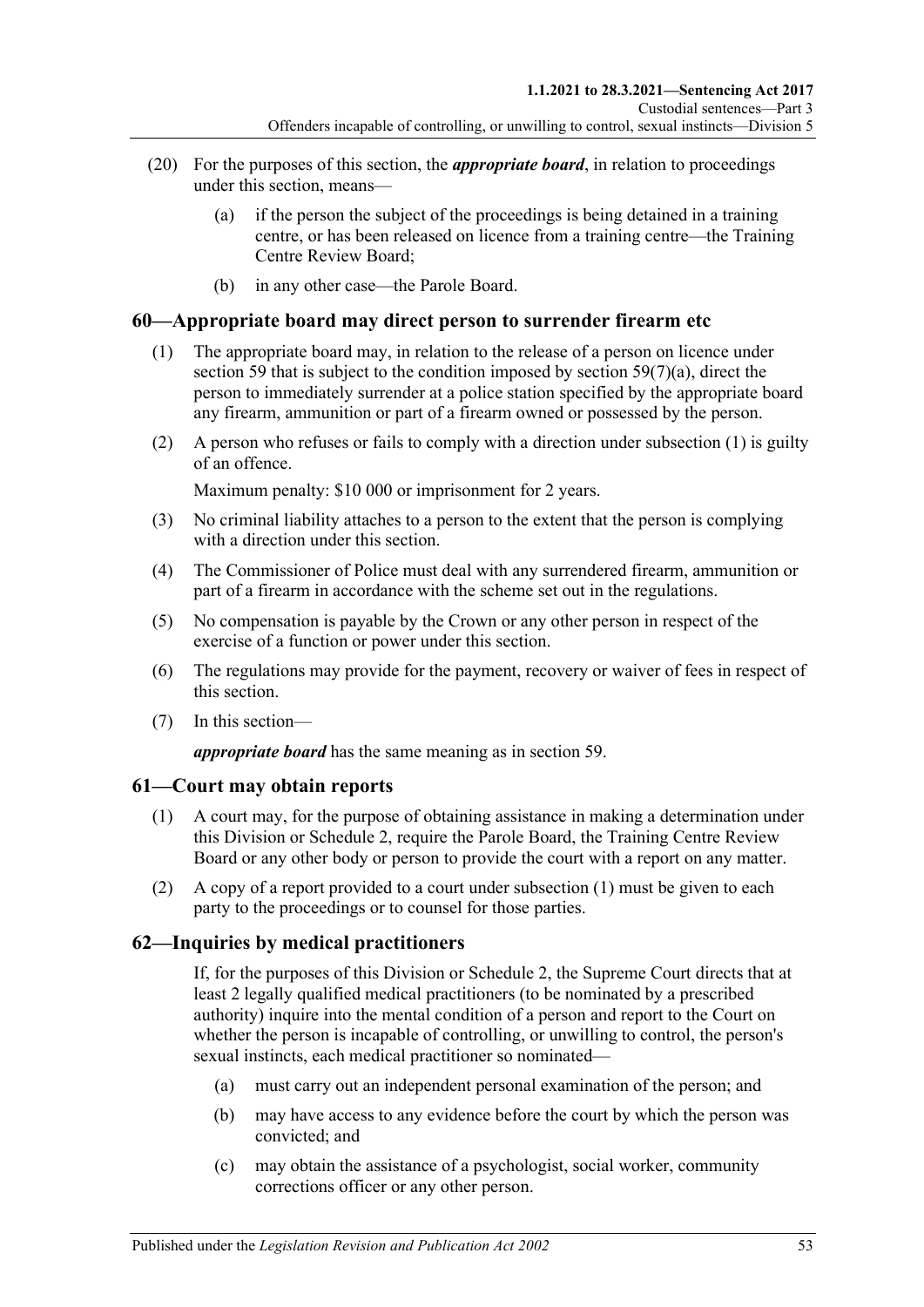## **63—Parties**

Both the DPP and the person to whom an application under this Division or [Schedule](#page-102-0) 2 relates are parties to the application.

## **64—Service on guardian**

If the person to whom an application under this Division or [Schedule 2](#page-102-0) relates is under 18 years of age, a copy of the application must be served on a guardian of the child, unless—

- (a) it is not practicable to do so; or
- (b) the whereabouts of all of the guardians of the child cannot, after reasonable inquiries, be ascertained.

## **65—Appeals**

(1) An appeal lies to the Court of Appeal against—

- (a) a decision of the Supreme Court on an application to discharge an order for detention under this Division;
- (b) a decision of the Supreme Court on an application to release a person on licence under this Division.
- (2) An appeal under this section may be instituted by the DPP or by the person to whom the particular decision relates.
- (3) Subject to a contrary order of the Court of Appeal, an appeal cannot be commenced after 10 days from the date of the decision against which the appeal lies.
- (4) On an appeal, the Court of Appeal may—
	- (a) confirm, reverse or annul the decision subject to appeal;
	- (b) make any order that it considers should have been made in the first instance;
	- (c) make any consequential or ancillary orders.
- <span id="page-53-1"></span>(5) Subject to [subsection](#page-53-0)  $(6)$ , if—
	- (a) the Supreme Court decides—
		- (i) to discharge an order for detention under this Division; or
		- (ii) to release a person on licence under this Division; and
	- (b) counsel appearing on behalf of the DPP gives immediate notice that an appeal against the decision will be instituted,

the decision has no force or effect pending the outcome of the appeal.

<span id="page-53-0"></span>(6) If the DPP gives notice under [subsection](#page-53-1) (5) of an appeal against a decision of the Supreme Court but then a person acting on behalf of the DPP subsequently files with the Supreme Court a notice that the DPP does not desire to proceed with the appeal, the decision will take effect.

### **66—Proclamations**

The Governor may, by proclamation, vary or revoke a proclamation under this Division.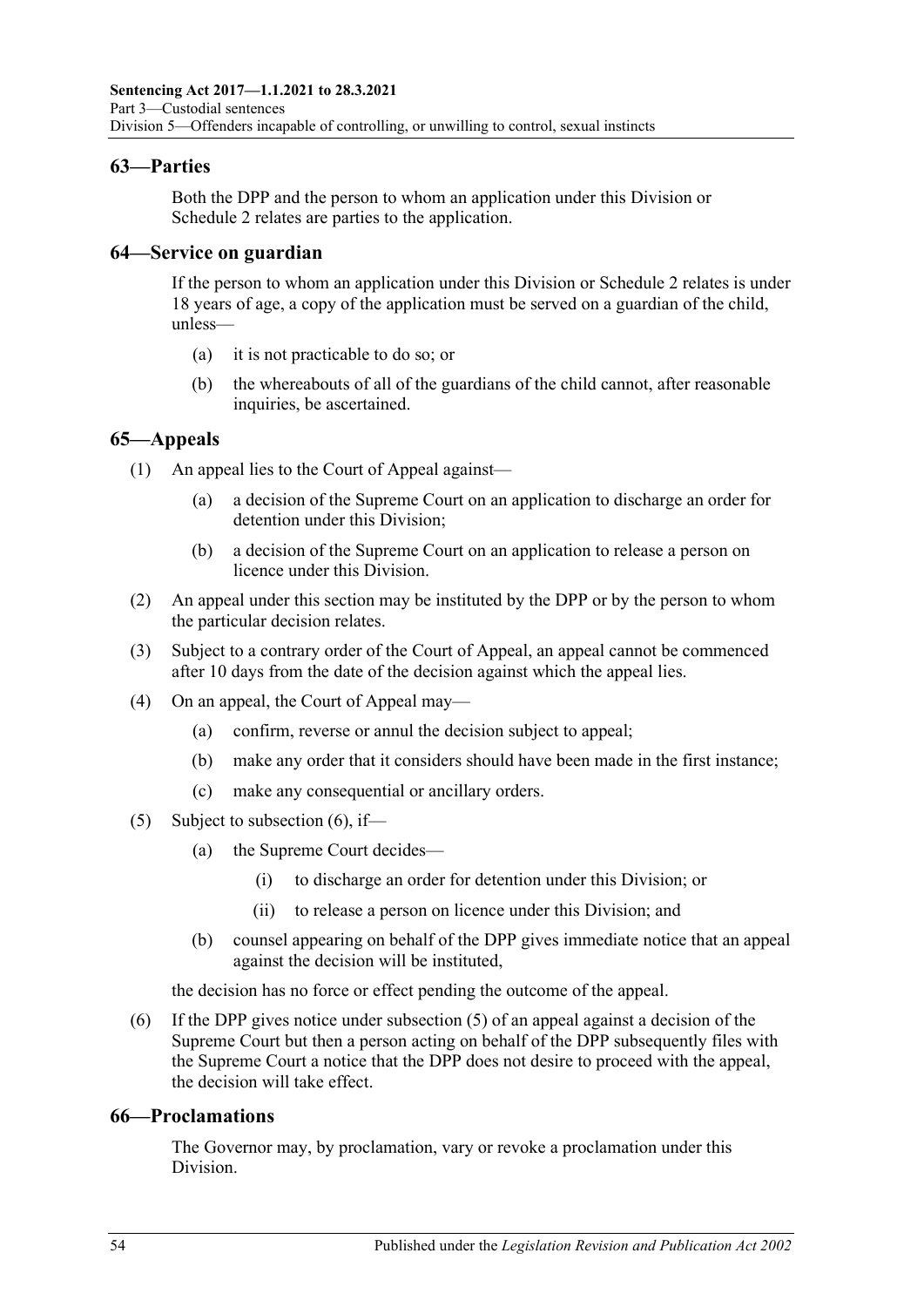## **67—Regulations**

The Governor may make regulations—

- providing for the care, treatment, rights and duties of a person detained in custody under this Division in consequence of being found to be incapable of controlling the person's sexual instincts;
- (b) providing for the granting of periods of leave for a person so detained;
- (c) providing for any other related matter.

# **Division 6—Sentencing standards for offences involving paedophilia**

## **68—Sentencing standards for offences involving paedophilia**

- (1) The Parliament declares that—
	- (a) the 1997 amendment of sentencing standards reflected an emerging recognition by the judiciary and the community generally of the inherent seriousness of offences involving paedophilia; and
	- (b) the reformed standards should be applied to offences involving paedophilia committed before or after the enunciation of the 1997 amendment of sentencing standards (or committed in part before, and in part after, the enunciation of the 1997 amendment of sentencing standards).
- (2) In this section—

*1997 amendment of sentencing standards* means the change to sentencing standards enunciated in *R v D* (1997) 69 SASR 413;

*offences involving paedophilia* means all offences to which the 1997 amendment of sentencing standards is applicable, whether individual sentences for the offences have been, or are to be, imposed or a global sentence covering a series of offences (see [section](#page-20-0) 26) or a course of conduct involving a number of criminal incidents (see section 74 of the *[Criminal Law Consolidation Act](http://www.legislation.sa.gov.au/index.aspx?action=legref&type=act&legtitle=Criminal%20Law%20Consolidation%20Act%201935) 1935*);

*reformed standards* means sentencing standards as changed by the 1997 amendment of sentencing standards.

## **Division 7—Community based custodial sentences**

## **Subdivision 1—Home detention**

## **69—Purpose of home detention**

- (1) The purpose of a home detention order is to allow a court to impose a custodial sentence but direct that the sentence be served on home detention.
- (2) The paramount consideration of the court when determining whether to make a home detention order must be to protect the safety of the community (whether as individuals or in general).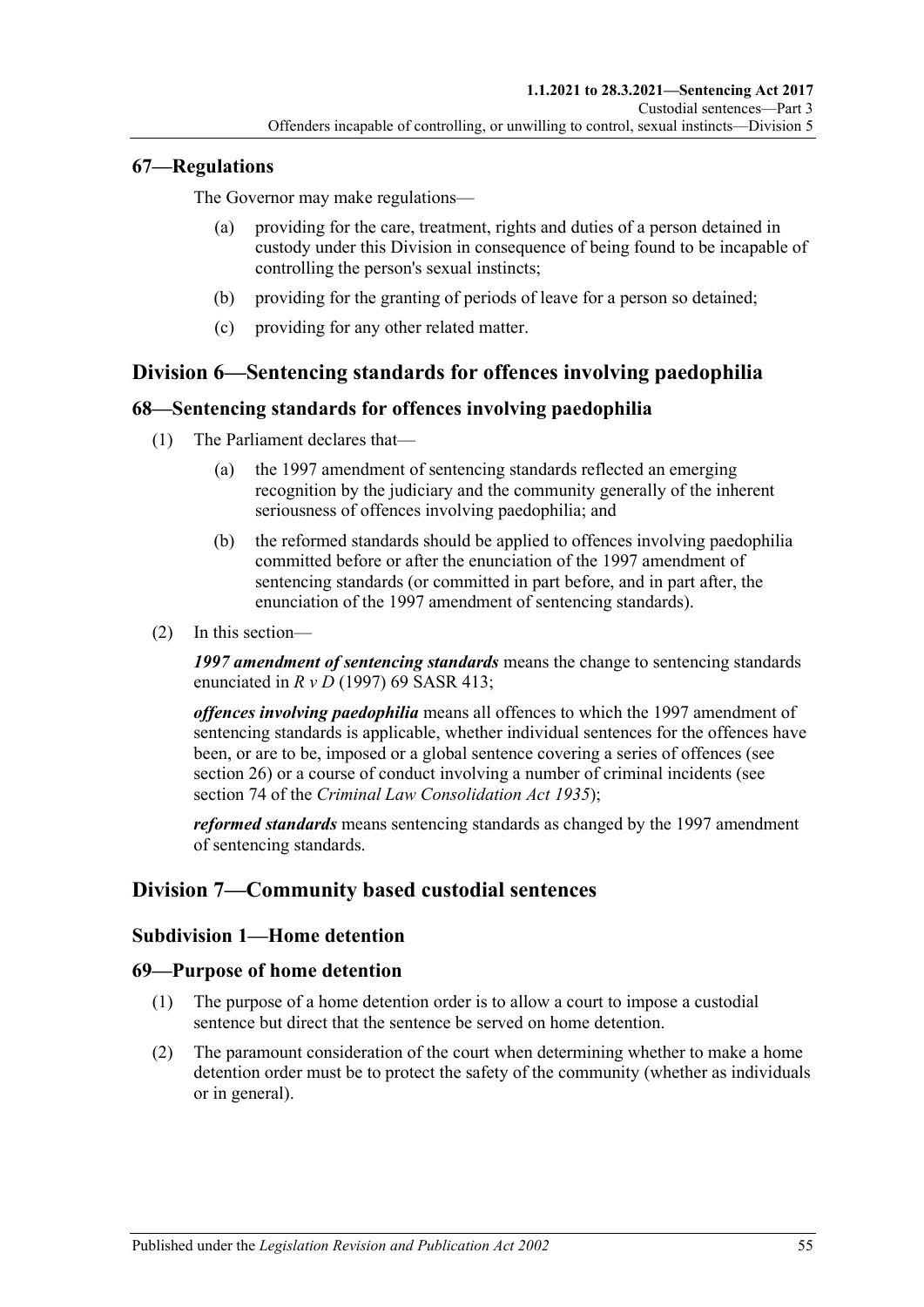## **70—Home detention not available for certain offences**

- (1) The powers vested in a court by this Subdivision—
	- (a) are exercisable despite the fact that an Act prescribes a minimum penalty; but
	- (b) are not exercisable in relation to—
		- (i) a defendant who is serving or is liable to serve a sentence of indeterminate duration and who has not had a non-parole period fixed; or
		- (ii) a defendant who is being sentenced for—
			- (A) an offence of murder; or
			- (B) treason; or
			- (C) an offence involving a terrorist act; or
			- (D) any other offence in respect of which an Act expressly prohibits the reduction, mitigation or substitution of penalties or sentences.
- (2) In this section—

*Act* includes a statutory instrument;

*terrorist act* has the same meaning as in Part 5.3 of the *Criminal Code* of the Commonwealth.

- (3) For the purposes of this Division, a reference to an *offence of murder* includes—
	- (a) an offence of conspiracy to murder; and
	- (b) an offence of aiding, abetting, counselling or procuring the commission of murder.

## **71—Home detention orders**

- (1) Subject to this section, if—
	- (a) a court has imposed a sentence of imprisonment on a defendant; and
	- (b) the court considers that the sentence should not be suspended under [Part](#page-78-1) 4 [Division](#page-78-1) 2; and
	- (c) the court considers that the defendant is a suitable person to serve the sentence on home detention,

the court may order that the defendant serve the sentence on home detention (a *home detention order*).

- (2) The following provisions apply to a home detention order:
	- (a) a home detention order must not be made if the court considers that the making of such an order would, or may, affect public confidence in the administration of justice;
	- (b) a home detention order must not be made if the defendant is being sentenced—
		- (i) as an adult to a period of imprisonment with a non-parole period of 2 years or more for a prescribed designated offence; or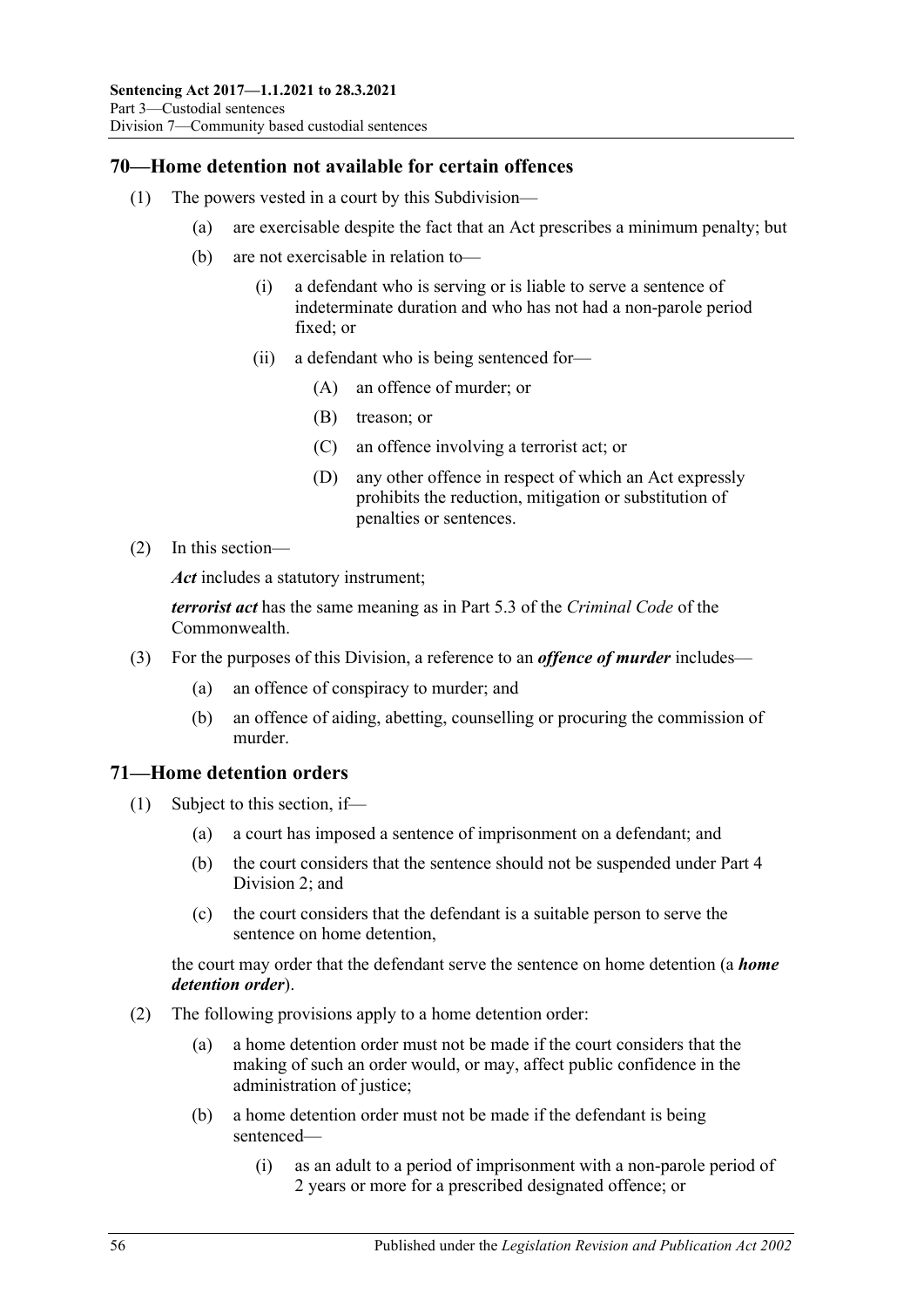- <span id="page-56-1"></span><span id="page-56-0"></span>(ii) as an adult for a serious sexual offence unless—
	- (A) the offence is a prescribed serious sexual offence that occurred in prescribed circumstances; or
	- (B) if [subsubparagraph](#page-56-0) (A) does not apply, the court is satisfied that special reasons exist for the making of a home detention order; or
- (iii) as an adult for a serious and organised crime offence or specified offence against police; or
- (iv) as an adult for a designated offence and, during the 5 year period immediately preceding the date on which the relevant offence was committed, a court has sentenced the defendant to imprisonment (other than where the sentence is suspended), home detention or an intensive correction order for a designated offence;
- (c) a home detention order must not be made unless the court is satisfied that the residence the court proposes to specify in its order is suitable and available for the detention of the defendant and that the defendant will be properly maintained and cared for while detained in that place;
- (d) a home detention order must not be made if the home detention is to be served cumulatively on another term of imprisonment (other than a term of imprisonment to be served subject to a home detention order), or concurrently with another term of imprisonment then being served, or about to be served, by the defendant;
- (e) a home detention order should not be made unless the court is satisfied that adequate resources exist for the proper monitoring of the defendant while on home detention by a home detention officer.
- (3) The court must take the following matters into consideration when determining whether to make a home detention order:
	- (a) the impact that the home detention order is likely to have on—
		- (i) any victim of the offence for which the defendant is being sentenced; and
		- (ii) any spouse or domestic partner of the defendant; and
		- (iii) any person residing at the residence at which the prisoner would, if released, be required to reside;
	- (b) the pre-sentence report (if any) ordered by the court;
	- (c) any other matter the court thinks relevant.
- (4) The following provisions apply for the purposes of subsection  $(2)(b)(ii)(B)$ :
	- (a) the court cannot be satisfied that special reasons exist for the purposes of subsection  $(2)(b)(ii)(B)$  unless the court is satisfied that—
		- (i) the defendant's advanced age or permanent infirmity means that the defendant no longer presents an appreciable risk to the safety of the community (whether as individuals or in general); and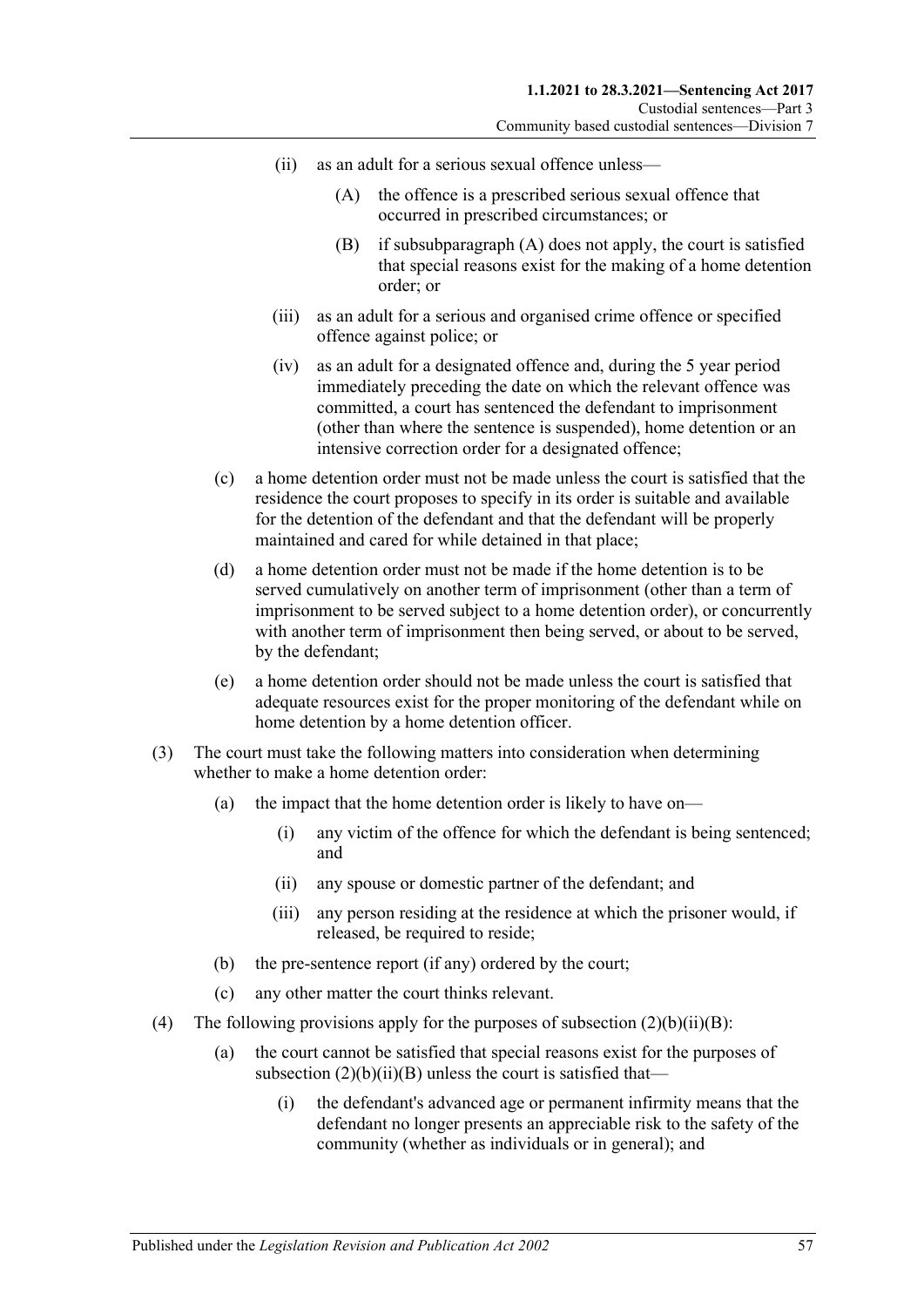- (ii) the interest of the community as a whole would be better served by the defendant serving the sentence on home detention rather than in custody;
- (b) the court must not have regard to any other matter in determining whether it is satisfied that special reasons exist for the purposes of subsection  $(2)(b)(ii)(B)$ .
- (5) In this section—

*designated offence* means any of the following offences under the *[Criminal Law](http://www.legislation.sa.gov.au/index.aspx?action=legref&type=act&legtitle=Criminal%20Law%20Consolidation%20Act%201935) [Consolidation Act](http://www.legislation.sa.gov.au/index.aspx?action=legref&type=act&legtitle=Criminal%20Law%20Consolidation%20Act%201935) 1935*:

- (a) an offence under section 13 or 13A;
- (b) an offence under section 19;
- (c) an offence under section 19AA;
- (d) an offence under section 19AC;
- (e) an offence under section 19A;
- (f) an offence under section 23 or 24;
- (g) an offence under section 29A;
- (h) an offence under section 39;
- (i) an offence under section 137;
- (j) an offence under section 170;
- (k) an offence under section 270B if the offence against the person to which that section applies is a relevant offence referred to in a preceding paragraph;

*foster parent*, of a child, includes—

- (a) an approved carer of the child; and
- (b) a person in whose care the child is placed under section 77 of the *[Children](http://www.legislation.sa.gov.au/index.aspx?action=legref&type=act&legtitle=Children%20and%20Young%20People%20(Safety)%20Act%202017)  [and Young People \(Safety\) Act](http://www.legislation.sa.gov.au/index.aspx?action=legref&type=act&legtitle=Children%20and%20Young%20People%20(Safety)%20Act%202017) 2017*;

*prescribed designated offence* means an offence under section 13 or 23 of the *[Criminal Law Consolidation Act](http://www.legislation.sa.gov.au/index.aspx?action=legref&type=act&legtitle=Criminal%20Law%20Consolidation%20Act%201935) 1935*;

#### *prescribed serious sexual offence* means—

- (a) any of the following offences under the *[Criminal Law Consolidation](http://www.legislation.sa.gov.au/index.aspx?action=legref&type=act&legtitle=Criminal%20Law%20Consolidation%20Act%201935)  Act [1935](http://www.legislation.sa.gov.au/index.aspx?action=legref&type=act&legtitle=Criminal%20Law%20Consolidation%20Act%201935)* where the maximum penalty prescribed for the offence is, or includes, imprisonment for at least 5 years:
	- (i) an offence under section 49 (unlawful sexual intercourse);
	- (ii) an offence under section 56 (indecent assault);
	- (iii) an offence under section 58 (gross indecency);
	- (iv) an offence under section 63 (production or dissemination of child exploitation material);
	- (v) an offence under section 63B (procuring child to commit an indecent act etc); or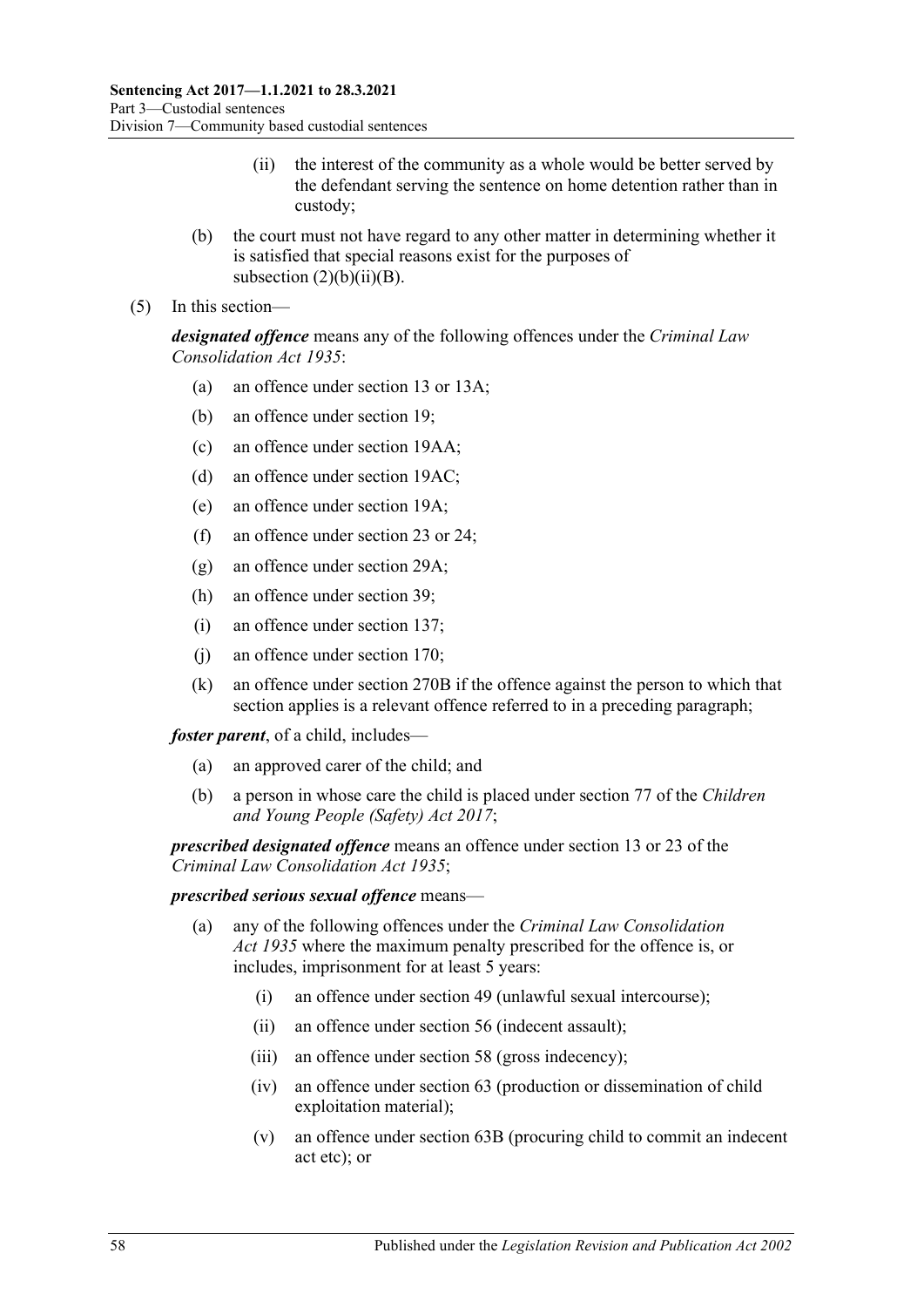- (b) an offence against a corresponding previous enactment substantially similar to an offence referred to in paragraph (a); or
- (c) an attempt to commit or an assault with intent to commit any of the offences referred to in either of the preceding paragraphs;

#### *serious and organised crime offence* means—

- (a) any of the following offences under the *[Criminal Law Consolidation](http://www.legislation.sa.gov.au/index.aspx?action=legref&type=act&legtitle=Criminal%20Law%20Consolidation%20Act%201935)  Act [1935](http://www.legislation.sa.gov.au/index.aspx?action=legref&type=act&legtitle=Criminal%20Law%20Consolidation%20Act%201935)*:
	- (i) an offence under section 83E;
	- (ii) an aggravated offence under section 172 or 251, where the aggravating circumstances of the offence are the circumstances referred to in section  $5AA(1)(ga)(i)$  or (ii) of that Act;
	- (iii) an offence under section 244 or 245;
	- (iv) an attempt to commit any of the offences referred to in any of the preceding subparagraphs; or
- (b) any of the following offences under the *[Controlled Substances Act](http://www.legislation.sa.gov.au/index.aspx?action=legref&type=act&legtitle=Controlled%20Substances%20Act%201984) 1984*:
	- (i) an offence under section 32(1);
	- (ii) an aggravated offence under section  $32(2)$ ,  $32(2a)$  or  $32(3)$ ;
	- (iii) an offence under section  $33(1)$ ;
	- (iv) an aggravated offence under section 33(2) or 33(3);
	- (v) an aggravated offence under section  $33A(1)$ ,  $33A(2)$ ,  $33A(3)$ ,  $33A(4)$ or 33A(5);
	- (va) an offence under section 33F, 33G or 33H;
	- (vi) an attempt to commit any of the offences referred to in any of the preceding subparagraphs;

<span id="page-58-1"></span>*serious sexual offence* means any of the following offences where the maximum penalty prescribed for the offence is, or includes, imprisonment for at least 5 years:

- <span id="page-58-0"></span> $(a)$
- (i) an offence under section 48, 48A, 49, 50, 51, 56, 58, 59, 60, 63, 63B, 66, 67, 68 or 72 of the *[Criminal Law Consolidation Act](http://www.legislation.sa.gov.au/index.aspx?action=legref&type=act&legtitle=Criminal%20Law%20Consolidation%20Act%201935) 1935*;
- (ii) an offence against a corresponding previous enactment substantially similar to an offence referred to in [subparagraph](#page-58-0) (i);
- (iii) an attempt to commit or an assault with intent to commit any of the offences referred to in either of the preceding subparagraphs;
- (b) an offence against the law of another State or a Territory corresponding to an offence referred to in [paragraph](#page-58-1) (a);

#### *specified offence against police* means—

(a) an aggravated offence under section 23(1) or 23(3) of the *[Criminal Law](http://www.legislation.sa.gov.au/index.aspx?action=legref&type=act&legtitle=Criminal%20Law%20Consolidation%20Act%201935)  [Consolidation Act](http://www.legislation.sa.gov.au/index.aspx?action=legref&type=act&legtitle=Criminal%20Law%20Consolidation%20Act%201935) 1935* where the aggravating circumstances of the offence are the circumstances referred to in section 5AA(1)(c) of that Act and the victim is a police officer; or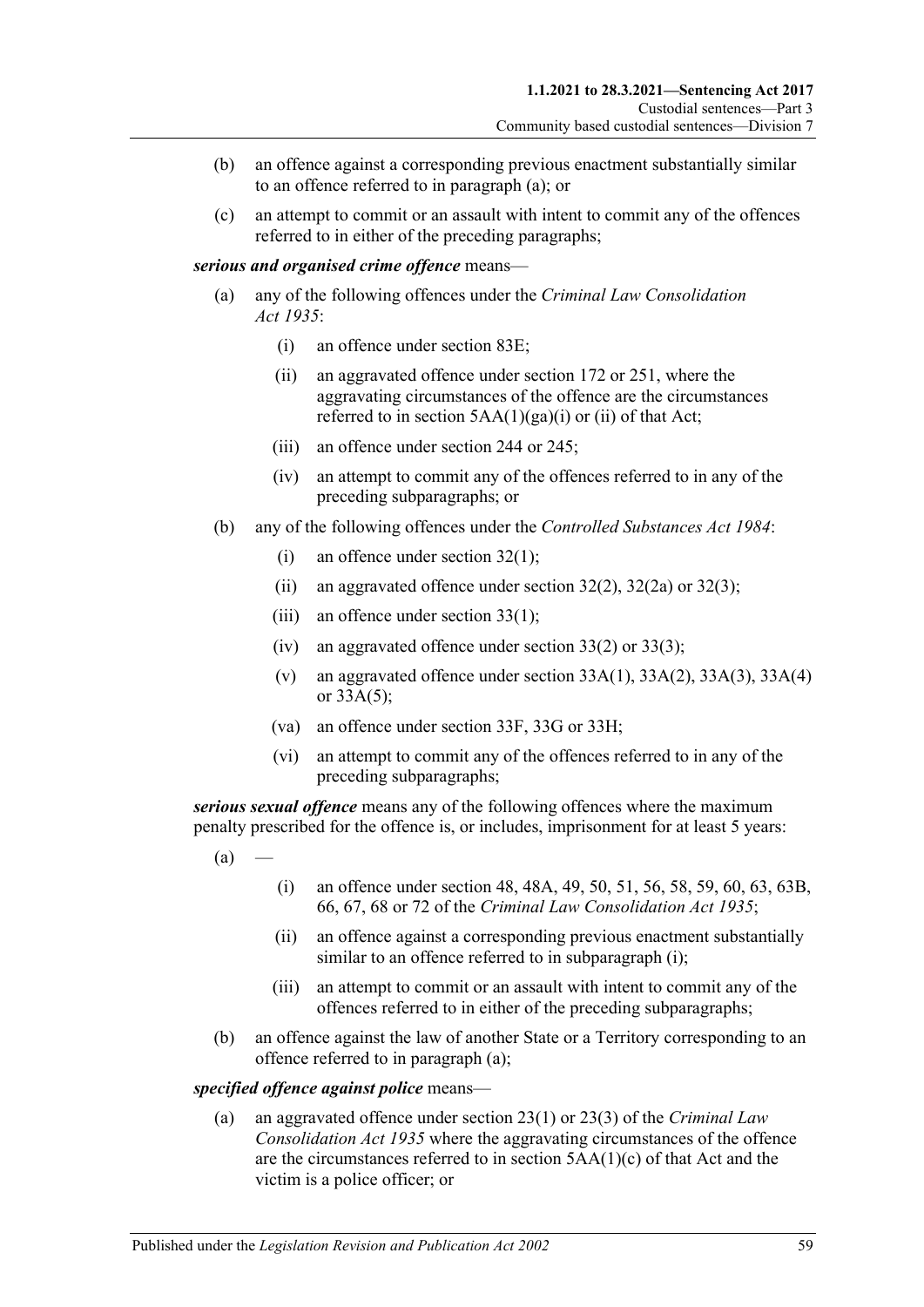- (b) an offence of attempted murder or attempted manslaughter under the *[Criminal Law Consolidation Act](http://www.legislation.sa.gov.au/index.aspx?action=legref&type=act&legtitle=Criminal%20Law%20Consolidation%20Act%201935) 1935* where the victim is a police officer and the offender committed the offence—
	- (i) knowing the victim to be acting in the course of the victim's official duty; or
	- (ii) in retribution for something the offender knows or believes to have been done by the victim in the course of the victim's official duty.
- <span id="page-59-0"></span>(6) For the purposes of this section, an offence occurred in *prescribed circumstances* if—
	- (a) the defendant was, at the time of the offence, 20 years of age or less; and
	- (b) the circumstances of the offending, including the victim's age and the age difference between the defendant and the victim, are such that it is appropriate that a home detention order be made; and
	- (c) the defendant was not, at the time of the offence, a person in a position of authority in relation to the victim.
- (7) For the purposes of [subsection](#page-59-0) (6), a person is in *a position of authority* in relation to a victim (the *child*) if—
	- (a) the person is a teacher and the child is a pupil of the teacher or of a school at which the teacher works; or
	- (b) the person is a parent, step-parent, guardian or foster parent of the child or the de facto partner or domestic partner of a parent, step-parent, guardian or foster parent of the child; or
	- (c) the person provides religious, sporting, musical or other instruction to the child; or
	- (d) the person is a religious official or spiritual leader (however described and including lay members and whether paid or unpaid) in a religious or spiritual group attended by the child; or
	- (e) the person is a health professional or social worker providing professional services to the child; or
	- (f) the person is responsible for the care of the child and the child has a cognitive impairment; or
	- (g) the person is employed or providing services in a correctional institution (within the meaning of the *[Correctional Services Act](http://www.legislation.sa.gov.au/index.aspx?action=legref&type=act&legtitle=Correctional%20Services%20Act%201982) 1982*) or a training centre (within the meaning of the *[Young Offenders Act](http://www.legislation.sa.gov.au/index.aspx?action=legref&type=act&legtitle=Young%20Offenders%20Act%201993) 1993*), or is a person engaged in the administration of those Acts, acting in the course of the person's duties in relation to the child; or
	- (h) the person is employed or providing services in a licensed children's residential facility (within the meaning of the *[Children and Young People](http://www.legislation.sa.gov.au/index.aspx?action=legref&type=act&legtitle=Children%20and%20Young%20People%20(Safety)%20Act%202017)  [\(Safety\) Act](http://www.legislation.sa.gov.au/index.aspx?action=legref&type=act&legtitle=Children%20and%20Young%20People%20(Safety)%20Act%202017) 2017*), or a residential care facility or other facility established under section 36 of the *[Family and Community Services Act](http://www.legislation.sa.gov.au/index.aspx?action=legref&type=act&legtitle=Family%20and%20Community%20Services%20Act%201972) 1972*, or is a person engaged in the administration of those Acts, acting in the course of the person's duties in relation to the child; or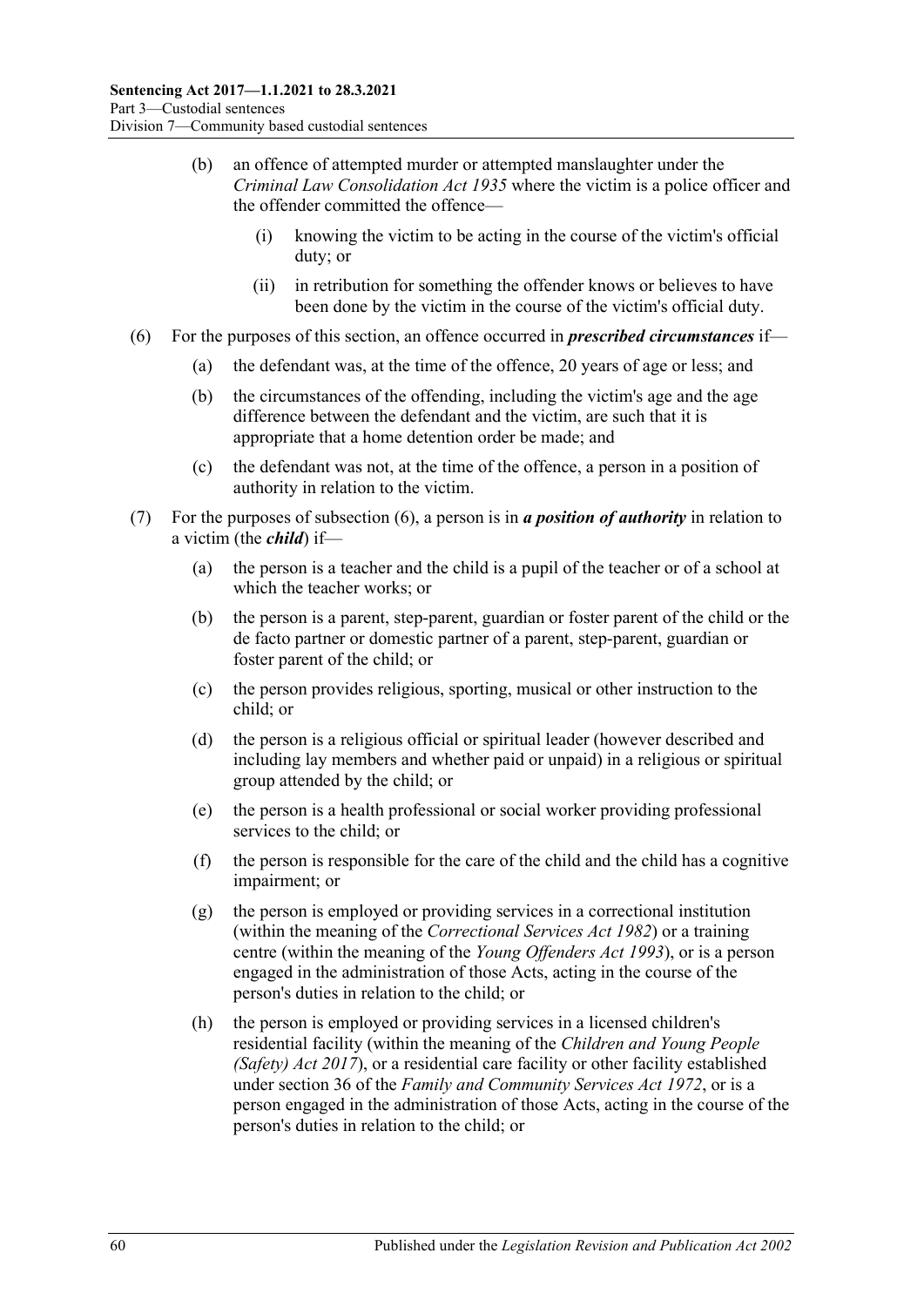- (i) the person is an employer of the child or other person who has the authority to determine significant aspects of the child's terms and conditions of employment or to terminate the child's employment (whether the child is being paid in respect of that employment or is working in a voluntary capacity).
- (8) A description of an offence appearing in brackets in this section is for convenience of reference only.

## **72—Conditions of home detention order**

- (1) A home detention order is subject to the following conditions:
	- (a) a condition requiring the person subject to the order to remain at the residence specified by the court throughout the period of the home detention order and not to leave that residence at any time during that period except for the following purposes:
		- (i) attendance at such remunerated employment at such times and places as approved from time to time by the home detention officer to whom the person is assigned during the period of the home detention order;
		- (ii) urgent medical or dental treatment for the person;
		- (iii) attendance at—
			- (A) a place for the purpose of undergoing assessment or treatment (or both) relating to the person's mental or physical condition; or
			- (B) an intervention program; or
			- (C) any other course of education, training or instruction, or other activity,

as approved or directed by the home detention officer to whom the person is assigned;

- (iv) any other purposes as approved or directed by the home detention officer to whom the person is assigned;
- (b) a condition requiring the person to be of good behaviour;
- (c) a condition requiring the person to be under the supervision of a home detention officer;
- (d) a condition requiring the person to obey the lawful directions of the home detention officer to whom the person is assigned;
- <span id="page-60-0"></span>(e) a condition prohibiting the person from possessing a firearm or ammunition or any part of a firearm;
- (f) a condition relating to the use of drugs by the person other than for therapeutic purposes;
- <span id="page-60-1"></span>(g) a condition requiring the person to submit to such tests (including testing without notice)—
	- (i) for gunshot residue; or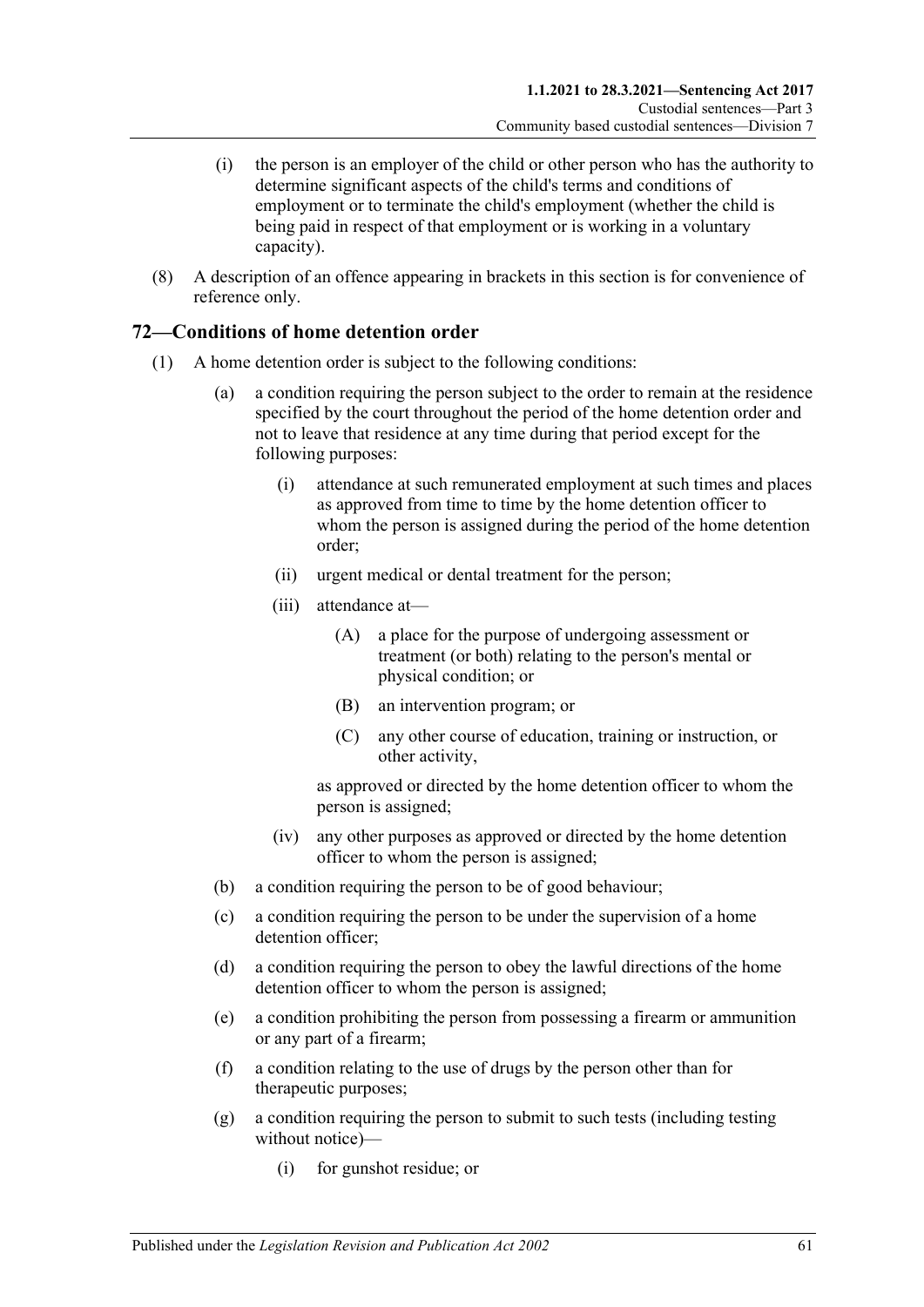(ii) relating to drug use,

as a home detention officer may reasonably require;

- <span id="page-61-1"></span>(h) a condition that the person be monitored by use of an electronic device approved under section 4 of the *[Correctional Services Act](http://www.legislation.sa.gov.au/index.aspx?action=legref&type=act&legtitle=Correctional%20Services%20Act%201982) 1982*;
- (i) such other conditions as the court thinks appropriate and specifies in the order.
- (2) A person subject to a home detention order will, unless the home detention order is earlier revoked, remain on home detention—
	- (a) in the case of a person subject to a non-parole period—until the person is released on parole; or
	- (b) in the case of any other person—in accordance with Part 4 Division 7 of the *[Correctional Services Act](http://www.legislation.sa.gov.au/index.aspx?action=legref&type=act&legtitle=Correctional%20Services%20Act%201982) 1982*.
- (3) Subject to [subsection](#page-61-0) (4), the court may vary or revoke a condition imposed under this section.
- <span id="page-61-0"></span>(4) The court may only vary or revoke the following conditions in the following circumstances:
	- (a) the conditions imposed by [subsection](#page-60-0) (1)(e) and [\(g\)\(i\)—](#page-60-1)if the court is satisfied, by evidence given on oath, that—
		- (i) there are cogent reasons to do so; and
		- (ii) the possession of a firearm, ammunition or part of a firearm by the person does not represent an undue risk to the safety of the public;
	- (b) the condition imposed by [subsection](#page-61-1)  $(1)(h)$ —if the court is satisfied, by evidence given on oath, that removal of the electronic device is necessary for medical reasons.

## <span id="page-61-4"></span>**73—Orders that court may make on breach of condition of home detention order etc**

- <span id="page-61-3"></span><span id="page-61-2"></span>(1) Subject to this section, if the court that imposed a home detention order on a person is satisfied that—
	- (a) a person subject to a home detention order has breached a condition of the order; or
	- (b) the residence specified by the court at which the person is required to remain throughout the period of the home detention order is no longer suitable for the person and no other suitable residence is available for the person's detention,

the court must revoke the home detention order and order that the balance of the sentence the person was serving on home detention be served in custody.

- (2) Despite [subsection](#page-61-2)  $(1)(a)$ , if the court is satisfied that the failure of the person to comply with the conditions of the home detention order was trivial or there are proper grounds on which the failure should be excused, the court—
	- (a) may refrain from revoking the order; and
	- (b) may impose a further condition on, or revoke or vary a condition of, the order.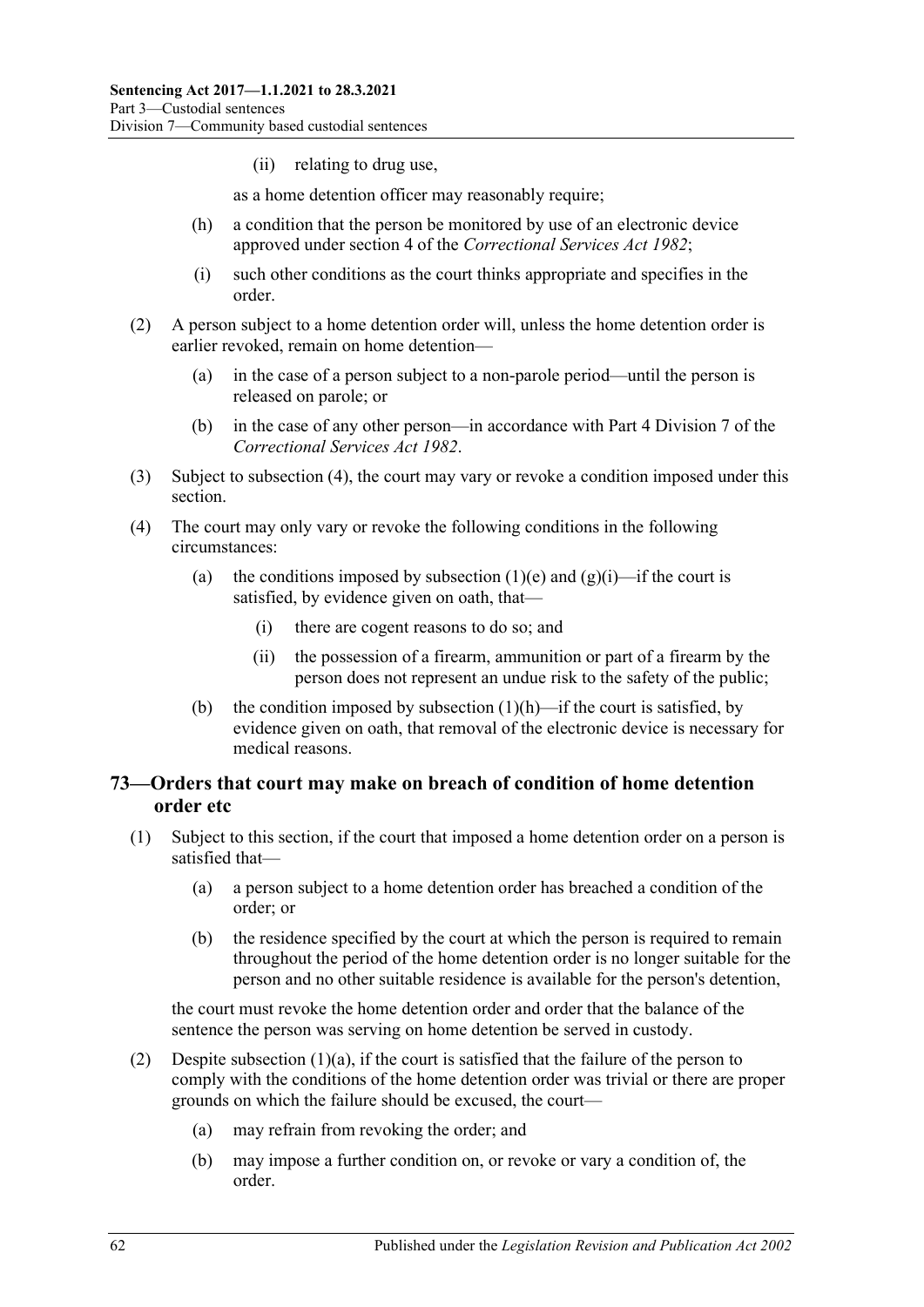- (3) A person subject to a home detention order is not in breach of a condition requiring the person to remain at the person's residence if the person leaves the residence for the purpose of averting or minimising a serious risk of death or injury (either to the person or some other person).
- (4) If a court revokes a home detention order and orders that the balance of the sentence be served in custody in the circumstances referred to in [subsection](#page-61-3) (1)(b), the court—
	- (a) must take the following periods into account:
		- (i) the period of compliance by the person with the conditions of the home detention order;
		- (ii) the period spent by the person on home detention or in custody pending determination of the proceedings under this section; and
	- (c) may direct that the sentence be cumulative on any other sentence, or sentences, of imprisonment then being served, or to be served, by the person.
- <span id="page-62-0"></span>(4a) If a court revokes a home detention order for breach of a condition of the order and orders that the balance of the sentence be served in custody—
	- (a) the balance of the sentence is the balance remaining as at the day on which the breach was committed, but the court may reduce the sentence after taking into account both of the following:
		- (i) any period spent by the person on home detention after the day on which the breach was committed pending determination of the proceedings for the breach;
		- (ii) any period spent by the person in custody pending determination of the proceedings for the breach of condition; and
	- (b) the court may direct that the sentence be cumulative on any other sentence, or sentences, of imprisonment then being served, or to be served, by the person.
- (4b) In relation to the breach of a condition of a home detention order, a reference in [subsection](#page-62-0) (4a) to the day on which the breach was committed will, in the case of proceedings relating to more than 1 breach, be taken to be a reference to the day on which the first breach was committed.
- (5) The court may, if it thinks it is necessary to do so for the purpose of proceedings under this section—
	- (a) issue a summons to a person subject to a home detention order requiring the person to appear before the court at the time and place specified in the summons; or
	- (b) issue a warrant for the person's arrest.
- (6) A person who appears before the court as required by a summons issued under this section may be remanded in custody pending determination of the proceedings.
- (7) If a person fails to appear before the court as required by a summons issued under this section, the court may issue a warrant for the person's arrest.
- <span id="page-62-1"></span>(8) If a person is arrested pursuant to a warrant issued under this section, the person must be brought before the court or the Magistrates Court not later than the next working day and may be remanded in custody pending determination of the proceedings.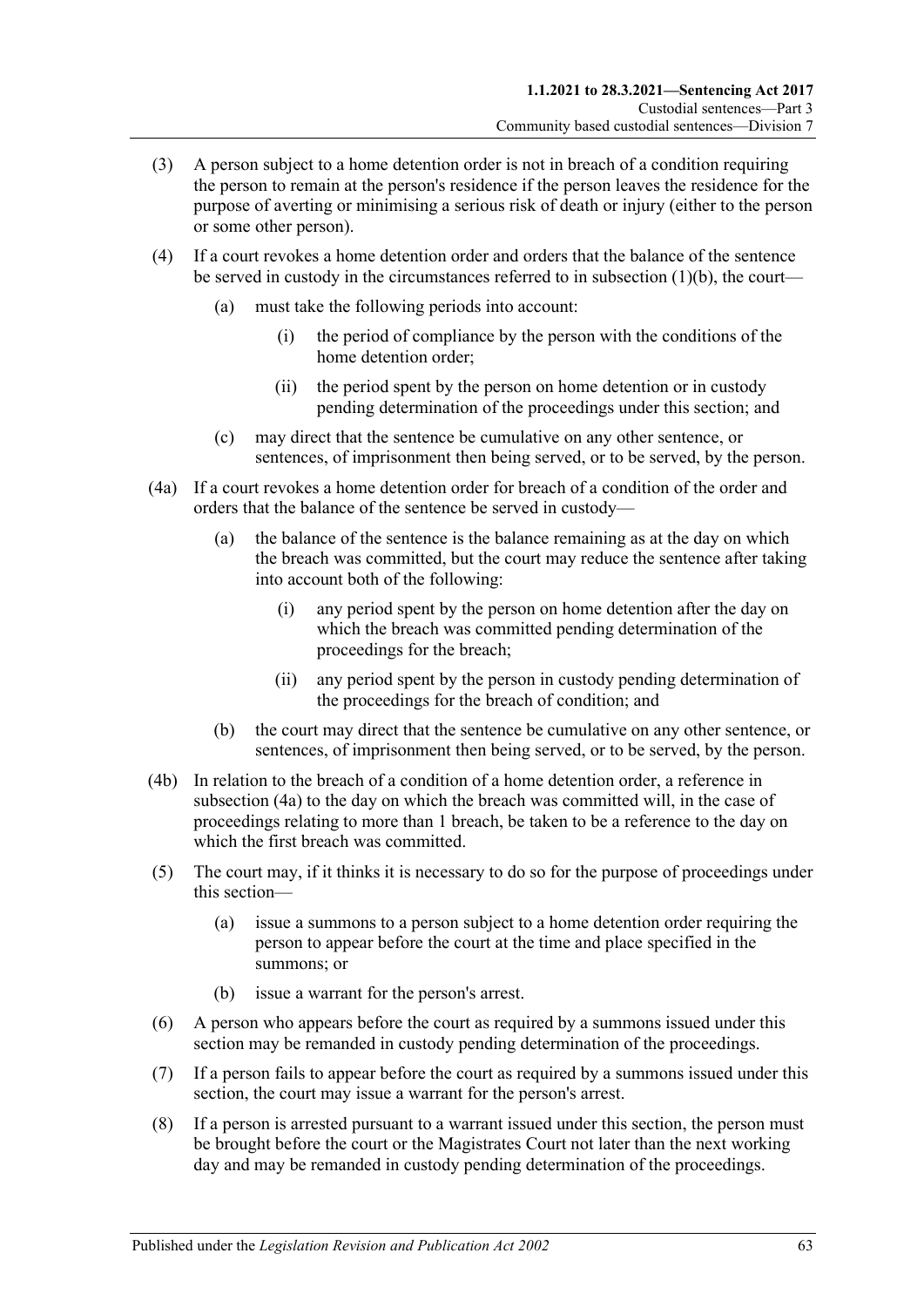- (9) A warrant issued under this section authorises the detention of the person in custody pending appearance before the court.
- <span id="page-63-0"></span>(10) The obligations of a person subject to a home detention order are suspended during any period the person is in custody.
- (11) If a person subject to a home detention order is found guilty of an offence by a court of a superior jurisdiction to that of the court that made the order, being an offence committed during the period of the home detention order, any proceedings for breach of condition arising out of the offence are to be taken in the court of superior jurisdiction.
- (12) If a person subject to a home detention order is found guilty of an offence by a court of an inferior jurisdiction to that of the court that made the order, being an offence committed during the period of the home detention order, the court of inferior jurisdiction must—
	- (a) sentence the person for the offence and remand the person to the court that made the home detention order to be dealt with for breach of condition of the order; or
	- (b) remand the person to the court that made the home detention order to be sentenced for the offence and dealt with for breach of condition of the order.
- (13) The court dealing with a person for breach of condition of a home detention order must hear any evidence adduced tending to establish that the person has failed to comply with a condition of the order and any evidence or representations that the person may wish to adduce or make in reply.
- (14) In this section—

### *court of an inferior jurisdiction* means—

- (a) if the court that made the home detention order is the Supreme Court—the District Court or the Magistrates Court;
- (b) if the court that made the home detention order is the District Court—the Magistrates Court;

### *court of a superior jurisdiction* means—

- (a) if the court that made the home detention order is the Magistrates Court—the Supreme Court or the District Court;
- (b) if the court that made the home detention order is the District Court—the Supreme Court.

## **74—Court to provide CE with copy of home detention order**

If a home detention order is made in respect of a person, or the order or conditions of the order are varied or revoked, or a further order is made in respect of the person, the court must notify the CE of the terms of the order, variation, revocation or further order, as the case may require.

## **75—CE must assign home detention officer**

(1) The CE must, on receiving a copy of a home detention order (and may after then from time to time) assign the person to whom the order relates to a home detention officer.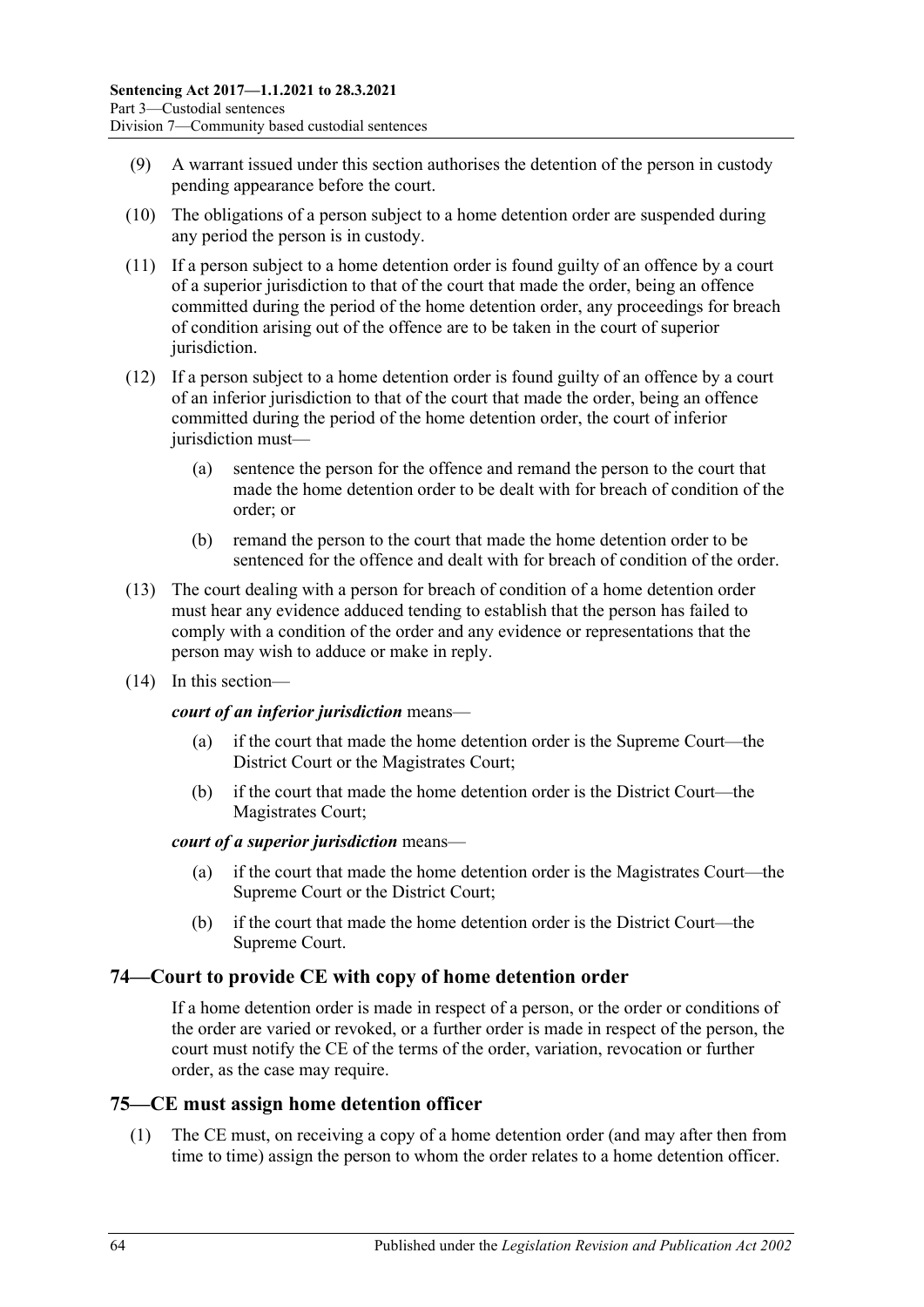- (2) The CE must ensure that the person is notified in writing of the name of the home detention officer to whom the person has been assigned and, if necessary, of the place and time at which the person must first report to that officer.
- (3) It is the duty of a home detention officer to endeavour to ensure that any person assigned to the officer complies with the conditions of the order.

## **76—Powers of home detention officers**

- (1) A home detention officer may, at any time—
	- (a) enter or telephone the residence of a person to whom the officer has been assigned; or
	- (b) telephone the person's place of employment or any other place at which the person is permitted or required to attend; or
	- (c) question any person who is at that residence or place as to the whereabouts of the person to whom the officer has been assigned,

for the purposes of ascertaining whether or not the person is complying with a condition of the home detention order.

- (2) A person must not—
	- (a) hinder a home detention officer in the exercise of powers under this section; or
	- (b) fail to answer truthfully any question put to the person by a home detention officer under those powers.

Maximum penalty: \$2 500.

## **77—Apprehension and detention of person subject to home detention order without warrant**

- (1) If the CE suspects on reasonable grounds that a person subject to a home detention order has breached a condition of the order, the person may be apprehended, without warrant, by a police officer or home detention officer and detained in custody for the purposes of proceedings relating to the suspected breach under [section](#page-61-4) 73 before the court that imposed the order.
- (2) [Section](#page-62-1) 73(8) to [\(10\)](#page-63-0) (inclusive) apply to a person apprehended under this section as if the person were arrested pursuant to a warrant issued under [section](#page-61-4) 73.

## **78—Offence to contravene or fail to comply with condition of home detention order**

A person subject to a home detention order who contravenes or fails to comply with a condition of the order is guilty of an offence.

Maximum penalty: \$10 000 or imprisonment for 2 years.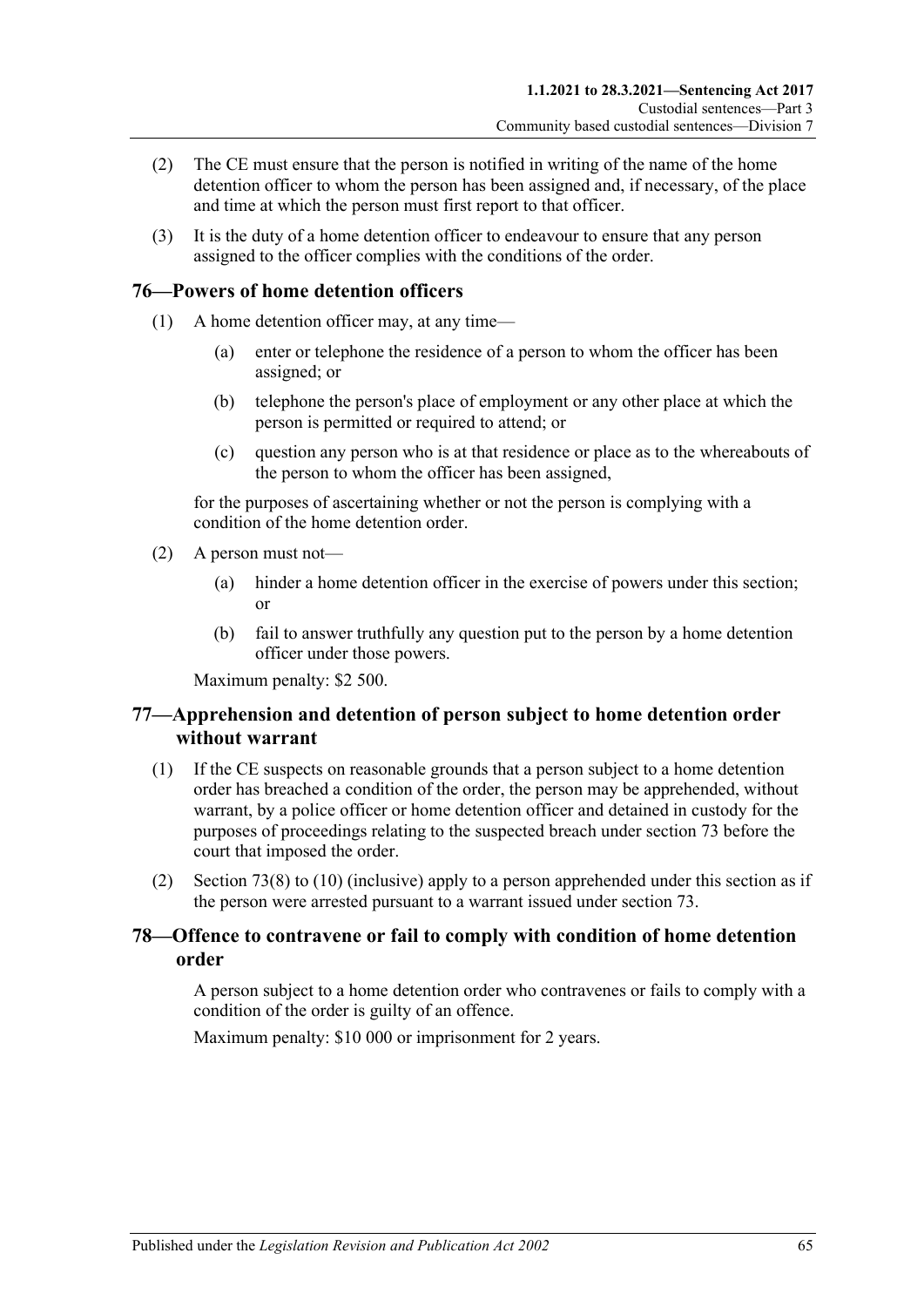# **Subdivision 2—Intensive correction**

## **79—Purpose of intensive correction order**

- (1) The purpose of an intensive correction order is to provide a court with an alternative sentencing option for a defendant where the court—
	- (a) is considering imposing a sentence of imprisonment of 2 years or less; and
	- (b) considers there is a genuine risk that the defendant will re-offend if not provided with a suitable intervention program for rehabilitation purposes.
- (2) The court should not impose an intensive correction order on a defendant unless the court considers that, given the short custodial sentence that the court would otherwise have imposed, rehabilitation of the defendant is more likely to be achieved by allowing the defendant to serve the sentence in the community while subject to strict conditions of intensive correction.
- (3) Despite the preceding subsections, the paramount consideration of the court when determining whether to make an intensive correction order must be to protect the safety of the community (whether as individuals or in general).

### **80—Intensive correction not available for certain offences**

- (1) The powers vested in a court by this Subdivision—
	- (a) are exercisable despite the fact that an Act prescribes a minimum penalty; but
	- (ab) are not exercisable in relation to an offence involving a terrorist act; or
	- (b) are not exercisable in relation to any offence in respect of which an Act expressly prohibits the reduction, mitigation or substitution of penalties or sentences.
- (2) In this section—

*Act* includes a statutory instrument;

*terrorist act* has the same meaning as Part 5.3 of the *Criminal Code* of the Commonwealth.

### **81—Intensive correction orders**

- (1) Subject to this section, if—
	- (a) a court has imposed a sentence of imprisonment on a defendant of a term that is 2 years or less; and
	- (b) the court considers that the sentence should not be suspended under [Part](#page-78-1) 4 [Division](#page-78-1) 2; and
	- (c) the court determines that there is good reason for the defendant to serve the sentence in the community while subject to intensive correction,

<span id="page-65-0"></span>the court may order that the defendant serve the sentence in the community while subject to intensive correction (an *intensive correction order*).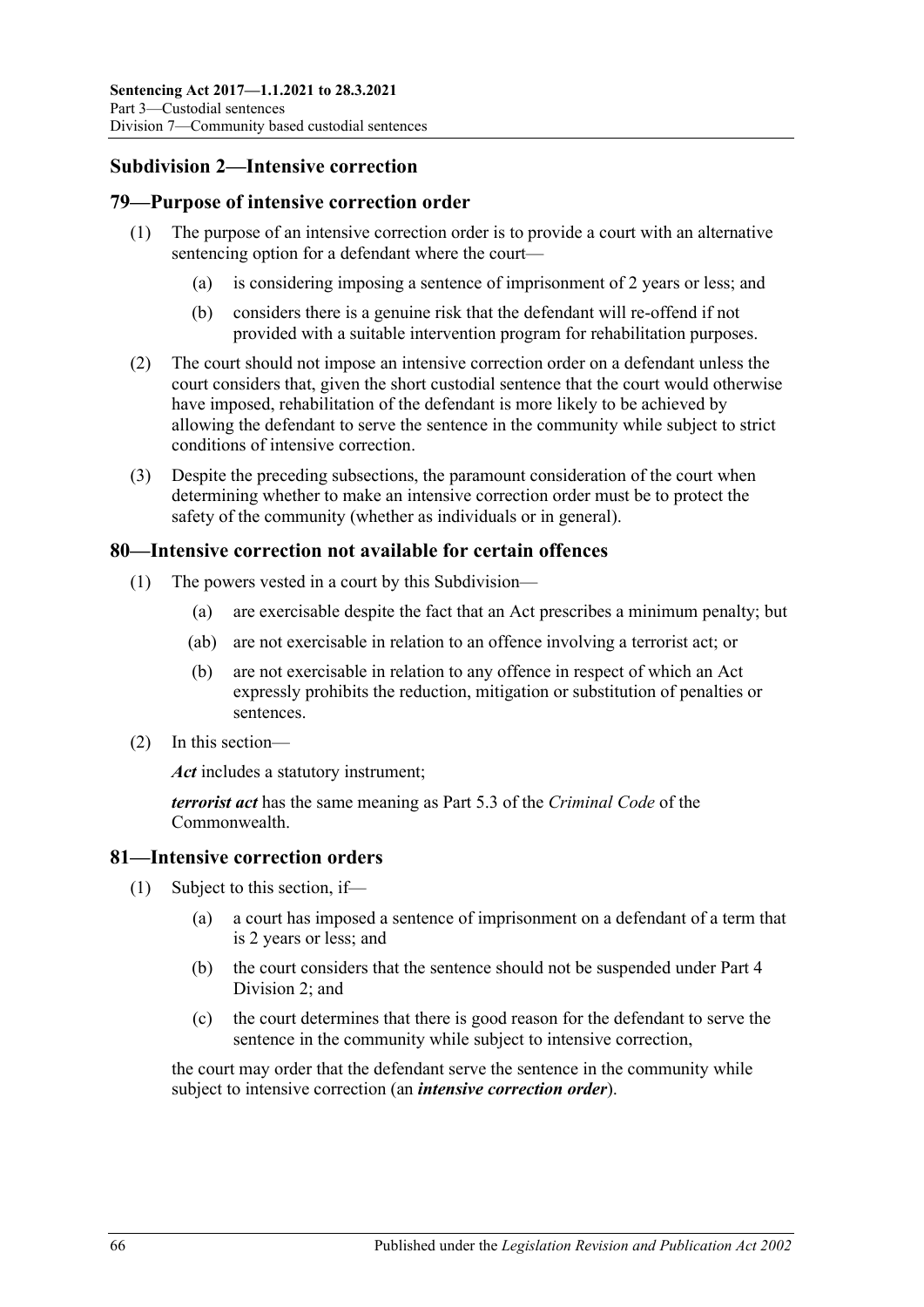- (2) For the purposes of [subsection](#page-65-0)  $(1)(c)$ , the court may determine that, even though a custodial sentence is warranted and there is a moderate to high risk of the defendant re-offending, any rehabilitation achieved during the period that would be spent in prison is likely to be limited compared to the likely rehabilitative effect if the defendant were instead to spend that period in the community while subject to intensive correction.
- (3) The following provisions apply to an intensive correction order:
	- (a) an intensive correction order must not be made if the sentence is to be served cumulatively on another term of imprisonment (other than a term of imprisonment to be served subject to an intensive correction order), or concurrently with another term of imprisonment then being served, or about to be served, by the defendant;
	- (ab) an intensive correction order must not be made if the defendant is being sentenced—
		- (i) as an adult for a serious sexual offence; or
		- (ii) as an adult for a serious and organised crime offence or specified offence against police; or
		- (iii) as an adult for a designated offence and, during the 5 year period immediately preceding the date on which the relevant offence was committed, a court has sentenced the defendant to imprisonment (other than where the sentence is suspended), home detention or an intensive correction order for a designated offence;
	- (b) an intensive correction order should not be made if the court is not satisfied that adequate resources exist for the proper monitoring of the defendant while subject to an intensive correction order by a community corrections officer.
- (4) The court must take the following matters into consideration when determining whether to make an intensive correction order:
	- (a) the impact that the intensive correction order is likely to have on—
		- (i) any victim of the offence for which the defendant is being sentenced; and
		- (ii) any spouse or domestic partner of the defendant; and
		- (iii) any person residing at the residence at which the defendant may, if released, reside;
	- (b) the pre-sentence report (if any) ordered by the court;
	- (c) any other matter the court thinks relevant.
- (5) In this section—

*designated offence* means any of the following offences under the *[Criminal Law](http://www.legislation.sa.gov.au/index.aspx?action=legref&type=act&legtitle=Criminal%20Law%20Consolidation%20Act%201935)  [Consolidation Act](http://www.legislation.sa.gov.au/index.aspx?action=legref&type=act&legtitle=Criminal%20Law%20Consolidation%20Act%201935) 1935*:

- (a) an offence under section 12 (conspiring or soliciting to commit murder);
- (b) an offence under section 13 (manslaughter);
- (c) an offence under section 13A (criminal liability in relation to suicide);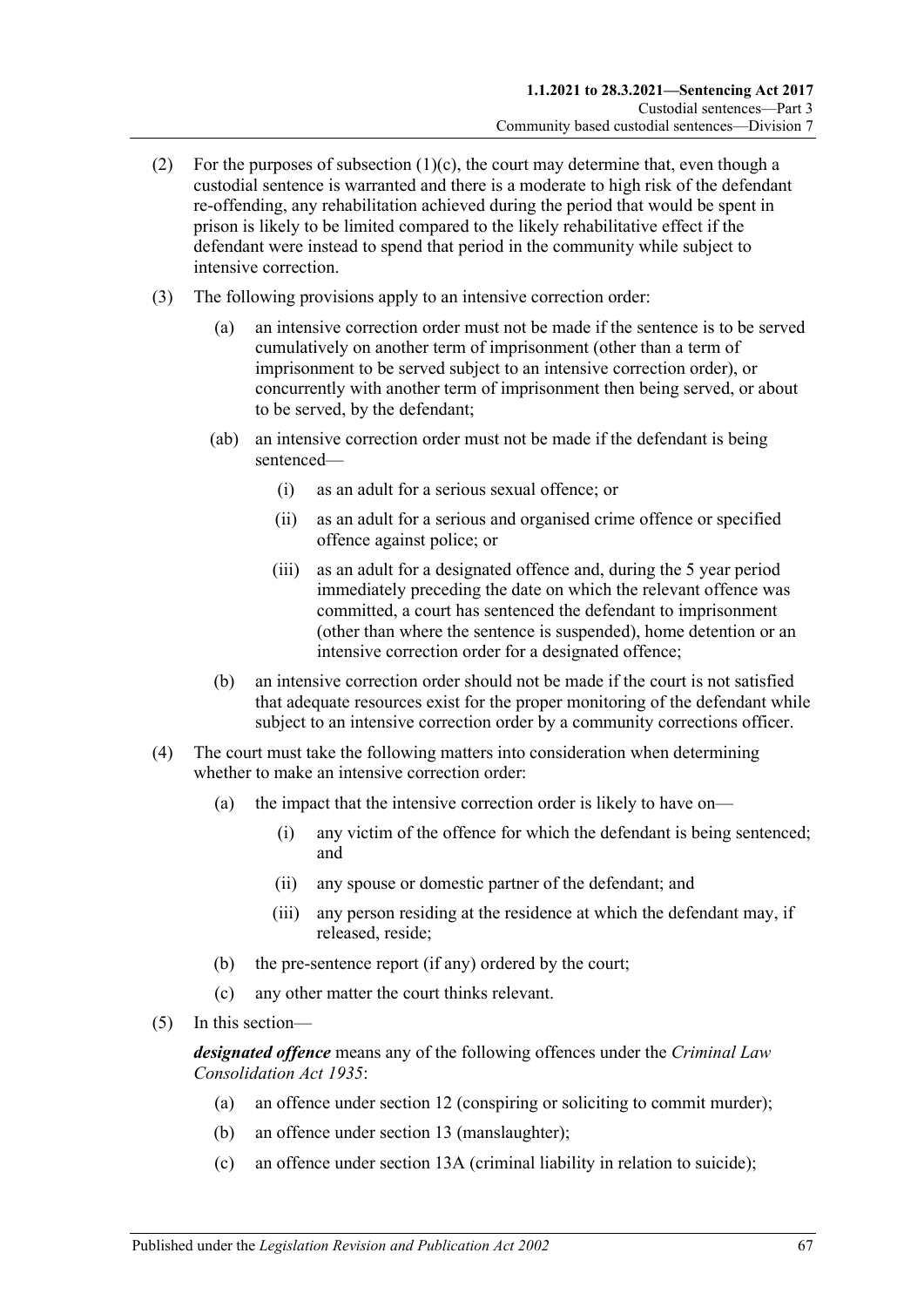- (d) an offence under section 19 (unlawful threats);
- (e) an offence under section 19AA (unlawful stalking);
- (f) an offence under section 19AC (dangerous driving to escape police pursuit);
- (g) an offence under section 19A (causing death or harm by use of vehicle or vessel);
- (h) an offence under section 23 (causing serious harm);
- (i) an offence under section 24 (causing harm);
- (j) an offence under section 29A (shooting at police officers);
- (k) an offence under section 39 (kidnapping);
- (l) an offence under section 137 (robbery);
- (m) an offence under section 170 (serious criminal trespass—places of residence);
- (n) an offence under section 270B (assaults with intent) if the offence against the person to which that section applies is a relevant offence referred to in a preceding paragraph;

#### *serious and organised crime offence* means—

- (a) any of the following offences under the *Criminal [Law Consolidation](http://www.legislation.sa.gov.au/index.aspx?action=legref&type=act&legtitle=Criminal%20Law%20Consolidation%20Act%201935)  Act [1935](http://www.legislation.sa.gov.au/index.aspx?action=legref&type=act&legtitle=Criminal%20Law%20Consolidation%20Act%201935)*:
	- (i) an offence under section 83E (participation in criminal organisation);
	- (ii) an aggravated offence under—
		- (A) section 172 (blackmail); or
		- (B) section 251 (abuse of public office),

where the aggravating circumstances of the offence are the circumstances referred to in section 5AA(1)(ga)(i) or (ii) of that Act;

- (iii) an offence under section 244 (offences relating to witnesses);
- (iv) an offence under section 245 (offences relating to jurors);
- (v) an attempt to commit any of the offences referred to in any of the preceding subparagraphs; or
- (b) any of the following offences under the *[Controlled Substances Act](http://www.legislation.sa.gov.au/index.aspx?action=legref&type=act&legtitle=Controlled%20Substances%20Act%201984) 1984*:
	- (i) an offence under section 32(1) (trafficking (large commercial quantity controlled drug));
	- (ii) an aggravated offence under section 32(2) (trafficking (commercial quantity controlled drug));
	- (iii) an aggravated offence under section 32(2a) (trafficking (controlled drug in prescribed area));
	- (iv) an aggravated offence under section 32(3) (trafficking (controlled drug));
	- (v) an offence under section 33(1) (manufacturing controlled drug for sale (large commercial quantity));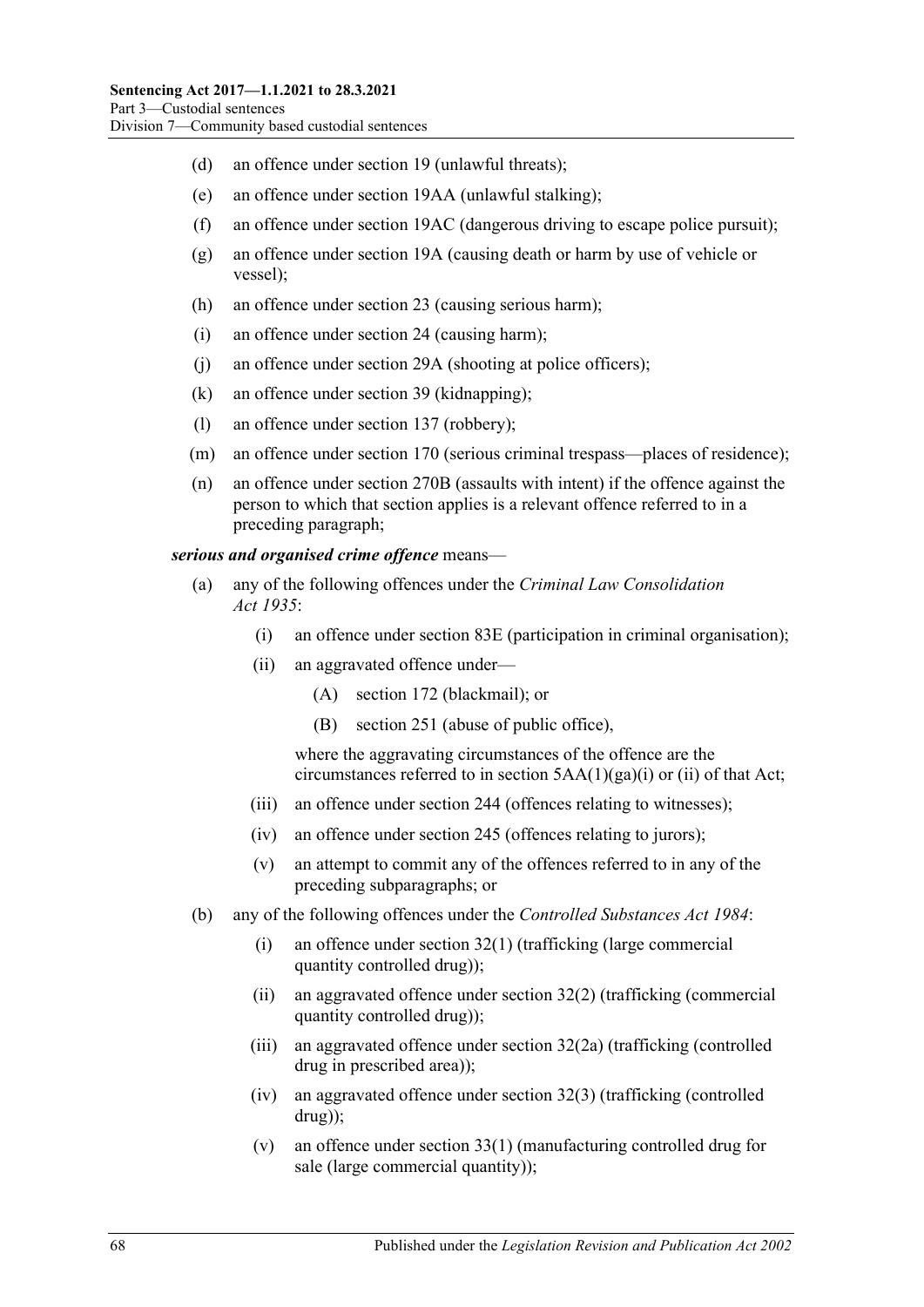- (vi) an aggravated offence under section 33(2) (manufacturing controlled drug for sale (commercial quantity));
- (vii) an aggravated offence under section 33(3) (manufacturing controlled drug for sale);
- (viii) an aggravated offence under section 33A(1) (sale/manufacture etc controlled precursor (large commercial quantity));
- $(ix)$  an aggravated offence under section  $33A(2)$  (sale/manufacture etc) controlled precursor (commercial quantity));
- (x) an aggravated offence under section 33A(3) (sale/manufacture etc controlled precursor);
- (xi) an aggravated offence under section 33A(4) (manufacture etc controlled precursor);
- (xii) an aggravated offence under section 33A(5) (manufacture etc controlled precursor);
- (xiii) an offence under section 33F (sale, supply or administration of controlled drug to child);
- (xiv) an offence under section 33G (sale, supply or administration of controlled drug in school zone);
- (xv) an offence under section 33H (procuring child to commit offence (relating to controlled drug, precursor or plant));
- (xvi) an attempt to commit any of the offences referred to in any of the preceding subparagraphs;

#### <span id="page-68-0"></span>*serious sexual offence* means—

- (a) any of the following offences under the *[Criminal Law Consolidation](http://www.legislation.sa.gov.au/index.aspx?action=legref&type=act&legtitle=Criminal%20Law%20Consolidation%20Act%201935)  Act [1935](http://www.legislation.sa.gov.au/index.aspx?action=legref&type=act&legtitle=Criminal%20Law%20Consolidation%20Act%201935)* where the maximum penalty prescribed for the offence is, or includes, imprisonment for at least 5 years:
	- (i) an offence under section 48 (rape);
	- (ii) an offence under section 48A (compelled sexual manipulation);
	- (iii) an offence under section 49 (unlawful sexual intercourse);
	- (iv) an offence under section 50 (persistent sexual abuse of a child);
	- (v) an offence under section 51 (sexual exploitation of person with a cognitive impairment);
	- (vi) an offence under section 56 (indecent assault);
	- (vii) an offence under section 58 (gross indecency);
	- (viii) an offence under section 59 (abduction);
	- (ix) an offence under section 60 (procuring sexual intercourse);
	- (x) an offence under section 63 (production or dissemination of child exploitation material);
	- (xi) an offence under section 63B (procuring child to commit an indecent act etc);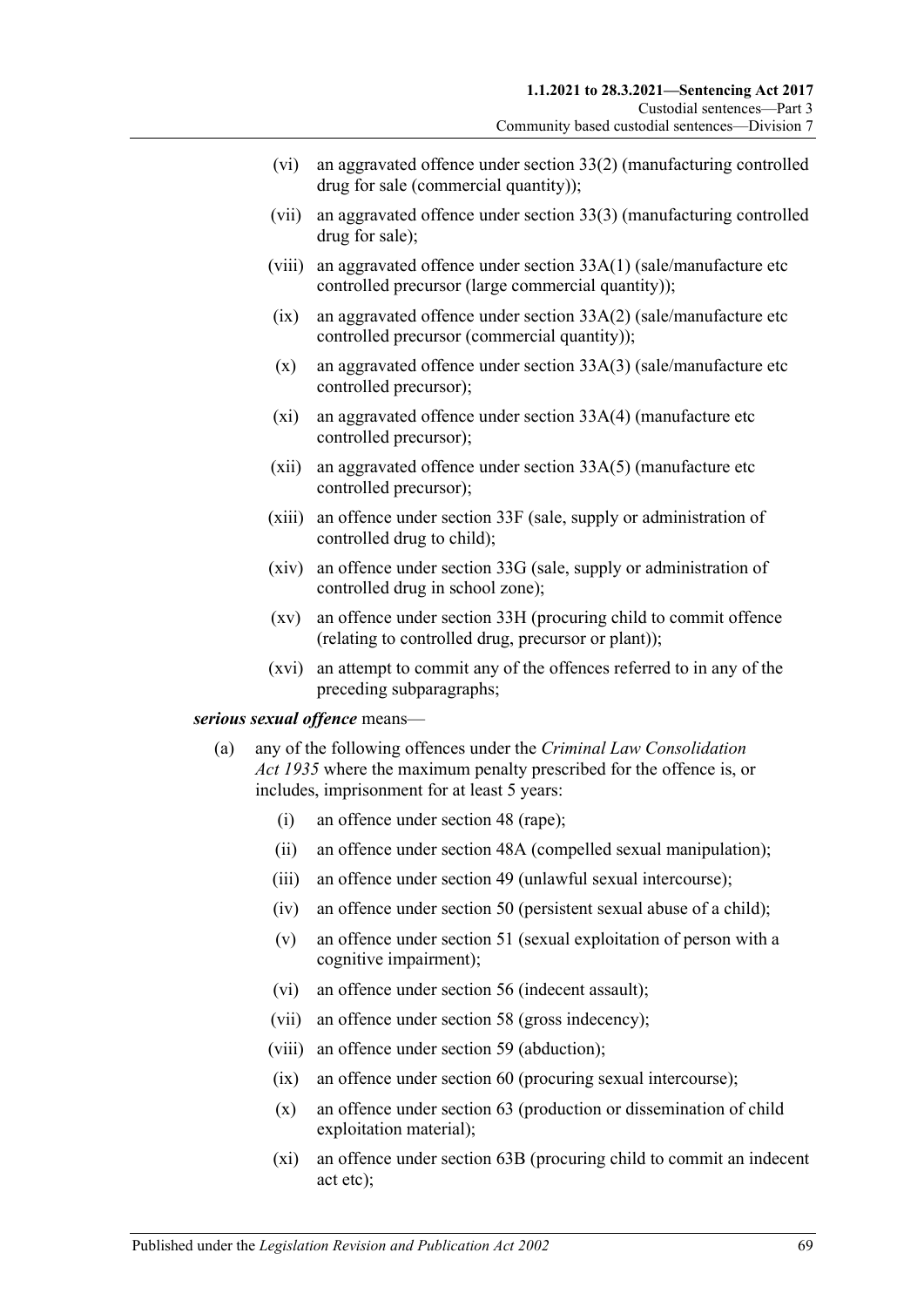- (xii) an offence under section 66 (sexual servitude and related offences);
- (xiii) an offence under section 67 (deceptive recruiting for commercial sexual services);
- (xiv) an offence under section 68 (use of children in commercial sexual services);
- (xv) an offence under section 72 (incest);
- (xvi) an offence against a corresponding previous enactment substantially similar to an offence referred to in any of the preceding subparagraphs;
- (xvii) an attempt to commit or an assault with intent to commit any of the offences referred to in any of the preceding subparagraphs; or
- (b) an offence against the law of another State or a Territory corresponding to an offence referred to in [paragraph](#page-68-0) (a);

#### *specified offence against police* means—

- (a) an aggravated offence under—
	- (i) section 23(1) of the *[Criminal Law Consolidation Act](http://www.legislation.sa.gov.au/index.aspx?action=legref&type=act&legtitle=Criminal%20Law%20Consolidation%20Act%201935) 1935* (intentionally causing serious harm); or
	- (ii) section 23(3) of the *[Criminal Law Consolidation Act](http://www.legislation.sa.gov.au/index.aspx?action=legref&type=act&legtitle=Criminal%20Law%20Consolidation%20Act%201935) 1935* (recklessly causing serious harm),

where the aggravating circumstances of the offence are the circumstances referred to in section  $5AA(1)(c)$  of that Act and the victim is a police officer; or

- (b) an offence of attempted murder or attempted manslaughter under the *[Criminal Law Consolidation Act](http://www.legislation.sa.gov.au/index.aspx?action=legref&type=act&legtitle=Criminal%20Law%20Consolidation%20Act%201935) 1935* where the victim is a police officer and the offender committed the offence—
	- (i) knowing the victim to be acting in the course of the victim's official duty; or
	- (ii) in retribution for something the offender knows or believes to have been done by the victim in the course of the victim's official duty.
- (6) A description of an offence appearing in brackets in this section is for convenience of reference only.

#### **82—Conditions of intensive correction order**

- (1) An intensive correction order is subject to the following conditions:
	- (a) a condition requiring the person to be of good behaviour;
	- (b) a condition requiring the person to be under the supervision of a community corrections officer;
	- (c) a condition requiring the person to obey the lawful directions of the community corrections officer to whom the person is assigned;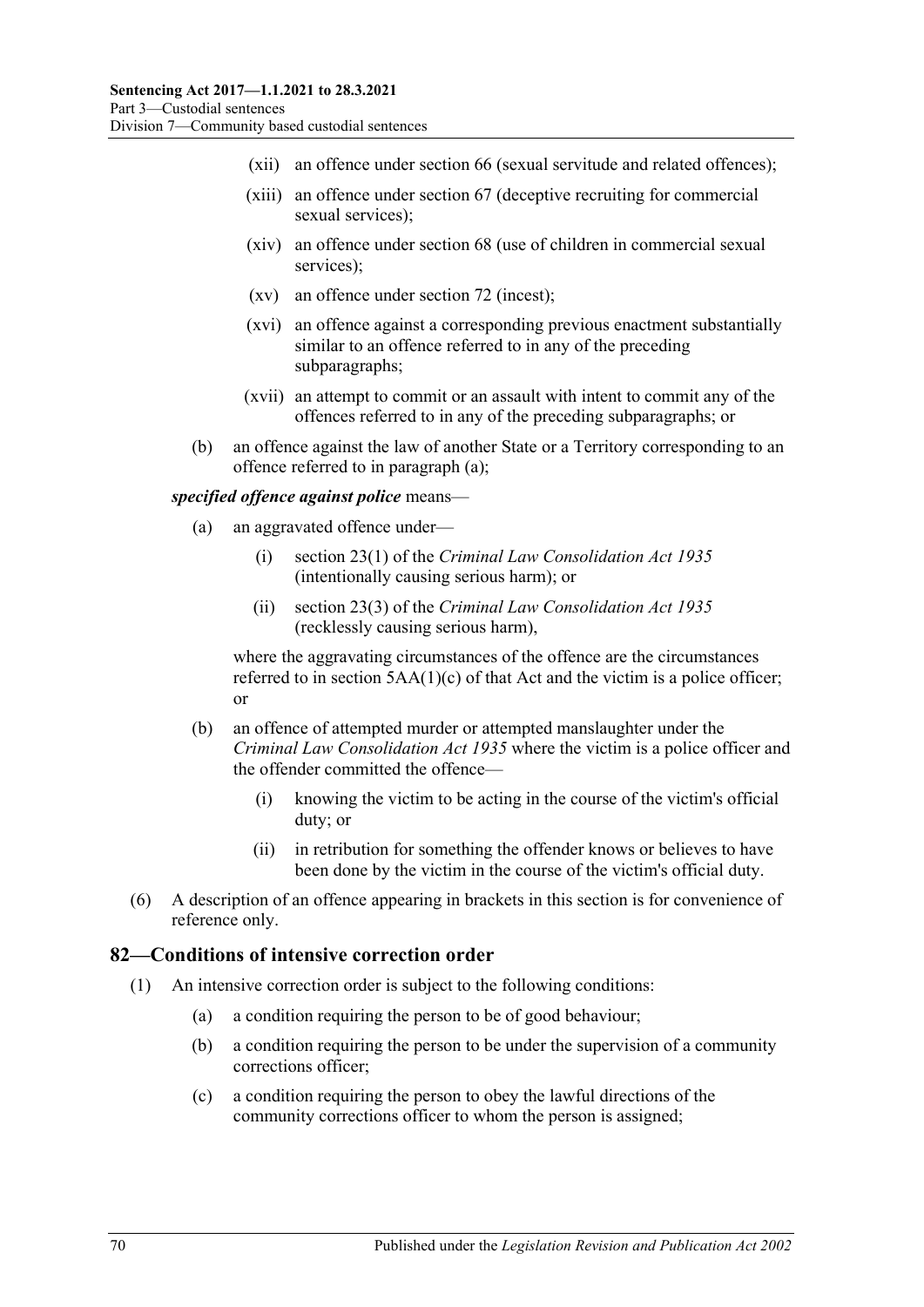- (d) a condition requiring the person to report to a specified place not later than 2 working days after the date of the order unless, within that period, the defendant receives a notice from the CE to the contrary;
- <span id="page-70-2"></span>(e) a condition prohibiting the person from possessing a firearm or ammunition or any part of a firearm;
- <span id="page-70-3"></span>(f) a condition requiring the person to submit to such tests (including testing without notice) for gunshot residue as a community corrections officer may reasonably require;
- (g) a condition that the person undergo assessment or treatment (or both) relating to the person's mental or physical condition;
- (ga) a condition requiring the person to undertake an intervention program as directed by the community corrections officer to whom the person is assigned;
- (h) a condition requiring the person to report to the community corrections officer to whom the person is assigned any change of address or employment, not later than 2 working days after the date of the change;
- (i) a condition that the person must not leave the State for any reason except in accordance with the written permission of the CE;
- (j) if the defendant is unemployed—a condition requiring the person to perform a specified number of hours of community service;
- (k) a condition requiring the person to comply with the following:
	- (i) regulations made for the purposes of this section;
	- (ii) the lawful directions of the CE;
- (l) such other conditions as the court thinks appropriate and specifies in the order.
- <span id="page-70-1"></span><span id="page-70-0"></span>(2) Without limiting the generality of [subsection](#page-70-0) (1)(l), an intensive correction order may (for example) be subject to any of the following conditions:
	- (a) a condition that the person subject to the order reside at specified premises;
	- (b) a condition that the defendant be monitored by use of an electronic device approved under section 4 of the *[Correctional Services Act](http://www.legislation.sa.gov.au/index.aspx?action=legref&type=act&legtitle=Correctional%20Services%20Act%201982) 1982*;
	- (c) a condition requiring the defendant to abstain from drugs of a specified class (including alcohol);
	- (e) a condition requiring the person to submit to such tests (including testing without notice) relating to drug use, as a community corrections officer may reasonably require;
	- (f) a condition that the person contribute financially to any course or treatment program that the person is required to undertake;
	- (g) any other condition that the court thinks fit.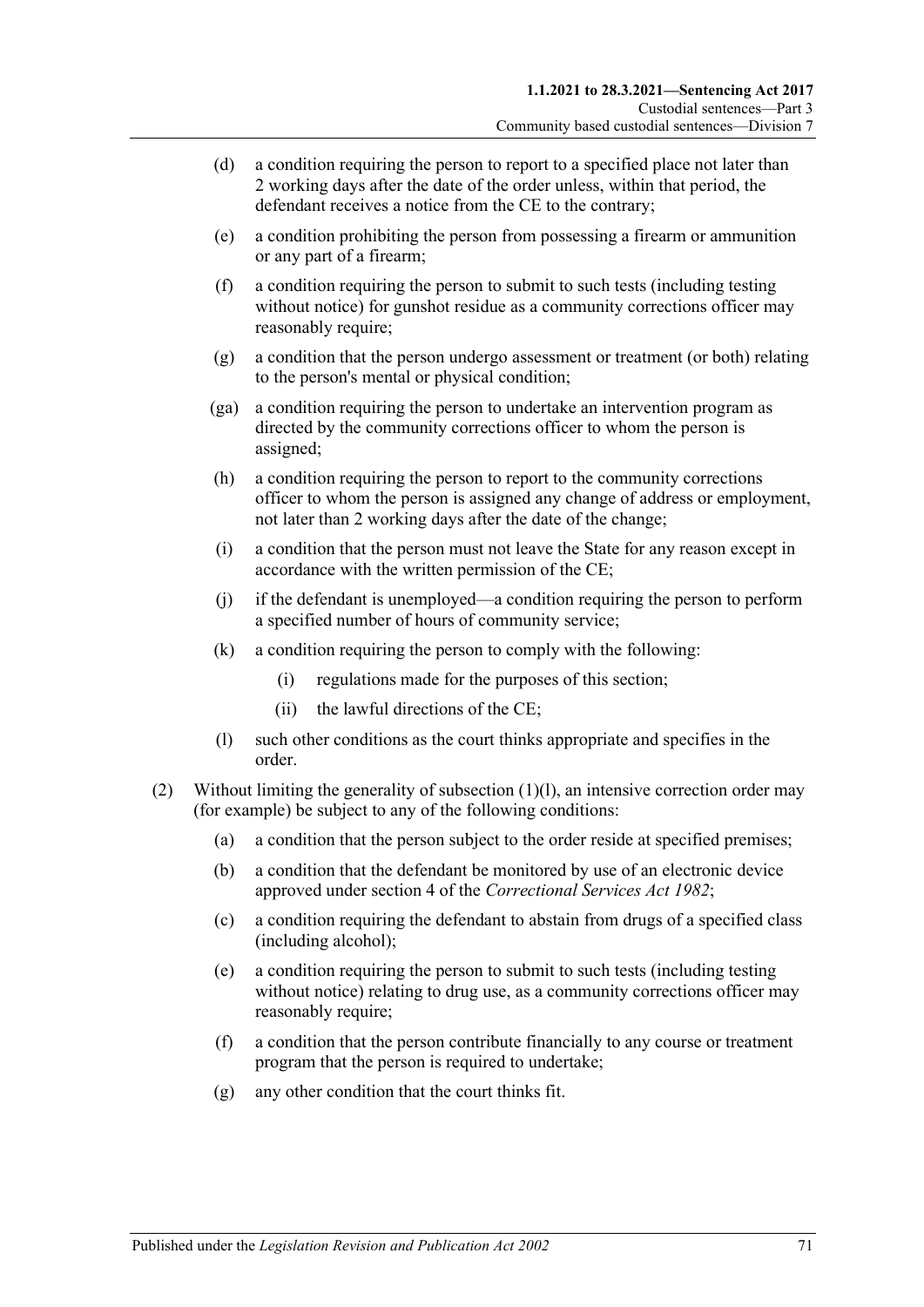- (3) Without limiting the generality of [subsection](#page-70-1)  $(1)(k)(ii)$ , the CE may (for example) direct the person subject to the order to do 1 or more of the following during the period of the order:
	- (a) reside at specified premises;
	- (b) be monitored (for a period not exceeding 28 days) by use of an electronic device approved under section 4 of the *[Correctional Services Act](http://www.legislation.sa.gov.au/index.aspx?action=legref&type=act&legtitle=Correctional%20Services%20Act%201982) 1982*;
	- (c) submit to such tests (including testing without notice) relating to drug use, as a community corrections officer may reasonably require;
	- (d) if the defendant is unemployed—perform a specified number of hours of community service per week (which must be at least 12 hours but not more than 20 hours per week).
- (4) A person subject to an intensive correction order will, unless the intensive correction order is earlier revoked, remain subject to intensive correction in the community until the expiry of the order.
- (5) Subject to [subsection](#page-71-0) (6), the court may vary or revoke a condition imposed under this section.
- <span id="page-71-0"></span>(6) The court may only vary or revoke the conditions imposed by [subsection](#page-70-2)  $(1)(e)$  and  $(f)$ if the court is satisfied, by evidence given on oath, that—
	- (a) there are cogent reasons to do so; and
	- (b) the possession of a firearm, ammunition or part of a firearm by the person does not represent an undue risk to the safety of the public.

## **83—Orders that court may make on breach of condition of intensive correction order etc**

- <span id="page-71-1"></span>(1) Subject to this section, if the court that imposed an intensive correction order on a person is satisfied that a person subject to an intensive correction order has breached a condition of the order, the court must revoke the intensive correction order and order that the balance of the sentence the person was serving in the community be served in custody.
- (2) Despite [subsection](#page-71-1) (1), if the court is satisfied that the failure of the person to comply with the conditions of the intensive correction order was trivial or there are proper grounds on which the failure should be excused, the court—
	- (a) may refrain from revoking the order; and
	- (b) may vary the order (including by extending the term of the order but not so that the order would exceed in aggregate a period of 2 years or imposing a condition of home detention); and
	- (c) may impose a further condition on, or revoke or vary a condition of, the order.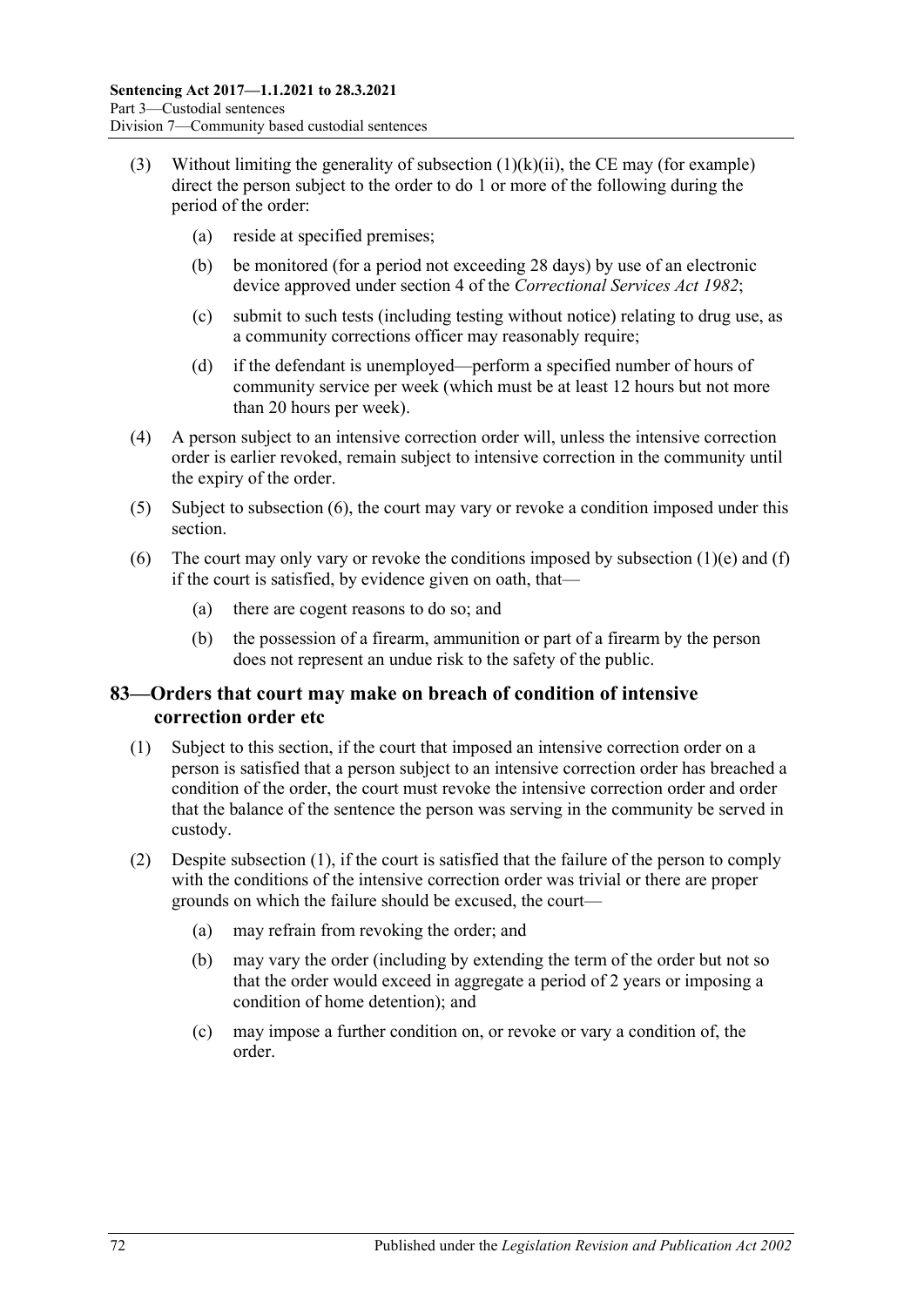- (3) If a court revokes an intensive correction order for a breach of a condition of the order and orders that the balance of the sentence be served in custody under subsection (1)-
	- (a) the balance of the sentence is the balance remaining as at the day on which the breach was committed, but the court may reduce the sentence after taking into account both of the following:
		- (i) any period spent by the person subject to the intensive correction order after the day on which the breach was committed pending determination of the proceedings for the breach;
		- (ii) any period spent by the person in custody pending determination of the proceedings for the breach of condition; and
	- (b) the court may direct that the sentence be cumulative on any other sentence, or sentences, of imprisonment then being served, or to be served, by the person.
- (3a) A reference in subsection (3) to the day on which the breach (of a condition) was committed will, in the case of proceedings relating to more than 1 breach, be taken to be a reference to the day on which the first breach was committed.
- (4) If the court imposes a condition of home detention, the terms of the condition require the defendant to reside in a specified place and to remain at that place for a specified period (which may not exceed the balance of the term of the sentence), not leaving it except for 1 of the following purposes:
	- (a) attendance at remunerated employment at such times and places as are approved from time to time by the community corrections officer to whom the person is assigned;
	- (b) urgent medical or dental treatment for the defendant;
	- (ba) attendance at—
		- (i) a place for the purpose of undergoing assessment or treatment (or both) relating to the defendant's mental or physical condition; or
		- (ii) an intervention program; or
		- (iii) any other course of education, training or instruction, or other activity,

as approved or directed by the community corrections officer to whom the person is assigned;

- (c) averting or minimising a serious risk of death or injury (whether to the defendant or some other person);
- (d) any other purpose approved or directed by the community corrections officer to whom the defendant is assigned.
- (5) The court may, if it thinks it is necessary to do so for the purpose of proceedings under this section—
	- (a) issue a summons to a person subject to an intensive correction order requiring the person to appear before the court at the time and place specified in the summons; or
	- (b) issue a warrant for the person's arrest.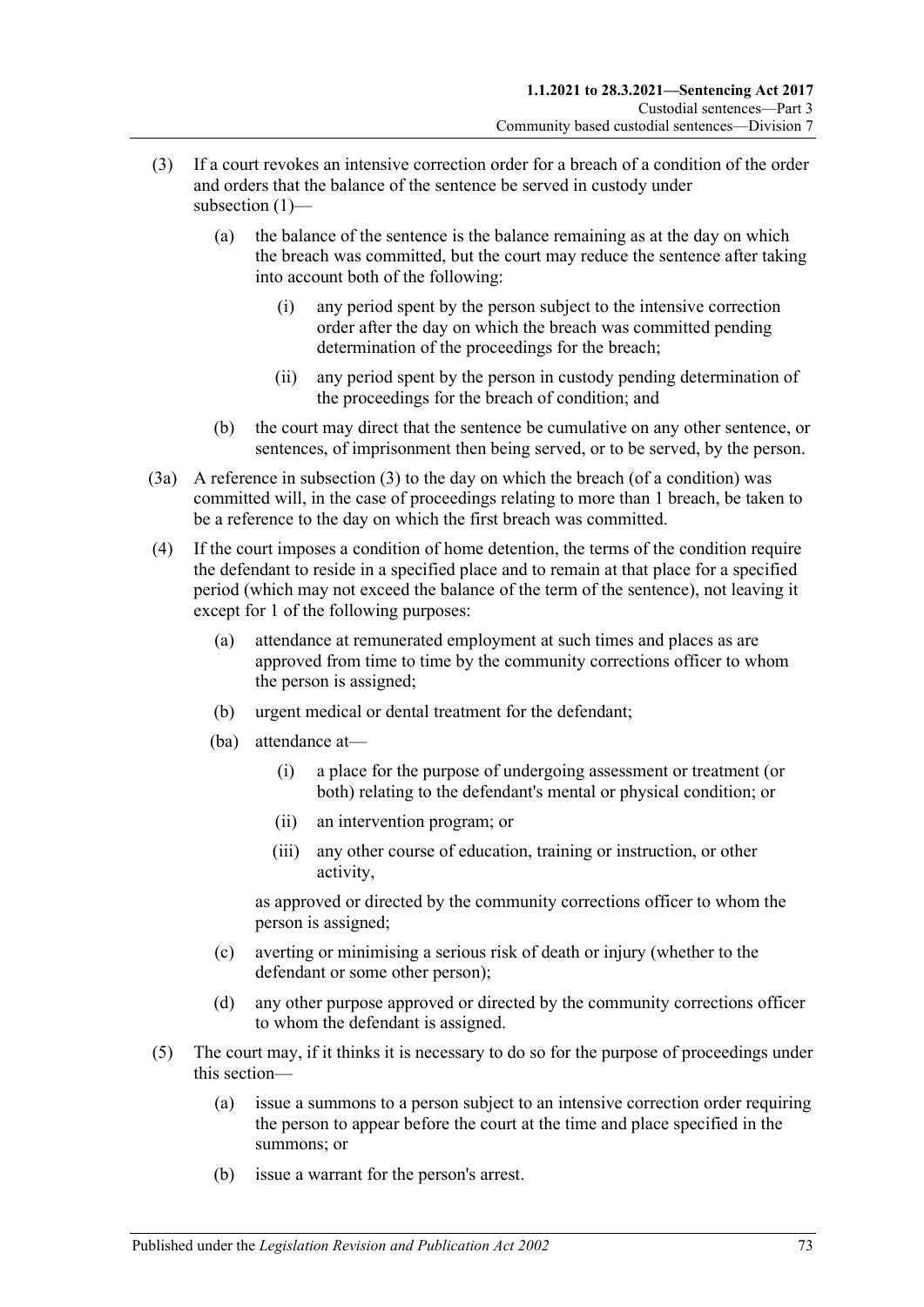- (6) A person who appears before the court as required by a summons issued under this section may be remanded in custody pending determination of the proceedings.
- (7) If a person fails to appear before the court as required by a summons issued under this section, the court may issue a warrant for the person's arrest.
- (8) If a person is arrested pursuant to a warrant issued under this section, the person must be brought before the court or the Magistrates Court not later than the next working day and may be remanded in custody pending determination of the proceedings.
- <span id="page-73-0"></span>(9) A warrant issued under this section authorises the detention of the person in custody pending appearance before the court.
- (10) The obligations of a person subject to an intensive correction order are suspended during any period the person is in custody.
- <span id="page-73-1"></span>(11) If a person subject to an intensive correction order is found guilty of an offence by a court of a superior jurisdiction to that of the court that made the order, being an offence committed during the period of the intensive correction order, any proceedings for breach of condition arising out of the offence are to be taken in the court of superior jurisdiction.
- (12) If a person subject to an intensive correction order is found guilty of an offence by a court of an inferior jurisdiction to that of the court that made the order, being an offence committed during the period of the intensive correction order, the court of inferior jurisdiction must—
	- (a) sentence the person for the offence and remand the person to the court that made the intensive correction order to be dealt with for breach of condition of the order; or
	- (b) remand the person to the court that made the intensive correction order to be sentenced for the offence and dealt with for breach of condition of the order.
- (13) The court dealing with a person for breach of condition of an intensive correction order must hear any evidence adduced tending to establish that the person has failed to comply with a condition of the order and any evidence or representations that the person may wish to adduce or make in reply.
- (14) In this section—

#### *court of an inferior jurisdiction* means—

- (a) if the court that made the intensive correction order is the Supreme Court—the District Court or the Magistrates Court;
- (b) if the court that made the intensive correction order is the District Court—the Magistrates Court;

#### *court of a superior jurisdiction* means—

- (a) if the court that made the intensive correction order is the Magistrates Court—the Supreme Court or the District Court;
- (b) if the court that made the intensive correction order is the District Court—the Supreme Court.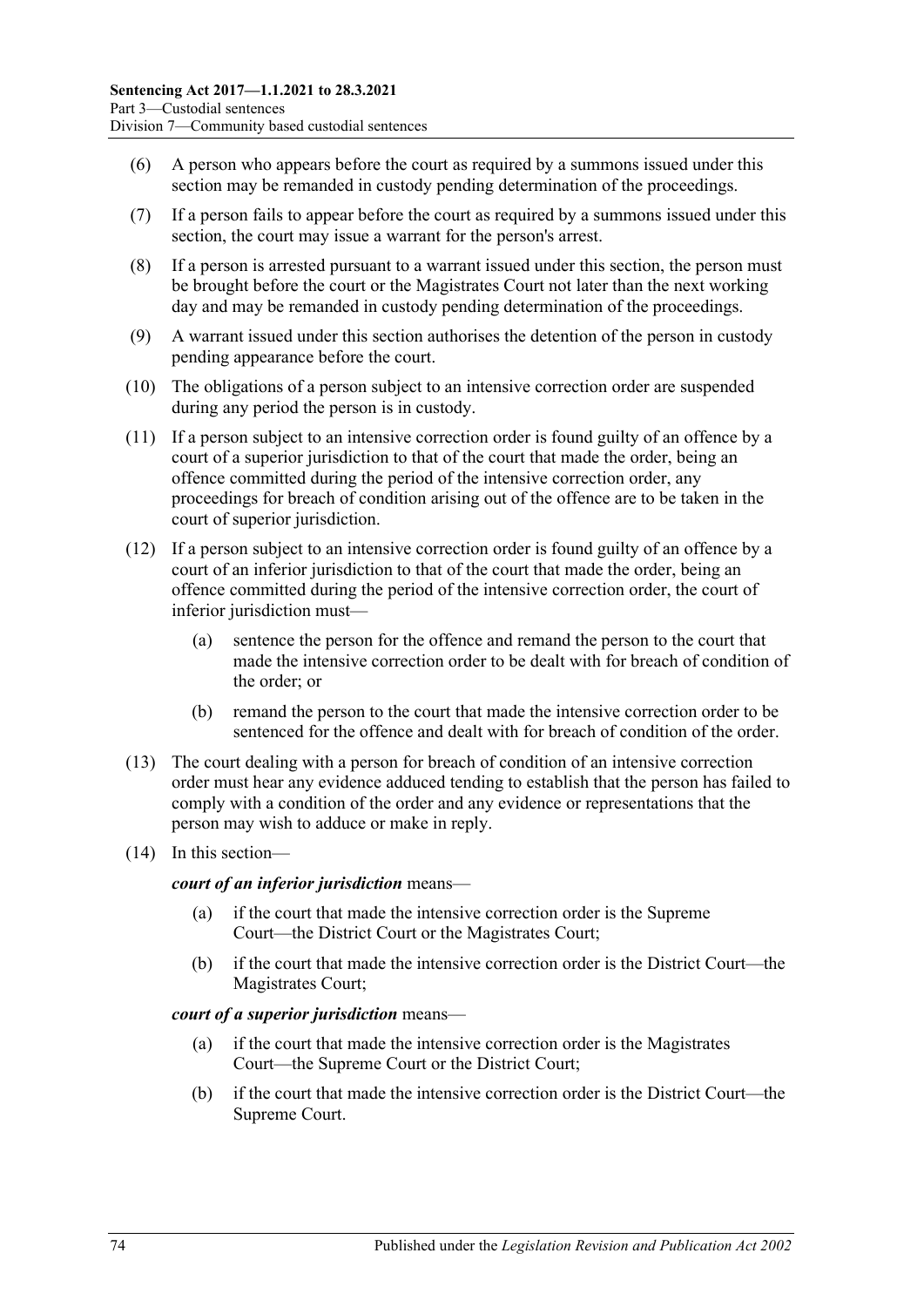#### **84—Court to provide CE with copy of intensive correction order**

If an intensive correction order is made in respect of a person, or the order or conditions of the order are varied or revoked, or a further order is made in respect of the person, the court must notify the CE of the terms of the order, variation, revocation or further order, as the case may require.

#### **85—CE must assign community corrections officer**

- (1) The CE must, on receiving a copy of an intensive correction order (and may after then from time to time) assign the person to whom the order relates to a community corrections officer.
- (2) The CE must ensure that the person is notified in writing of the name of the community corrections officer to whom the person has been assigned and, if necessary, of the place and time at which the person must first report to that officer.
- (3) It is the duty of a community corrections officer to endeavour to ensure that any person assigned to the officer complies with the conditions of the order.

#### **86—Provisions relating to community service**

- (1) The following provisions apply to an intensive correction order that includes a condition requiring the performance of community service:
	- (a) the court must specify the number of hours of community service to be performed by the person to whom the sentence relates, being not less than 15 or more than 300;
	- (b) the court must not specify a number of hours of community service to be performed by a person who is already performing, or is liable to perform, community service, where the aggregate of that number and the number of hours previously specified would exceed 300;
	- (c) the court must specify a period, not exceeding 18 months, within which the community service is to be performed;
	- (d) the person is required to report to a specified place not later than 2 working days after the date of the order unless, within that period, the person receives a notice from the CE to the contrary;
	- (e) the person is required to perform community service for not less than 4 hours each week and on such day, or days, as the community corrections officer to whom the person is assigned may direct;
	- (f) the person may not, except in circumstances approved by the Minister for Correctional Services, be required to perform community service for a continuous period exceeding 7.5 hours;
	- (g) if on any day a period of community service is to exceed 4 continuous hours, the next hour must be a meal break;
	- (h) the person may not be required to perform community service at a time that would interfere with the person's remunerated employment or with a course of training or instruction relating to, or likely to assist the person to obtain, remunerated employment, or that would cause unreasonable disruption of the person's commitments in caring for the person's dependants;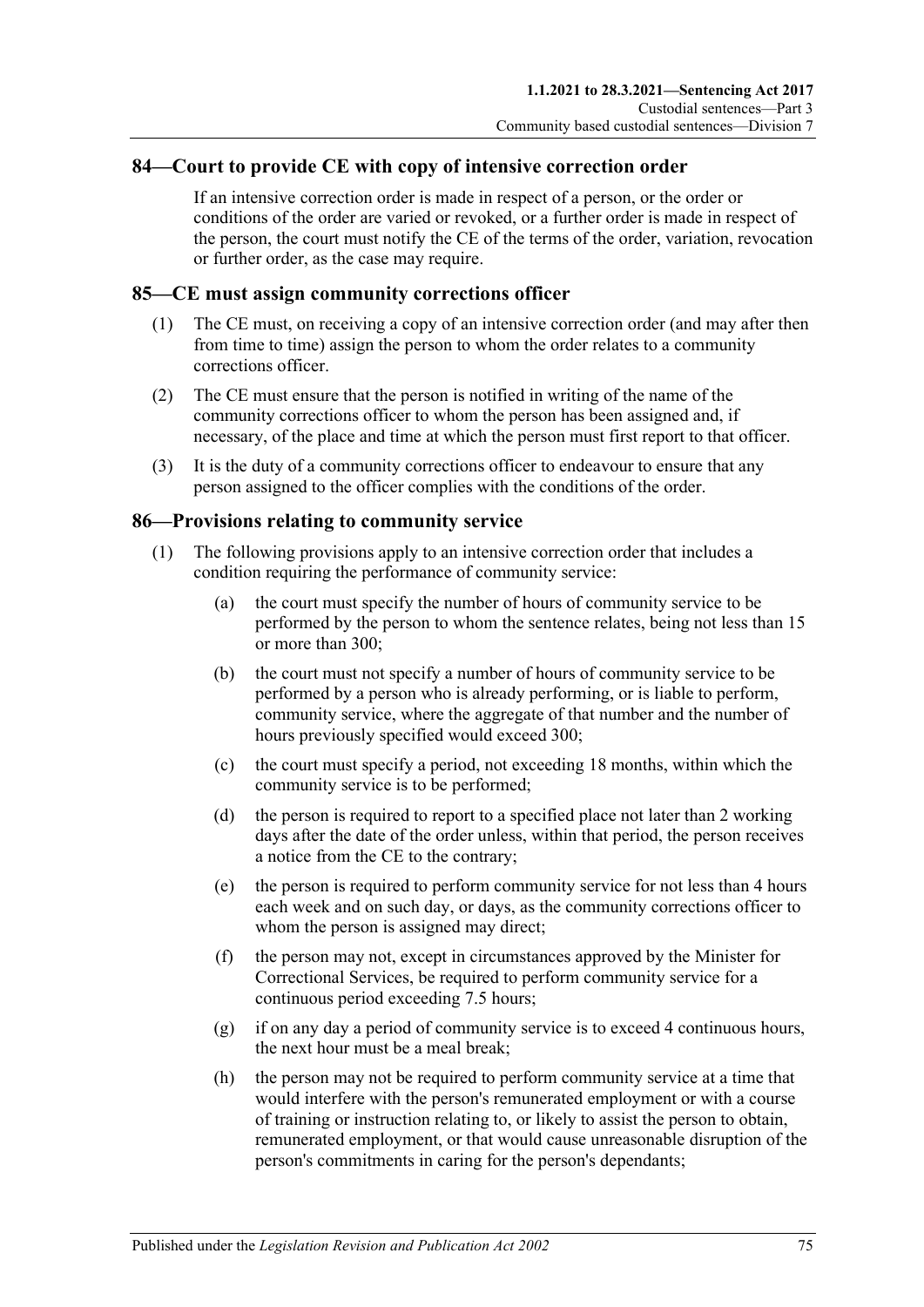- (i) the person may not be required to perform community service at a time that would cause the person to offend against a rule of a religion that the person practises;
- (j) the attendance of the person at any educational or recreational course of instruction approved by the Minister for Correctional Services will be taken to be performance of community service;
- (k) the person will not be remunerated for the performance of community service under the order;
- (l) the person must obey the lawful directions of the community corrections officer to whom the person is assigned.
- (2) This section does not apply in relation to the performance of community service by a youth.

#### <span id="page-75-0"></span>**87—Court to be notified if suitable community service placement not available**

- (1) If the CE, on being notified that a court has included in an intensive correction order a condition requiring the performance of community service, is of the opinion that suitable community service work cannot be found for the defendant, whether because of the defendant's physical or mental disability, the location of the defendant, or for some other reason, the CE must notify the court in writing of that fact.
- (2) On receiving a notification under [subsection](#page-75-0) (1), the court may revoke the condition or discharge the intensive correction order (as the case may be) and may require the defendant to appear before the court for further order.

#### **88—Community corrections officer to give reasonable directions**

- (1) A community corrections officer responsible for supervising a person in the community under this Subdivision—
	- (a) must give reasonable directions to the person requiring the person to report to the officer on a regular basis; and
	- (b) may give reasonable directions to the person—
		- (i) requiring the person to notify the officer of any change in the person's place of residence or employment; or
		- (ii) requiring the person to reside, or not to reside, in any particular place or area or with any particular person; or
		- (iii) requiring the person to take up, or not to take up, any particular employment, to be punctual in reporting to work or not to give up some particular employment; and
	- (c) may give the person other directions of a kind authorised by the Minister for Correctional Services, either generally or in relation to that person.
- (2) If the person is required to perform community service as a condition of an intensive correction order, the community corrections officer may also give reasonable directions to the person—
	- (a) requiring the person to report to a community service centre or other place at certain times; or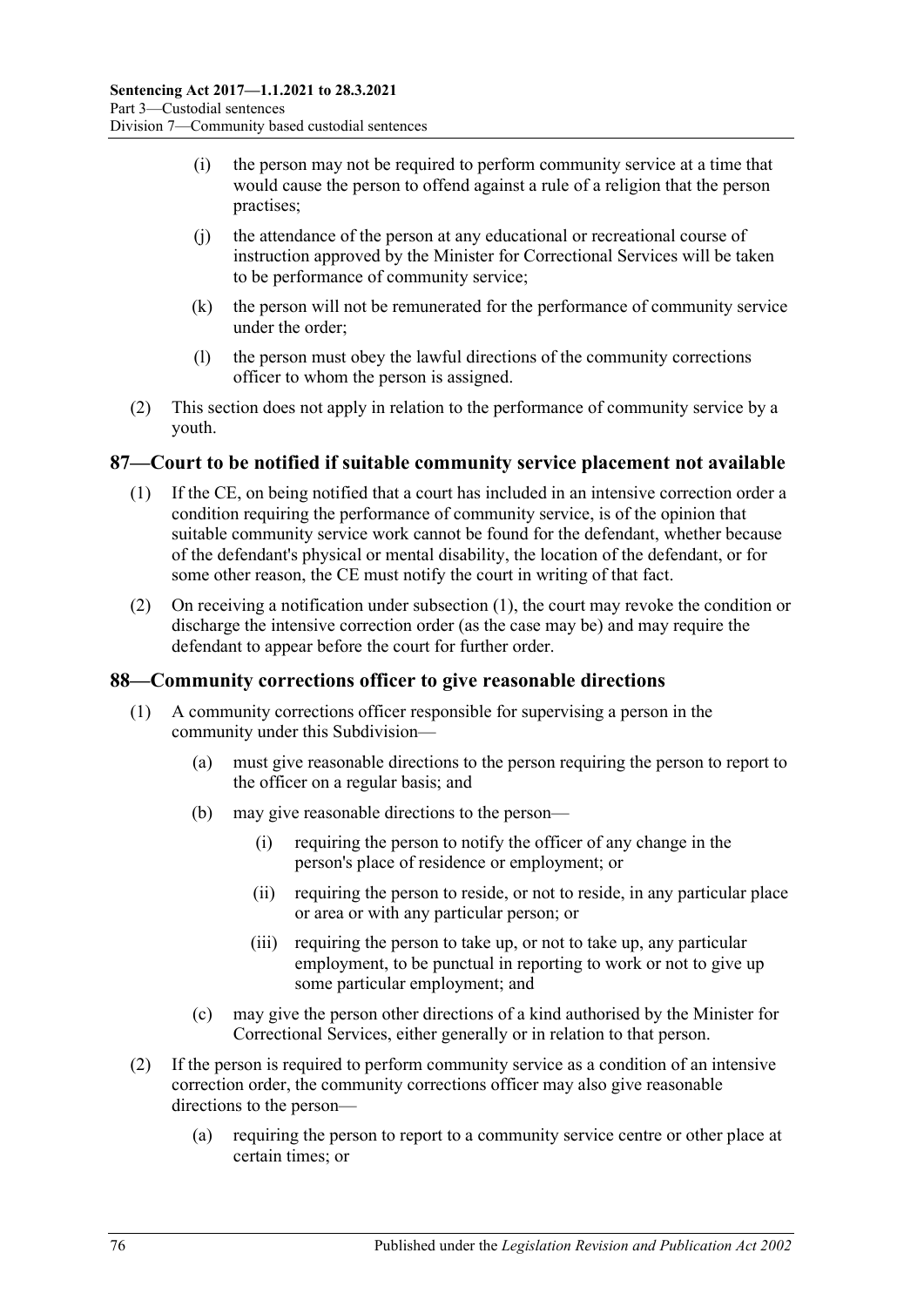- (b) requiring the person to perform certain projects or tasks as community service; or
- (c) requiring the person to undertake or participate in courses of instruction at a community service centre or other place; or
- (d) requiring the person to behave in a particular manner while undertaking community service.

#### **89—Power of Minister in relation to default in performance of community service**

- <span id="page-76-0"></span>(1) If the Minister for Correctional Services is satisfied that a person who is required to perform community service as a condition of an intensive correction order has failed to obey a direction given by the community corrections officer to whom the person is assigned, the Minister may, instead of commencing proceedings for breach of order, by notice in writing served personally, increase the number of hours of community service that the person is required to perform.
- (2) If the Minister increases the hours of community service to be performed under a condition of an intensive correction order, the order will be taken to have been amended accordingly.
- (3) The number of hours of community service may not be increased under [subsection](#page-76-0) (1) by more than 24 in aggregate, but such an increase may be made despite the fact that its effect is to increase the total number of hours to be performed beyond the normal limit.
- (4) If the Minister for Correctional Services is satisfied that a person has failed to comply with a condition of an intensive correction order requiring performance of community service, the Minister may, by notice in writing served personally or by post, suspend the operation of the order until proceedings for breach of the intensive correction order have been determined.

#### **90—Apprehension and detention of person subject to intensive correction order without warrant**

- (1) If the CE suspects on reasonable grounds that a person subject to an intensive correction order has breached a condition of the order, the person may be apprehended, without warrant, by a police officer or community corrections officer and detained in custody for the purposes of proceedings relating to the suspected breach under [section](#page-71-0) 83 before the court that imposed the order.
- (2) [Section](#page-73-0) 83(9) to [\(11\)](#page-73-1) (inclusive) apply to a person apprehended under this section as if the person were arrested pursuant to a warrant issued under [section](#page-71-0) 83.

#### **91—Offence to contravene or fail to comply with condition of intensive correction order**

A person subject to an intensive correction order who contravenes or fails to comply with a condition of the order is guilty of an offence.

Maximum penalty: \$2 500 or imprisonment for 6 months.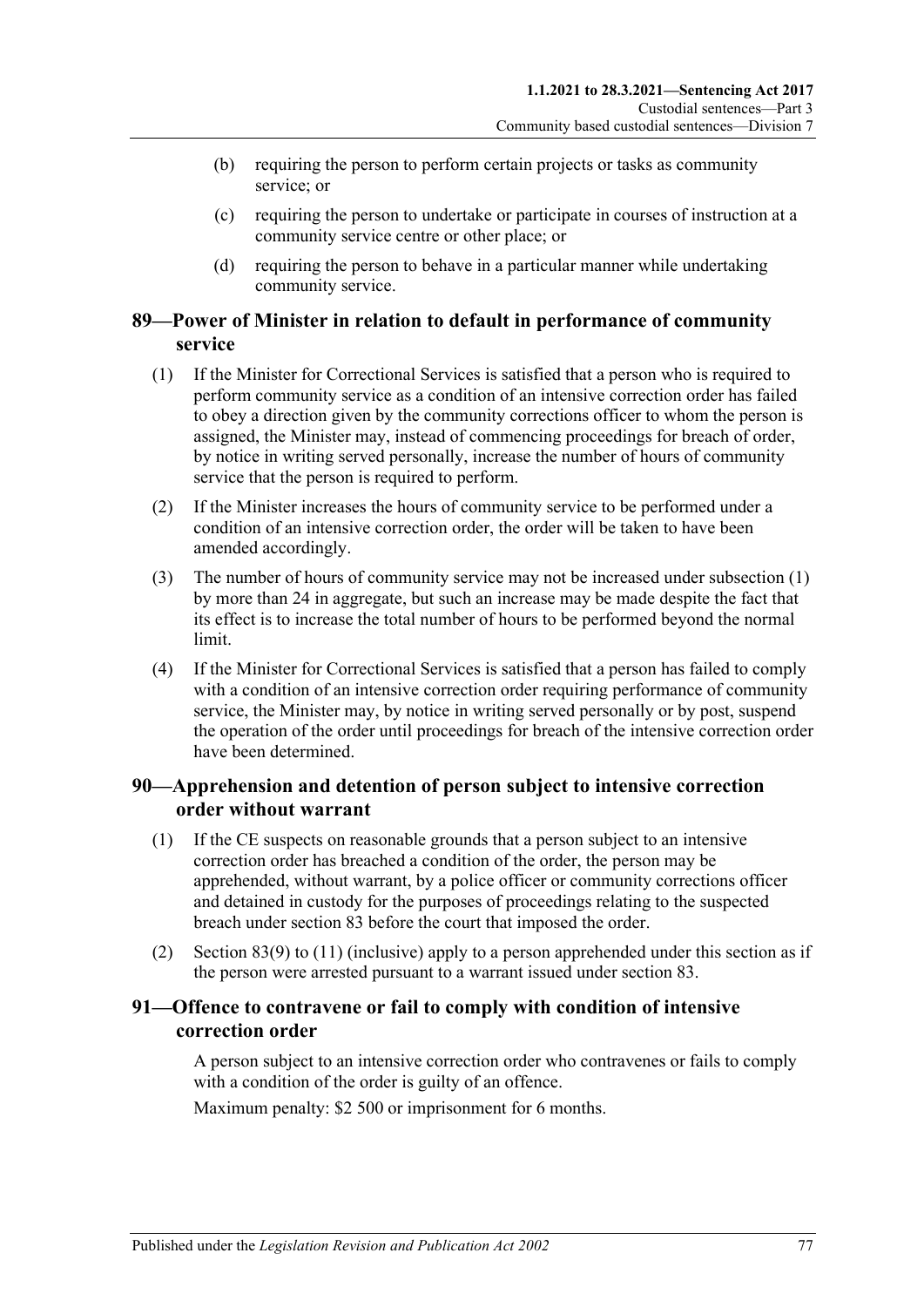## **Subdivision 3—General**

#### **92—Court may direct person to surrender firearm etc**

- (1) This section applies to the following persons:
	- (a) a person subject to a home detention order under [Subdivision](#page-54-0) 1;
	- (b) a person subject to an intensive correction order under [Subdivision](#page-65-0) 2.
- (2) A court may, when imposing a sentence on a person to whom this section applies, direct the person to immediately surrender at a police station specified by the court any firearm, ammunition or part of a firearm owned or possessed by the person.
- (3) No criminal liability attaches to a person to the extent that the person is complying with a direction under this section.
- (4) The Commissioner of Police must deal with any surrendered firearm, ammunition or part of a firearm in accordance with the scheme set out in the regulations.
- (5) No compensation is payable by the Crown or any other person in respect of the exercise of a function or power under this section.
- (6) The regulations may provide for the payment, recovery or waiver of fees in respect of this section.

## **Division 8—Effect of imprisonment for contempt**

#### **93—Effect of imprisonment for contempt**

If a person is imprisoned for contempt of court—

- (a) any sentence of imprisonment that the person has not yet begun to serve (and any non-parole period in respect of that sentence) will not commence until the expiry of the period of imprisonment for contempt; and
- (b) any sentence of imprisonment that the person is then serving (and any non-parole period in respect of that sentence) ceases to run for the period of imprisonment for contempt.

## **Part 4—Other community based sentences**

### **Division 1—Purpose, interpretation and application**

#### **94—Purpose of Part**

The purpose of this Part is to provide a court with an option to impose a non-custodial community based sentence on a defendant.

### **95—Interpretation and application of Part**

- (1) In this Part, a reference to a *bond under this Act* is a reference to a bond under [section](#page-78-0) 96 or [97,](#page-83-0) as the case requires.
- <span id="page-77-0"></span>(2) The powers vested in a court by this Part—
	- (a) are exercisable despite the fact that an Act prescribes a minimum penalty; but
	- (b) are not exercisable in relation to—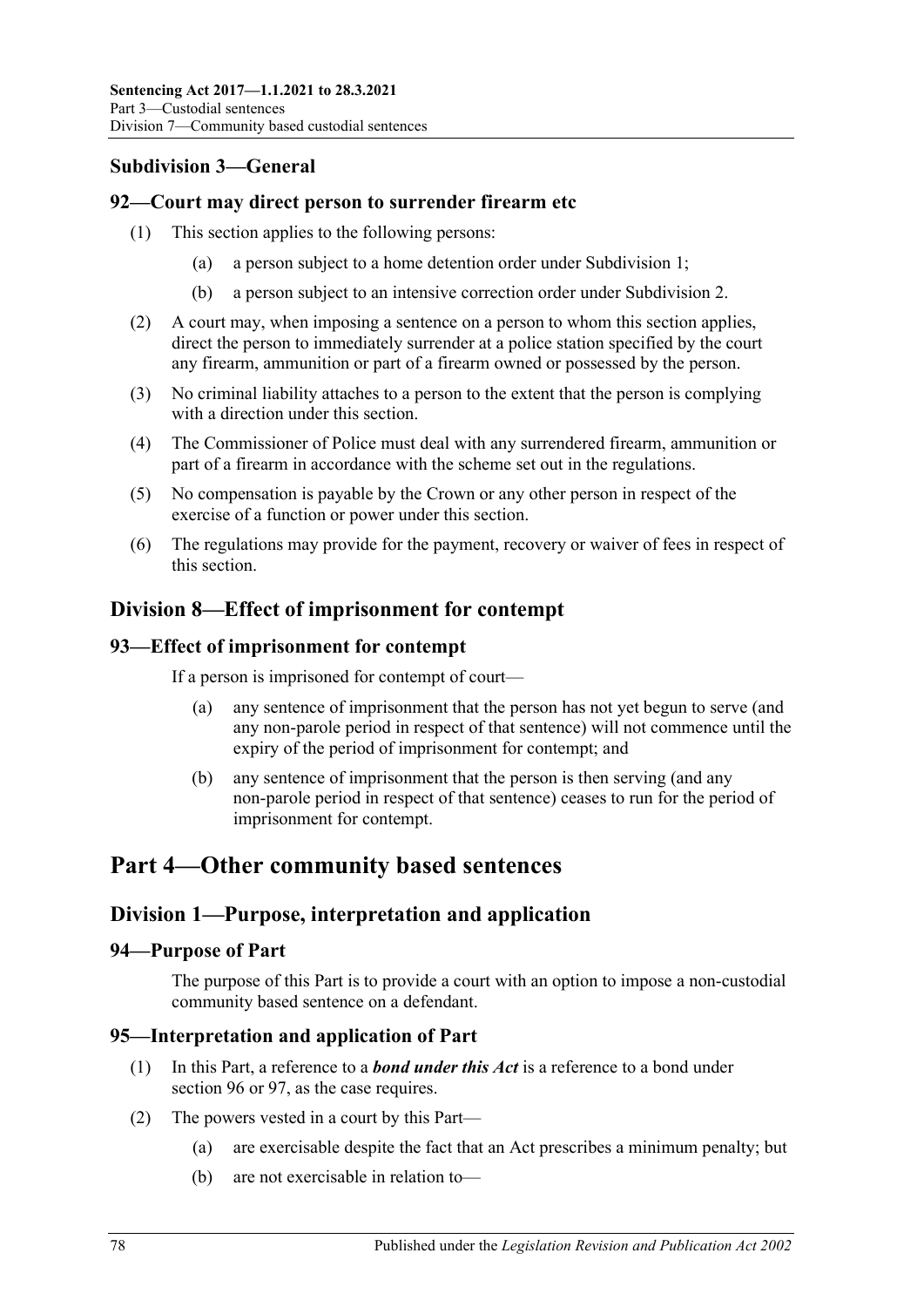- (i) murder or treason; or
- (ia) an offence involving a terrorist act; or
- (ii) any other offence in respect of which an Act expressly prohibits the reduction, mitigation or substitution of penalties or sentences.
- (3) In [subsection](#page-77-0)  $(2)$ —

*Act* includes a statutory instrument;

*terrorist act* has the same meaning as in Part 5.3 of the *Criminal Code* of the Commonwealth.

- (4) For the purposes of this Part, a reference to an *offence of murder* includes—
	- (a) an offence of conspiracy to murder; and
	- (b) an offence of aiding, abetting, counselling or procuring the commission of murder.

#### **Division 2—Bonds, community service and supervision in community**

#### <span id="page-78-3"></span><span id="page-78-0"></span>**96—Suspension of imprisonment on defendant entering into bond**

- (1) Subject to this section, if a court has imposed a sentence of imprisonment on a defendant, the court may, if it thinks that good reason exists for doing so, suspend the sentence on condition that the defendant enter into a bond—
	- (a) to be of good behaviour; and
	- (b) to comply with the conditions of the bond referred to in [subsection](#page-78-1) (2); and
	- (c) to comply with any other conditions of the bond as the court thinks appropriate and specifies in the bond.
- <span id="page-78-6"></span><span id="page-78-1"></span>(2) Subject to this Act, a bond under this section is subject to the following conditions:
	- (a) a condition prohibiting the defendant from possessing a firearm or ammunition or any part of a firearm;
	- (b) a condition requiring the defendant to submit to such tests (including testing without notice) for gunshot residue as may be reasonably required by a person or class of persons or body specified by the court.
- <span id="page-78-5"></span><span id="page-78-4"></span><span id="page-78-2"></span>(3) A sentence of imprisonment may not be suspended under this section if the defendant is being sentenced—
	- (a) to a sentence of imprisonment that is to be served cumulatively on another term of imprisonment, or concurrently with another term of imprisonment then being served, or about to be served, by the defendant; or
	- (b) as an adult to a period of imprisonment of 2 years or more for a prescribed designated offence; or
	- (ba) as an adult for a serious sexual offence; or
	- (c) as an adult for a serious and organised crime offence or specified offence against police; or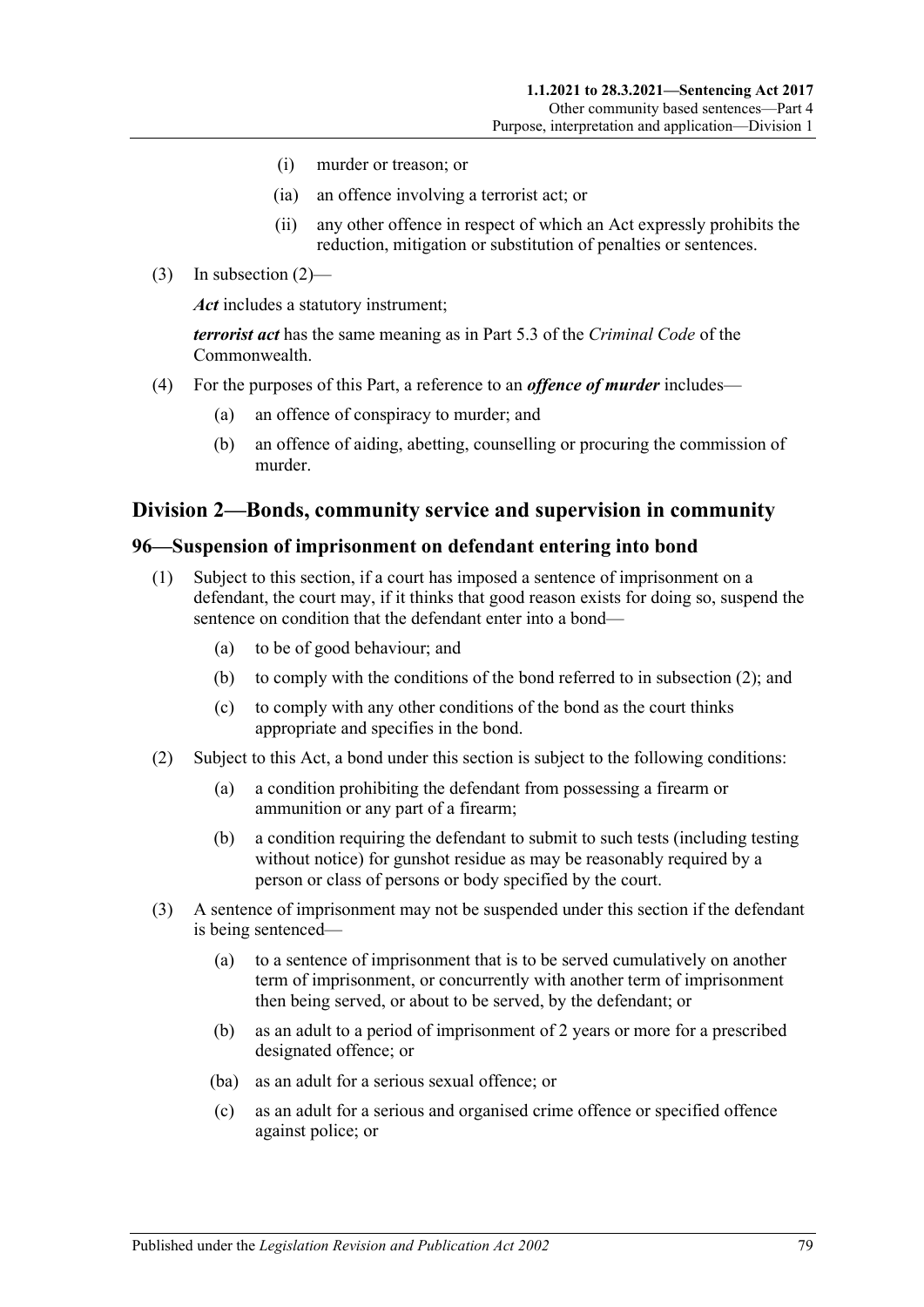- <span id="page-79-0"></span>(d) as an adult for a designated offence and, during the 5 year period immediately preceding the date on which the relevant offence was committed, a court has suspended a sentence of imprisonment or period of detention imposed on the defendant for a designated offence.
- <span id="page-79-1"></span>(4) Despite [subsection](#page-78-2)  $(3)(a)$ , if the period of imprisonment to which a defendant is liable under 1 or more sentences is more than 3 months but less than 12 months, the sentencing court may, by order—
	- (a) direct that the defendant serve a specified period (being not less than 1 month) of the imprisonment in prison; and
	- (b) suspend the remainder of the sentence on condition that the defendant enter into a bond of a kind described in [subsection](#page-78-3) (1) that will have effect on the defendant's release from prison.
- <span id="page-79-2"></span>(5) Despite [subsection](#page-78-4) (3)(b), if a defendant is being sentenced as an adult to a period of imprisonment of 2 years or more for a prescribed designated offence, the sentencing court may, by order—
	- (a) direct that the defendant serve a specified period of the imprisonment in prison (which, if a non-parole period has been fixed in respect of the defendant, must be a period that is one-fifth of the non-parole period fixed); and
	- (b) suspend the remainder of the sentence on condition that the defendant enter into a bond of a kind described in [subsection](#page-78-3) (1) that will have effect on the defendant's release from prison.
- (6) Despite [subsection](#page-78-5)  $(3)(c)$  and  $(d)$ , the court may, if satisfied that exceptional circumstances exist for doing so—
	- (a) suspend a sentence of imprisonment imposed on a defendant for a serious and organised crime offence or specified offence against police, or for a designated offence in the circumstances described in [subsection](#page-79-0) (3)(d), on condition that the defendant enter into a bond of a kind described in [subsection](#page-78-3) (1): or
	- (b) make an order under [subsection](#page-79-1) (4) in respect of a defendant being sentenced for a serious and organised crime offence or specified offence against police, or for a designated offence in the circumstances described in [subsection](#page-79-0) (3)(d), if the period of imprisonment to which the defendant is liable under 1 or more sentences is more than 3 months but less than 12 months.
- (8) If a probationer under a bond entered into under this section complies with the conditions of the bond, the sentence of imprisonment is, on the expiration of the bond, wholly extinguished.
- (9) In this section—

*designated offence* means any of the following offences under the *[Criminal Law](http://www.legislation.sa.gov.au/index.aspx?action=legref&type=act&legtitle=Criminal%20Law%20Consolidation%20Act%201935)  [Consolidation Act](http://www.legislation.sa.gov.au/index.aspx?action=legref&type=act&legtitle=Criminal%20Law%20Consolidation%20Act%201935) 1935*:

- (a) an offence under section 13 or 13A;
- (b) an offence under section 19;
- (c) an offence under section 19AA;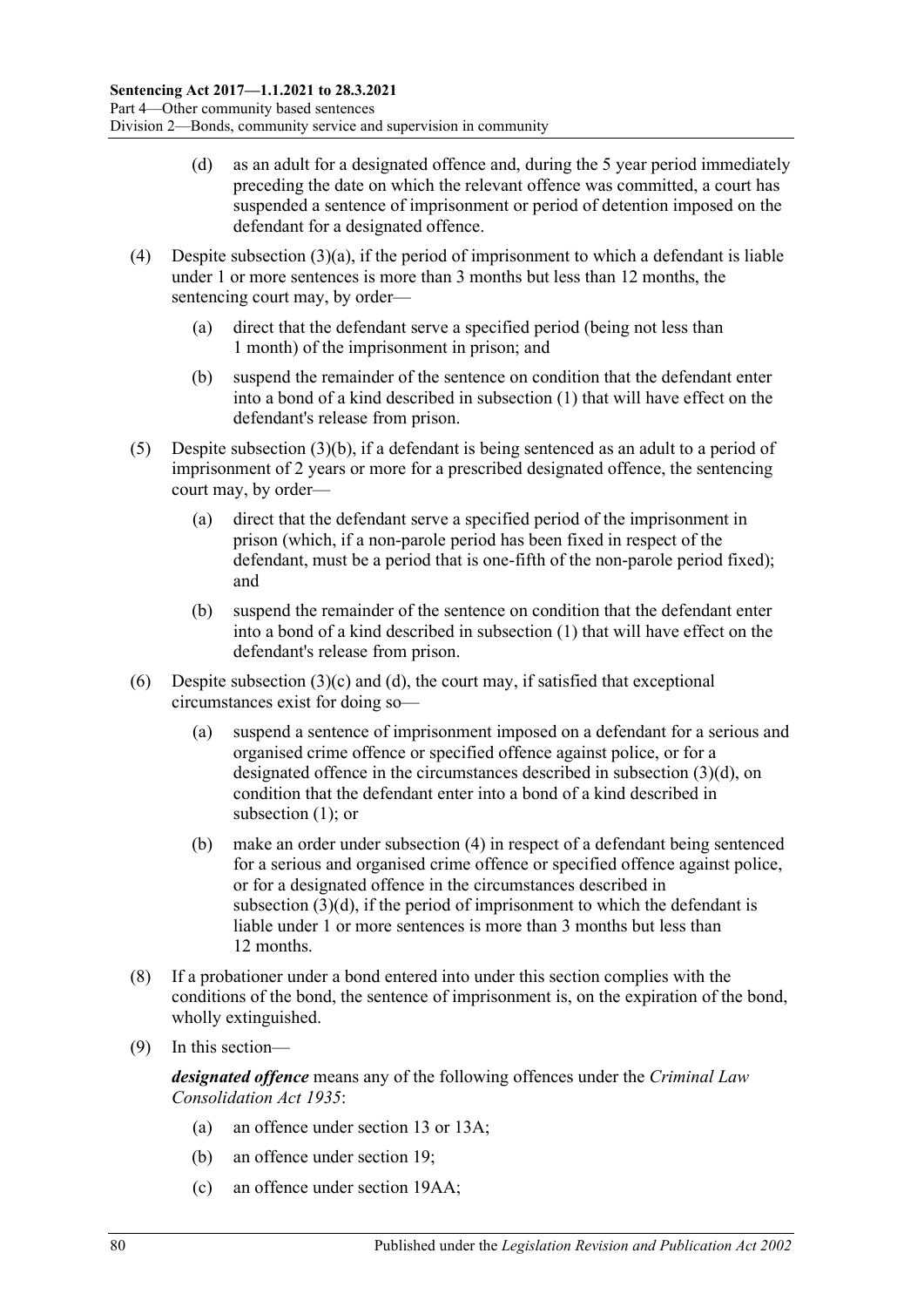- (d) an offence under section 19AC;
- (e) an offence under section 19A;
- (f) an offence under section 23 or 24;
- (g) an offence under section 29A;
- (ga) an offence against section  $20AA(1)$ , (2) or (4);
- (h) an offence under section 39;
- (j) an offence under section 137;
- (k) an offence under section 170;
- (l) an offence under section 270B if the offence against the person to which that section applies is a relevant offence referred to in a preceding paragraph;

*foster parent*, of a child, includes—

- (a) an approved carer of the child; and
- (b) a person in whose care the child is placed under section 77 of the *[Children](http://www.legislation.sa.gov.au/index.aspx?action=legref&type=act&legtitle=Children%20and%20Young%20People%20(Safety)%20Act%202017) [and Young People \(Safety\) Act](http://www.legislation.sa.gov.au/index.aspx?action=legref&type=act&legtitle=Children%20and%20Young%20People%20(Safety)%20Act%202017) 2017*;

*prescribed designated offence* means an offence under section 13 or 23 of the *[Criminal Law Consolidation Act](http://www.legislation.sa.gov.au/index.aspx?action=legref&type=act&legtitle=Criminal%20Law%20Consolidation%20Act%201935) 1935*;

#### *serious and organised crime offence* means—

- (a) any of the following offences under the *[Criminal Law Consolidation](http://www.legislation.sa.gov.au/index.aspx?action=legref&type=act&legtitle=Criminal%20Law%20Consolidation%20Act%201935)  Act [1935](http://www.legislation.sa.gov.au/index.aspx?action=legref&type=act&legtitle=Criminal%20Law%20Consolidation%20Act%201935)*:
	- (i) an offence under section 83E;
	- (ii) an aggravated offence under section 172 or 251, where the aggravating circumstances of the offence are the circumstances referred to in section  $5AA(1)(ga)(i)$  or (ii) of that Act;
	- (iii) an offence under section 244 or 245; or
- (b) any of the following offences under the *[Controlled Substances Act](http://www.legislation.sa.gov.au/index.aspx?action=legref&type=act&legtitle=Controlled%20Substances%20Act%201984) 1984*:
	- (i) an offence under section 32(1);
	- (ii) an aggravated offence under section  $32(2)$ ,  $32(2a)$  or  $32(3)$ ;
	- (iii) an offence under section 33(1);
	- (iv) an aggravated offence under section  $33(2)$  or  $33(3)$ ;
	- (v) an aggravated offence under section  $33A(1)$ ,  $33A(2)$ ,  $33A(3)$ ,  $33A(4)$ or 33A(5);
	- (vi) an offence under section 33F, 33G or 33H;

<span id="page-80-0"></span>*serious sexual offence* means—

 $(a)$ 

- (i) any of the following offences under the *[Criminal Law Consolidation](http://www.legislation.sa.gov.au/index.aspx?action=legref&type=act&legtitle=Criminal%20Law%20Consolidation%20Act%201935)  Act [1935](http://www.legislation.sa.gov.au/index.aspx?action=legref&type=act&legtitle=Criminal%20Law%20Consolidation%20Act%201935)* where the maximum penalty prescribed for the offence is, or includes, imprisonment for at least 5 years:
	- (A) an offence under section 48 (rape);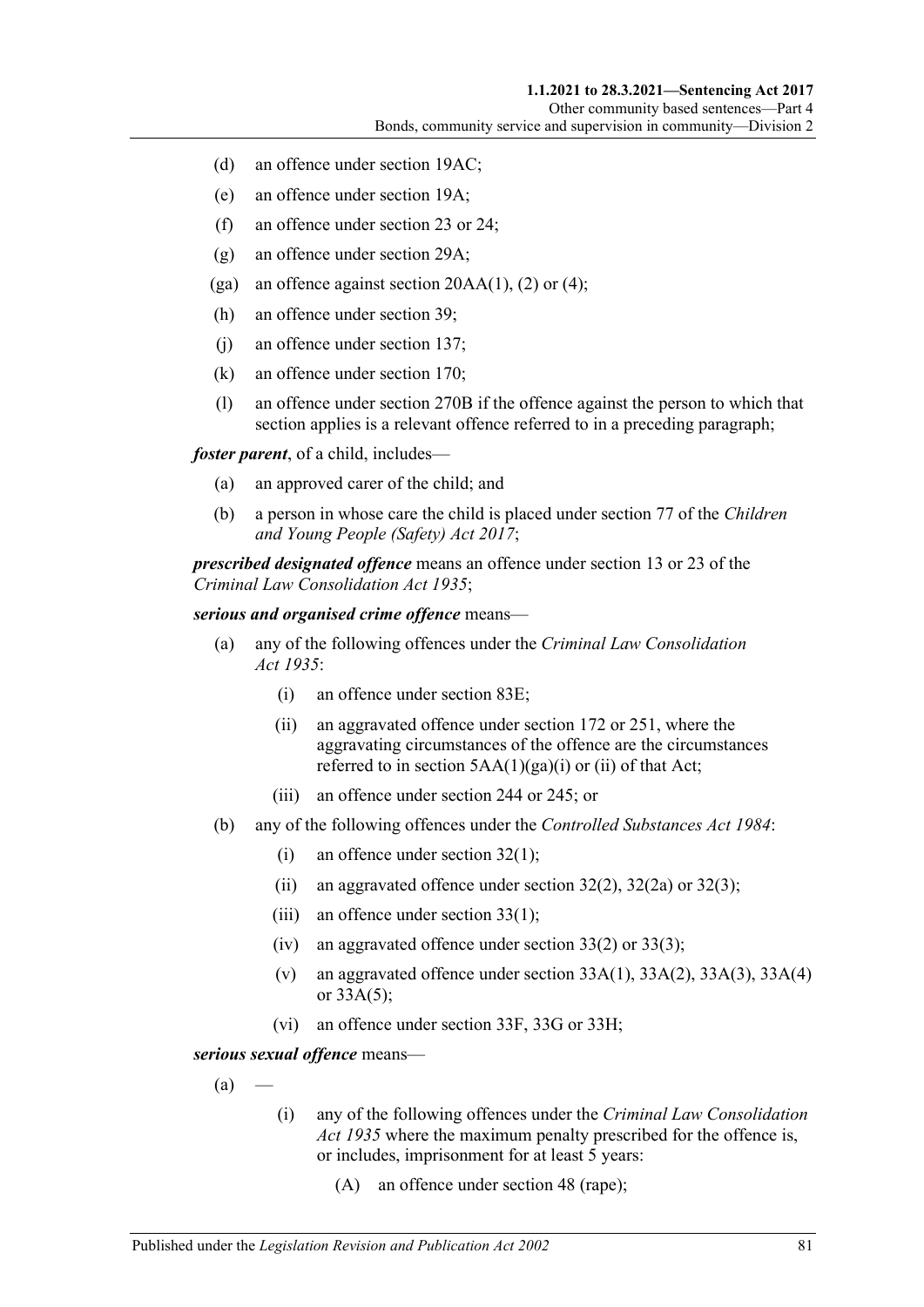- (B) an offence under section 48A (compelled sexual manipulation);
- (C) an offence under section 50 (persistent sexual abuse of a child);
- (D) an offence under section 51 (sexual exploitation of person with a cognitive impairment);
- (E) an offence under section 59 (abduction);
- (F) an offence under section 60 (procuring sexual intercourse);
- (G) an offence under section 66 (sexual servitude and related offences);
- (H) an offence under section 67 (deceptive recruiting for commercial sexual services);
- (I) an offence under section 68 (use of children in commercial sexual services);
- (J) an offence under section 72 (incest);
- (K) an offence against a corresponding previous enactment substantially similar to an offence referred to in any of the preceding subsubparagraphs;
- (L) an attempt to commit or an assault with intent to commit any of the offences referred to in any of the preceding subsubparagraphs; or
- (ii) any of the following offences under the *[Criminal Law Consolidation](http://www.legislation.sa.gov.au/index.aspx?action=legref&type=act&legtitle=Criminal%20Law%20Consolidation%20Act%201935)  Act [1935](http://www.legislation.sa.gov.au/index.aspx?action=legref&type=act&legtitle=Criminal%20Law%20Consolidation%20Act%201935)* where the maximum penalty prescribed for the offence is, or includes, imprisonment for at least 5 years:
	- (A) an offence under section 49 (unlawful sexual intercourse), other than an offence that occurred in prescribed circumstances;
	- (B) an offence under section 56 (indecent assault), other than an offence that occurred in prescribed circumstances;
	- (C) an offence under section 58 (gross indecency), other than an offence that occurred in prescribed circumstances;
	- (D) an offence under section 63 (production or dissemination of child exploitation material), other than an offence that occurred in prescribed circumstances;
	- (E) an offence under section 63B (procuring child to commit an indecent act etc), other than an offence that occurred in prescribed circumstances; or
- (iii) an offence against a corresponding previous enactment substantially similar to an offence referred to in either of the preceding subparagraphs; or
- (iv) an attempt to commit or an assault with intent to commit any of the offences referred to in any of the preceding subparagraphs; or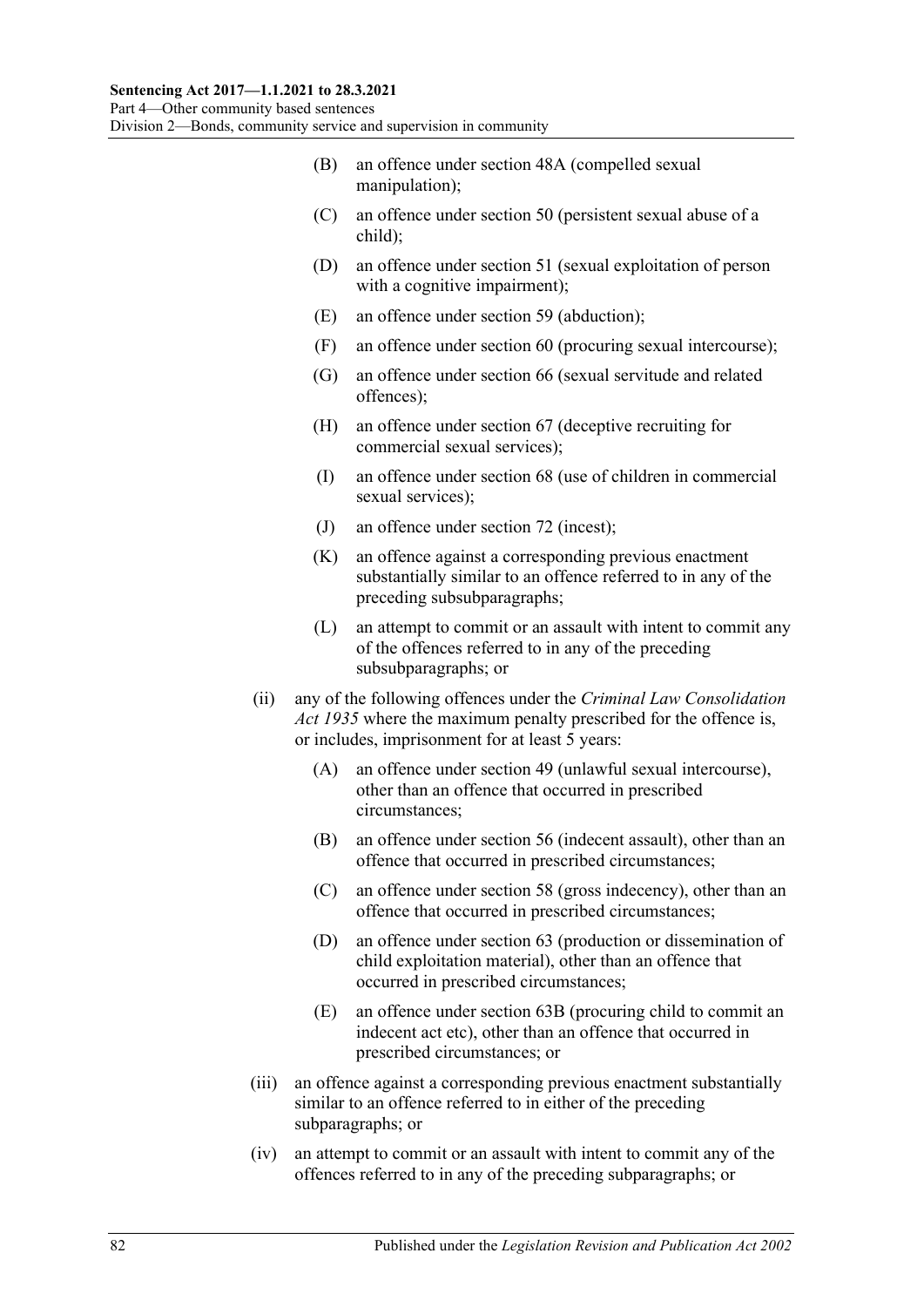(b) an offence against the law of another State or a Territory corresponding to an offence referred to in [paragraph](#page-80-0) (a);

#### *specified offence against police* means—

- (a) an aggravated offence under section 23(1) or 23(3) of the *[Criminal Law](http://www.legislation.sa.gov.au/index.aspx?action=legref&type=act&legtitle=Criminal%20Law%20Consolidation%20Act%201935)  [Consolidation Act](http://www.legislation.sa.gov.au/index.aspx?action=legref&type=act&legtitle=Criminal%20Law%20Consolidation%20Act%201935) 1935* where the aggravating circumstances of the offence are the circumstances referred to in section 5AA(1)(c) of that Act and the victim is a police officer; or
- (b) an offence of attempted murder or attempted manslaughter under the *[Criminal Law Consolidation Act](http://www.legislation.sa.gov.au/index.aspx?action=legref&type=act&legtitle=Criminal%20Law%20Consolidation%20Act%201935) 1935* where the victim is a police officer and the offender committed the offence—
	- (i) knowing the victim to be acting in the course of the victim's official duty; or
	- (ii) in retribution for something the offender knows or believes to have been done by the victim in the course of the victim's official duty.
- <span id="page-82-0"></span>(10) For the purposes of this section, an offence occurred in *prescribed circumstances* if—
	- (a) the defendant was, at the time of the offence, 20 years of age or less; and
	- (b) the circumstances of the offending, including the victim's age and the age difference between the defendant and the victim, are such that it is appropriate that the sentence be suspended; and
	- (c) the defendant was not, at the time of the offence, a person in a position of authority in relation to the victim.
- (11) For the purposes of [subsection](#page-82-0) (10), a person is in *a position of authority* in relation to a victim (the *child*) if—
	- (a) the person is a teacher and the child is a pupil of the teacher or of a school at which the teacher works; or
	- (b) the person is a parent, step-parent, guardian or foster parent of the child or the de facto partner or domestic partner of a parent, step-parent, guardian or foster parent of the child; or
	- (c) the person provides religious, sporting, musical or other instruction to the child; or
	- (d) the person is a religious official or spiritual leader (however described and including lay members and whether paid or unpaid) in a religious or spiritual group attended by the child; or
	- (e) the person is a health professional or social worker providing professional services to the child; or
	- (f) the person is responsible for the care of the child and the child has a cognitive impairment; or
	- (g) the person is employed or providing services in a correctional institution (within the meaning of the *[Correctional Services Act](http://www.legislation.sa.gov.au/index.aspx?action=legref&type=act&legtitle=Correctional%20Services%20Act%201982) 1982*) or a training centre (within the meaning of the *[Young Offenders Act](http://www.legislation.sa.gov.au/index.aspx?action=legref&type=act&legtitle=Young%20Offenders%20Act%201993) 1993*), or is a person engaged in the administration of those Acts, acting in the course of the person's duties in relation to the child; or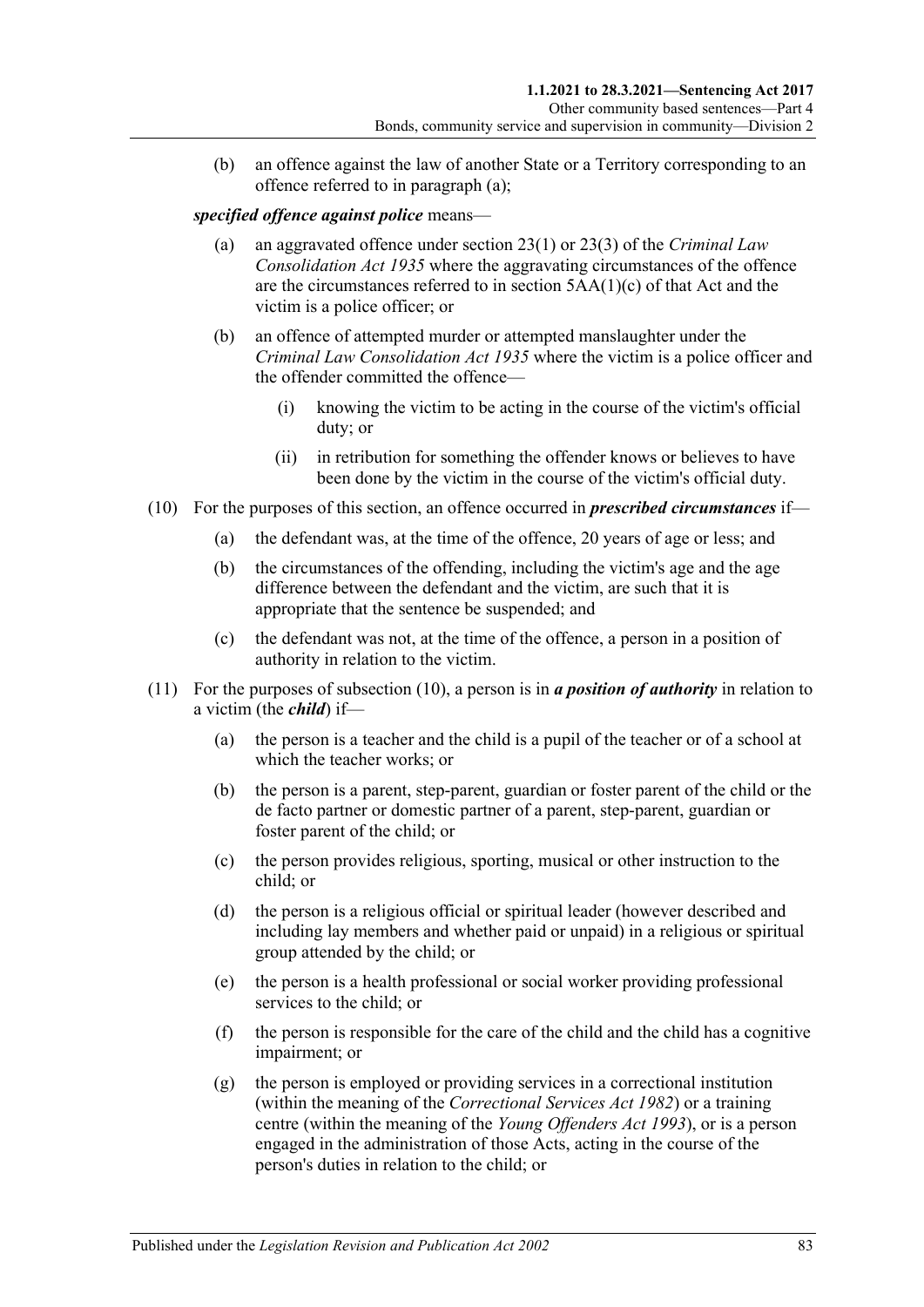- (h) the person is employed or providing services in a licensed children's residential facility (within the meaning of the *[Children and Young People](http://www.legislation.sa.gov.au/index.aspx?action=legref&type=act&legtitle=Children%20and%20Young%20People%20(Safety)%20Act%202017)  [\(Safety\) Act](http://www.legislation.sa.gov.au/index.aspx?action=legref&type=act&legtitle=Children%20and%20Young%20People%20(Safety)%20Act%202017) 2017*), or a residential care facility or other facility established under section 36 of the *[Family and Community Services Act](http://www.legislation.sa.gov.au/index.aspx?action=legref&type=act&legtitle=Family%20and%20Community%20Services%20Act%201972) 1972*, or is a person engaged in the administration of those Acts, acting in the course of the person's duties in relation to the child; or
- (i) the person is an employer of the child or other person who has the authority to determine significant aspects of the child's terms and conditions of employment or to terminate the child's employment (whether the child is being paid in respect of that employment or is working in a voluntary capacity).
- (12) A description of an offence appearing in brackets in this section is for convenience of reference only.

#### <span id="page-83-0"></span>**97—Discharge of other defendants on entering into good behaviour bond**

- <span id="page-83-1"></span>(1) If a court finds a person guilty of an offence, the court may, if it thinks that good reason exists for doing so, discharge the defendant with or without recording a conviction, and without imposing any other penalty, on condition that the defendant enter into a bond—
	- (a) to be of good behaviour; and
	- (b) to comply with the other conditions (if any) included in the bond; and
	- (c) if the terms of the bond so require, to appear before the court for sentence, or conviction and sentence, if the defendant fails during the term of the bond to comply with a condition of the bond.
- (2) However, if the defendant is not to be so required to appear before the court, the court cannot impose any conditions under [subsection](#page-83-1) (1)(b).
- (3) If a defendant is discharged on a bond under this section—
	- (a) no fresh prosecution may be commenced in respect of the offence; and
	- (b) the defendant will only be liable to sentence, or conviction and sentence, if the defendant fails to comply with a condition of the bond and the terms of the bond require the defendant to appear before the court for sentencing in that event.

#### **98—Conditions of bonds under this Act**

- (1) Subject to this Act, a bond under this Act may include such of the following conditions as the court thinks appropriate and directs be included:
	- (a) a condition requiring the defendant to be under the supervision of a community corrections officer for a specified period;
	- (b) a condition requiring the defendant to reside with a specified person or in a specified place or area;
	- (c) a condition requiring the defendant not to reside with a specified person or in a specified place or area;
	- (d) a condition requiring the defendant to perform a specified number of hours of community service;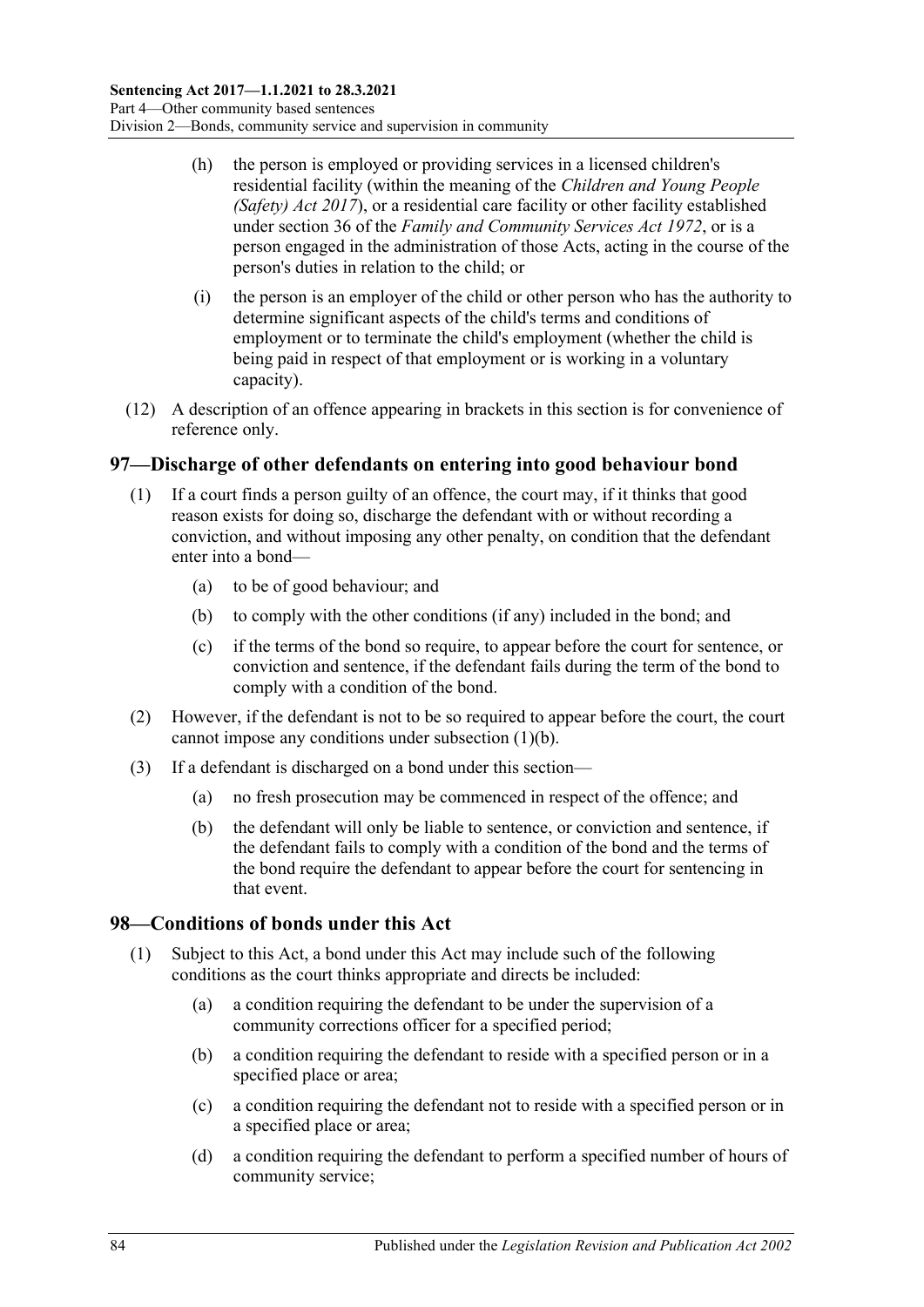- (e) a condition requiring the defendant to undertake an intervention program;
- (f) a condition requiring the defendant to undergo medical or psychiatric treatment in accordance with the terms of the bond;
- (g) a condition requiring the defendant to abstain from drugs of a specified class (including alcohol);
- (h) a condition requiring the person to submit to such tests (including testing without notice) relating to drug use as a community corrections officer may reasonably require;
- (i) a condition requiring the defendant—
	- (i) to restore misappropriated property to any person apparently entitled to possession of it; or
	- (ii) to pay compensation of a specified amount to any person for injury, loss or damage resulting from the offence;
- (j) a condition requiring the defendant to attend and complete, within the term of the bond or such lesser period as the court may specify, a specified education program approved by the Attorney-General for the offence of which the defendant has been found guilty;
- (k) a condition requiring the defendant to comply with—
	- (i) regulations (if any) made for the purposes of this section; or
	- (ii) the lawful directions of the CE;
- (l) any other condition that the court thinks appropriate and specifies in the bond.
- (2) A court must not include a condition (whether under this or any other section) requiring the defendant to reside with a specified person or in a specified place unless the court is satisfied that accommodation is available for the defendant with that person or in that place and that the accommodation is suitable in all the circumstances.
- (3) A court must not include a condition requiring the defendant to undergo specified medical or psychiatric treatment unless it is satisfied that treatment of the nature specified in the bond has been recommended for the defendant by a legally qualified medical practitioner and is available to the defendant.
- (4) The following provisions apply in relation to an education program approved or to be approved for the purposes of this section:
	- (a) the Attorney-General may approve such a program unconditionally or subject to such conditions as the Attorney-General thinks fit and specifies in the instrument of approval;
	- (b) the Attorney-General may, by written notice to the program provider, revoke an approval or vary the conditions of an approval;
	- (c) any fees for undertaking an approved education program are to be borne by the defendant, subject to any relief from payment given by the program provider in accordance with conditions imposed by the Attorney-General under this subsection.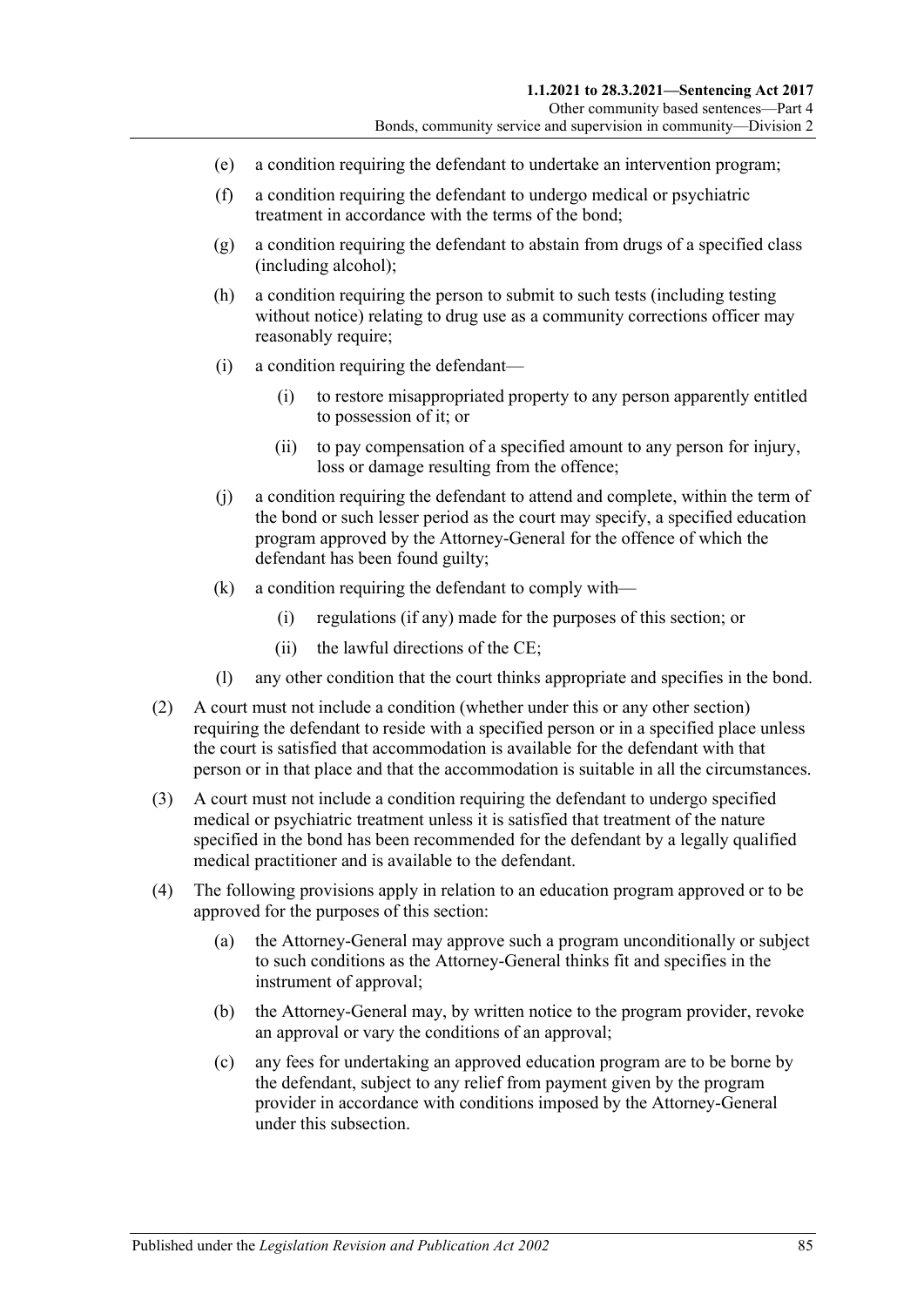- (5) Before the court imposes a condition requiring a defendant to undertake an intervention program, the court must satisfy itself that—
	- (a) the defendant is eligible for the services to be included on the program in accordance with applicable eligibility criteria (if any); and
	- (b) the services are available for the defendant at a suitable time and place.
- (6) The court may make appropriate orders for assessment of a defendant to determine—
	- (a) a form of intervention program that is appropriate for the defendant; and
	- (b) the defendant's eligibility for the services included on the program,

and may release the defendant on bail on condition that the defendant undertake the assessment as ordered.

- (7) A certificate apparently signed by—
	- (a) an intervention program manager as to—
		- (i) whether the services to be included on an intervention program are available for a particular person and, if so, when and where they will be available; or
		- (ii) whether a particular person is eligible for the services to be included on the program; or
	- (b) a community corrections officer as to whether a particular person has complied with conditions regulating the person's participation in an intervention program,

is admissible as evidence of the matter so certified.

#### **99—Term of bond**

Subject to this Act, a bond under this Act is effective for the term that is specified in the bond.

#### **100—Guarantors etc**

- (1) If the court thinks it appropriate—
	- (a) a bond under this Act may oblige the defendant to pay a sum specified in the bond in the event of non-compliance with a condition of the bond; and
	- (b) the court may require the defendant to find 1 or more guarantors of such an obligation.
- $(2)$  A court—
	- (a) may require a defendant to find 1 or more persons to guarantee the defendant's compliance with the conditions of the bond; and
	- (b) if such a requirement is made, must specify the amount that any such guarantor will be liable to pay in the event of the defendant's non-compliance with a condition of the bond.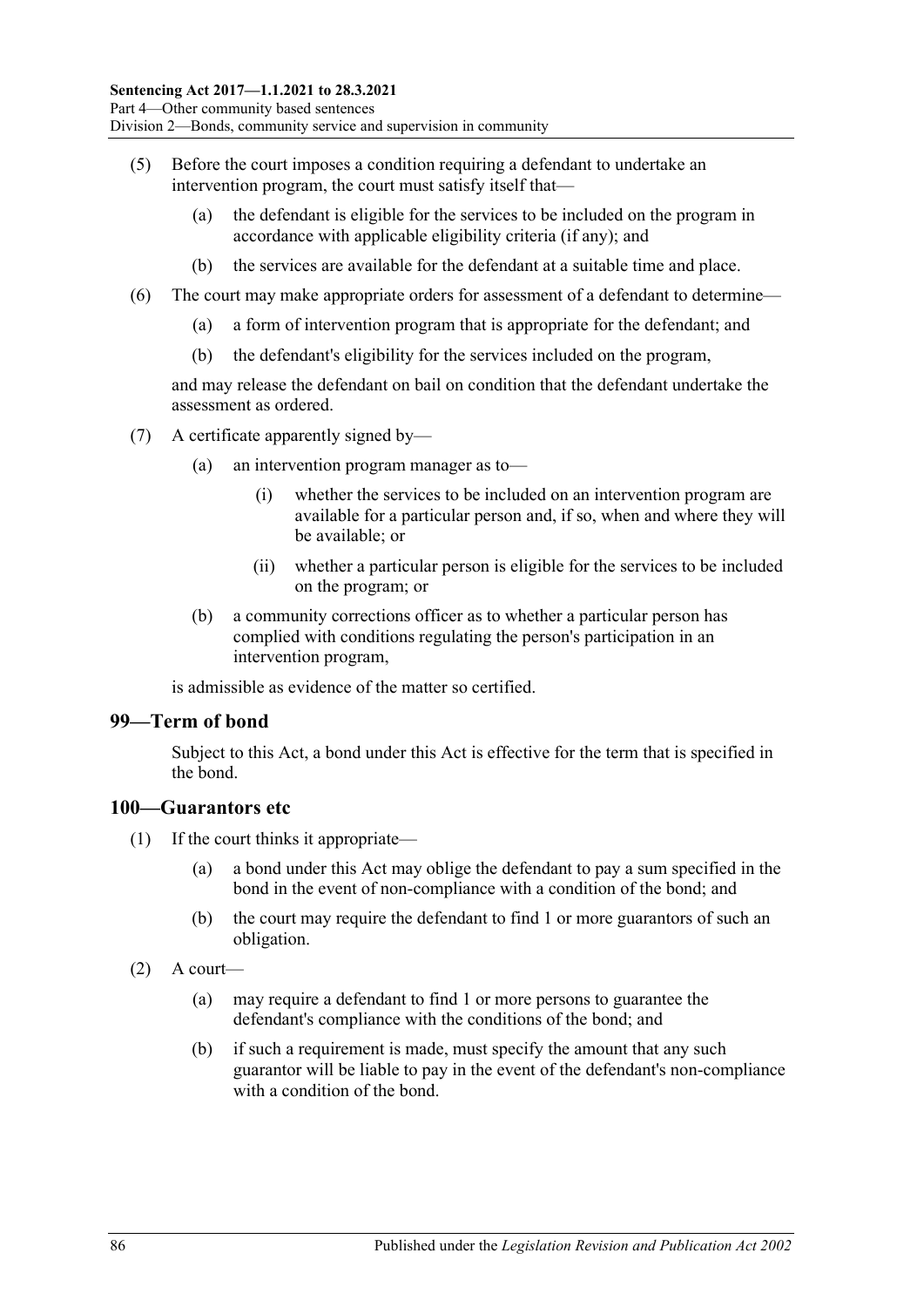#### **101—Court may direct person to surrender firearm etc**

- (1) A probative court may, in relation to a bond that is subject to the condition imposed by section [96\(2\)\(a\),](#page-78-6) direct the probationer to immediately surrender at a police station specified by the court any firearm, ammunition or part of a firearm owned or possessed by the probationer.
- (2) No criminal liability attaches to a person to the extent that the person is complying with a direction under this section.
- (3) The Commissioner of Police must deal with any surrendered firearm, ammunition or part of a firearm in accordance with the scheme set out in the regulations.
- (4) No compensation is payable by the Crown or any other person in respect of the exercise of a function or power under this section.
- (5) The regulations may provide for the payment, recovery or waiver of fees in respect of this section.

#### **102—Court to provide CE with copy of court order**

If a defendant enters into a bond under this Act, the conditions of a bond are varied, the term of a bond is extended, or a bond is discharged, the court must notify the CE of the terms of the bond, variation or extension, or of the discharge, as the case may require.

#### <span id="page-86-0"></span>**103—Variation or discharge of bond**

- (1) A probative court may, on the application of a probationer or the Minister for Correctional Services, vary or revoke a condition of a bond under this Act.
- (2) If, on an application for variation under [subsection](#page-86-0) (1), a probative court extends, beyond the term of the bond, the period within which community service is to be performed by the probationer, the term of the bond is extended accordingly.
- (3) A probative court cannot extend the period within which community service is to be performed by more than 6 months.
- (4) A probative court may only vary or revoke the conditions imposed by [section](#page-78-1) 96(2) on a bond if the court is satisfied, by evidence given on oath, that—
	- (a) there are cogent reasons to do so; and
	- (b) the possession of a firearm, ammunition or part of a firearm by the probationer does not represent an undue risk to the safety of the public.
- (5) Subject to [subsection](#page-87-0) (6), if the Minister for Correctional Services is satisfied, on the application of a probationer—
	- (a) that it is no longer necessary for the probationer to remain under supervision; and
	- (b) that it would not be in the best interests of the probationer to remain under supervision,

the Minister may, by instrument in writing, waive the obligation of the probationer to comply any further with the condition requiring supervision.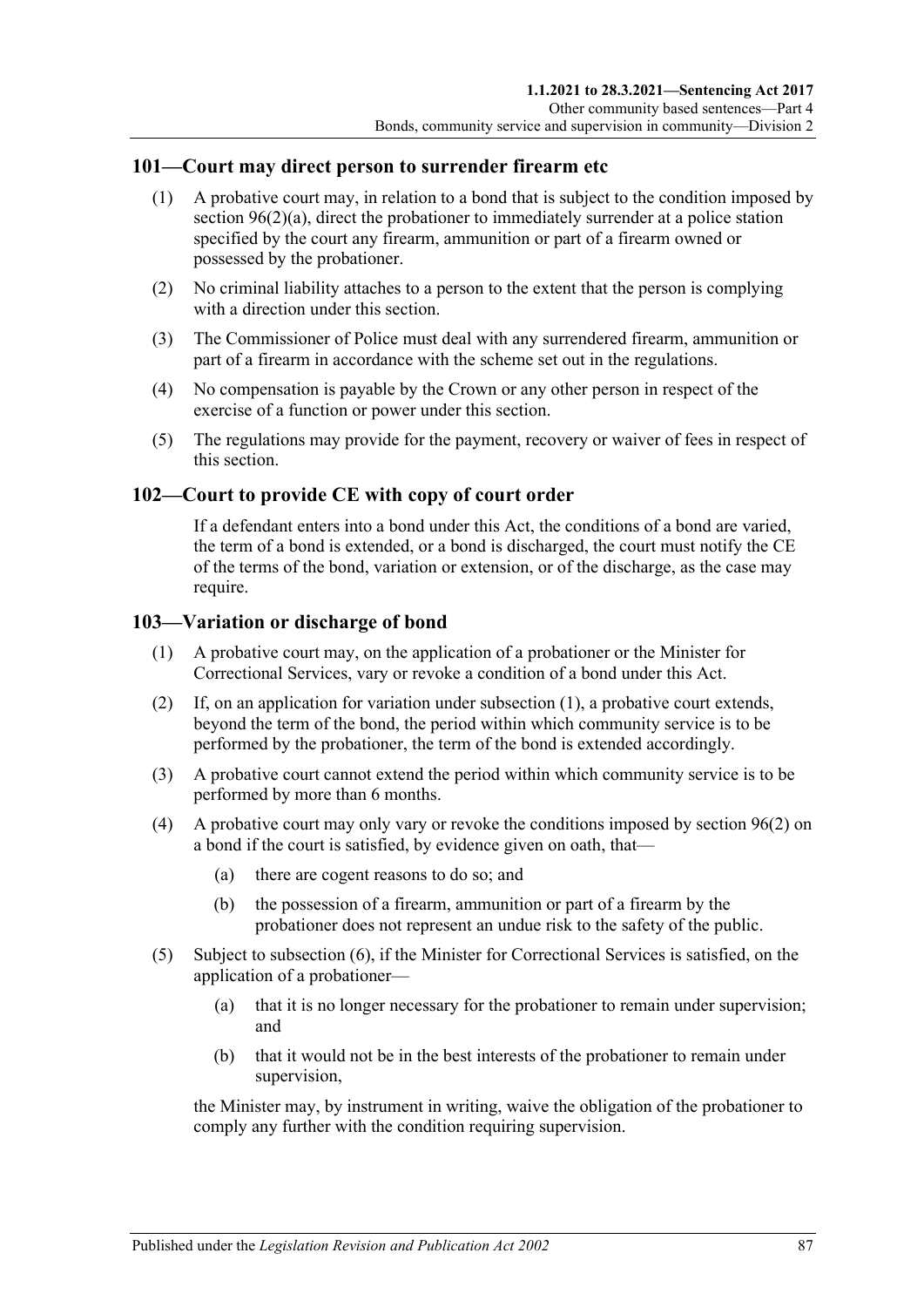- <span id="page-87-0"></span>(6) The Minister for Correctional Services must, before deciding whether to waive the obligation of a probationer to comply any further with a condition requiring supervision, take into account the likely impact on a victim to which this subsection applies if the probationer is no longer required to remain under supervision.
- (7) [Subsection](#page-87-0) (6) applies to a victim in respect of whom a victim impact statement was provided to the sentencing court when the probationer was sentenced.
- (8) If a probative court is satisfied, on the application of a probationer, that it is no longer necessary for the probationer to remain subject to the bond, the court may, by order, discharge the bond.

#### **104—Court to be notified if suitable community service placement not available**

- <span id="page-87-1"></span>(1) If the CE, on being notified that a court has made an order for community service or included in a bond a condition requiring the performance of community service, is of the opinion that suitable community service work cannot be found for the defendant, whether because of the defendant's physical or mental disability, the location of the defendant, or for some other reason, the CE must notify the court in writing of that fact.
- (2) On receiving a notification under [subsection](#page-87-1) (1), the court may discharge the community service order or revoke the condition (as the case may be) and may require the defendant to appear before the court for further order.

#### <span id="page-87-2"></span>**105—Provisions relating to community service**

- (1) The following provisions apply if a court imposes a sentence of community service, or includes in a bond a condition requiring the performance of community service:
	- (a) the court must specify the number of hours of community service to be performed by the person to whom the sentence relates, being not less than 15 or more than 300;
	- (b) the court must not specify a number of hours of community service to be performed by a person who is already performing, or is liable to perform, community service, where the aggregate of that number and the number of hours previously specified would exceed 300;
	- (c) the court must specify a period, not exceeding 18 months, within which the community service is to be performed;
	- (d) the person is required to report to a specified place not later than 2 working days after the date of the order unless, within that period, the person receives a notice from the CE to the contrary;
	- (e) the person is required to perform community service for not less than 4 hours each week and on such day, or days, as the community corrections officer to whom the person is assigned may direct;
	- (f) the person may not, except in circumstances approved by the Minister for Correctional Services, be required to perform community service for a continuous period exceeding 7.5 hours;
	- (g) if on any day a period of community service is to exceed 4 continuous hours, the next hour must be a meal break;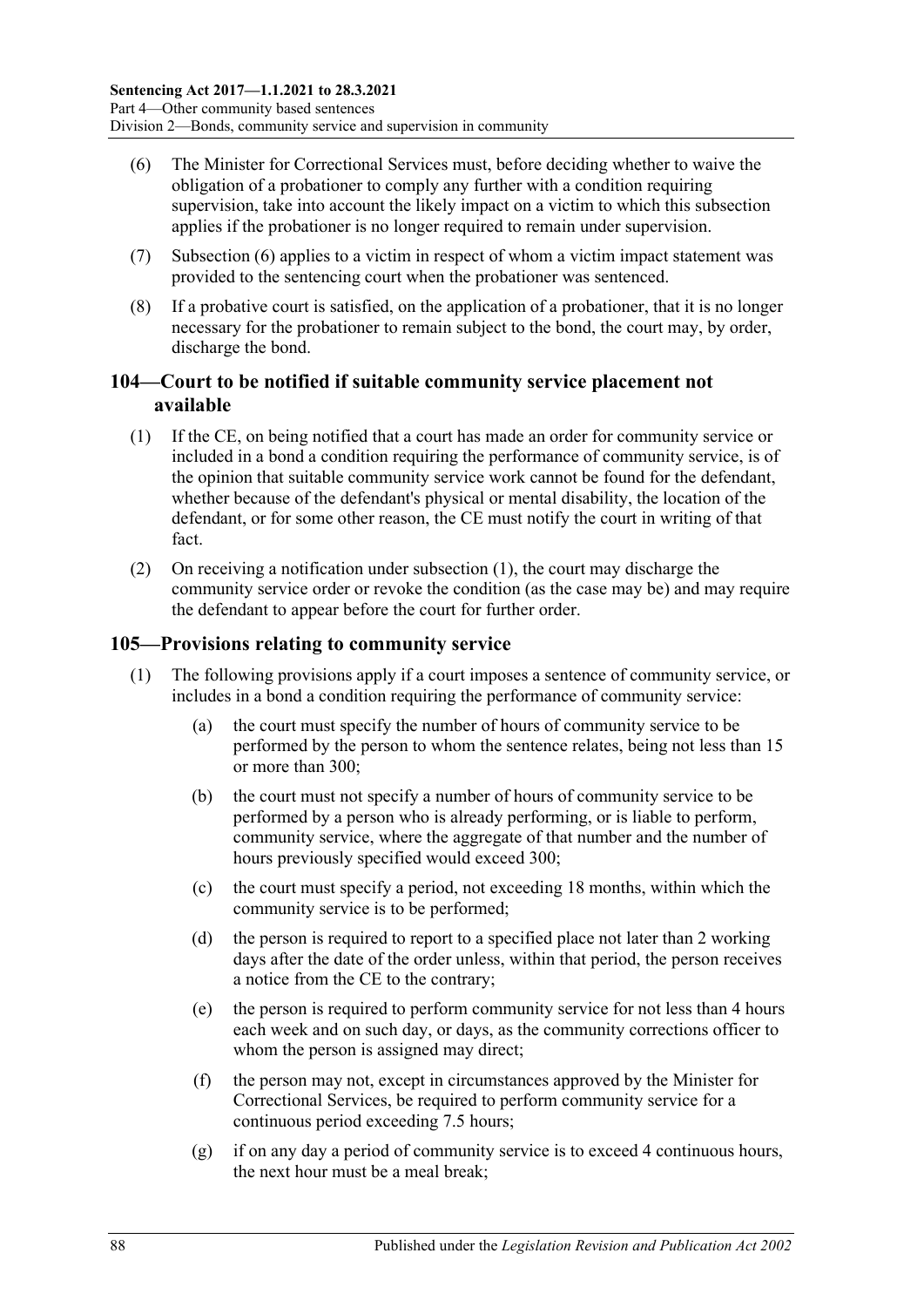- (h) the person may not be required to perform community service at a time that would interfere with the person's remunerated employment or with a course of training or instruction relating to, or likely to assist the person to obtain, remunerated employment, or that would cause unreasonable disruption of the person's commitments in caring for the person's dependants;
- (i) the person may not be required to perform community service at a time that would cause the person to offend against a rule of a religion that the person practises;
- (j) the attendance of the person at any educational or recreational course of instruction approved by the Minister for Correctional Services will be taken to be performance of community service;
- (k) the person will not be remunerated for the performance of community service under the order;
- (l) the person must obey the lawful directions of the community corrections officer to whom the person is assigned.
- (2) This section does not apply in relation to the performance of community service by a youth.

#### **106—Provisions relating to supervision in the community**

- (1) A court may, in addition to sentencing a defendant to community service—
	- (a) order that the defendant be under the supervision of a community corrections officer for the duration of the sentence; and
	- (b) make such other orders as the court thinks necessary for securing compliance with this Part.
- (2) The following provisions apply if a court makes an order, or includes a condition in a bond, requiring the person to whom the order or bond relates to be under the supervision of a community corrections officer:
	- (a) the court must, in the case of a probationer, specify the period during which the probationer is to be under supervision;
	- (b) the person is required to report to a specified place not later than 2 working days after the date of the order or bond unless, within that period, the defendant receives a notice from the CE to the contrary;
	- (c) the person must obey the lawful directions of the community corrections officer to whom the person is assigned;
	- (d) the person must not, during the period of supervision, leave the State for any reason except in accordance with the written permission of the CE.

#### **107—CE must assign community corrections officer**

- (1) The CE must, on receiving a copy of an order or a bond requiring supervision or the performance of community service (and may, after then, from time to time) assign the person to whom the bond or order relates to a community corrections officer.
- (2) The CE must ensure that the person is notified in writing of the name of the community corrections officer to whom the person has been assigned and, if necessary, of the place and time at which the person must first report to that officer.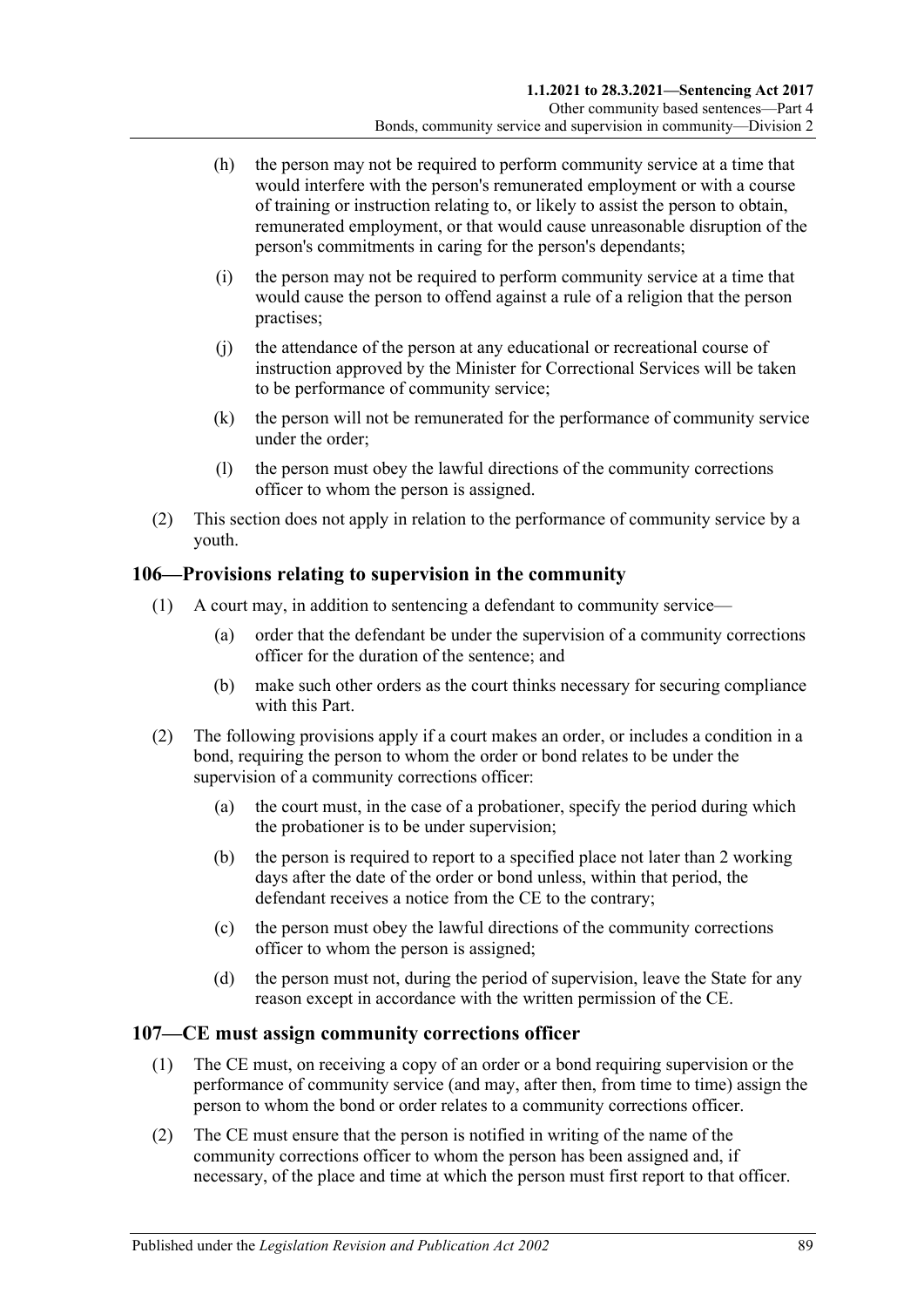(3) It is the duty of a community corrections officer to endeavour to ensure that any person assigned to the officer complies with the conditions of the bond or order.

#### **108—Community corrections officer to give reasonable directions**

- (1) A community corrections officer responsible for supervising a person in the community—
	- (a) must give reasonable directions to the person requiring the person to report to the officer on a regular basis; and
	- (b) may give reasonable directions to the person—
		- (i) requiring the person to notify the officer of any change in the person's place of residence or employment; or
		- (ii) requiring the person to reside, or not to reside, in any particular place or area or with any particular person; or
		- (iii) requiring the person to take up, or not to take up, any particular employment, to be punctual in reporting to work or not to give up some particular employment; and
	- (c) may give the person other directions of a kind authorised by the Minister for Correctional Services, either generally or in relation to that person.
- (2) If the person is required to perform community service, the community corrections officer may also give reasonable directions to the person—
	- (a) requiring the person to report to a community service centre or other place at certain times; or
	- (b) requiring the person to perform certain projects or tasks as community service; or
	- (c) requiring the person to undertake or participate in courses of instruction at a community service centre or other place; or
	- (d) requiring the person to behave in a particular manner while undertaking community service.

#### **110—Variation of community service order**

- <span id="page-89-0"></span>(1) If, on the application of a person required to perform community service under a bond or an order of a court, the Minister for Correctional Services is satisfied that—
	- (a) the person will not complete the community service in the time provided for in the order or the bond; and
	- (b) sufficient reason exists for the person not being able to complete the community service in the required time,

the Minister may, by instrument in writing, extend the period within which the person must complete the performance of the community service.

(2) The court that ordered a person to perform community service, or a court of coordinate jurisdiction, may, on application by the person or the Minister for Correctional Services, vary the terms of the order for community service, or vary or revoke an ancillary order.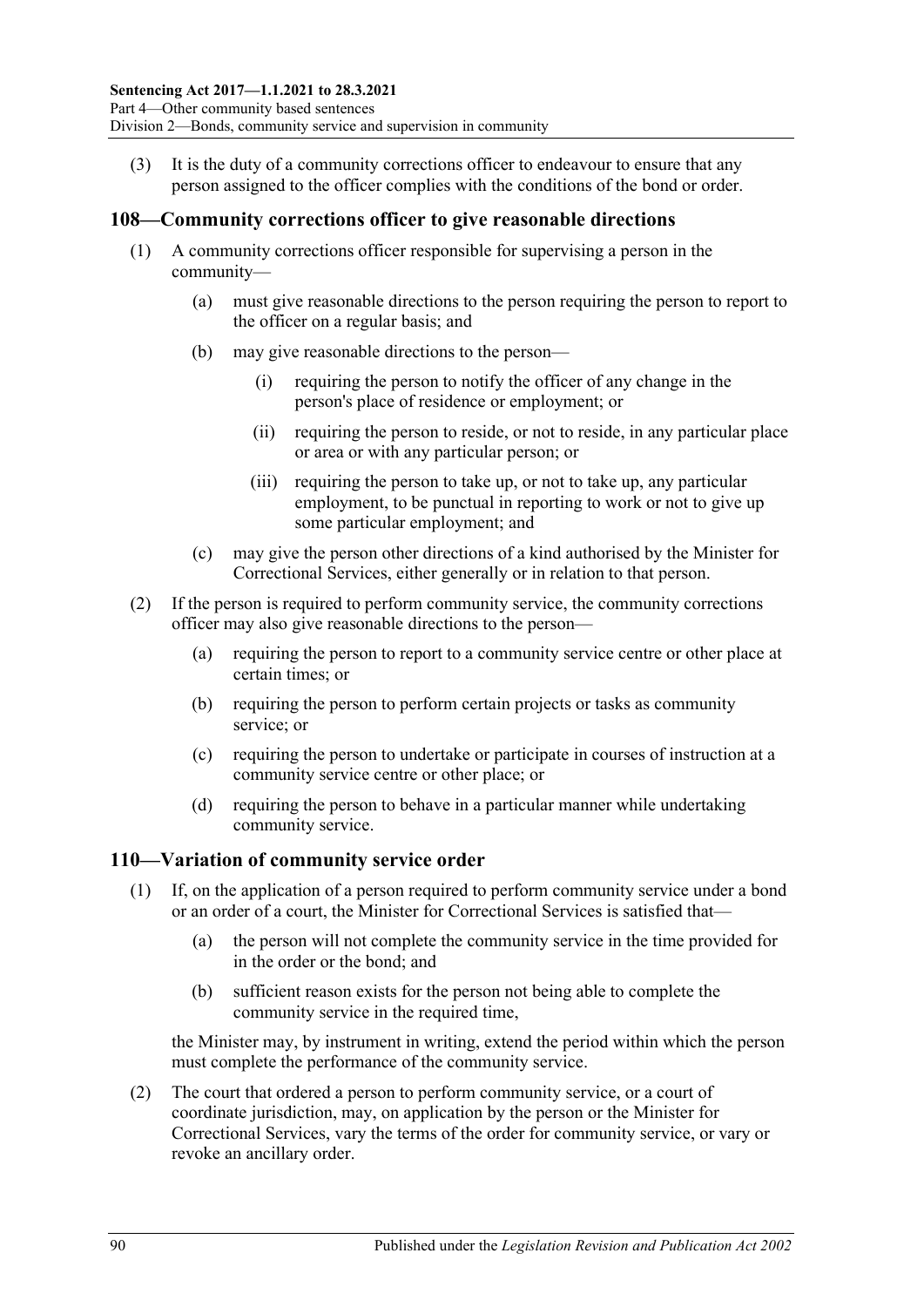- (3) The period within which community service must be performed cannot be extended under this section, whether by the Minister or the court, by a period exceeding 6 months, or periods that, in aggregate, exceed 6 months.
- (4) If the Minister extends the period within which a person must complete the performance of community service under an order or a bond, the order or bond will be taken to have been amended accordingly.
- (5) The Minister must notify the probative or sentencing court of any exercise of powers under [subsection](#page-89-0) (1).

#### <span id="page-90-0"></span>**111—Power of Minister to cancel unperformed hours of community service**

- (1) If, on the application of a person required to perform community service under a bond or an order of a court, the Minister for Correctional Services is satisfied that—
	- (a) although some hours of community service remain unperformed, the person has substantially complied with the requirement; and
	- (b) there is no apparent intention on the person's part to deliberately evade the person's obligations under the bond or order; and
	- (c) sufficient reason exists for not insisting on performance of some or all of those hours,

the Minister may, by instrument in writing, waive compliance with the requirement to perform those hours, or a specified number of them.

- (2) The Minister cannot exercise powers under [subsection](#page-90-0) (1) to waive performance of more than 10 hours under the 1 bond or order.
- (3) The Minister must notify the probative or sentencing court of any exercise of powers under [subsection](#page-90-0) (1).

### **112—Power of Minister in relation to default in performance of community service**

- <span id="page-90-1"></span>(1) If the Minister for Correctional Services is satisfied that a person who is required to perform community service has failed to obey a direction given by the community corrections officer to whom the person is assigned, the Minister, instead of commencing proceedings for breach of order or bond, may, by notice in writing served personally, increase the number of hours of community service that the person is required to perform.
- (2) If the Minister increases the hours of community service to be performed under an order or a bond, the order or bond will be taken to have been amended accordingly.
- (3) The number of hours of community service may not be increased under [subsection](#page-90-1) (1) by more than 24 in aggregate, but such an increase may be made despite the fact that its effect is to increase the total number of hours to be performed beyond the normal limit.
- (4) If the Minister for Correctional Services is satisfied that a person has failed to comply with an order or a bond requiring performance of community service, the Minister may, by notice in writing served personally or by post, suspend the operation of the order or the relevant condition of the bond until proceedings for breach of the community service order or bond have been determined.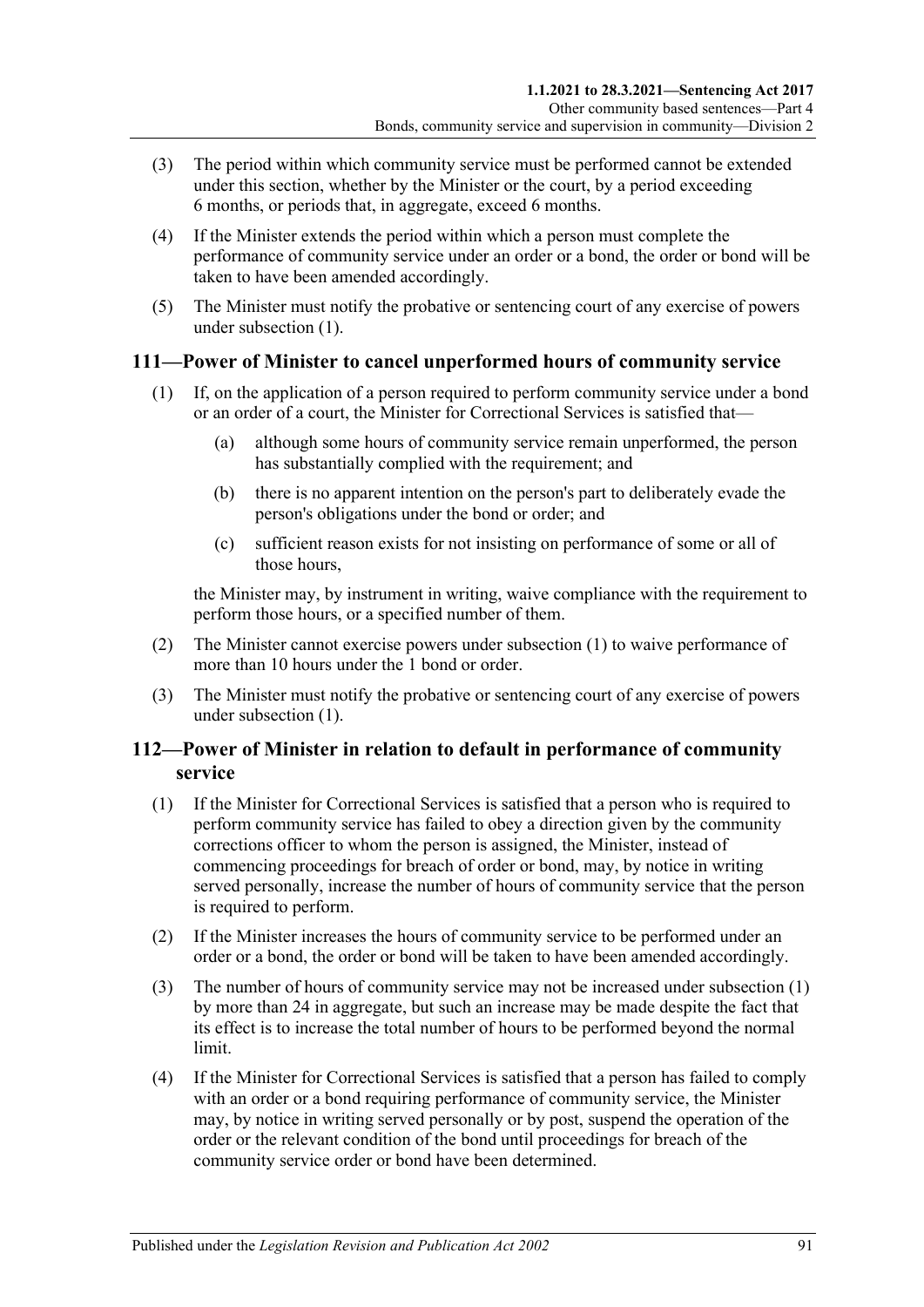## **Division 3—Enforcement of bonds, community service orders and other orders of a non-pecuniary nature**

#### **Subdivision 1—Bonds**

#### **113—Non-compliance with bond**

- (1) If it appears to a probative court, by evidence given on oath, that a probationer may have failed to comply with a condition of the probationer's bond, the court—
	- $(a)$  may—
		- (i) issue a summons to the probationer requiring the probationer to appear before the court at the time and place specified in the summons; or
		- (ii) issue a warrant for the probationer's arrest; and
	- (b) may issue a summons to a guarantor.
- (2) If a person fails to appear before the court as required by a summons issued under this section, the court may issue a warrant for the person's arrest.
- (3) If a person is arrested pursuant to a warrant issued under this section, the person must be brought before the probative court or the Magistrates Court not later than the next working day and may be remanded in custody or released on bail pending determination of the proceedings.
- (4) If a probationer is found guilty of an offence by a court of a superior jurisdiction to that of the probative court, being an offence committed during the term of the bond, any proceedings for breach of condition arising out of the offence are to be taken in the court of superior jurisdiction.
- (5) If a probationer is found guilty of an offence by a court of an inferior jurisdiction to that of the probative court, being an offence committed during the term of the bond, the court of an inferior jurisdiction must—
	- (a) sentence the probationer for the offence and remand the probationer to the probative court to be dealt with for breach of the conditions of the bond; or
	- (b) remand the probationer to the probative court to be sentenced for the offence and dealt with for breach of the conditions of the bond.
- (6) The court dealing with a probationer for breach of condition must hear any evidence adduced tending to establish that the probationer has failed to comply with a condition of the bond and any evidence or representations that the probationer may wish to adduce or make in reply.
- (7) In this section—

*court of an inferior jurisdiction* means—

- (a) if the probative court is the Supreme Court—the District Court or the Magistrates Court;
- (b) if the probative court is the District Court—the Magistrates Court;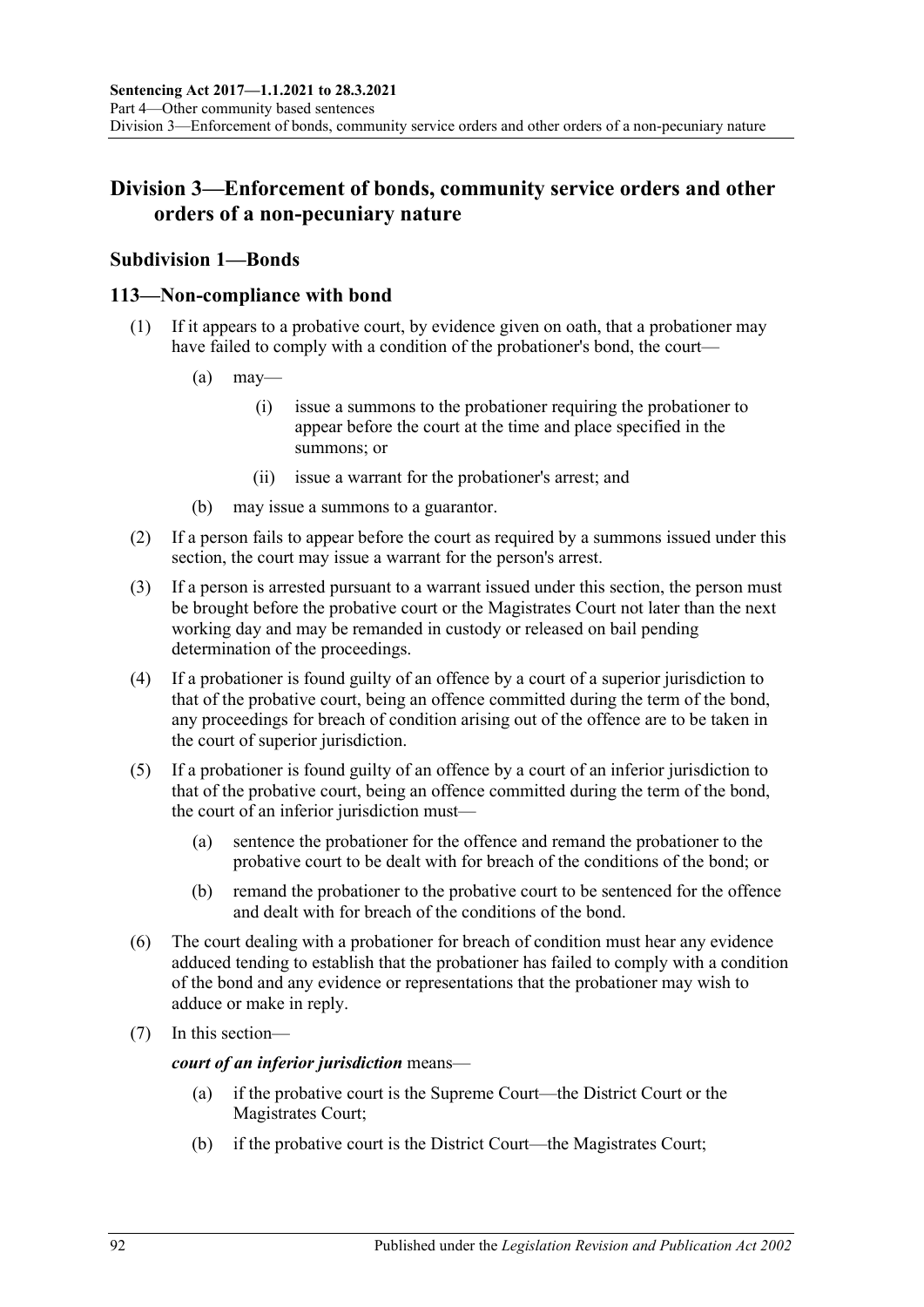Enforcement of bonds, community service orders and other orders of a non-pecuniary nature—Division 3

#### *court of a superior jurisdiction* means—

- (a) if the probative court is the Magistrates Court—the Supreme Court or the District Court;
- (b) if the probative court is the District Court—the Supreme Court.

#### **114—Orders that court may make on breach of bond**

- <span id="page-92-1"></span>(1) If the court is satisfied that the probationer has failed to comply with a condition of the bond, the court—
	- (a) may, if the bond requires the probationer to pay a sum in the event of non-compliance with a condition of the bond, order the probationer to pay the whole or a part of that sum; or
	- (b) may order a guarantor to pay the whole or a part of the amount due under the guarantee; or
	- (c) may, if the probationer has not been sentenced for the original offence and the terms of the bond require the defendant to appear before the court for sentencing in the event of failure to comply with a condition of the bond—
		- (i) sentence the probationer for the offence, or convict and sentence the probationer for the offence, as the case may require; or
		- (ii) if the court is satisfied that the failure of the probationer to comply with the conditions of the bond was trivial or that there are proper grounds on which the failure should be excused, refrain from taking any action in respect of the failure; or
	- (d) if the probationer has been sentenced to imprisonment for the original offence and that sentence has been suspended—must, subject to [subsection](#page-92-0) (3), revoke the suspension and order that the sentence be carried into effect.
- (2) The court may not order a person to pay an amount pursuant to [subsection](#page-92-1)  $(1)(a)$ unless the court is satisfied that—
	- (a) the person has, or will within a reasonable time have, the means to pay the amount; and
	- (b) payment of the amount would not unduly prejudice the welfare of dependants of the person.
- <span id="page-92-0"></span>(3) If a probationer is subject to a suspended sentence of imprisonment and the court is satisfied that the failure of the probationer to comply with the conditions of the bond was trivial or that there are proper grounds on which the failure should be excused, the court may refrain from revoking the suspension and—
	- (a) in the case of a bond requiring performance of community service—may—
		- (i) extend the term of the bond by such period (not exceeding 12 months) as the court thinks fit; or
		- (ii) extend the period within which any uncompleted hours of community service must be performed by not more than 6 months; or
		- (iii) if the period within which the community service must be performed has expired, impose a period of not more than 6 months within which any uncompleted hours of community service must be performed; or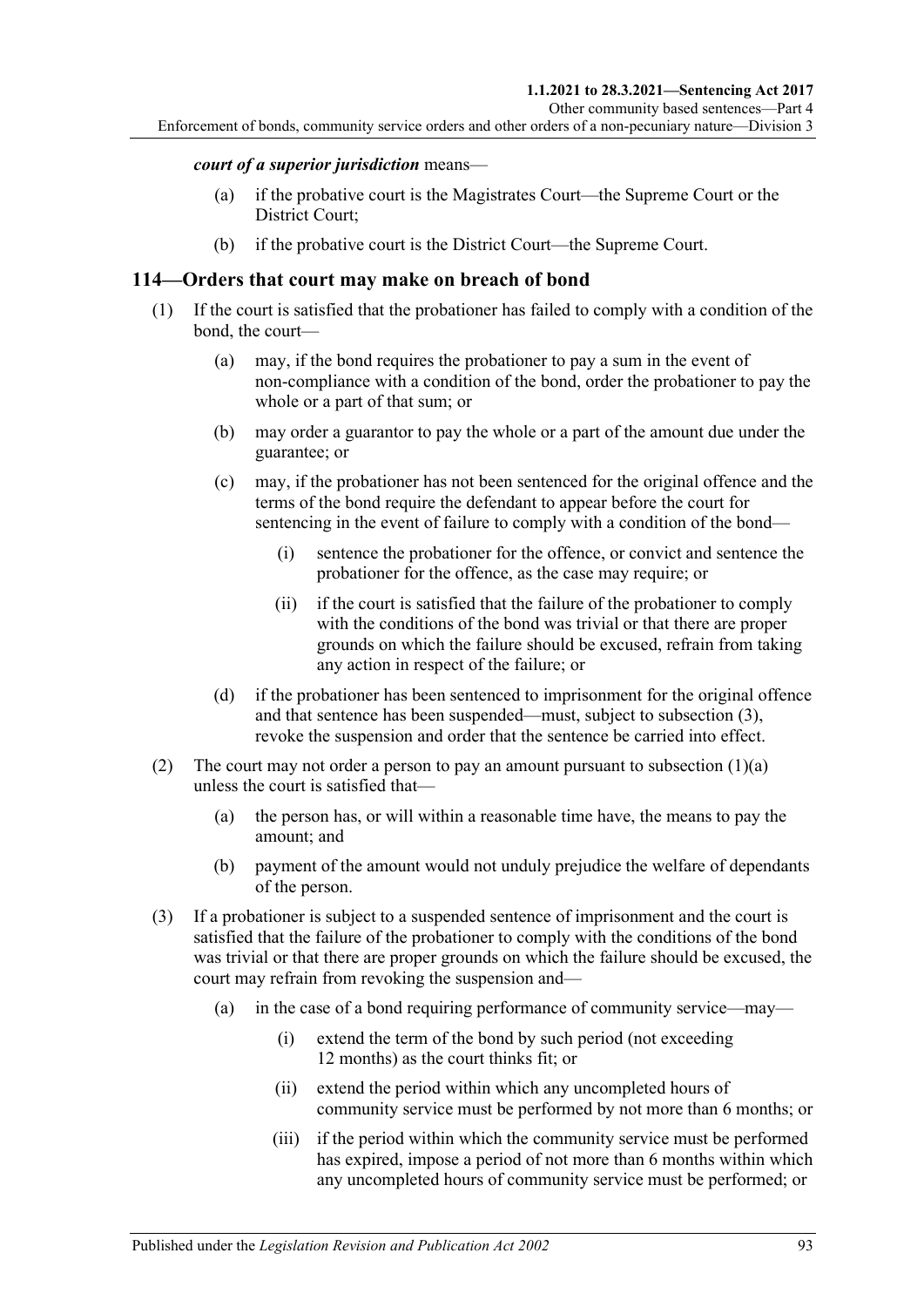- (iv) cancel the whole or a number of any unperformed hours of community service; or
- (v) revoke or vary any other condition of the bond; and
- <span id="page-93-0"></span>(b) in the case of any other bond—may—
	- (i) extend the term of the bond by such period (not exceeding 12 months) as the court thinks fit; or
	- (ii) impose a condition on the bond requiring the probationer to perform a specified number of hours of community service; or
	- (iii) revoke or vary any other condition of the bond; and
- (c) if the bond has expired in any case—may require the probationer to enter into a further bond, the term of which must not exceed 12 months.
- (4) [Section](#page-87-2) 105 applies in relation to a bond in respect of which a condition requiring the performance of community service is imposed under [subsection](#page-93-0) (3)(b)(ii).
- (5) If a court revokes the suspension of a sentence of imprisonment, the court may make any of the following orders:
	- (a) if it considers that there are special circumstances justifying it in so doing—an order reducing the term of the suspended sentence;
	- (b) an order directing that time spent by the probationer in custody pending determination of the proceedings for breach of condition be counted as part of the term of the suspended sentence;
	- (c) in the case of a probationer whose sentence of imprisonment was partially suspended under [section](#page-79-2) 96(5) and even if the term of the sentence now to be served in custody is less than 12 months—an order fixing or extending a non-parole period taking into account the time spent in custody by the probationer before being released on the bond;
	- (e) an order directing that
		- (i) in the case of a sentence partially suspended under [section](#page-79-1)  $96(4)$ or [\(5\)—](#page-79-2)any part of the sentence that the probationer has not served in custody; or
		- (ii) in any other case—the suspended sentence,

be cumulative on another sentence, or sentences, of imprisonment then being served, or to be served, by the probationer.

(6) If a court other than the probative court sentences a probationer for the original offence, the court cannot impose a sentence that the probative court could not have imposed.

#### **Subdivision 2—Community service orders and other orders of a non-pecuniary nature**

#### <span id="page-93-1"></span>**115—Community service orders may be enforced by imprisonment**

(1) Subject to this section, an order requiring community service is enforceable by imprisonment in default of compliance.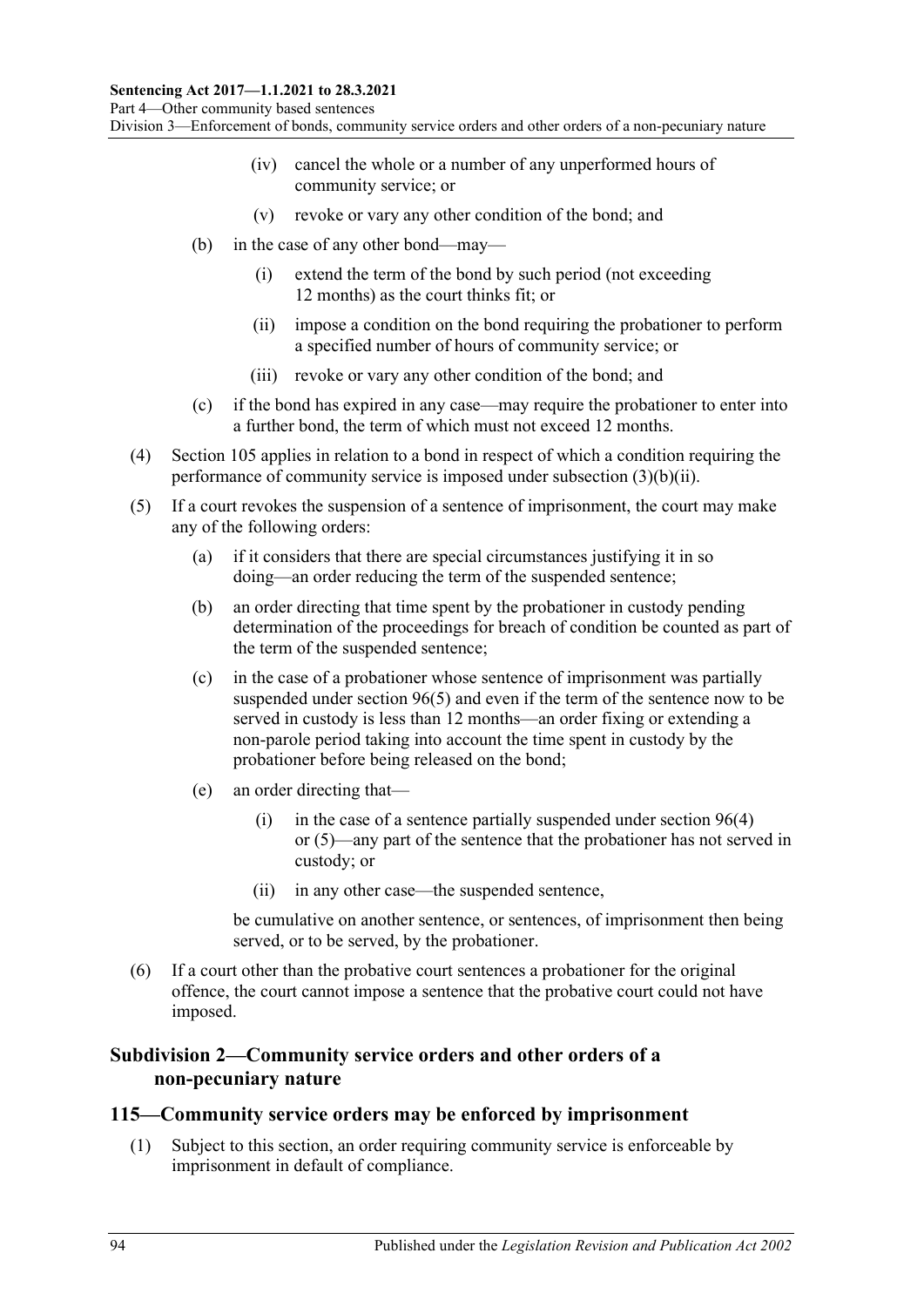- <span id="page-94-1"></span>(2) The term of imprisonment to be served in default of compliance will be—
	- (a) a term calculated on the basis of 1 day for each 7.5 hours of community service remaining to be performed under the order; or
	- (b) 6 months,

whichever is the lesser.

- <span id="page-94-0"></span>(3) If it appears to the court, by evidence given on oath, that a person has failed to comply with an order requiring performance of community service, the court may—
	- (a) issue a notice requiring the person to appear before the court at the time and place specified in the notice to show cause why a warrant of commitment should not be issued against the person for the default; or
	- (b) issue a warrant for the person's arrest.
- (4) If a person fails to appear before the court as required by a notice issued under [subsection](#page-94-0) (3), the court may issue a warrant for the person's arrest.
- <span id="page-94-3"></span><span id="page-94-2"></span>(5) If the court is satisfied that the person has failed to comply with the order requiring performance of community service—
	- (a) the court may issue a warrant of commitment for the appropriate term of imprisonment fixed in accordance with [subsection](#page-94-1) (2); but
	- (b) if the person is a youth, the court may, instead of taking action under [paragraph](#page-94-2) (a), make an order for home detention for a period fixed on the same basis.
- (6) The court may, on issuing a warrant under [subsection](#page-94-3) (5), direct that the imprisonment to which the person becomes liable by virtue of the warrant be cumulative on any other term of imprisonment being served, or to be served, by the person.
- (7) Despite [subsection](#page-94-3) (5), if the court is satisfied that the failure of a person to comply with an order requiring performance of community service was trivial or that there are proper grounds on which the failure should be excused, the court—
	- (a) may refrain from issuing a warrant of commitment; and
	- $(b)$  may—
		- (i) extend the term of the order by such period, not exceeding 6 months, as the court thinks necessary for the purpose of enabling the person to perform the remaining hours of community service (if any);
		- (ii) if the order has expired, impose a further order, for a term not exceeding 6 months, requiring the person to perform the number of hours of community service unperformed under the previous order;
		- (iii) cancel the whole or a number of the unperformed hours of community service under the order.
- <span id="page-94-4"></span>(8) However, if the court is satisfied that the person who has failed to comply with the order requiring performance of community service has the means to pay a fine without the person or the person's dependants suffering hardship, the court may—
	- (a) revoke the community service order; and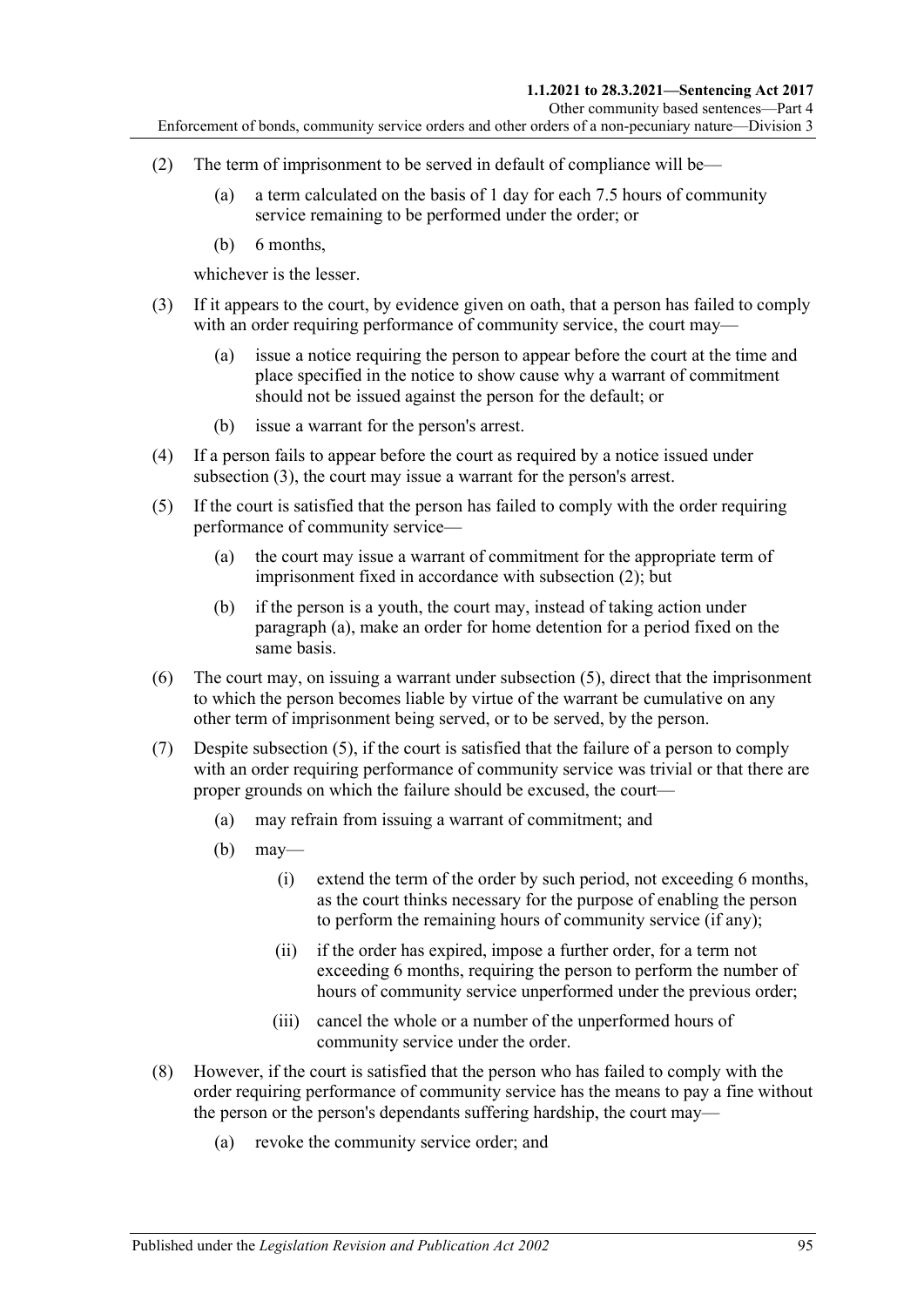- (b) impose a fine not exceeding the maximum fine that may be imposed for the offence in respect of which the community service order was made (or, if the order was made in respect of more than 1 offence—the total of the maximum fines that may be imposed for the offences).
- (9) In imposing a fine under [subsection](#page-94-4) (8), the court must take into account the number of hours of community service (if any) that the person performed under the revoked order.

#### <span id="page-95-2"></span><span id="page-95-0"></span>**116—Other non-pecuniary orders may be enforced by imprisonment**

- (1) If it appears to the court, by evidence given on oath, that a person has failed to comply with an order requiring the person to do some act (other than the performance of community service or the payment of a pecuniary sum), the court may—
	- (a) issue a notice requiring the person to appear before the court at the time and place specified in the notice to show cause why the person should not be dealt with for the default; or
	- (b) issue a warrant for the person's arrest.
- (2) If a person fails to appear before the court as required by a notice issued under [subsection](#page-95-0) (1), the court may issue a warrant for the person's arrest.
- <span id="page-95-1"></span>(3) If the court is satisfied that the person has failed to comply with the order, the court may sentence the person to such term of imprisonment (not exceeding 6 months) as the court thinks fit and issue a warrant of commitment accordingly.
- (4) The court may, on issuing a warrant under [subsection](#page-95-1) (3), direct that the imprisonment to which the person becomes liable by virtue of the warrant be cumulative on any other term of imprisonment being served, or to be served, by the person.

### <span id="page-95-3"></span>**117—Registrar may exercise jurisdiction under this Division**

- (1) Subject to rules of court or the regulations, the powers of a court under [sections](#page-93-1) 115 and [116](#page-95-2) are exercisable by—
	- (a) if the person in relation to whom the powers are to be exercised is a youth—the Registrar of the Youth Court;
	- (b) in any other case—a Registrar of the Magistrates Court.
- (2) Subject to rules of court or the regulations, a person who is aggrieved by a decision or order of a Registrar made under [subsection](#page-95-3) (1) may apply in accordance with rules of court to the court for a review of the decision or order.
- (3) The court may, on completion of the review—
	- (a) confirm the decision or order;
	- (b) quash the decision or order and substitute any decision or order that could have been made in the first instance;
	- (c) make any ancillary order (including an order as to costs) the court thinks fit.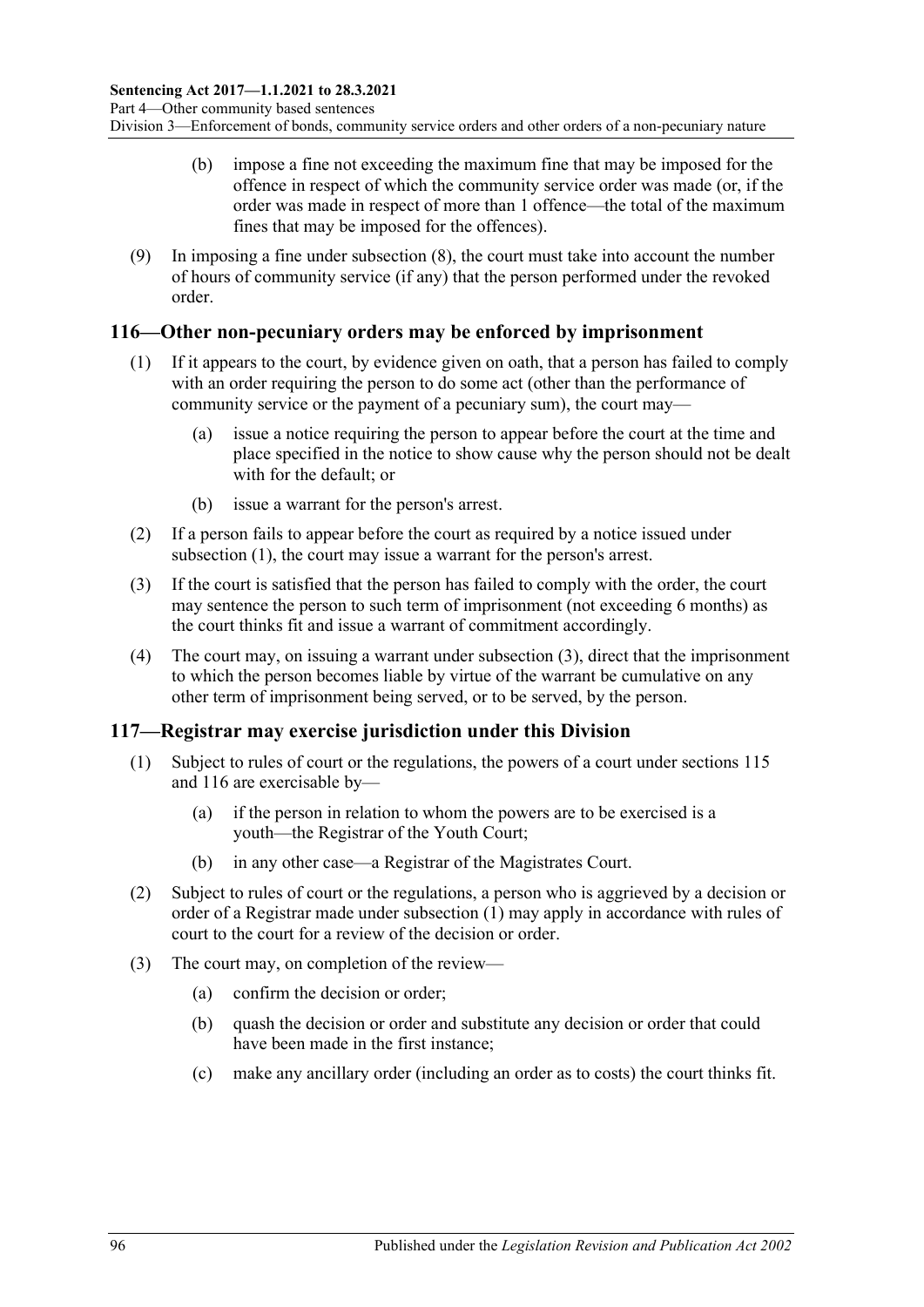### **118—Detention in prison**

If the court issues an order for detention of a youth or sentences a youth to detention under this Division—

- (a) where the youth is already in custody in a prison, the youth will serve the detention in a prison; or
- (b) where the youth has previously served a sentence of imprisonment or detention in a prison, the court may direct that the youth serve the detention in a prison,

and the *[Correctional Services Act](http://www.legislation.sa.gov.au/index.aspx?action=legref&type=act&legtitle=Correctional%20Services%20Act%201982) 1982* applies to and in relation to a youth serving detention in a prison under this section.

## **Part 5—Financial penalties**

#### **119—Maximum fine if no other maximum provided**

If a fine is imposed in respect of an offence for which an Act or statutory instrument does not prescribe a fine, the fine may not exceed—

- (a) if the Supreme Court imposes the fine—\$75 000; and
- (b) if the District Court imposes the fine—\$35 000; and
- (c) if the Magistrates Court imposes the fine—\$10 000.

#### **120—Order for payment of pecuniary sum not to be made in certain circumstances**

- (1) The court must not make an order requiring a defendant to pay a pecuniary sum (other than a VIC levy) if the court is satisfied that the means of the defendant, so far as they are known to the court, are such that—
	- (a) the defendant would be unable to comply with the order; or
	- (b) compliance with the order would unduly prejudice the welfare of dependants of the defendant,

(and in such a case the court may, if it thinks fit, order the payment of a lesser amount).

- (2) Subject to [subsection](#page-96-0) (3), the court is not obliged to inform itself as to the defendant's means, but it should consider any evidence on the subject that the defendant or the prosecutor has placed before it.
- <span id="page-96-0"></span>(3) In considering whether the defendant would be able to comply with the order, the court should have regard to any information available to the court as to other pecuniary sums that have been paid, or are payable, by the defendant.

#### **121—Preference must be given to compensation for victims**

If a court considers—

- (a) that it is appropriate—
	- (i) to make an order for compensation (under this Act or any other Act); and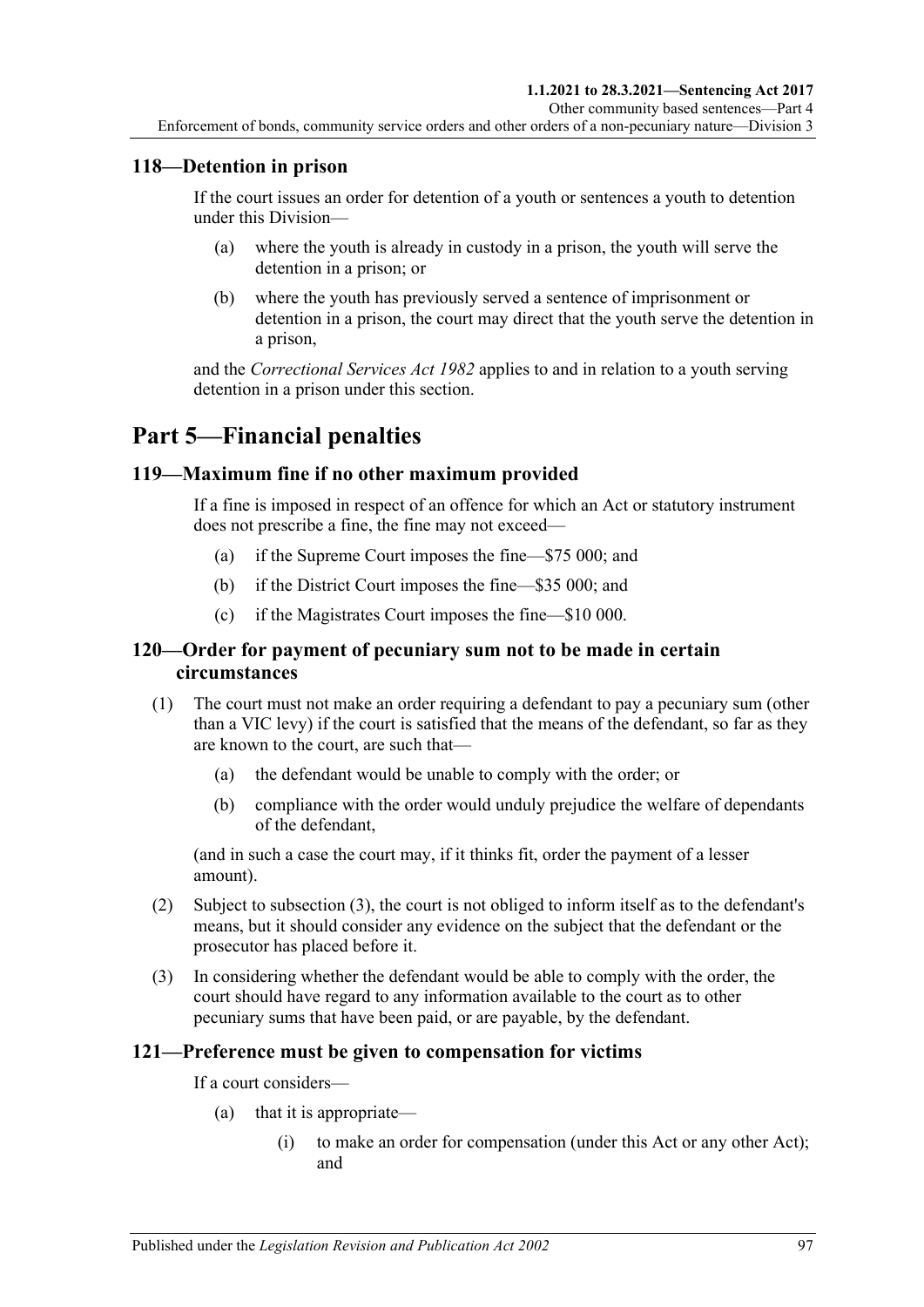- (ii) to impose a fine or make any other order for the payment of a pecuniary sum; but
- (b) that the defendant has insufficient means to pay both the compensation and the fine or other pecuniary sum,

the court must give preference to compensation.

#### <span id="page-97-0"></span>**122—Court not to fix time for payment of pecuniary sums**

- (1) If a court makes an order requiring a defendant to pay a pecuniary sum, the court is not empowered to make any order relating to the time or manner in which the sum is to be paid.
- (2) [Subsection](#page-97-0) (1) does not derogate from an order of a court or an officer of a court that was in force immediately before this section came into operation.

## **Part 6—Restitution and compensation**

### **Division 1—Restitution and compensation generally**

#### <span id="page-97-2"></span><span id="page-97-1"></span>**123—Restitution of property**

- (1) If the offence of which the defendant has been found guilty, or any other offence that is to be taken into account by the court in determining sentence, involves the misappropriation of property, the court may order the defendant, or any other person in possession of the property, to restore the property to a person who appears to be entitled to possession of the property.
- (2) An order under [subsection](#page-97-1) (1) does not prejudice a person's title to the property.

#### **124—Compensation**

- (1) Subject to this section, a court may make an order requiring a defendant to pay compensation for injury, loss or damage resulting from the offence of which the defendant has been found guilty or for any offence taken into account by the court in determining sentence for that offence.
- (2) An order for compensation may be made under this section—
	- (a) either on application by the prosecutor or on the court's own initiative; and
	- (b) instead of, or in addition to, dealing with the defendant in any other way.
- $(3)$  If—
	- (a) a court finds a defendant guilty of an offence, or takes an offence into account in determining sentence; and
	- (b) the circumstances of the offence are such as to suggest that a right to compensation has arisen, or may have arisen, under this section,

the court must, if it does not make an order for compensation, give its reasons for not doing so.

(4) Compensation under this section will be of such amount as the court considers appropriate having regard to any evidence before the court and to any representations made by or on behalf of the prosecutor or the defendant.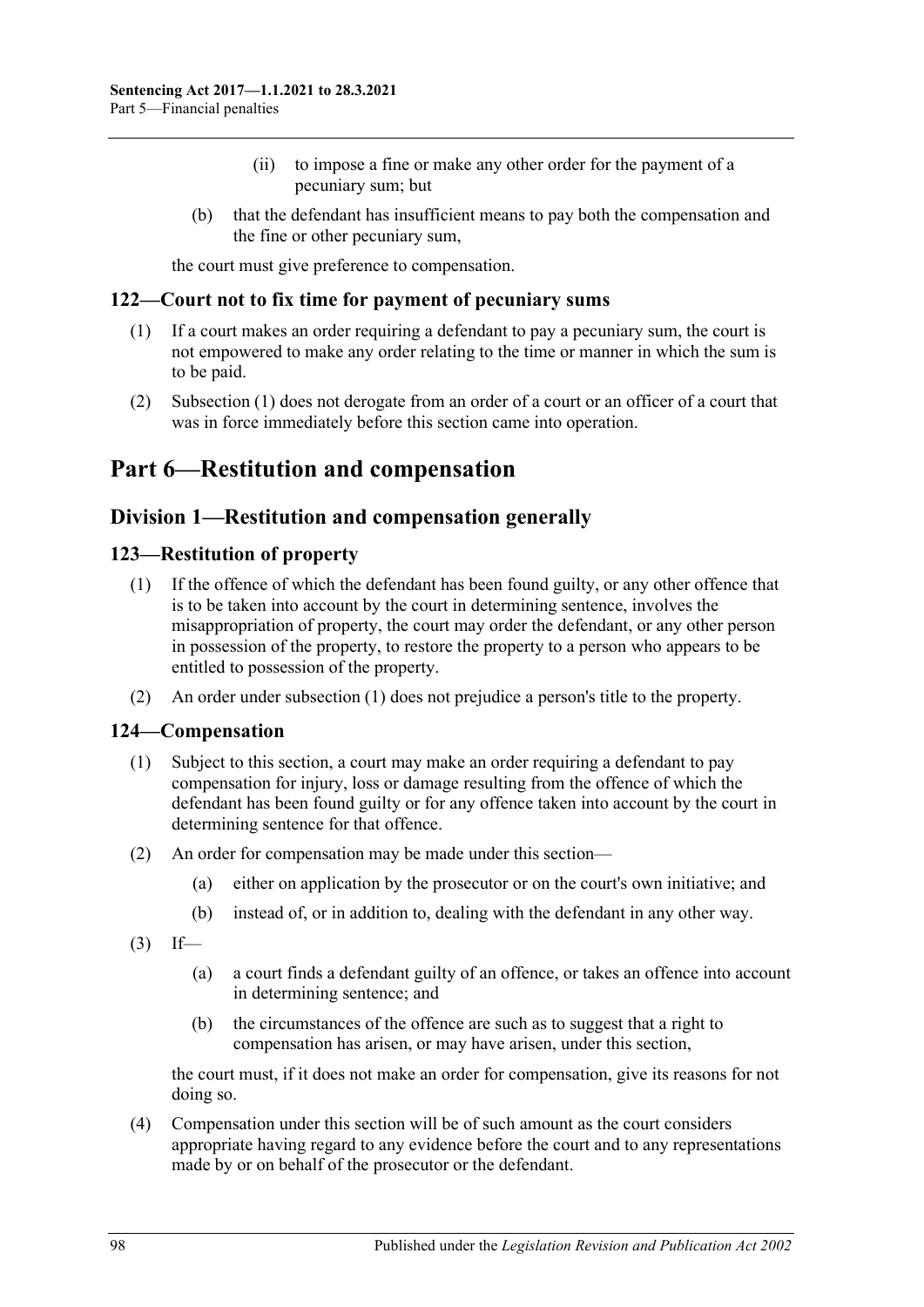- (5) If property of which a person was dispossessed as a result of the offence is recovered, any damage to the property while it was out of the person's possession is to be treated for the purposes of this section as having resulted from the offence.
- (6) The power of a court to award compensation under this section is subject to the following qualifications:
	- (a) no compensation may be awarded for injury, loss or damage caused by, or arising out of the use of, a motor vehicle except damage to property;
	- (b) no compensation may be awarded against an employer in favour of an employee or former employee if—
		- (i) the offence arises from breach of a statutory duty related to employment; and
		- (ii) the injury, loss or damage is compensable under the *[Return to Work](http://www.legislation.sa.gov.au/index.aspx?action=legref&type=act&legtitle=Return%20to%20Work%20Act%202014)  Act [2014](http://www.legislation.sa.gov.au/index.aspx?action=legref&type=act&legtitle=Return%20to%20Work%20Act%202014)*.
- (7) Compensation may be ordered under this section in relation to an offence despite the fact that compensation may be ordered under some other statutory provision that relates more specifically to the offence or proceedings in respect of the offence.
- (8) The amount paid to a person pursuant to an order under this section for compensation for injury, loss or damage must be taken into consideration by a court or any other body in awarding compensation for that injury, loss or damage under any other Act or law.

### **125—Certificate for victims of identity theft**

- (1) A court that finds a person guilty of an offence involving—
	- (a) the assumption of another person's identity; or
	- (b) the use of another person's personal identification information,

may, on application by a victim of the offence, issue a certificate unde[r subsection](#page-98-0) (2).

- <span id="page-98-0"></span>(2) The certificate is to give details of—
	- (a) the offence; and
	- (b) the name of the victim; and
	- (c) any other matters considered by the court to be relevant.
- (3) In this section—

*personal identification information* has the same meaning as in Part 5A of the *[Criminal Law Consolidation Act](http://www.legislation.sa.gov.au/index.aspx?action=legref&type=act&legtitle=Criminal%20Law%20Consolidation%20Act%201935) 1935*;

*victim* means a person whose identity has been assumed, or personal identification information has been used, without the person's consent, in connection with the commission of the offence.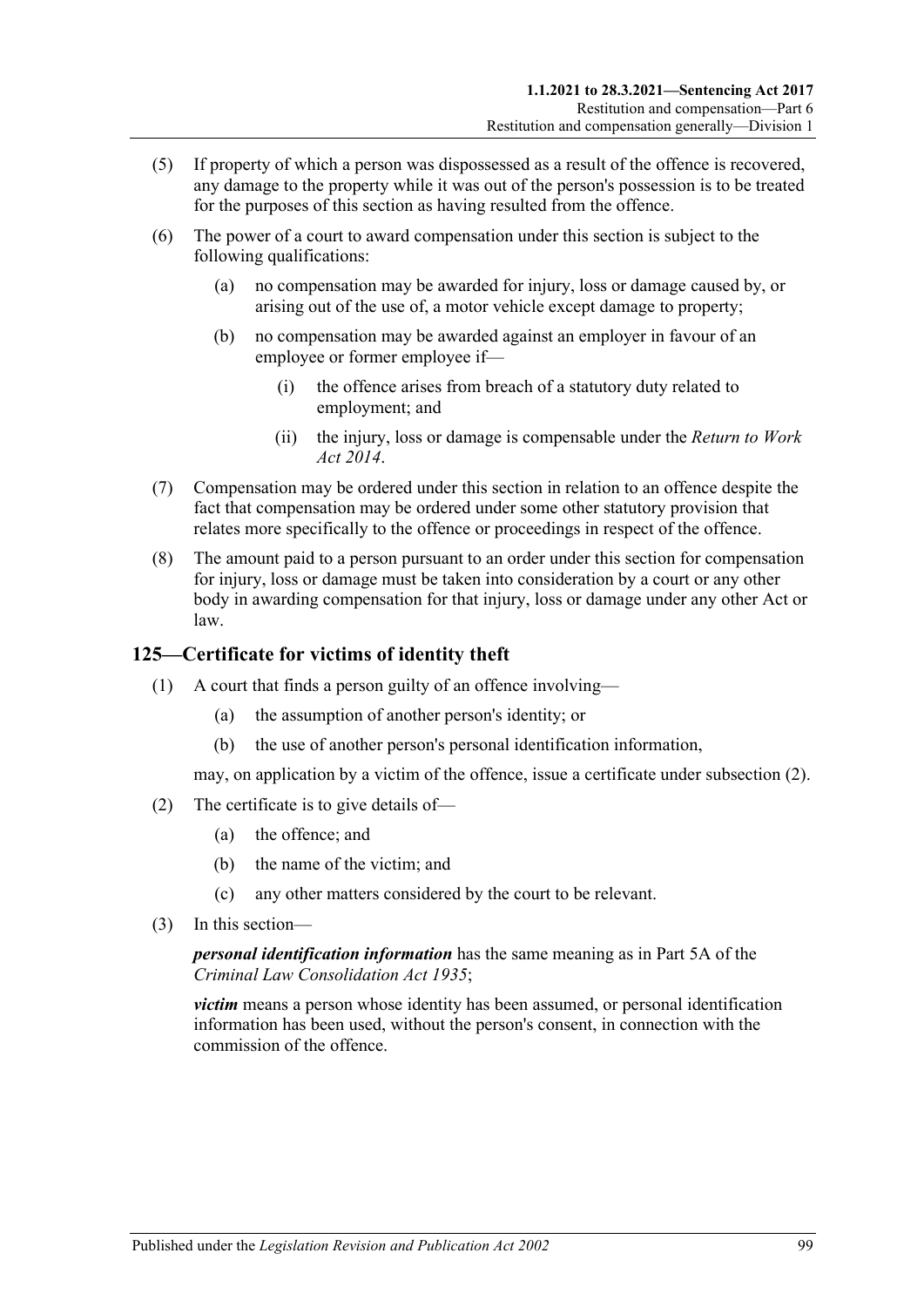## **Division 2—Enforcement of restitution orders**

#### **126—Non-compliance with order for restitution of property**

- $(1)$  If—
	- (a) an order is made under [section](#page-97-2) 123 requiring property to be restored to a person; and
	- (b) the order is not complied with,

the person may request an authorised officer to take action under this section for enforcement of the order.

- <span id="page-99-0"></span>(2) On receiving a request under this section in relation to an order requiring the restitution of property, an authorised officer may—
	- (a) enter any land (using such force as may be necessary) on which the officer reasonably suspects the property is situated and seize and remove the property; or
	- (b) cause the property to be valued (in such manner as the officer thinks fit) and make an order requiring the defendant to pay to the person an amount equal to the value of the property.
- <span id="page-99-1"></span>(3) In exercising powers under [subsection](#page-99-0)  $(2)(a)$ , an authorised officer may be assisted by such other persons (including a member of the police force) as the officer considers necessary in the circumstances.
- (4) An authorised officer who makes an order unde[r subsection](#page-99-1) (2)(b) must cause a copy of the order to be served on the defendant personally or by post.
- (5) An order under [subsection](#page-99-1)  $(2)(b)$ 
	- (a) may be made in the absence of, and without prior notice to, the defendant; and
	- (b) may be varied or cancelled by an authorised officer in such circumstances as the officer considers just; and
	- (c) is enforceable as a pecuniary sum.
- (6) The prescribed fees for issuing, serving and executing an order under [subsection](#page-99-1) (2)(b) are payable in addition to the amount specified in the order as the value of the relevant property and form part of the amount payable under the order.
- (7) In this section—

*authorised officer* means the sheriff or a person authorised in writing by the sheriff for the purposes of this section;

*defendant*, in relation to property, means the defendant in the proceedings in which the order requiring restitution of the property was made.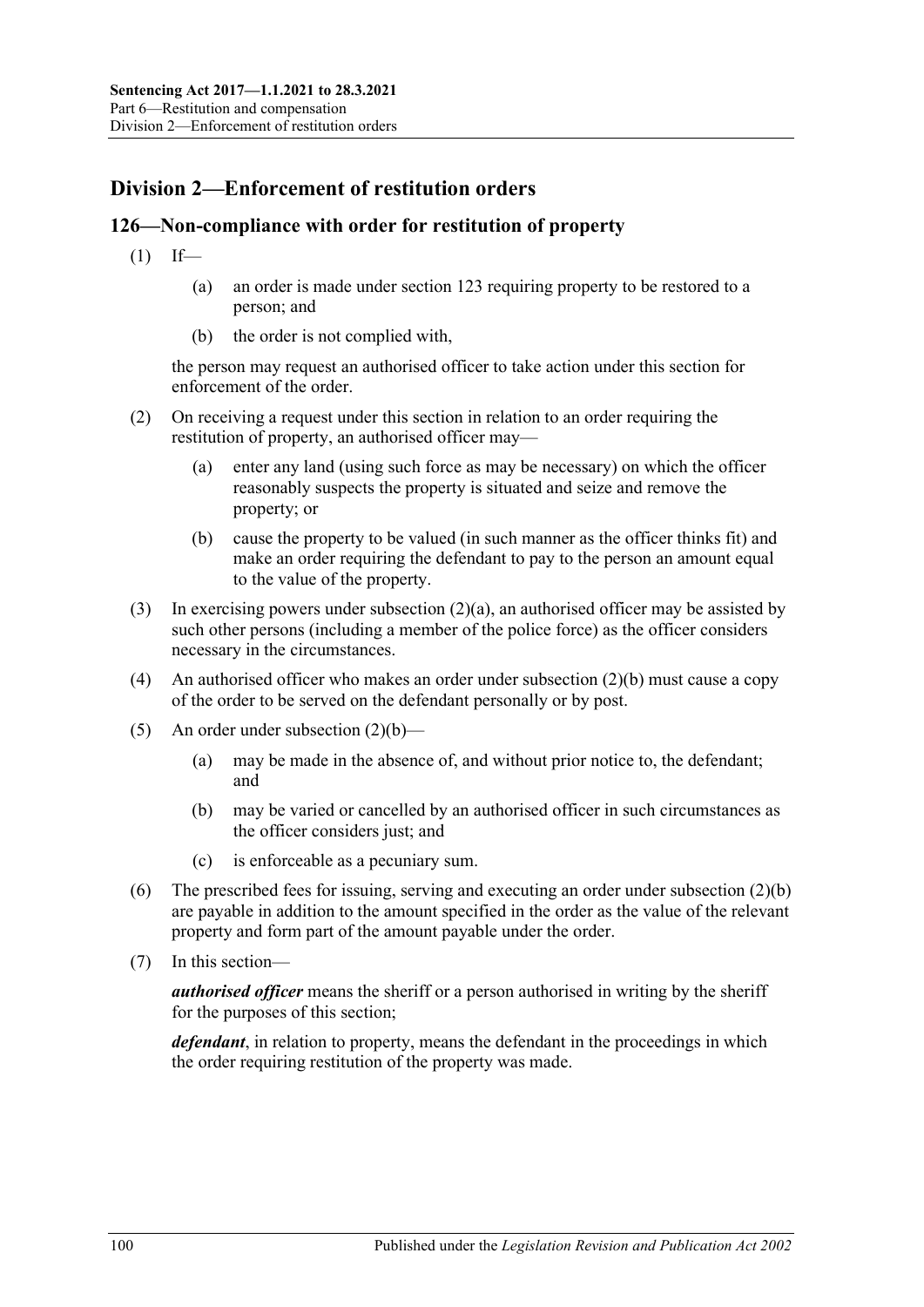## **Part 7—Miscellaneous**

#### **127—Power of delegation—intervention program manager**

- (1) An intervention program manager may, by instrument in writing, delegate a power or function under this Act—
	- (a) to a particular person; or
	- (b) to the person for the time being occupying a particular position.
- (2) A power or function so delegated under this section may, if the instrument of delegation so provides, be further delegated.
- (3) A delegation—
	- (a) may be absolute or conditional; and
	- (b) does not derogate from the power of the delegator to act in a matter; and
	- (c) is revocable at will.

#### <span id="page-100-0"></span>**128—Regulations**

- (1) The Governor may make such regulations as are contemplated by, or as are necessary or expedient for the purposes of, this Act.
- (2) Without limiting the generality of [subsection](#page-100-0) (1), the regulations may—
	- (a) prescribe forms for the purposes of this Act;
	- (b) prescribe, or provide for the calculation of, costs, fees or charges for the purposes of this Act;
	- (c) exempt any person or class of persons from the obligation to pay any costs, fees or charges so prescribed;
	- (d) prescribe penalties, not exceeding \$5 000, for breach of, or non-compliance with, a regulation.
- (3) The regulations may—
	- (a) be of general or limited application; and
	- (b) make different provision according to the persons, things or circumstances to which they are expressed to apply; and
	- (c) provide that a specified provision of this Act does not apply, or applies with prescribed variations, to any person, circumstance or situation (or person, circumstance or situation of a prescribed class) specified by the regulations, subject to any condition to which the regulations are expressed to be subject; and
	- (d) provide that any matter or thing is to be determined, dispensed with, regulated or prohibited according to the discretion of the Minister, an authorised officer or another prescribed person.
- (4) The regulations may make provisions of a savings or transitional nature consequent on the commencement of any provisions of this Act (including provisions of a transitional nature modifying any provisions of this Act).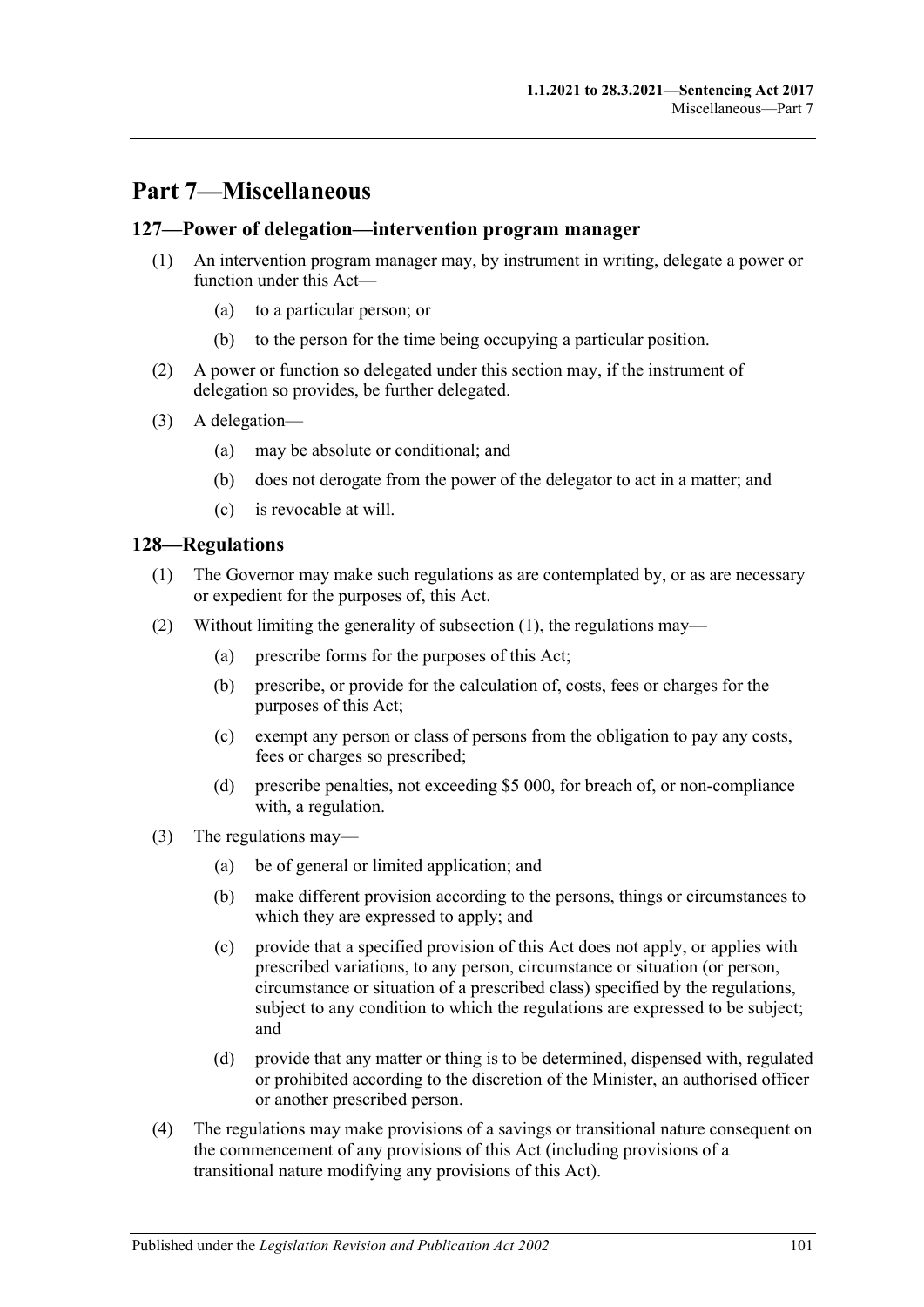# **Schedule 1—Repeal and transitional provisions Part 1—Repeal of** *Criminal Law (Sentencing) Act 1988*

## <span id="page-101-0"></span>**1—Repeal of Act**

The *[Criminal Law \(Sentencing\) Act](http://www.legislation.sa.gov.au/index.aspx?action=legref&type=act&legtitle=Criminal%20Law%20(Sentencing)%20Act%201988) 1988* is repealed.

## **Part 2—Transitional provisions**

### **2—Transitional provisions**

- (1) Subject to this clause, this Act applies to the sentencing of a defendant after the commencement of this Act, regardless of whether the offence for which the defendant is being sentenced was committed before or after that commencement.
- (2) However—
	- (a) the old sentence reduction provisions of the repealed Act will continue to apply in relation to the sentencing of a defendant for an offence where the proceedings for that offence are commenced before the commencement of the amendments to the repealed Act to be effected by the *[Summary Procedure](http://www.legislation.sa.gov.au/index.aspx?action=legref&type=act&legtitle=Summary%20Procedure%20(Indictable%20Offences)%20Amendment%20Act%202017)  [\(Indictable Offences\) Amendment Act](http://www.legislation.sa.gov.au/index.aspx?action=legref&type=act&legtitle=Summary%20Procedure%20(Indictable%20Offences)%20Amendment%20Act%202017) 2017*; while
	- (b) the new sentence reduction provisions of this Act will apply in relation to the sentencing of a defendant for an offence where the proceedings for that offence are commenced after the commencement of the amendments to the repealed Act to be effected by the *[Summary Procedure \(Indictable Offences\)](http://www.legislation.sa.gov.au/index.aspx?action=legref&type=act&legtitle=Summary%20Procedure%20(Indictable%20Offences)%20Amendment%20Act%202017)  [Amendment Act](http://www.legislation.sa.gov.au/index.aspx?action=legref&type=act&legtitle=Summary%20Procedure%20(Indictable%20Offences)%20Amendment%20Act%202017) 2017*, regardless of when the offence was committed
- (3) In this clause—

*new sentence reduction provisions* means Part 2 Division [2 Subdivision](#page-24-0) 4 of this Act;

*old sentence reduction provisions* means sections 10A, 10B and 10C and Part 2 Division 6 of the repealed Act;

*repealed Act* means the *[Criminal Law \(Sentencing\) Act](http://www.legislation.sa.gov.au/index.aspx?action=legref&type=act&legtitle=Criminal%20Law%20(Sentencing)%20Act%201988) 1988* repealed by [clause](#page-101-0) 1.

## **Part 3—Transitional provisions relating to** *Sentencing (Release on Licence) Amendment Act 2018*

### **3—Transitional provisions**

- (1) [Section 58](#page-48-0) of this Act as in force immediately after the commencement of Part 2 of the *[Sentencing \(Release on Licence\) Amendment Act](http://www.legislation.sa.gov.au/index.aspx?action=legref&type=act&legtitle=Sentencing%20(Release%20on%20Licence)%20Amendment%20Act%202018) 2018* applies to the following applications:
	- (a) an application under that section for the discharge of an order for detention (whether the order for detention was made under [section](#page-45-0) 57 of this Act or section 23 of the repealed Act) where the application is made after that commencement;
	- (b) an application under that section for the discharge of an order for detention (whether the order for detention was made under [section](#page-45-0) 57 of this Act or section 23 of the repealed Act) where the application was made but not finalised before that commencement;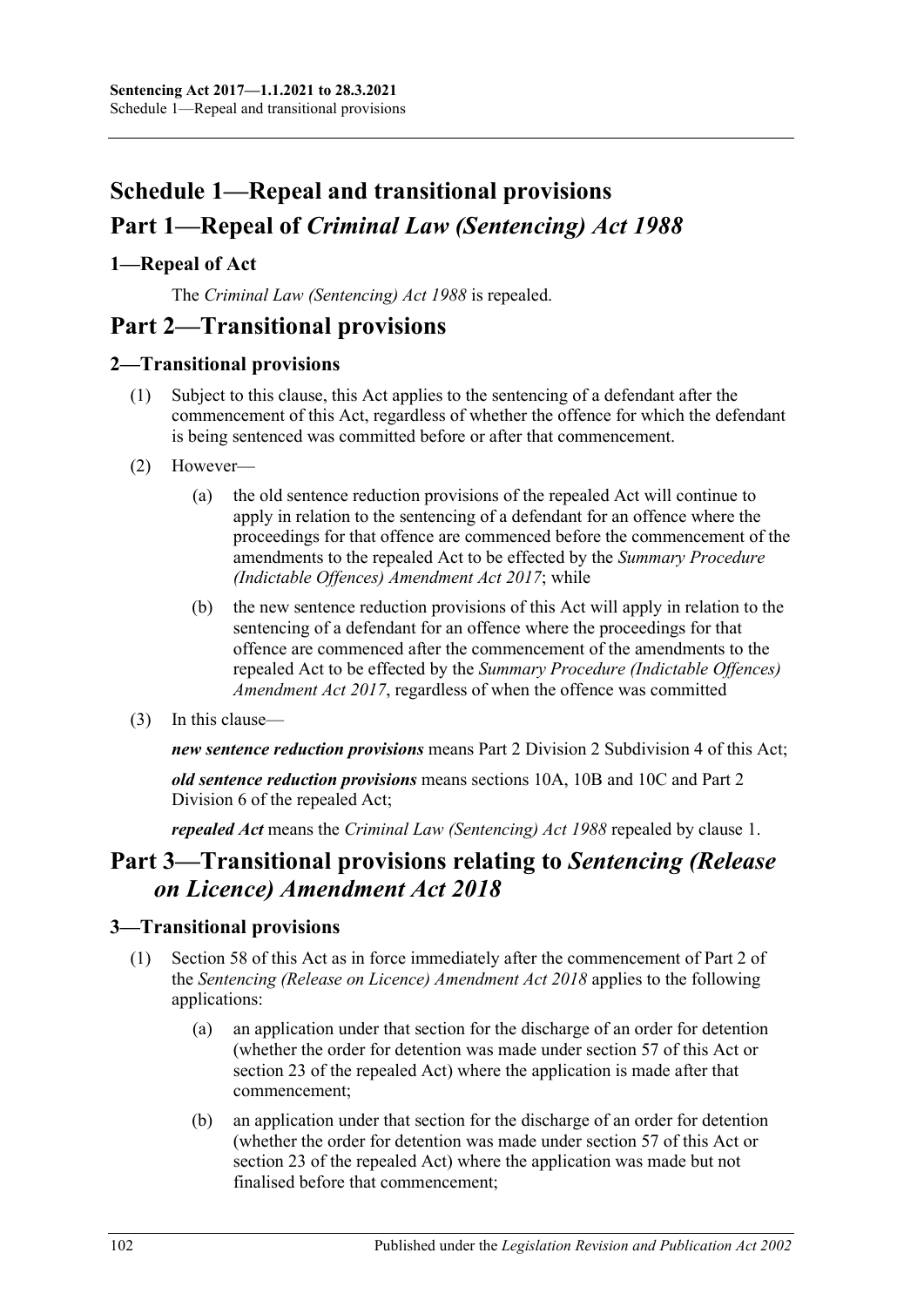- (c) an application under section 23A of the repealed Act for the discharge of an order for detention under section 23 of the repealed Act where the application was made but not finalised before that commencement.
- (2) [Section 59](#page-49-0) of this Act as in force immediately after the commencement of Part 2 of the *[Sentencing \(Release on Licence\) Amendment Act](http://www.legislation.sa.gov.au/index.aspx?action=legref&type=act&legtitle=Sentencing%20(Release%20on%20Licence)%20Amendment%20Act%202018) 2018* applies to the following applications:
	- (a) an application under that section for the release on licence from an order for detention (whether the order for detention was made under [section](#page-45-0) 57 of this Act or section 23 of the repealed Act) where the application is made after that commencement;
	- (b) an application under that section for the release on licence from an order for detention (whether the order for detention was made under [section](#page-45-0) 57 of this Act or section 23 of the repealed Act) where the application was made but not finalised before that commencement;
	- (c) an application under section 24 of the repealed Act for the release on licence from an order for detention under section 23 of the repealed Act where the application was made but not finalised before that commencement.
- (3) In this clause—

*repealed Act* means the *[Criminal Law \(Sentencing\) Act](http://www.legislation.sa.gov.au/index.aspx?action=legref&type=act&legtitle=Criminal%20Law%20(Sentencing)%20Act%201988) 1988*.

## **Schedule 2—Re-consideration of authorisations to release on licence under section 24 of repealed Act or [section](#page-49-0) 59 of this Act**

### **1—Re-consideration of authorisations to release on licence under section 24 of repealed Act or [section](#page-49-0) 59 of this Act**

- (1) This clause applies to a person subject to an order for detention under section 23 of the repealed Act or [section](#page-45-0) 57 of this Act who, before the commencement of this clause, has been authorised by the Supreme Court under section 24 of the repealed Act or [section](#page-49-0) 59 of this Act (as the case may be) to be released on licence.
- (2) After the commencement of this clause, the Supreme Court may, on application by the DPP—
	- (a) cancel the release on licence of a person to whom this clause applies; or
	- (b) confirm the release on licence of a person to whom this clause applies.
- <span id="page-102-0"></span>(3) For the purposes of proceedings under this clause, the DPP may apply to a magistrate for a warrant for the apprehension and detention of the person pending determination of the proceedings.
- (4) A magistrate must, on application under [subclause](#page-102-0) (3), issue a warrant for the apprehension and detention of a person unless it is apparent, on the face of the application, that no reasonable grounds exist for the issue of the warrant.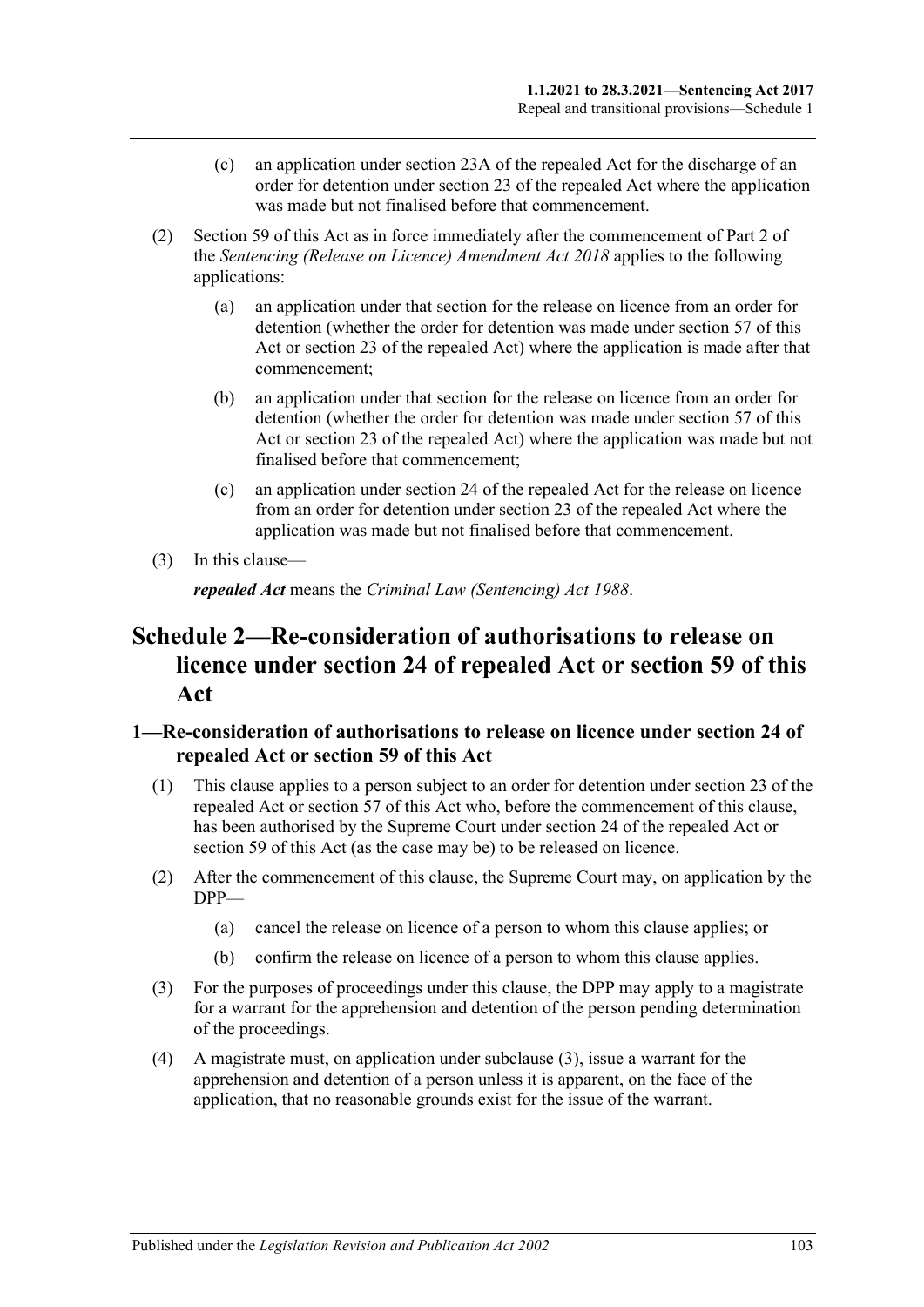#### **Sentencing Act 2017—1.1.2021 to 28.3.2021**

Schedule 2—Re-consideration of authorisations to release on licence under section 24 of repealed Act or section 59 of this Act

- (5) The release on licence of a person to whom this clause applies must not be confirmed unless the person satisfies the Supreme Court that—
	- (a) the person is both capable of controlling and willing to control the person's sexual instincts; or
	- (b) the person no longer presents an appreciable risk to the safety of the community (whether as individuals or in general) due to the person's advanced age or permanent infirmity.
- <span id="page-103-0"></span>(6) The Supreme Court must, before determining an application under this clause, direct that at least 2 legally qualified medical practitioners (to be nominated by a prescribed authority for the purpose) inquire into the mental condition of the person and report to the Court on whether the person is incapable of controlling, or unwilling to control, the person's sexual instincts.
- (7) The paramount consideration of the Supreme Court when determining an application under this clause must be to protect the safety of the community (whether as individuals or in general).
- <span id="page-103-1"></span>(8) The Supreme Court must also take the following matters into consideration when determining an application under this clause:
	- (a) the reports of the medical practitioners (as directed and nominated under [subclause](#page-103-0) (6)) provided to the Court;
	- (b) any relevant evidence or representations that the person may desire to put to the Court;
	- (c) a report provided to the Court by the appropriate board in accordance with the direction of the Court for the purposes of assisting the Court to determine the application, including—
		- (i) any opinion of the appropriate board on the effect that the release on licence of the person has had, or would have, on the safety of the community; and
		- $(ii)$
- (A) if the person has been released on licence—a report as to the current circumstances of the person; or
- (B) if the person has not yet been released on licence—a report as to the probable circumstances of the person if the person is so released; and
- (iii) the recommendation of the appropriate board about whether the person is suitable for release on licence;
- (d) evidence tendered to the Court of the estimated costs directly related to the release of the person on licence;
- (e) any other report required by the Court under [section](#page-52-0) 61 of this Act;
- (f) any other matter that the Court thinks relevant.
- (9) The Supreme Court, when determining an application under this clause, must not have regard to the length of time that the person has spent in custody or may spend in custody if the person's release on licence is cancelled or not confirmed.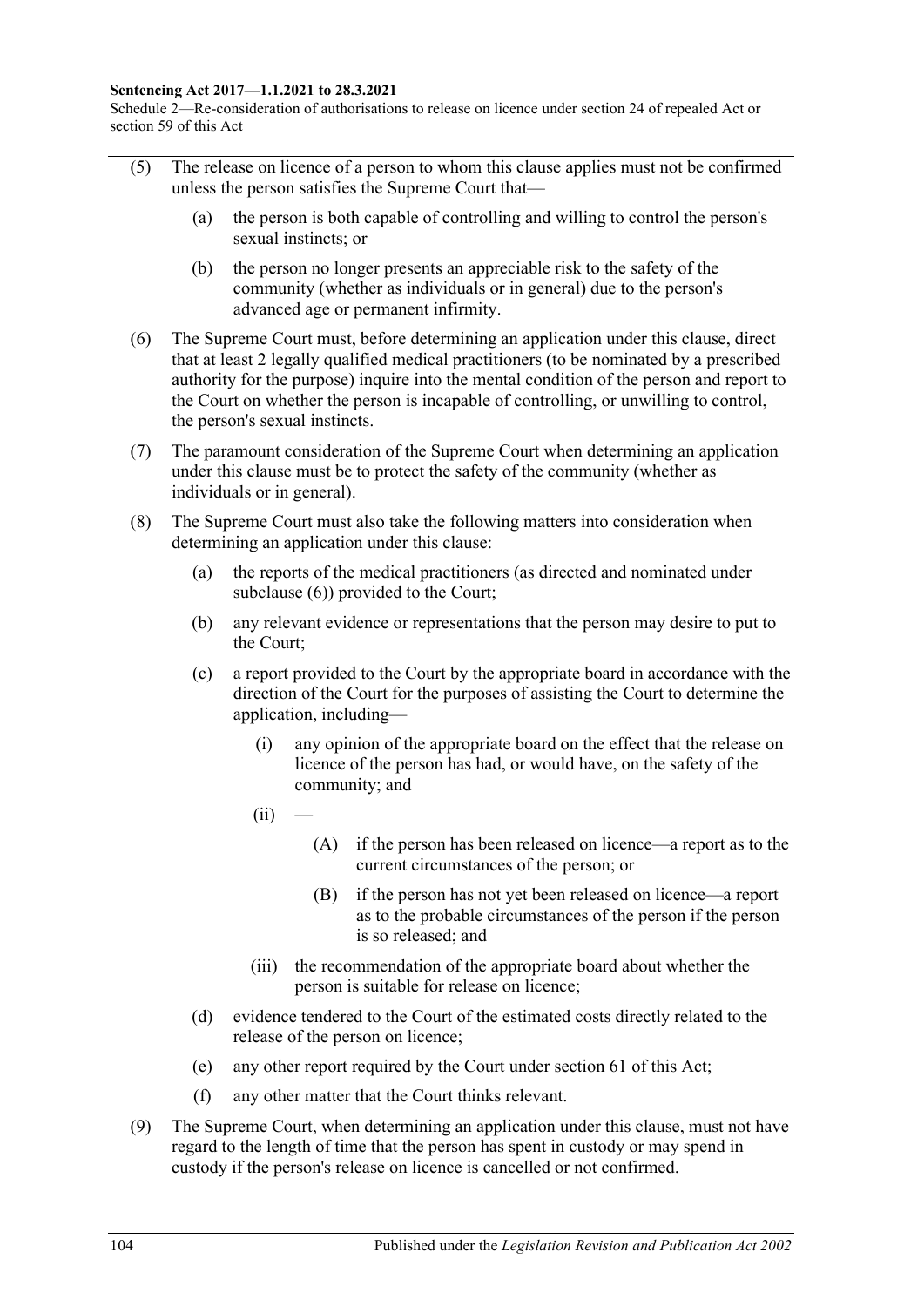#### **1.1.2021 to 28.3.2021—Sentencing Act 2017**

Re-consideration of authorisations to release on licence under section 24 of repealed Act or section 59 of this Act—Schedule 2

- (10) A copy of any report provided to the Supreme Court under [subclause](#page-103-1) (8) must be given to each party to the proceedings or to counsel for those parties.
- (11) For the purposes of this clause—

*appropriate board*, in relation to proceedings under this clause, means—

- (a) if the person the subject of the proceedings is being detained in a training centre, or has been released on licence from a training centre—the Training Centre Review Board;
- (b) in any other case—the Parole Board;

*repealed Act* means the *[Criminal Law \(Sentencing\) Act](http://www.legislation.sa.gov.au/index.aspx?action=legref&type=act&legtitle=Criminal%20Law%20(Sentencing)%20Act%201988) 1988*.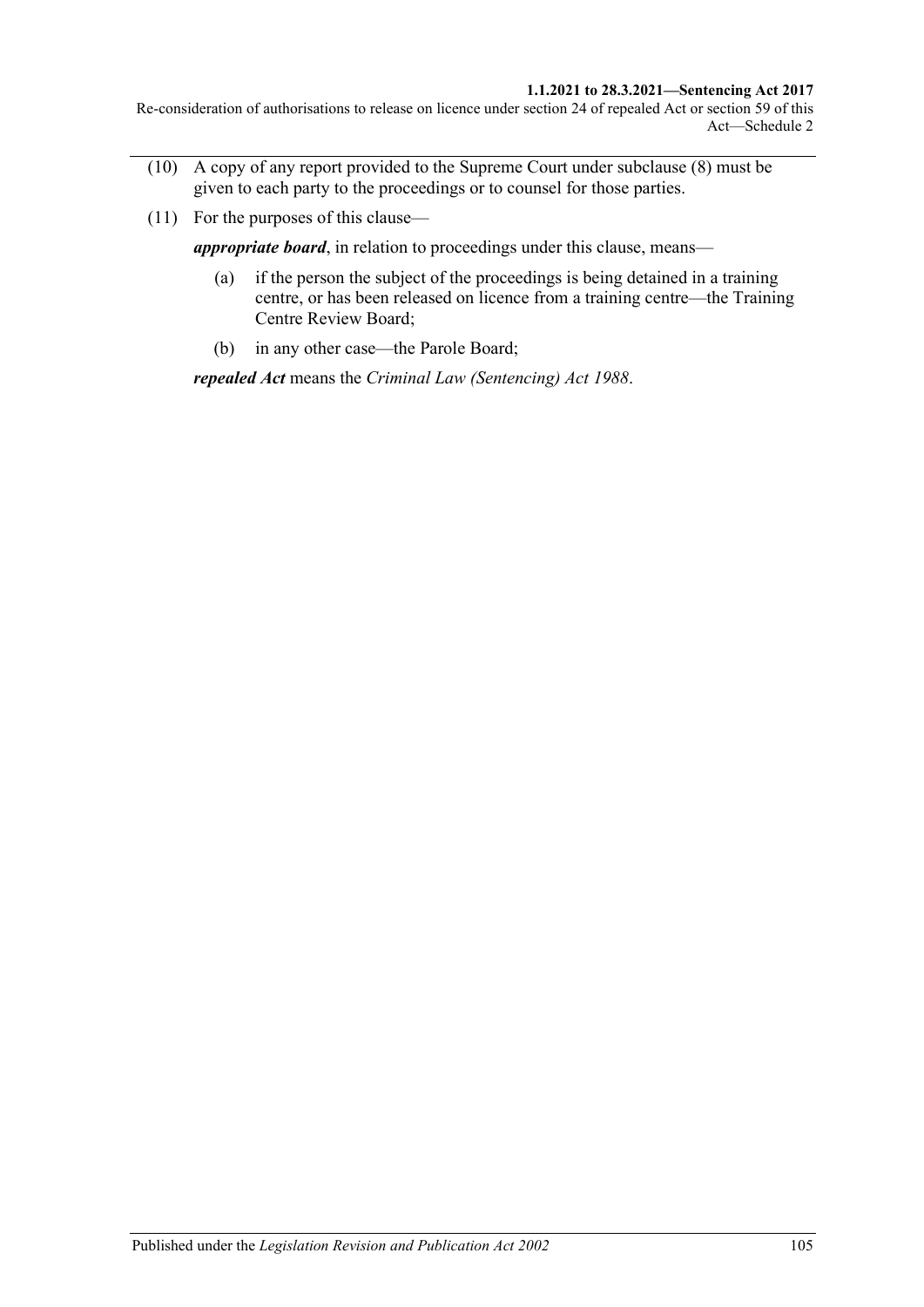# **Legislative history**

### **Notes**

- Amendments of this version that are uncommenced are not incorporated into the text.
- Please note—References in the legislation to other legislation or instruments or to titles of bodies or offices are not automatically updated as part of the program for the revision and publication of legislation and therefore may be obsolete.
- Earlier versions of this Act (historical versions) are listed at the end of the legislative history.
- For further information relating to the Act and subordinate legislation made under the Act see the Index of South Australian Statutes or www.legislation.sa.gov.au.

## **Principal Act and amendments**

New entries appear in bold.

| Year | No | Title                                                                                          | Assent     | Commencement                                                                          |
|------|----|------------------------------------------------------------------------------------------------|------------|---------------------------------------------------------------------------------------|
| 2017 | 26 | Sentencing Act 2017                                                                            | 18.7.2017  | 30.4.2018 (Gazette 6.2.2018 p610)                                                     |
| 2017 | 67 | <b>Statutes Amendment (Youths</b><br>Sentenced as Adults) Act 2017                             | 12.12.2017 | Pt 4 (s 6) & Sch 1 (cl 1) -30.4.2018<br>immediately after s 6 of $26/2017$ : s $2(2)$ |
| 2018 | 2  | Sentencing (Release on Licence)<br>Amendment Act 2018                                          | 25.6.2018  | 25.6.2018                                                                             |
| 2018 | 32 | Statutes Amendment (Drug Offences)<br>Act 2018                                                 | 22.11.2018 | Pt 3 (ss 26 & 27)-1.4.2019 (Gazette<br>7.2.2019p415                                   |
| 2018 | 36 | Sentencing (Miscellaneous)<br>Amendment Act 2018                                               | 6.12.2018  | 28.2.2019 (Gazette 28.2.2019 p703)                                                    |
| 2019 | 11 | Sentencing (Suspended and<br>Community Based Custodial<br>Sentences) Amendment Act 2019        | 23.5.2019  | Pt 2 (ss 4 to 17) & Sch 1<br>(cl 3)-23.5.2019 (Gazette 23.5.2019<br>p135I)            |
| 2019 | 17 | Criminal Law Consolidation<br>(Assaults on Prescribed Emergency<br>Workers) Amendment Act 2019 | 1.8.2019   | Sch 1 (cll 2 & 3)-3.10.2019 ( <i>Gazette</i><br>3.10.2019 p3398)                      |
| 2019 | 21 | <b>Statutes Amendment</b><br>(Attorney-General's Portfolio)<br>(No 2) Act 2019                 | 19.9.2019  | Pt 11 (s 18)-19.9.2019: s 2(1)                                                        |
| 2019 | 45 | <b>Supreme Court (Court of Appeal)</b><br><b>Amendment Act 2019</b>                            | 19.12.2019 | Sch 1 (cl 78)-1.1.2021 (Gazette<br>10.12.2020 p5638)                                  |
| 2020 | 33 | Sentencing (Serious Repeat<br>Offenders) Amendment Act 2020                                    | 1.10.2020  | 14.11.2020 (Gazette 12.11.2020 p5040)                                                 |
| 2020 | 35 | <b>Statutes Amendment (Sentencing)</b><br>Act 2020                                             | 22.10.2020 | Pt 3 (ss 7 to 10)—2.11.2020 ( <i>Gazette</i><br>29.10.2020 p4927)                     |
| 2020 | 43 | Statutes Amendment (Abolition of<br>Defence of Provocation and Related<br>Matters) Act 2020    | 10.12.2020 | Pt 5 (s 12) & Sch 1 (cl 3) -29.3.2021<br>(Gazette 27.1.2021 p163)                     |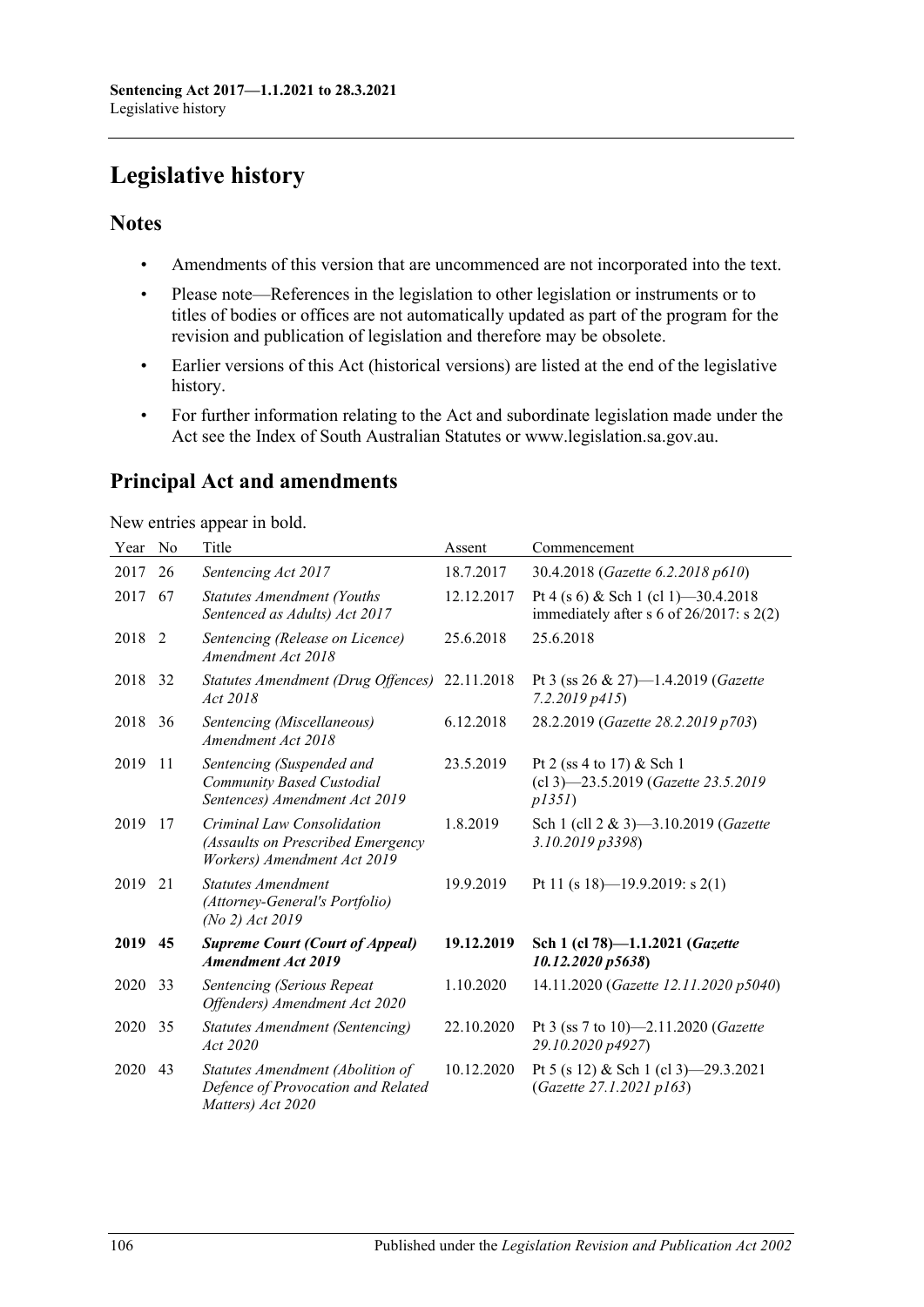## **Provisions amended**

New entries appear in bold.

| Provision                       | How varied                                                     | Commencement                    |  |
|---------------------------------|----------------------------------------------------------------|---------------------------------|--|
| Pt <sub>1</sub>                 |                                                                |                                 |  |
| s <sub>2</sub>                  | omitted under Legislation Revision and<br>Publication Act 2002 | 25.6.2018                       |  |
| s <sub>4</sub>                  |                                                                |                                 |  |
| s(4(1))                         | amended by 17/2019 Sch 1 cl 2                                  | 3.10.2019                       |  |
| s <sub>5</sub>                  |                                                                |                                 |  |
| s 5(1)                          |                                                                |                                 |  |
| intervention<br>program manager | substituted by 36/2018 s 4                                     | 28.2.2019                       |  |
| Pt 2                            |                                                                |                                 |  |
| Pt 2 Div 2                      |                                                                |                                 |  |
| Pt 2 Div 2 Subdiv 3             | deleted by $11/2019$ s 4                                       | 23.5.2019                       |  |
| Pt 2 Div 2 Subdiv 4             |                                                                |                                 |  |
| s38                             | deleted by $35/2020 s$ 7                                       | 2.11.2020                       |  |
| s 39                            |                                                                |                                 |  |
| $s \frac{39(3a)}{2}$            | inserted by $35/2020$ s $8(1)$                                 | 2.11.2020                       |  |
| $s \, 39(4)$                    | amended by 35/2020 s 8(2)                                      | 2.11.2020                       |  |
| s 40                            |                                                                |                                 |  |
| $s\ 40(3)$                      | amended by $36/2018$ s $5(1)$ , (2)                            | 28.2.2019                       |  |
|                                 | substituted by $35/2020$ s $9(1)$                              | 2.11.2020                       |  |
| $s\ 40(4a)$                     | inserted by $35/2020$ s $9(2)$                                 | 2.11.2020                       |  |
| $s\,40(5)$                      | amended by 35/2020 s 9(3)                                      | 2.11.2020                       |  |
| $s\,40(8)$                      |                                                                |                                 |  |
| serious harm                    | inserted by $35/2020$ s $9(4)$                                 | 2.11.2020                       |  |
| serious indictable<br>offence   | inserted by $35/2020$ s $9(4)$                                 | 2.11.2020                       |  |
| serious offence of<br>violence  | inserted by 35/2020 s 9(4)                                     | 2.11.2020                       |  |
| serious sexual<br>offence       | inserted by $35/2020$ s $9(4)$                                 | 2.11.2020                       |  |
| Pt <sub>3</sub>                 |                                                                |                                 |  |
| Pt 3 Div 2                      |                                                                |                                 |  |
| s <sub>46</sub>                 |                                                                |                                 |  |
| $s\,46(1)$                      | amended by 67/2017 s 6                                         | 30.4.2018                       |  |
| s 48                            |                                                                |                                 |  |
| $s\,48(1)$                      | deleted by $43/2020$ s $12(1)$                                 | uncommenced—not<br>incorporated |  |
| $s\,48(2)$                      | amended by 43/2020 s 12(2)                                     | uncommenced-not<br>incorporated |  |
| $s\,48(3)$                      | amended by $43/2020$ s $12(3)$ , (4)                           | uncommenced-not<br>incorporated |  |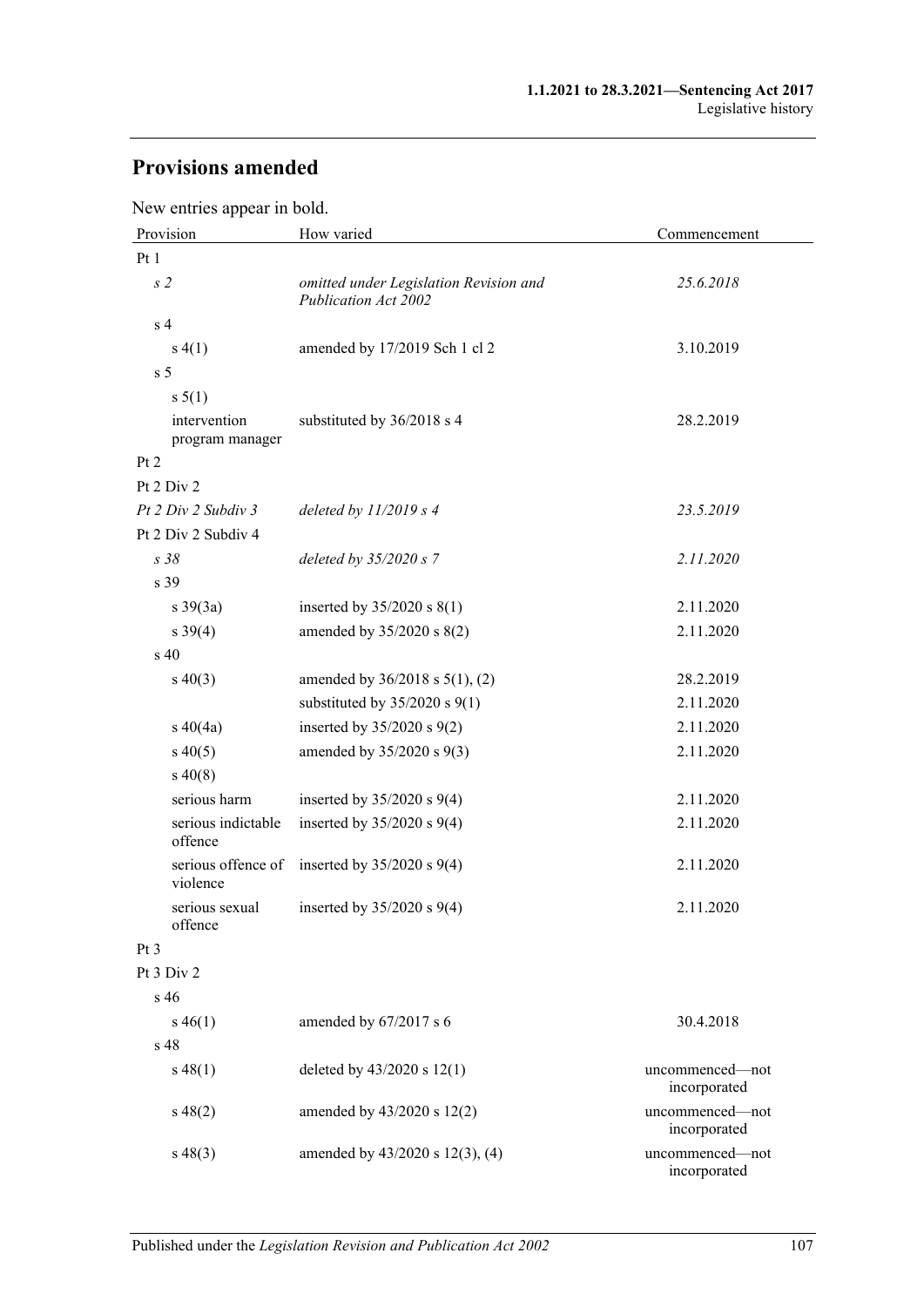#### **Sentencing Act 2017—1.1.2021 to 28.3.2021** Legislative history

| $s\,48(3a)$                               | inserted by $43/2020$ s $12(5)$       | uncommenced-not<br>incorporated |
|-------------------------------------------|---------------------------------------|---------------------------------|
| $s\,48(5)$                                | inserted by $43/2020$ s $12(6)$       | uncommenced-not<br>incorporated |
| Pt 3 Div 4                                |                                       |                                 |
| s 52 before<br>substitution by<br>33/2020 |                                       |                                 |
| s 52(l)                                   |                                       |                                 |
| serious offence                           | amended by $11/2019$ s 5              | 23.5.2019                       |
| s <sub>52</sub>                           | substituted by 33/2020 s 4            | 14.11.2020                      |
| s 53                                      | substituted by 33/2020 s 4            | 14.11.2020                      |
| s <sub>55</sub>                           |                                       |                                 |
| s 55(1)                                   | substituted by 33/2020 s 5            | 14.11.2020                      |
| Pt 3 Div 5                                |                                       |                                 |
| s 58                                      |                                       |                                 |
| s 58(1a)                                  | inserted by $2/2018$ s $3(1)$         | 25.6.2018                       |
| s 58(4a)                                  | inserted by $2/2018$ s $3(2)$         | 25.6.2018                       |
| s 58(6)                                   | inserted by $2/2018$ s $3(3)$         | 25.6.2018                       |
| s <sub>59</sub>                           |                                       |                                 |
| s 59(1a)                                  | inserted by $2/2018$ s $4(1)$         | 25.6.2018                       |
| s 59(4a)                                  | inserted by $2/2018$ s $4(2)$         | 25.6.2018                       |
| s 59(10)                                  | amended by $2/2018$ s $4(3)$          | 25.6.2018                       |
| s 59(19)                                  | deleted by $2/2018 s 4(4)$            | 25.6.2018                       |
| s 61                                      |                                       |                                 |
| s 61(1)                                   | amended by 2/2018 s 5                 | 25.6.2018                       |
| s 62                                      | amended by 2/2018 s 6                 | 25.6.2018                       |
| s <sub>63</sub>                           | amended by 2/2018 s 7                 | 25.6.2018                       |
| s 64                                      | amended by 2/2018 s 8                 | 25.6.2018                       |
| $s\,65$                                   |                                       |                                 |
| s 65(1)                                   | (c) deleted by $2/2018$ s $9(1)$      | 25.6.2018                       |
|                                           | amended by 45/2019 Sch 1 cl 78        | 1.1.2021                        |
| s 65(3)                                   | amended by 45/2019 Sch 1 cl 78        | 1.1.2021                        |
| s 65(4)                                   | amended by 45/2019 Sch 1 cl 78        | 1.1.2021                        |
| s 65(5)                                   | (a)(iii) deleted by $2/2018$ s $9(2)$ | 25.6.2018                       |
| Pt 3 Div 7                                |                                       |                                 |
| Pt 3 Div 7 Subdiv 1                       |                                       |                                 |
| s 70                                      |                                       |                                 |
| $s \, 70(2)$                              |                                       |                                 |
| terrorist act                             | amended by 11/2019 s 6                | 23.5.2019                       |
| s 71                                      |                                       |                                 |
| s 71(2)                                   | amended by $11/2019$ s $7(1)$ —(3)    | 23.5.2019                       |
| $s \, 71(4)$                              | substituted by $11/2019$ s 7(4)       | 23.5.2019                       |
| s 71(5)                                   |                                       |                                 |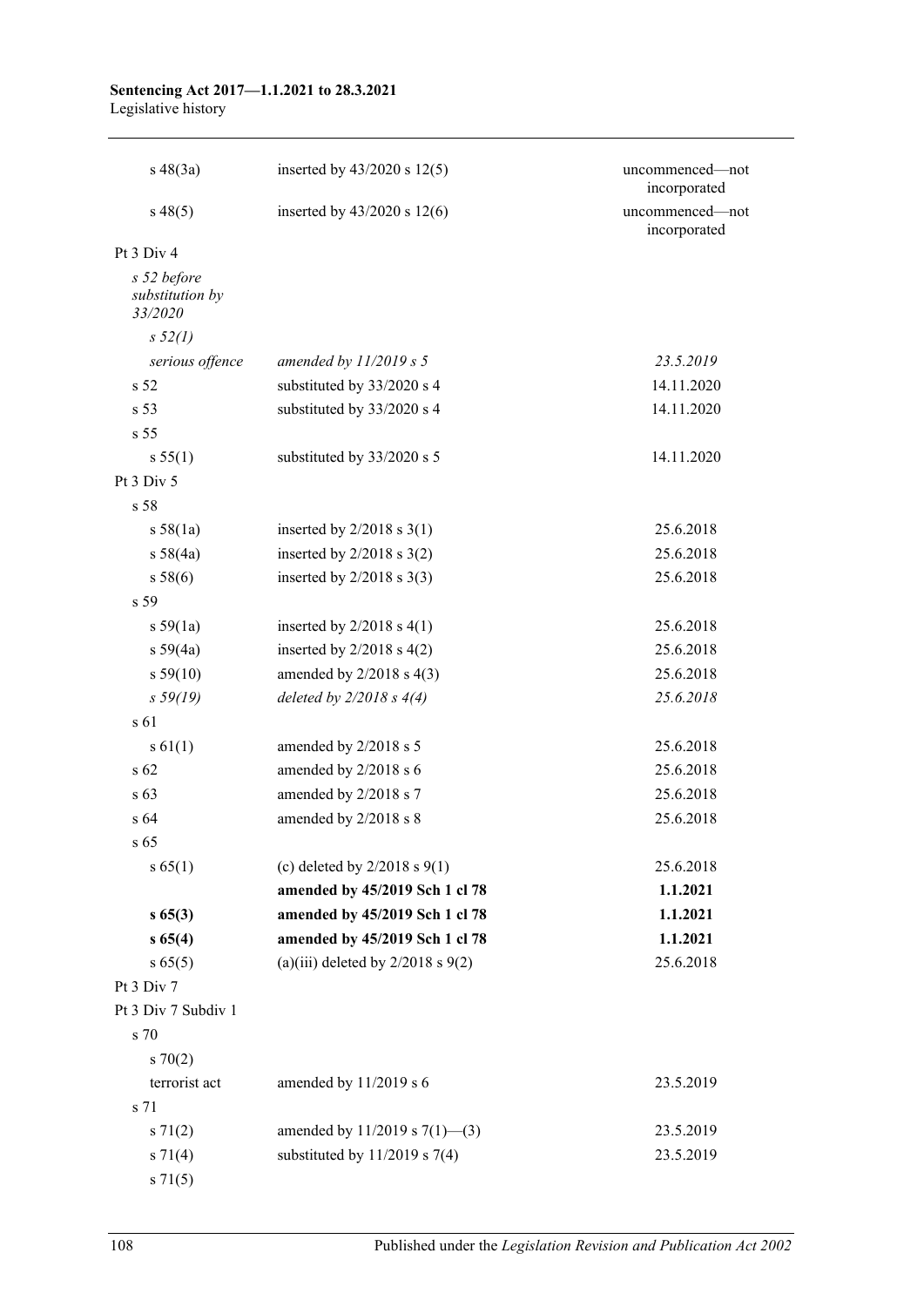|                                           | designated offence amended by $11/2019$ s $7(5)$  | 23.5.2019 |
|-------------------------------------------|---------------------------------------------------|-----------|
| foster parent                             | inserted by $11/2019$ s 7(6)                      | 23.5.2019 |
| prescribed serious<br>sexual offence      | inserted by $11/2019$ s $7(7)$                    | 23.5.2019 |
| serious and<br>organised crime<br>offence | amended by $36/2018$ s $6(1)$ , (2)               | 28.2.2019 |
|                                           | amended by 32/2018 s 26                           | 1.4.2019  |
| s 71(6)–(8)                               | inserted by $11/2019$ s 7(8)                      | 23.5.2019 |
| s 73                                      |                                                   |           |
| $s \, 73(4)$                              | amended by $11/2019$ s $8(1)$                     | 23.5.2019 |
|                                           | (b) deleted by 11/2019 s 8(2)                     | 23.5.2019 |
| s $73(4a)$ and $(4b)$                     | inserted by 11/2019 s 8(3)                        | 23.5.2019 |
| Pt 3 Div 7 Subdiv 2                       |                                                   |           |
| s 79                                      |                                                   |           |
| $s \, 79(1)$                              | amended by 36/2018 s 7                            | 28.2.2019 |
| s 80                                      |                                                   |           |
| s 80(1)                                   | amended by $11/2019$ s $9(1)$                     | 23.5.2019 |
| s 80(2)                                   |                                                   |           |
| terrorist act                             | inserted by $11/2019$ s $9(2)$                    | 23.5.2019 |
| s 81                                      |                                                   |           |
| s 81(3)                                   | amended by 11/2019 s 10(1), (2)                   | 23.5.2019 |
| s $81(5)$ and (6)                         | inserted by 11/2019 s 10(3)                       | 23.5.2019 |
| s 82                                      |                                                   |           |
| s 82(1)                                   | amended by 11/2019 s 11(1)                        | 23.5.2019 |
| $s \, 82(2)$                              | (d) deleted by $11/2019 s 11(2)$                  | 23.5.2019 |
| s 83                                      |                                                   |           |
| s 83(3)                                   | substituted by $11/2019$ s $12(1)$                | 23.5.2019 |
| s 83(3a)                                  | inserted by 11/2019 s 12(1)                       | 23.5.2019 |
| s 83(4)                                   | amended by 11/2019 s 12(2)-(4)                    | 23.5.2019 |
| Pt 4                                      |                                                   |           |
| s 95                                      |                                                   |           |
| $s\,95(2)$                                | amended by 11/2019 s 13(1)                        | 23.5.2019 |
| $s\,95(3)$                                |                                                   |           |
| terrorist act                             | inserted by 11/2019 s 13(2)                       | 23.5.2019 |
| s 95(4)                                   | inserted by 11/2019 s 13(3)                       | 23.5.2019 |
| s 96                                      |                                                   |           |
| $s\,96(3)$                                | amended by 11/2019 s 14(1)                        | 23.5.2019 |
| $s\,96(7)$                                | deleted by 11/2019 s 14(2)                        | 23.5.2019 |
| $s\,96(9)$                                |                                                   |           |
|                                           | designated offence amended by $11/2019$ s $14(3)$ | 23.5.2019 |
|                                           | (i) deleted by $11/2019$ s $14(4)$                | 23.5.2019 |
|                                           | amended by 17/2019 Sch 1 cl 3                     | 3.10.2019 |
| foster parent                             | inserted by 11/2019 s 14(5)                       | 23.5.2019 |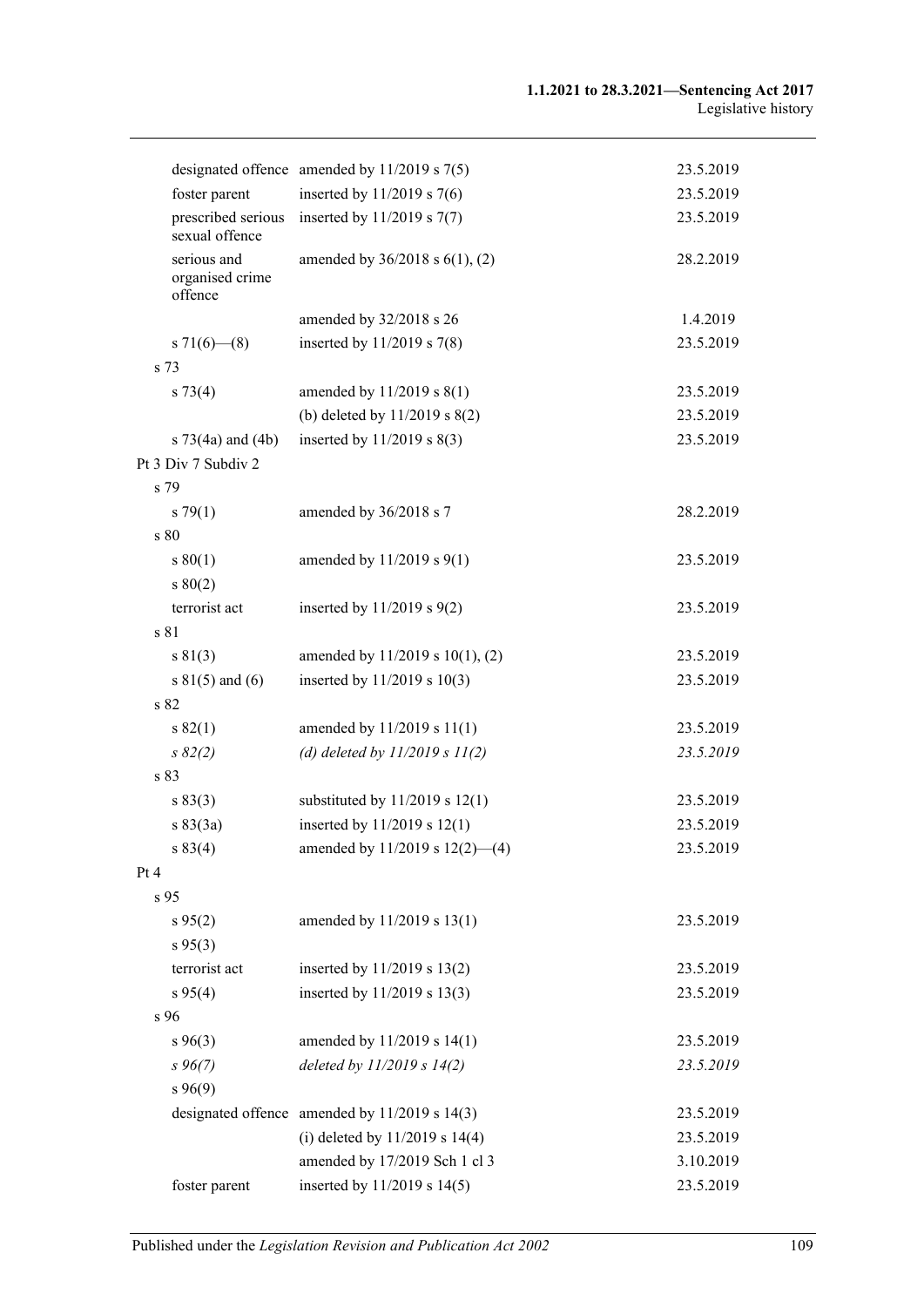#### **Sentencing Act 2017—1.1.2021 to 28.3.2021** Legislative history

| serious and<br>organised crime<br>offence | amended by 32/2018 s 27         | 1.4.2019  |
|-------------------------------------------|---------------------------------|-----------|
| serious sexual<br>offence                 | inserted by $11/2019$ s $14(6)$ | 23.5.2019 |
| $s\,96(10)$ (12)                          | inserted by 11/2019 s 14(7)     | 23.5.2019 |
| s 98                                      |                                 |           |
| $s\,98(7)$                                | amended by 36/2018 s 8          | 28.2.2019 |
| s 103                                     |                                 |           |
| s 103(2)                                  | amended by 36/2018 s 9          | 28.2.2019 |
| s 106                                     |                                 |           |
| s 106(2)                                  | amended by 11/2019 s 15         | 23.5.2019 |
| $s$ 109                                   | deleted by $11/2019 s 16$       | 23.5.2019 |
| s 114                                     |                                 |           |
| s 114(5)                                  | (d) deleted by $11/2019 s 17$   | 23.5.2019 |
| Pt 6                                      |                                 |           |
| s 124                                     |                                 |           |
| s 124(6)                                  | (c) deleted by 21/2019 s 18     | 19.9.2019 |
| Sch 1                                     |                                 |           |
| Pt <sub>3</sub>                           | inserted by 2/2018 s 10         | 25.6.2018 |
| Sch <sub>2</sub>                          | inserted by 2/2018 s 11         | 25.6.2018 |

# **Transitional etc provisions associated with Act or amendments**

## *Statutes Amendment (Youths Sentenced as Adults) Act 2017, Sch 1*

## **1—Transitional provision**

An amendment effected by this Act applies to a youth who is being sentenced as an adult after the commencement of the amendment, whether the offence in respect of which the youth is being sentenced occurred before or after that commencement.

## *Sentencing (Suspended and Community Based Custodial Sentences) Amendment Act 2019, Sch 1 Pt 2*

#### **3—Savings and transitional provisions**

- (1) An amendment effected by a provision of this Act applies to the sentencing of a defendant after the commencement of the provision, regardless of whether—
	- (a) the offence for which the defendant is being sentenced was committed before or after that commencement; or
	- (b) the defendant is being sentenced at first instance or on an appeal against sentence.